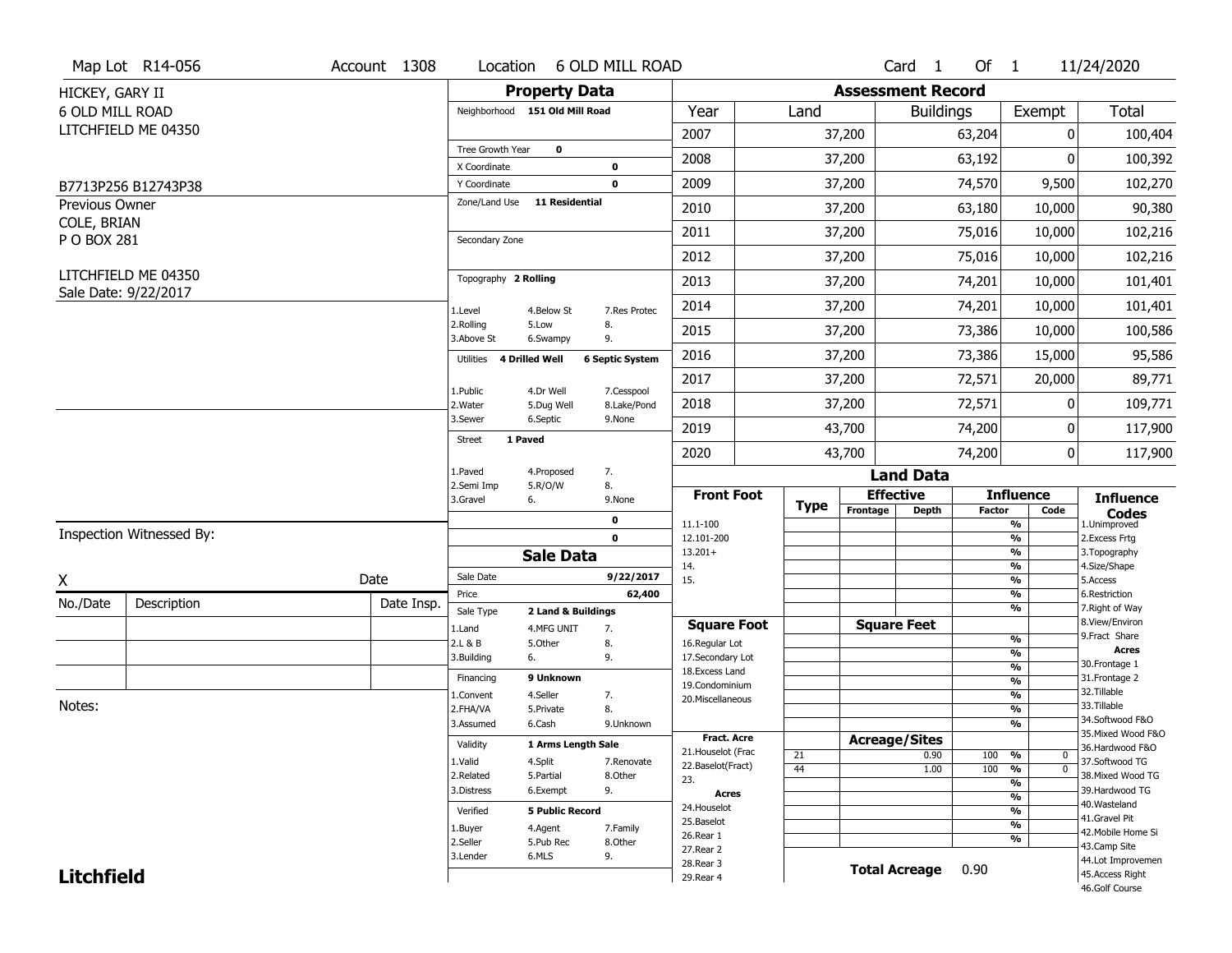|                                  |                                 |                                                   |                          |                    |                   |                                       |               |                            |            |                        | <b>Litchfield</b>         |      |           |                   |        |            |  |
|----------------------------------|---------------------------------|---------------------------------------------------|--------------------------|--------------------|-------------------|---------------------------------------|---------------|----------------------------|------------|------------------------|---------------------------|------|-----------|-------------------|--------|------------|--|
|                                  | Map Lot R14-056                 |                                                   |                          |                    |                   | Account 1308                          |               | Location                   |            |                        | 6 OLD MILL ROAD           |      |           | Card <sub>1</sub> | Of $1$ | 11/24/2020 |  |
|                                  | Building Style 1 Conventional   |                                                   | <b>SF Bsmt Living</b>    |                    | 0                 |                                       |               | Layout 1 Typical           |            |                        |                           |      |           |                   |        |            |  |
| 0.Uncoded                        | 4.Cape                          | 8.Log                                             | Fin Bsmt Grade           |                    | 0 <sub>0</sub>    |                                       |               | 1. Typical                 | 4.         |                        | 7.                        |      |           |                   |        |            |  |
| 1.Conv.                          | 5.Garrison                      | 9.0ther                                           |                          | OPEN-5-CUSTOMIZE 0 |                   |                                       |               | 2.Inadeg                   | 5.         |                        | 8.                        |      |           |                   |        |            |  |
| 2.Ranch                          | 6.Split                         | 10.Tri-Lev                                        | Heat Type                | 100%               |                   | 11 Radiant Heat                       |               | 3.                         | 6.         |                        | 9.                        |      |           |                   |        |            |  |
| 3.R Ranch                        | 7.Contemp                       | 11.Earth O                                        | 0.Uncoded                |                    | 4.Steam           |                                       | 8.Fl/Wall     | Attic 9 None               |            |                        |                           |      |           |                   |        |            |  |
| Dwelling Units 1                 |                                 |                                                   | 1.HWBB                   |                    | 5.FWA             |                                       | 9.No Heat     | 1.1/4 Fin                  | 4.Full Fin |                        | 7.                        |      |           |                   |        |            |  |
| <b>Other Units</b>               | 0                               |                                                   | 2.HWCI                   |                    | 6.GravWA          |                                       | 10.Radiant    | 2.1/2 Fin                  | 5.Fl/Stair |                        | 8.                        |      |           |                   |        |            |  |
| Stories                          | 5 One & 3/4 Story               |                                                   | 3.H Pump                 |                    | 7.Electric        |                                       | 11.Radiant    | 3.3/4 Fin                  | 6.         |                        | 9.None                    | 22.0 | 13/4sFr/S |                   |        |            |  |
| 1.1                              | 4.1.5                           | 7.1.25                                            | Cool Type                | 0%                 | 9 None            |                                       |               | Insulation                 | 1 Full     |                        |                           |      |           |                   |        |            |  |
| 2.2                              | 5.1.75                          | 8.3.5                                             | 1.Refrig                 |                    | 4.W&C Air         |                                       | 7.RadHW       | 1.Full                     | 4.Minimal  |                        | 7.                        |      |           |                   |        |            |  |
| 3.3                              | 6.2.5                           | 9.4                                               | 2.Evapor                 |                    | 5.Monitor-        | 8.                                    |               | 2. Heavy                   | 5.Partial  |                        | 8.                        |      |           |                   |        |            |  |
| <b>Exterior Walls</b>            | 1 Clapboard                     |                                                   | 3.H Pump                 |                    | 6.Monitor-        | 9.None                                |               | 3.Capped                   | 6.         |                        | 9.None                    |      |           |                   |        |            |  |
| 0.Uncoded                        | 4.Asbestos                      | 8.Concrete                                        | Kitchen Style            |                    | 2 Typical         |                                       |               | Unfinished %               | 0%         |                        |                           |      |           |                   |        |            |  |
| 1.Wd Clapb                       | 5.Stucco                        | 9.0ther                                           | 1.Modern                 |                    | 4.Obsolete        | 7.                                    |               | Grade & Factor 2 Fair 110% |            |                        |                           |      | 26.0      |                   |        |            |  |
| 2.Vinyl                          | 6.Brick                         | 10.Wd shin                                        | 2.Typical                |                    | 5.                | 8.                                    |               | 1.E Grade                  | 4.B Grade  |                        | 7.AAA Grad                |      |           |                   |        |            |  |
| 3.Compos.                        | 7.Stone                         | $11.71 - 11$                                      | 3.Old Type               |                    | 6.                | 9.None                                |               | 2.D Grade                  | 5.A Grade  |                        | 8.M&S                     |      |           |                   |        |            |  |
|                                  | Roof Surface 1 Asphalt Shingles |                                                   | Bath(s) Style            |                    | 2 Typical Bath(s) |                                       |               | 3.C Grade                  |            | 6.AA Grade             | 9.Same                    |      |           |                   |        |            |  |
| 1.Asphalt                        | 4.Composit                      | 7.Rolled R                                        | 1.Modern                 |                    | 4.Obsolete        | 7.                                    |               | SQFT (Footprint) 572       |            |                        |                           |      |           |                   |        |            |  |
| 2.Slate                          | 5.Wood                          | 8.                                                | 2.Typical                |                    | 5.                | 8.                                    |               | Condition                  |            | <b>5 Above Average</b> |                           |      |           |                   |        |            |  |
| 3. Metal                         | 6.Other                         | 9.                                                | 3.Old Type               |                    | 6.                | 9.None                                |               | 1.Poor                     | 4.Avg      |                        | 7.V G                     |      |           |                   |        |            |  |
| SF Masonry Trim 0                |                                 |                                                   | # Rooms                  |                    | $\overline{2}$    |                                       |               | 2.Fair                     | $5.Avg+$   |                        | 8.Exc                     |      |           |                   |        | Shed       |  |
| OPEN-3-CUSTOM 0                  |                                 |                                                   | # Bedrooms               |                    | $\mathbf{1}$      |                                       |               | 3.Avg-                     | 6.Good     |                        | 9.Same                    |      |           |                   |        |            |  |
| OPEN-4-CUSTOM 0                  |                                 |                                                   | # Full Baths             |                    | $\mathbf{1}$      |                                       |               | Phys. % Good               |            | 0%                     |                           |      |           |                   |        |            |  |
| Year Built                       | 2005                            |                                                   | # Half Baths             |                    | $\mathbf 0$       |                                       |               | Funct. % Good              |            | 100%                   |                           |      |           |                   |        | 16.0       |  |
| Year Remodeled 2019              |                                 |                                                   | # Addn Fixtures          |                    | $\mathbf 0$       |                                       |               | Functional Code 9 None     |            |                        |                           |      |           |                   |        |            |  |
| Foundation                       | <b>5 Concrete Slab</b>          |                                                   | # Fireplaces             |                    | 0                 |                                       |               | 1.Incomp                   | 4.Delap    |                        | 7.No Power                |      |           |                   |        |            |  |
| 1.Concrete                       | 4.Wood                          | 7.                                                |                          |                    |                   |                                       |               | 2.O-Built                  | 5.Bsmt     |                        | 8.LongTerm                |      |           |                   |        |            |  |
| 2.C Block                        | 5.Slab                          | 8.                                                |                          |                    |                   |                                       |               | 3.Damage                   |            | 6.Common               | 9.None                    |      |           |                   |        | 10.0       |  |
| 3.Br/Stone                       | 6.Piers                         | 9.                                                |                          |                    |                   |                                       |               | Econ. % Good 100%          |            |                        |                           |      |           |                   |        |            |  |
| Basement                         | 9 No Basement                   |                                                   |                          |                    |                   |                                       |               | Economic Code None         |            |                        |                           |      |           |                   |        |            |  |
| 1.1/4 Bmt                        | 4.Full Bmt                      | 7.                                                |                          |                    |                   |                                       |               | 0.None                     |            | 3.No Power             | 9.None                    |      |           |                   |        |            |  |
| 2.1/2 Bmt                        | 5.Crawl Sp                      | 8.                                                |                          |                    |                   |                                       |               | 1.Location                 |            | 4.Generate             | 8.                        |      |           |                   |        |            |  |
| 3.3/4 Bmt                        | 6.                              | 9.None                                            |                          |                    |                   | <i>Software</i>                       |               | 2.Encroach                 | 5.Multi-Fa |                        | 9.                        |      |           |                   |        |            |  |
| Bsmt Gar $#$ Cars $\overline{0}$ |                                 |                                                   |                          |                    |                   |                                       |               | Entrance Code              |            |                        | <b>1 Interior Inspect</b> |      |           |                   |        |            |  |
| Wet Basement                     | 9 No Basement                   |                                                   |                          |                    |                   | A Division of Harris Computer Systems |               | 1.Interior                 | 4.Vacant   |                        | 7.                        |      |           |                   |        |            |  |
| 1.Dry                            | 4.Dirt Flr                      | 7.                                                |                          |                    |                   |                                       |               | 2.Refusal                  |            | 5.Estimate             | 8.                        |      |           |                   |        |            |  |
| 2.Damp                           | 5.                              | 8.                                                |                          |                    |                   |                                       |               | 3.Informed                 | 6.Existing |                        | 9.                        |      |           |                   |        |            |  |
| 3.Wet                            | 6.                              | 9.                                                |                          |                    |                   |                                       |               | Information Code 1 Owner   |            |                        |                           |      |           |                   |        |            |  |
|                                  |                                 |                                                   |                          |                    |                   |                                       |               | 1.0wner                    | 4.Agent    |                        | 7.Vacant                  |      |           |                   |        |            |  |
|                                  |                                 |                                                   |                          |                    |                   |                                       |               | 2.Relative                 |            | 5.Estimate             | 8.                        |      |           |                   |        |            |  |
|                                  |                                 |                                                   | Date Inspected 9/18/2018 |                    |                   |                                       |               | 3.Tenant                   | 6.Other    |                        | 9.                        |      |           |                   |        |            |  |
|                                  |                                 | <b>Additions, Outbuildings &amp; Improvements</b> |                          |                    |                   |                                       |               |                            |            |                        | 1.One Story Fram          |      |           |                   |        |            |  |
|                                  |                                 | Year                                              | Units                    | Grade   Cond       |                   |                                       | Funct.        | Sound Value                |            |                        | 2. Two Story Fram         |      |           |                   |        |            |  |
| Type                             |                                 |                                                   |                          |                    |                   | Phys.                                 |               |                            |            |                        | 3. Three Story Fr         |      |           |                   |        |            |  |
| 24 Frame Shed                    |                                 | 0                                                 |                          |                    |                   | $\%$                                  |               | % 1,200                    |            | 4.1 & 1/2 Story        |                           |      |           |                   |        |            |  |
|                                  |                                 |                                                   |                          |                    |                   | $\frac{1}{2}$                         | $\sqrt{6}$    |                            |            | 5.1 & 3/4 Story        |                           |      |           |                   |        |            |  |
|                                  |                                 |                                                   |                          |                    |                   | $\frac{1}{2}$                         | $\frac{0}{6}$ |                            |            | 6.2 & 1/2 Story        |                           |      |           |                   |        |            |  |
|                                  |                                 |                                                   |                          |                    |                   | $\frac{1}{2}$                         | $\sqrt{6}$    |                            |            |                        | 21.Open Frame Por         |      |           |                   |        |            |  |
|                                  |                                 |                                                   |                          |                    |                   |                                       |               |                            |            |                        | 22.Encl Frame Por         |      |           |                   |        |            |  |
|                                  |                                 |                                                   |                          |                    |                   | $\%$                                  | $\%$          |                            |            |                        | 23. Frame Garage          |      |           |                   |        |            |  |
|                                  |                                 |                                                   |                          |                    |                   | $\%$                                  | $\%$          |                            |            | 24.Frame Shed          |                           |      |           |                   |        |            |  |
|                                  |                                 |                                                   |                          |                    |                   | $\%$                                  | $\sqrt{6}$    |                            |            |                        | 25. Frame Bay Wind        |      |           |                   |        |            |  |
|                                  |                                 |                                                   |                          |                    |                   | $\%$                                  | $\frac{0}{6}$ |                            |            |                        | 26.1SFr Overhang          |      |           |                   |        |            |  |
|                                  |                                 |                                                   |                          |                    |                   | $\%$                                  | $\sqrt{6}$    |                            |            |                        | 27. Unfin Basement        |      |           |                   |        |            |  |
|                                  |                                 |                                                   |                          |                    |                   |                                       |               |                            |            |                        | 28. Unfinished Att        |      |           |                   |        |            |  |
|                                  |                                 |                                                   |                          |                    |                   | $\frac{1}{2}$                         | $\frac{9}{6}$ |                            |            |                        | 29. Finished Attic        |      |           |                   |        |            |  |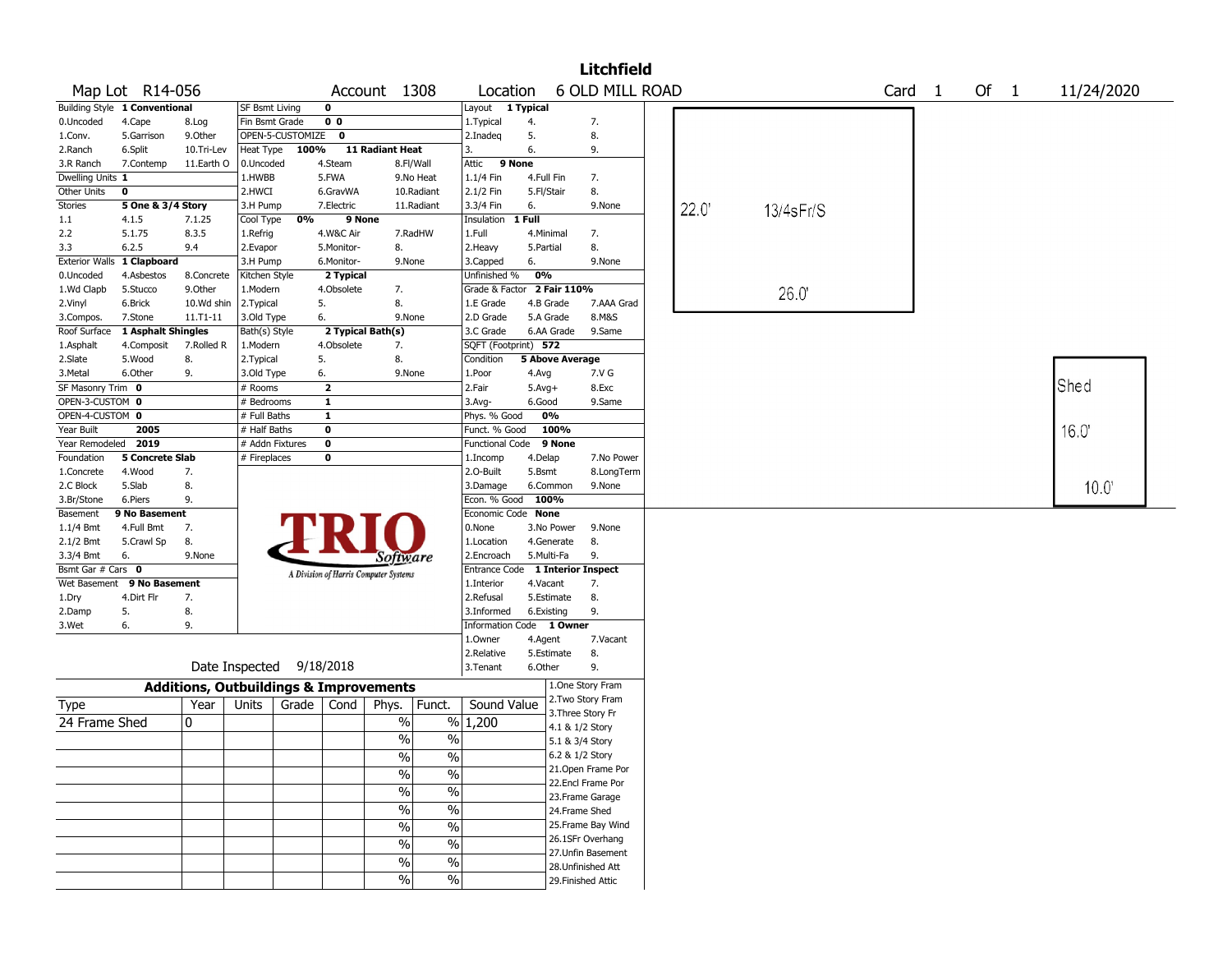|                   | Map Lot R14-057                                 | Account 1099 | Location                     |                                | 24 OLD MILL ROAD       |                                   |             |          | Card <sub>1</sub>            | Of $1$        |                              | 11/24/2020                           |
|-------------------|-------------------------------------------------|--------------|------------------------------|--------------------------------|------------------------|-----------------------------------|-------------|----------|------------------------------|---------------|------------------------------|--------------------------------------|
|                   | SLAUENWHITE, JEFFREY                            |              |                              | <b>Property Data</b>           |                        |                                   |             |          | <b>Assessment Record</b>     |               |                              |                                      |
| 24 OLD MILL ROAD  |                                                 |              |                              | Neighborhood 151 Old Mill Road |                        | Year                              | Land        |          | <b>Buildings</b>             |               | Exempt                       | <b>Total</b>                         |
|                   | LITCHFIELD ME 04350                             |              |                              |                                |                        | 2007                              |             | 62,225   |                              | 63,828        | 19,000                       | 107,053                              |
|                   |                                                 |              | Tree Growth Year             | $\mathbf 0$                    |                        | 2008                              |             | 62,225   |                              | 63,828        | 18,050                       | 108,003                              |
|                   |                                                 |              | X Coordinate<br>Y Coordinate |                                | 0<br>$\mathbf 0$       | 2009                              |             | 57,500   |                              | 62,579        | 15,200                       | 104,879                              |
| Previous Owner    | B1133P225 B11441P348 B11768P182 B13238P278      |              | Zone/Land Use                | <b>11 Residential</b>          |                        |                                   |             |          |                              |               |                              |                                      |
|                   | CENTRAL MAINE COWER CO                          |              |                              |                                |                        | 2010                              |             | 57,500   |                              | 63,828        | 16,000                       | 105,328                              |
|                   | 70 FARM VIEW DRIVE                              |              | Secondary Zone               |                                |                        | 2011                              |             | 57,500   |                              | 114,080       | 16,000                       | 155,580                              |
|                   |                                                 |              |                              |                                |                        | 2012                              |             | 57,500   |                              | 114,080       | 16,000                       | 155,580                              |
|                   | NEW GLOUCESTER ME 04260<br>Sale Date: 8/08/2014 |              | Topography 2 Rolling         |                                |                        | 2013                              |             | 57,500   |                              | 115,160       | 16,000                       | 156,660                              |
| Previous Owner    |                                                 |              | 1.Level                      | 4.Below St                     | 7.Res Protec           | 2014                              |             | 57,500   |                              | 115,160       | ŋ                            | 172,660                              |
| LOVERING, JEAN    |                                                 |              | 2.Rolling<br>3.Above St      | 5.Low<br>6.Swampy              | 8.<br>9.               | 2015                              |             | 57,500   |                              | 115,087       | $\mathbf{0}$                 | 172,587                              |
| 24 OLD MILL ROAD  |                                                 |              | Utilities                    | <b>4 Drilled Well</b>          | <b>6 Septic System</b> | 2016                              |             | 57,500   |                              | 115,087       | 15,000                       | 157,587                              |
|                   | LITCHFIELD ME 04350                             |              | 1.Public                     | 4.Dr Well                      | 7.Cesspool             | 2017                              |             | 57,500   |                              | 115,013       | 20,000                       | 152,513                              |
|                   | Sale Date: 6/28/2013                            |              | 2. Water                     | 5.Dug Well                     | 8.Lake/Pond            | 2018                              |             | 57,500   |                              | 115,013       | 19,200                       | 153,313                              |
|                   |                                                 |              | 3.Sewer                      | 6.Septic                       | 9.None                 | 2019                              |             | 66,500   |                              | 101,100       | 20,000                       | 147,600                              |
|                   |                                                 |              | 3 Gravel<br><b>Street</b>    |                                |                        | 2020                              |             | 66,500   |                              | 101,100       | 25,000                       | 142,600                              |
|                   |                                                 |              | 1.Paved                      | 4.Proposed                     | 7.                     |                                   |             |          | <b>Land Data</b>             |               |                              |                                      |
|                   |                                                 |              | 2.Semi Imp<br>3.Gravel       | 5.R/O/W<br>6.                  | 8.<br>9.None           | <b>Front Foot</b>                 | <b>Type</b> |          | <b>Effective</b>             |               | <b>Influence</b>             | <b>Influence</b>                     |
|                   |                                                 |              |                              |                                | 0                      | 11.1-100                          |             | Frontage | <b>Depth</b>                 | <b>Factor</b> | Code<br>%                    | <b>Codes</b><br>1.Unimproved         |
|                   | Inspection Witnessed By:                        |              |                              |                                | $\mathbf 0$            | 12.101-200                        |             |          |                              |               | $\overline{\frac{9}{6}}$     | 2. Excess Frtg                       |
|                   |                                                 |              |                              | <b>Sale Data</b>               |                        | $13.201+$<br>14.                  |             |          |                              |               | %<br>%                       | 3. Topography<br>4.Size/Shape        |
| X                 |                                                 | Date         | Sale Date                    |                                | 8/08/2014              | 15.                               |             |          |                              |               | $\frac{9}{6}$                | 5.Access                             |
| No./Date          | Description                                     | Date Insp.   | Price<br>Sale Type           | 2 Land & Buildings             | 100,000                |                                   |             |          |                              |               | %<br>%                       | 6.Restriction<br>7. Right of Way     |
|                   |                                                 |              | 1.Land                       | 4.MFG UNIT                     | 7.                     | <b>Square Foot</b>                |             |          | <b>Square Feet</b>           |               |                              | 8.View/Environ                       |
|                   |                                                 |              | 2.L & B                      | 5.Other                        | 8.                     | 16.Regular Lot                    |             |          |                              |               | %<br>$\frac{9}{6}$           | 9. Fract Share<br><b>Acres</b>       |
|                   |                                                 |              |                              |                                |                        |                                   |             |          |                              |               |                              |                                      |
|                   |                                                 |              | 3.Building                   | 6.                             | 9.                     | 17.Secondary Lot                  |             |          |                              |               | $\frac{9}{6}$                | 30. Frontage 1                       |
|                   |                                                 |              | Financing                    | 9 Unknown                      |                        | 18. Excess Land<br>19.Condominium |             |          |                              |               | $\frac{9}{6}$                | 31. Frontage 2                       |
|                   |                                                 |              | L.Convent                    | 4.Seller                       | 7.                     | 20.Miscellaneous                  |             |          |                              |               | $\frac{9}{6}$                | 32.Tillable                          |
| Notes:            |                                                 |              | 2.FHA/VA                     | 5.Private                      | 8.                     |                                   |             |          |                              |               | $\frac{9}{6}$                | 33.Tillable<br>34.Softwood F&O       |
|                   |                                                 |              | 3.Assumed                    | 6.Cash                         | 9.Unknown              | Fract. Acre                       |             |          |                              |               | $\overline{\frac{9}{6}}$     | 35. Mixed Wood F&O                   |
|                   |                                                 |              | Validity                     | 8 Other Non Valid              |                        | 21. Houselot (Frac                |             |          | <b>Acreage/Sites</b><br>1.00 | 100           | %<br>0                       | 36.Hardwood F&O                      |
|                   |                                                 |              | 1.Valid                      | 4.Split                        | 7.Renovate             | 22.Baselot(Fract)                 | 24<br>26    |          | 5.00                         | 100           | $\frac{9}{6}$<br>$\mathbf 0$ | 37.Softwood TG                       |
|                   |                                                 |              | 2.Related<br>3.Distress      | 5.Partial                      | 8.Other                | 23.                               | 27          |          | 8.60                         | 100           | $\frac{9}{6}$<br>$\Omega$    | 38. Mixed Wood TG                    |
|                   |                                                 |              |                              | 6.Exempt                       | 9.                     | <b>Acres</b>                      | 44          |          | 1.00                         | 100           | $\frac{9}{6}$<br>0           | 39.Hardwood TG<br>40. Wasteland      |
|                   |                                                 |              | Verified                     | <b>5 Public Record</b>         |                        | 24. Houselot<br>25.Baselot        |             |          |                              |               | %                            | 41.Gravel Pit                        |
|                   |                                                 |              | 1.Buyer                      | 4.Agent                        | 7.Family               | 26.Rear 1                         |             |          |                              |               | $\frac{9}{6}$<br>%           | 42. Mobile Home Si                   |
|                   |                                                 |              | 2.Seller                     | 5.Pub Rec                      | 8.Other                | 27.Rear 2                         |             |          |                              |               |                              | 43.Camp Site                         |
| <b>Litchfield</b> |                                                 |              | 3.Lender                     | 6.MLS                          | 9.                     | 28. Rear 3<br>29. Rear 4          |             |          | <b>Total Acreage</b>         | 14.60         |                              | 44.Lot Improvemen<br>45.Access Right |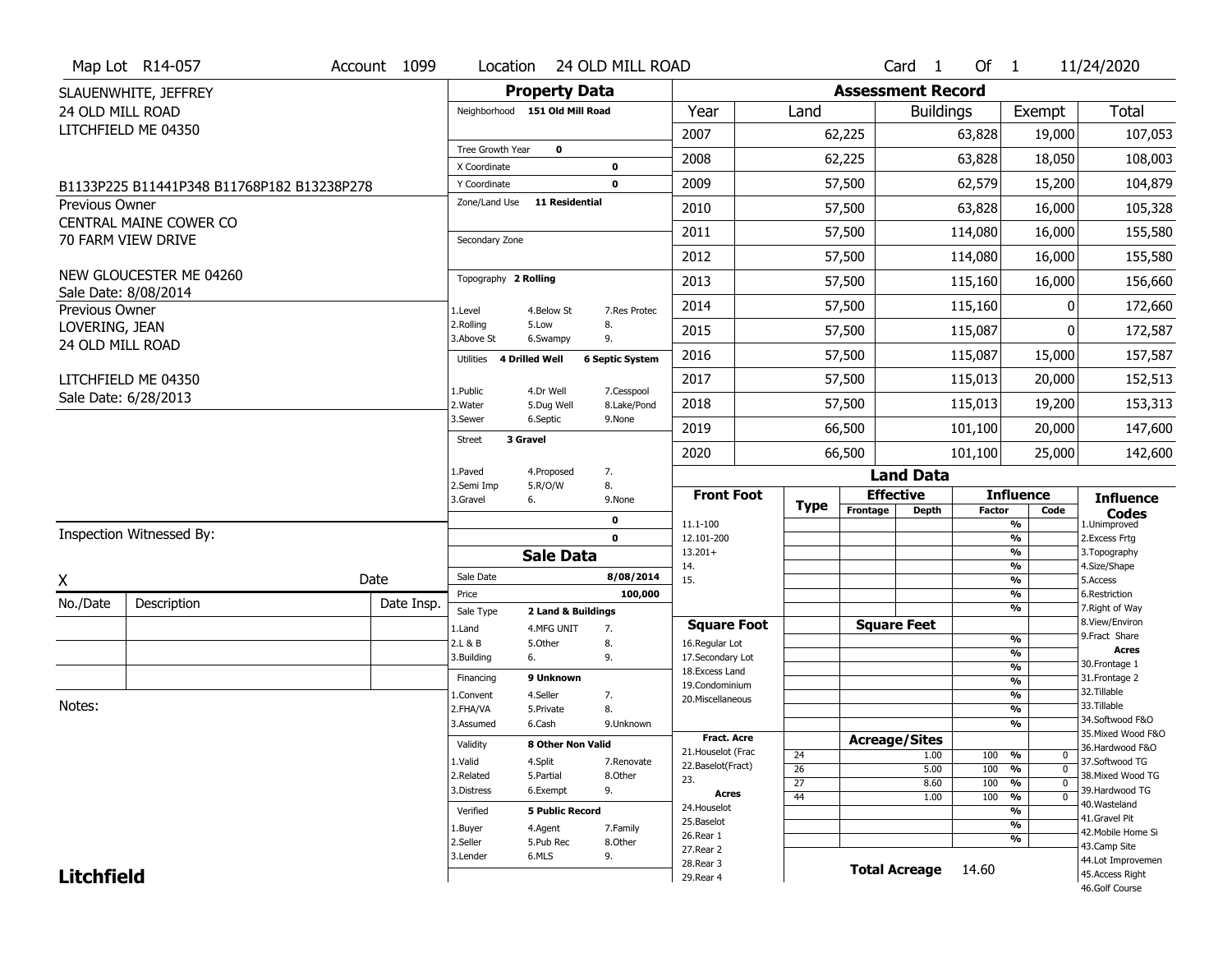|                         |                        |                                                   |                           |                  |                                       |                   |                                |                                  |                        |                        | <b>Litchfield</b>                      |       |                   |    |                   |       |                        |                |            |  |
|-------------------------|------------------------|---------------------------------------------------|---------------------------|------------------|---------------------------------------|-------------------|--------------------------------|----------------------------------|------------------------|------------------------|----------------------------------------|-------|-------------------|----|-------------------|-------|------------------------|----------------|------------|--|
|                         | Map Lot R14-057        |                                                   |                           |                  |                                       | Account 1099      |                                | Location                         |                        |                        | 24 OLD MILL ROAD                       |       |                   |    | Card <sub>1</sub> |       | Of                     | $\overline{1}$ | 11/24/2020 |  |
| Building Style 4 Cape   |                        |                                                   | SF Bsmt Living            |                  | $\mathbf 0$                           |                   |                                | Layout                           | 1 Typical              |                        |                                        |       | $8.0^\circ$       |    |                   |       |                        |                |            |  |
| 0.Uncoded               | 4.Cape                 | 8.Log                                             | Fin Bsmt Grade            |                  | 0 <sub>0</sub>                        |                   |                                | 1. Typical                       | 4.                     |                        | 7.                                     |       |                   |    |                   |       | 8.0'                   | 16.0'          |            |  |
| 1.Conv.                 | 5.Garrison             | 9.0ther                                           |                           | OPEN-5-CUSTOMIZE | $\mathbf 0$                           |                   |                                | 2.Inadeg                         | 5.                     |                        | 8.                                     |       | OP<br>$4.0^\circ$ |    |                   |       |                        | 16.0'          |            |  |
| 2.Ranch                 | 6.Split                | 10.Tri-Lev                                        | Heat Type                 | 100%             |                                       | 5 Forced Warm Air |                                | 3.                               | 6.                     |                        | 9.                                     |       |                   |    |                   |       | $10.0^{\circ}$<br>SHED |                |            |  |
| 3.R Ranch               | 7.Contemp              | 11.Earth O                                        | 0.Uncoded                 |                  | 4.Steam                               |                   | 8.Fl/Wall                      | Attic                            | <b>4 Full Finished</b> |                        |                                        |       |                   |    |                   | 16.0' |                        | 16.0'          |            |  |
| Dwelling Units 1        |                        |                                                   | 1.HWBB                    |                  | 5.FWA                                 |                   | 9.No Heat                      | 1.1/4 Fin                        | 4.Full Fin             |                        | 7.                                     |       |                   |    | 1sFr              |       |                        |                |            |  |
| Other Units             | 0                      |                                                   | 2.HWCI                    |                  | 6.GravWA                              |                   | 10.Radiant                     | 2.1/2 Fin                        | 5.Fl/Stair             |                        | 8.                                     | 26.0' | 1sA(F)BFr         |    | 22.0'             |       | $8.0^{\circ}$          |                |            |  |
| <b>Stories</b>          | 1 One Story            |                                                   | 3.H Pump                  |                  | 7.Electric                            |                   | 11.Radiant                     | 3.3/4 Fin                        | 6.                     |                        | 9.None                                 |       |                   |    |                   |       |                        |                |            |  |
| 1.1                     | 4.1.5                  | 7.1.25                                            | Cool Type                 | 0%               | 9 None                                |                   |                                | Insulation                       | 1 Full                 |                        |                                        |       | 34.0'             | EP | 10.0              |       |                        |                |            |  |
| 2.2                     | 5.1.75                 | 8.3.5                                             | 1.Refrig                  |                  | 4.W&C Air                             |                   | 7.RadHW                        | 1.Full                           | 4.Minimal              |                        | 7.                                     |       |                   |    | 18.0'             |       |                        |                |            |  |
| 3.3                     | 6.2.5                  | 9.4                                               | 2.Evapor                  |                  | 5.Monitor-                            | 8.                |                                | 2. Heavy                         | 5.Partial              |                        | 8.                                     |       |                   |    |                   |       |                        |                |            |  |
| <b>Exterior Walls</b>   | 2 Vinyl<br>4.Asbestos  |                                                   | 3.H Pump                  |                  | 6.Monitor-                            |                   | 9.None                         | 3.Capped<br>Unfinished %         | 6.<br>0%               |                        | 9.None                                 |       |                   |    |                   |       |                        |                |            |  |
| 0.Uncoded<br>1.Wd Clapb | 5.Stucco               | 8.Concrete<br>9.0ther                             | Kitchen Style<br>1.Modern |                  | 2 Typical<br>4.Obsolete               | 7.                |                                | Grade & Factor 3 Average 100%    |                        |                        |                                        |       |                   |    |                   |       |                        |                |            |  |
| 2.Vinyl                 | 6.Brick                | 10.Wd shin                                        | 2.Typical                 |                  | 5.                                    | 8.                |                                | 1.E Grade                        | 4.B Grade              |                        | 7.AAA Grad                             |       |                   |    |                   |       |                        |                |            |  |
| 3.Compos.               | 7.Stone                | 11.T1-11                                          | 3.Old Type                |                  | 6.                                    |                   | 9.None                         | 2.D Grade                        | 5.A Grade              |                        | 8.M&S                                  |       |                   |    |                   |       |                        |                |            |  |
| Roof Surface            | 3 Sheet Metal          |                                                   | Bath(s) Style             |                  |                                       | 2 Typical Bath(s) |                                | 3.C Grade                        |                        | 6.AA Grade             | 9.Same                                 |       |                   |    |                   |       |                        |                |            |  |
| 1.Asphalt               | 4.Composit             | 7.Rolled R                                        | 1.Modern                  |                  | 4.Obsolete                            | 7.                |                                | SQFT (Footprint) 884             |                        |                        |                                        |       |                   |    |                   |       |                        |                |            |  |
| 2.Slate                 | 5.Wood                 | 8.                                                | 2. Typical                |                  | 5.                                    | 8.                |                                | Condition                        |                        | <b>3 Below Average</b> |                                        |       |                   |    |                   |       |                        |                |            |  |
| 3.Metal                 | 6.Other                | 9.                                                | 3.Old Type                |                  | 6.                                    |                   | 9.None                         | 1.Poor                           | 4.Avg                  |                        | 7.V G                                  |       |                   |    |                   |       |                        | GARAGE         |            |  |
| SF Masonry Trim 0       |                        |                                                   | # Rooms                   |                  | $\mathbf 0$                           |                   |                                | 2.Fair                           | $5.Avg+$               |                        | 8.Exc                                  |       |                   |    |                   |       |                        |                |            |  |
| OPEN-3-CUSTOM 0         |                        |                                                   | # Bedrooms                |                  | 3                                     |                   |                                | $3.$ Avg-                        | 6.Good                 |                        | 9.Same                                 |       |                   |    |                   |       |                        | 26.0'          |            |  |
| OPEN-4-CUSTOM 0         |                        |                                                   | # Full Baths              |                  | $\mathbf{1}$                          |                   |                                | Phys. % Good                     |                        | 0%                     |                                        |       |                   |    |                   |       |                        |                |            |  |
| Year Built              | 1850                   |                                                   | # Half Baths              |                  | $\mathbf 0$                           |                   |                                | Funct. % Good                    |                        | 100%                   |                                        |       |                   |    |                   |       |                        | $22.0^{\circ}$ |            |  |
| Year Remodeled 1995     |                        |                                                   | # Addn Fixtures           |                  | $\mathbf 0$                           |                   |                                | Functional Code 9 None           |                        |                        |                                        |       |                   |    |                   |       |                        |                |            |  |
| Foundation              | 3 Brick &/or Stone     |                                                   | # Fireplaces              |                  | 0                                     |                   |                                | 1.Incomp                         | 4.Delap                |                        | 7.No Power                             |       |                   |    |                   |       |                        |                |            |  |
| 1.Concrete              | 4.Wood                 | 7.                                                |                           |                  |                                       |                   |                                | 2.O-Built                        | 5.Bsmt                 |                        | 8.LongTerm                             |       |                   |    |                   |       |                        |                |            |  |
| 2.C Block               | 5.Slab                 | 8.                                                |                           |                  |                                       |                   |                                | 3.Damage                         |                        | 6.Common               | 9.None                                 |       |                   |    |                   |       |                        | N/V            |            |  |
| 3.Br/Stone              | 6.Piers                | 9.                                                |                           |                  |                                       |                   |                                | Econ. % Good                     | 100%                   |                        |                                        |       |                   |    |                   |       |                        | COOP           |            |  |
| Basement                | <b>4 Full Basement</b> |                                                   |                           |                  |                                       |                   |                                | Economic Code None               |                        |                        |                                        |       |                   |    |                   |       |                        |                |            |  |
| 1.1/4 Bmt               | 4.Full Bmt             | 7.                                                |                           |                  |                                       |                   |                                | 0.None                           |                        | 3.No Power             | 9.None                                 |       |                   |    |                   |       |                        |                |            |  |
| 2.1/2 Bmt<br>3.3/4 Bmt  | 5.Crawl Sp<br>6.       | 8.<br>9.None                                      |                           |                  |                                       |                   |                                | 1.Location<br>2.Encroach         | 5.Multi-Fa             | 4.Generate             | 8.<br>9.                               |       |                   |    |                   |       |                        |                |            |  |
| Bsmt Gar # Cars 0       |                        |                                                   |                           |                  |                                       | Software          |                                | Entrance Code 1 Interior Inspect |                        |                        |                                        |       |                   |    |                   |       |                        |                |            |  |
| Wet Basement            | <b>4 Dirt Floor</b>    |                                                   |                           |                  | A Division of Harris Computer Systems |                   |                                | 1.Interior                       | 4.Vacant               |                        | 7.                                     |       |                   |    |                   |       |                        |                |            |  |
| 1.Dry                   | 4.Dirt Flr             | 7.                                                |                           |                  |                                       |                   |                                | 2.Refusal                        |                        | 5.Estimate             | 8.                                     |       |                   |    |                   |       |                        |                |            |  |
| 2.Damp                  | 5.                     | 8.                                                |                           |                  |                                       |                   |                                | 3.Informed                       | 6.Existing             |                        | 9.                                     |       |                   |    |                   |       |                        |                |            |  |
| 3.Wet                   | 6.                     | 9.                                                |                           |                  |                                       |                   |                                | Information Code 1 Owner         |                        |                        |                                        |       |                   |    |                   |       |                        |                |            |  |
|                         |                        |                                                   |                           |                  |                                       |                   |                                | 1.Owner                          | 4.Agent                |                        | 7.Vacant                               |       |                   |    |                   |       |                        |                |            |  |
|                         |                        |                                                   |                           |                  |                                       |                   |                                | 2.Relative                       |                        | 5.Estimate             | 8.                                     |       |                   |    |                   |       |                        |                |            |  |
|                         |                        | Date Inspected 9/19/2017                          |                           |                  |                                       |                   |                                | 3.Tenant                         | 6.Other                |                        | 9.                                     |       |                   |    |                   |       |                        |                |            |  |
|                         |                        | <b>Additions, Outbuildings &amp; Improvements</b> |                           |                  |                                       |                   |                                |                                  |                        |                        | 1.One Story Fram                       |       |                   |    |                   |       |                        |                |            |  |
| <b>Type</b>             |                        | Year                                              | Units                     | Grade            | Cond                                  | Phys.             | Funct.                         | Sound Value                      |                        |                        | 2. Two Story Fram                      |       |                   |    |                   |       |                        |                |            |  |
| 1 One Story Frame       |                        |                                                   |                           |                  |                                       | 0                 |                                |                                  |                        |                        | 3. Three Story Fr                      |       |                   |    |                   |       |                        |                |            |  |
|                         |                        | 0                                                 | 352                       | 9 100            | 19                                    |                   | $\%$<br>% 0                    |                                  |                        |                        | 4.1 & 1/2 Story                        |       |                   |    |                   |       |                        |                |            |  |
| 24 Frame Shed           |                        | 0                                                 | 416                       | 9 1 0 0          | 9                                     | 0                 | % 0<br>$\%$                    |                                  |                        |                        | 5.1 & 3/4 Story                        |       |                   |    |                   |       |                        |                |            |  |
| 22 Encl Frame           |                        | 0                                                 | 180                       | $\sqrt{9100}$    | 9                                     | 10                | $\sqrt[6]{0}$<br>$\frac{0}{6}$ |                                  |                        |                        | 6.2 & 1/2 Story                        |       |                   |    |                   |       |                        |                |            |  |
| 23 Frame Garage         |                        | 0                                                 | 572                       | 2 100            | $ 2\rangle$                           | 10                | $\frac{9}{6}$ 100 %            |                                  |                        |                        | 21. Open Frame Por                     |       |                   |    |                   |       |                        |                |            |  |
| 21 Open Frame           |                        | 0                                                 | 32                        | 2 100            | $ 9\rangle$                           | 0                 | $\sqrt[6]{0}$<br>$\%$          |                                  |                        |                        | 22.Encl Frame Por                      |       |                   |    |                   |       |                        |                |            |  |
|                         |                        |                                                   |                           |                  |                                       | $\sqrt{6}$        |                                |                                  |                        |                        | 23. Frame Garage                       |       |                   |    |                   |       |                        |                |            |  |
|                         |                        |                                                   |                           |                  |                                       |                   | $\%$                           |                                  |                        |                        | 24.Frame Shed                          |       |                   |    |                   |       |                        |                |            |  |
|                         |                        |                                                   |                           |                  |                                       | $\%$              | $\frac{0}{0}$                  |                                  |                        |                        | 25. Frame Bay Wind<br>26.1SFr Overhang |       |                   |    |                   |       |                        |                |            |  |
|                         |                        |                                                   |                           |                  |                                       | $\%$              | $\%$                           |                                  |                        |                        | 27. Unfin Basement                     |       |                   |    |                   |       |                        |                |            |  |
|                         |                        |                                                   |                           |                  |                                       | $\sqrt{6}$        | $\overline{\frac{0}{0}}$       |                                  |                        |                        | 28. Unfinished Att                     |       |                   |    |                   |       |                        |                |            |  |
|                         |                        |                                                   |                           |                  |                                       | $\sqrt{6}$        | $\frac{1}{2}$                  |                                  |                        |                        | 29. Finished Attic                     |       |                   |    |                   |       |                        |                |            |  |
|                         |                        |                                                   |                           |                  |                                       |                   |                                |                                  |                        |                        |                                        |       |                   |    |                   |       |                        |                |            |  |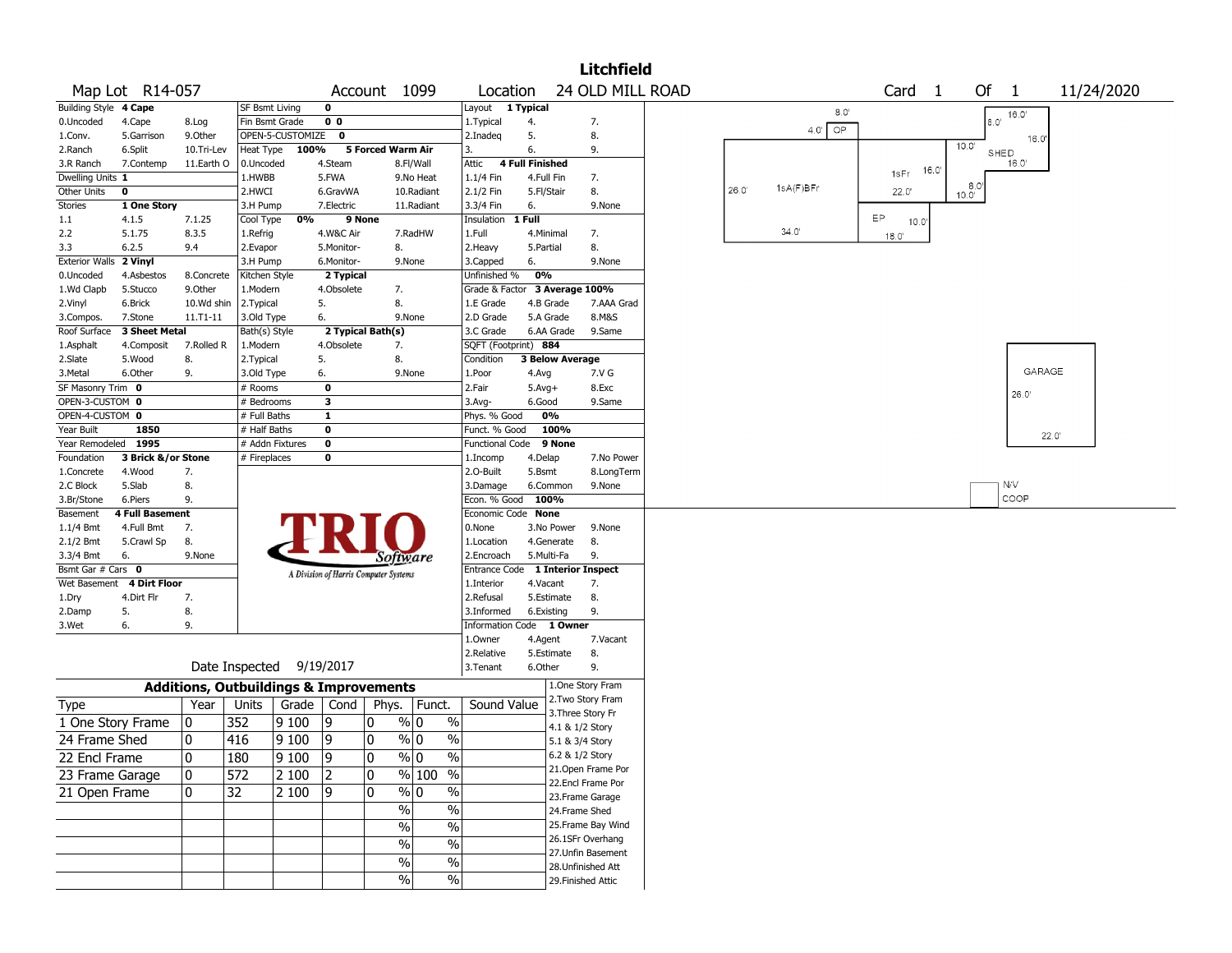|                                 | Map Lot R14-057A                           | Account 1103 | Location                       |                                  | 39 OLD MILL ROAD       |                            |             |                          | Card <sub>1</sub>    | Of $1$        |                                | 11/24/2020                          |
|---------------------------------|--------------------------------------------|--------------|--------------------------------|----------------------------------|------------------------|----------------------------|-------------|--------------------------|----------------------|---------------|--------------------------------|-------------------------------------|
|                                 | HINKLEY, FELICIA E                         |              |                                | <b>Property Data</b>             |                        |                            |             | <b>Assessment Record</b> |                      |               |                                |                                     |
|                                 | 202 WILLIAMS ROAD                          |              | Neighborhood 151 Old Mill Road |                                  |                        | Year                       | Land        |                          | <b>Buildings</b>     |               | Exempt                         | <b>Total</b>                        |
|                                 | SABATTUS ME 04280 -                        |              |                                |                                  |                        | 2007                       |             | 47,300                   |                      | 30,871        | 0                              | 78,171                              |
|                                 |                                            |              | Tree Growth Year               | $\mathbf 0$                      |                        | 2008                       |             | 47,300                   |                      | 30,045        | 0                              | 77,345                              |
|                                 |                                            |              | X Coordinate                   |                                  | 0                      |                            |             |                          |                      |               |                                |                                     |
|                                 | B6810P187 B11126P70                        |              | Y Coordinate                   | <b>11 Residential</b>            | $\mathbf 0$            | 2009                       |             | 46,100                   |                      | 26,103        | 0                              | 72,203                              |
| Previous Owner<br>MARTEL, CRAIG |                                            |              | Zone/Land Use                  |                                  |                        | 2010                       |             | 46,100                   |                      | 28,589        | 0                              | 74,689                              |
|                                 | 126 WESTERN AVENUE                         |              | Secondary Zone                 |                                  |                        | 2011                       |             | 46,100                   |                      | 52,360        | 0                              | 98,460                              |
|                                 |                                            |              |                                |                                  |                        | 2012                       |             | 46,100                   |                      | 52,360        | 0                              | 98,460                              |
|                                 | AUGUSTA ME 04330 -<br>Sale Date: 8/03/2012 |              | Topography 2 Rolling           |                                  |                        | 2013                       |             | 46,100                   |                      | 51,391        | 0                              | 97,491                              |
|                                 |                                            |              | 1.Level                        | 4.Below St                       | 7.Res Protec           | 2014                       |             | 46,100                   |                      | 49,982        | 0                              | 96,082                              |
|                                 |                                            |              | 2.Rolling<br>3.Above St        | 5.Low<br>6.Swampy                | 8.<br>9.               | 2015                       |             | 46,100                   |                      | 49,497        | 0                              | 95,597                              |
|                                 |                                            |              | 4 Drilled Well<br>Utilities    |                                  | <b>6 Septic System</b> | 2016                       |             | 46,100                   |                      | 49,497        | 0                              | 95,597                              |
|                                 |                                            |              |                                | 4.Dr Well                        | 7.Cesspool             | 2017                       |             | 46,100                   |                      | 49,014        | 0                              | 95,114                              |
|                                 |                                            |              | 1.Public<br>2. Water           | 5.Dug Well                       | 8.Lake/Pond            | 2018                       |             | 46,100                   |                      | 48,866        | 0                              | 94,966                              |
|                                 |                                            |              | 3.Sewer                        | 6.Septic                         | 9.None                 | 2019                       |             | 54,000                   |                      | 33,100        | 20,000                         | 67,100                              |
|                                 |                                            |              | 3 Gravel<br>Street             |                                  |                        | 2020                       |             | 54,000                   |                      | 33,100        | 25,000                         | 62,100                              |
|                                 |                                            |              | 1.Paved                        | 4.Proposed                       | 7.                     |                            |             |                          | <b>Land Data</b>     |               |                                |                                     |
|                                 |                                            |              | 2.Semi Imp<br>3.Gravel         | 5.R/O/W<br>6.                    | 8.<br>9.None           | <b>Front Foot</b>          | <b>Type</b> |                          | <b>Effective</b>     |               | <b>Influence</b>               | <b>Influence</b>                    |
|                                 |                                            |              |                                |                                  | 0                      | 11.1-100                   |             | Frontage                 | <b>Depth</b>         | <b>Factor</b> | Code<br>%                      | <b>Codes</b><br>1.Unimproved        |
|                                 | Inspection Witnessed By:                   |              |                                |                                  | $\mathbf 0$            | 12.101-200                 |             |                          |                      |               | $\frac{9}{6}$                  | 2.Excess Frtg                       |
|                                 |                                            |              |                                | <b>Sale Data</b>                 |                        | $13.201+$<br>14.           |             |                          |                      |               | %<br>%                         | 3. Topography<br>4.Size/Shape       |
| X                               |                                            | Date         | Sale Date                      |                                  | 8/03/2012              | 15.                        |             |                          |                      |               | $\frac{9}{6}$                  | 5.Access                            |
| No./Date                        | Description                                | Date Insp.   | Price                          |                                  | 67,000                 |                            |             |                          |                      |               | $\frac{9}{6}$<br>%             | 6.Restriction<br>7. Right of Way    |
|                                 |                                            |              | Sale Type<br>1.Land            | 2 Land & Buildings<br>4.MFG UNIT | 7.                     | <b>Square Foot</b>         |             |                          | <b>Square Feet</b>   |               |                                | 8.View/Environ                      |
|                                 |                                            |              | 2.L & B                        | 5.Other                          | 8.                     | 16.Regular Lot             |             |                          |                      |               | $\frac{9}{6}$                  | 9. Fract Share                      |
|                                 |                                            |              | 3.Building                     | 6.                               | 9.                     | 17.Secondary Lot           |             |                          |                      |               | $\frac{9}{6}$                  | <b>Acres</b><br>30. Frontage 1      |
|                                 |                                            |              | Financing                      | 9 Unknown                        |                        | 18.Excess Land             |             |                          |                      |               | $\frac{9}{6}$<br>$\frac{9}{6}$ | 31. Frontage 2                      |
|                                 |                                            |              | 1.Convent                      | 4.Seller                         | 7.                     | 19.Condominium             |             |                          |                      |               | $\frac{9}{6}$                  | 32. Tillable                        |
| Notes:                          |                                            |              | 2.FHA/VA                       | 5.Private                        | 8.                     | 20.Miscellaneous           |             |                          |                      |               | $\frac{9}{6}$                  | 33.Tillable                         |
|                                 |                                            |              | 3.Assumed                      | 6.Cash                           | 9.Unknown              |                            |             |                          |                      |               | $\overline{\frac{9}{6}}$       | 34.Softwood F&O                     |
|                                 |                                            |              | Validity                       | 1 Arms Length Sale               |                        | <b>Fract, Acre</b>         |             |                          | <b>Acreage/Sites</b> |               |                                | 35. Mixed Wood F&O                  |
|                                 |                                            |              |                                |                                  |                        | 21. Houselot (Frac         | 24          |                          | 1.00                 | 100           | %<br>0                         | 36.Hardwood F&O                     |
|                                 |                                            |              | 1.Valid<br>2.Related           | 4.Split<br>5.Partial             | 7.Renovate<br>8.Other  | 22.Baselot(Fract)          | 26          |                          | 3.00                 | 100           | %<br>$\mathbf 0$               | 37.Softwood TG<br>38. Mixed Wood TG |
|                                 |                                            |              | 3.Distress                     | 6.Exempt                         | 9.                     | 23.                        | 44          |                          | 1.00                 | 100           | $\frac{9}{6}$<br>$\mathbf 0$   | 39.Hardwood TG                      |
|                                 |                                            |              |                                |                                  |                        | <b>Acres</b>               |             |                          |                      |               | $\frac{9}{6}$                  | 40. Wasteland                       |
|                                 |                                            |              | Verified                       | <b>5 Public Record</b>           |                        | 24. Houselot<br>25.Baselot |             |                          |                      |               | $\frac{9}{6}$                  | 41.Gravel Pit                       |
|                                 |                                            |              | 1.Buyer                        | 4.Agent                          | 7.Family               | 26.Rear 1                  |             |                          |                      |               | $\frac{9}{6}$                  | 42. Mobile Home Si                  |
|                                 |                                            |              | 2.Seller                       | 5.Pub Rec                        | 8.Other                | 27.Rear 2                  |             |                          |                      |               | $\frac{9}{6}$                  | 43.Camp Site                        |
|                                 |                                            |              | 3.Lender                       | 6.MLS                            | 9.                     | 28. Rear 3                 |             |                          |                      |               |                                | 44.Lot Improvemen                   |
|                                 |                                            |              |                                |                                  |                        |                            |             |                          |                      |               |                                |                                     |
| <b>Litchfield</b>               |                                            |              |                                |                                  |                        | 29. Rear 4                 |             |                          | <b>Total Acreage</b> | 4.00          |                                | 45.Access Right<br>46.Golf Course   |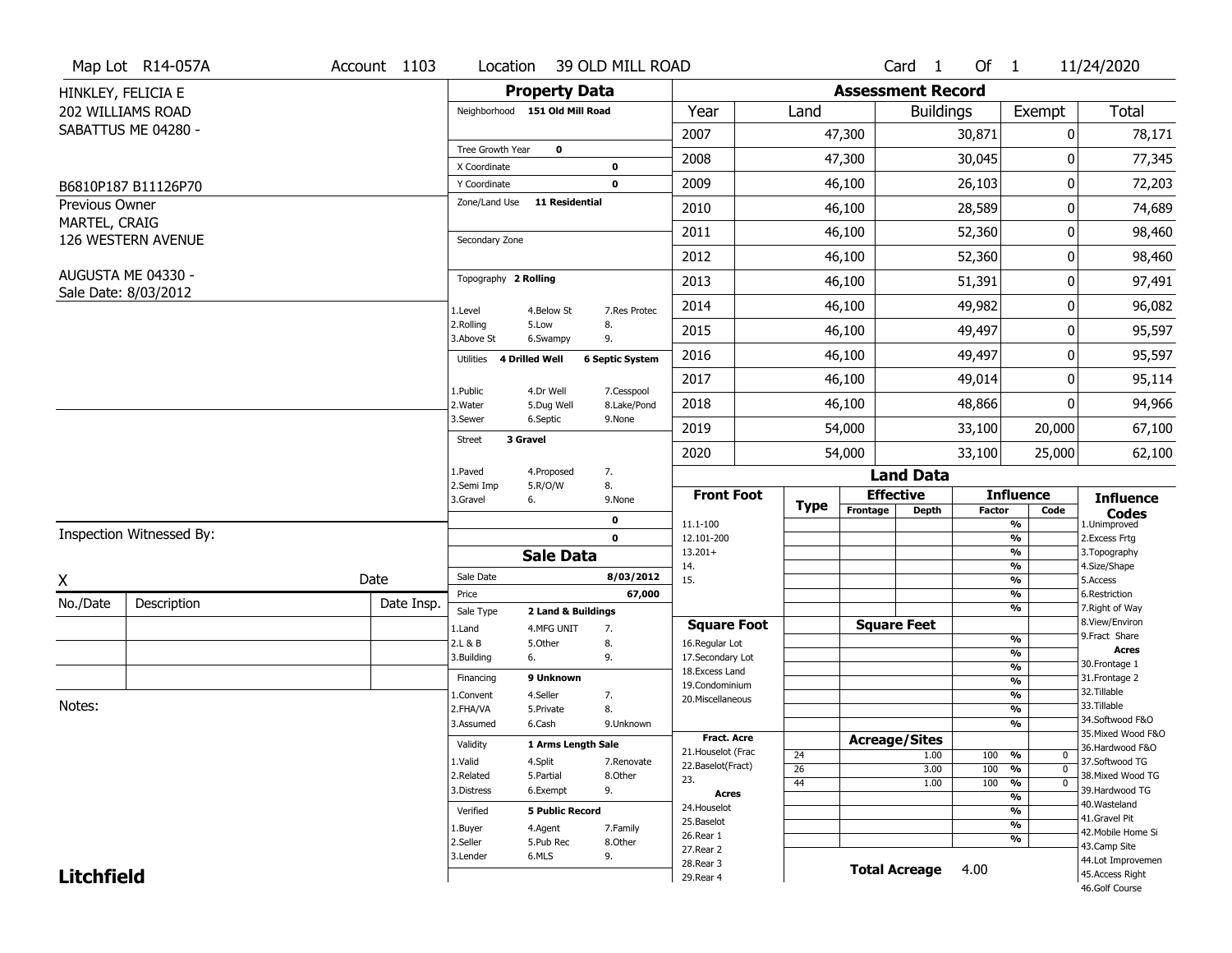|                       |                  |            |                       |                  |            |                                                   |                     |                                  |                       |                   | <b>Litchfield</b>                      |             |                |                     |                   |                |       |      |       |               |
|-----------------------|------------------|------------|-----------------------|------------------|------------|---------------------------------------------------|---------------------|----------------------------------|-----------------------|-------------------|----------------------------------------|-------------|----------------|---------------------|-------------------|----------------|-------|------|-------|---------------|
|                       | Map Lot R14-057A |            |                       |                  |            | Account 1103                                      |                     | Location                         |                       |                   | 39 OLD MILL ROAD                       |             |                |                     | Card <sub>1</sub> |                |       | Of 1 |       | 11/24/2020    |
| <b>Building Style</b> |                  |            | <b>SF Bsmt Living</b> |                  |            |                                                   |                     | Layout                           |                       |                   |                                        |             |                |                     |                   |                |       |      |       |               |
| 0.Uncoded             | 4.Cape           | 8.Log      |                       | Fin Bsmt Grade   |            |                                                   |                     | 1. Typical                       | 4.                    |                   | 7.                                     |             |                |                     |                   |                |       |      |       |               |
| 1.Conv.               | 5.Garrison       | 9.0ther    |                       | OPEN-5-CUSTOMIZE |            |                                                   |                     | 2.Inadeq                         | 5.                    |                   | 8.                                     |             |                |                     |                   |                |       |      |       |               |
| 2.Ranch               | 6.Split          | 10.Tri-Lev | Heat Type             | 100%             |            |                                                   |                     | 3.                               | 6.                    |                   | 9.                                     |             |                |                     |                   |                |       |      |       |               |
| 3.R Ranch             | 7.Contemp        | 11.Earth O | 0.Uncoded             |                  | 4.Steam    |                                                   | 8.Fl/Wall           | Attic                            |                       |                   |                                        |             |                | 14.0'               |                   |                | 14.0' |      |       |               |
| <b>Dwelling Units</b> |                  |            | 1.HWBB                |                  | 5.FWA      |                                                   | 9.No Heat           | 1.1/4 Fin                        | 4.Full Fin            |                   | 7.                                     |             |                |                     |                   |                |       |      |       |               |
| Other Units           |                  |            | 2.HWCI                |                  | 6.GravWA   |                                                   | 10.Radiant          | 2.1/2 Fin                        | 5.Fl/Stair            |                   | 8.                                     |             |                | $12.0^{\circ}$      |                   | $12.0^{\circ}$ |       |      |       |               |
| <b>Stories</b>        |                  |            | 3.H Pump              |                  | 7.Electric |                                                   | 11.Radiant          | 3.3/4 Fin                        | 6.                    |                   | 9.None                                 |             |                | 1sFr                |                   |                | 1sFr  |      |       |               |
| 1.1                   | 4.1.5            | 7.1.25     | Cool Type             | 0%               |            |                                                   |                     | Insulation                       |                       |                   |                                        |             |                |                     | 66.0              |                |       |      |       |               |
| 2.2                   | 5.1.75           | 8.3.5      | 1.Refrig              |                  | 4.W&C Air  |                                                   | 7.RadHW             | 1.Full                           | 4.Minimal             |                   | 7.                                     |             |                |                     |                   |                |       |      |       |               |
| 3.3                   | 6.2.5            | 9.4        | 2.Evapor              |                  | 5.Monitor- | 8.                                                |                     | 2. Heavy                         | 5.Partial             |                   | 8.                                     |             | $14.0^{\circ}$ | 1993 REDMAN MH/SLAB |                   |                |       |      |       |               |
| <b>Exterior Walls</b> |                  |            | 3.H Pump              |                  | 6.Monitor- | 9.None                                            |                     | 3.Capped                         | 6.                    |                   | 9.None                                 |             |                |                     |                   |                |       |      |       |               |
| 0.Uncoded             | 4.Asbestos       | 8.Concrete | Kitchen Style         |                  |            |                                                   |                     | Unfinished %                     |                       |                   |                                        |             |                |                     |                   |                |       |      |       |               |
| 1.Wd Clapb            | 5.Stucco         | 9.0ther    | 1.Modern              |                  | 4.Obsolete | 7.                                                |                     | Grade & Factor                   |                       |                   |                                        |             |                |                     |                   |                |       |      |       |               |
| 2.Vinyl               | 6.Brick          | 10.Wd shin | 2. Typical            |                  | 5.         | 8.                                                |                     | 1.E Grade                        | 4.B Grade             |                   | 7.AAA Grad                             |             |                |                     |                   |                |       |      |       | 10.0          |
| 3.Compos.             | 7.Stone          | 11.T1-11   | 3.Old Type            |                  | 6.         | 9.None                                            |                     | 2.D Grade                        | 5.A Grade             |                   | 8.M&S                                  |             |                |                     |                   |                |       |      |       |               |
| Roof Surface          |                  |            | Bath(s) Style         |                  |            |                                                   |                     | 3.C Grade                        |                       | 6.AA Grade        | 9.Same                                 |             |                |                     |                   |                |       |      |       | $8.0^{\circ}$ |
| 1.Asphalt             | 4.Composit       | 7.Rolled R | 1.Modern              |                  | 4.Obsolete | 7.                                                |                     | SQFT (Footprint)                 |                       |                   |                                        |             |                |                     |                   |                |       |      |       |               |
| 2.Slate               | 5.Wood           | 8.         | 2. Typical            |                  | 5.         | 8.                                                |                     | Condition                        |                       |                   |                                        |             |                |                     |                   |                |       |      | GAR   |               |
| 3.Metal               | 6.Other          | 9.         | 3.Old Type            |                  | 6.         | 9.None                                            |                     | 1.Poor                           | 4.Avg                 |                   | 7.V G                                  |             |                |                     |                   |                |       | 28.0 |       | SHED SV \$300 |
| SF Masonry Trim       |                  |            | # Rooms               |                  |            |                                                   |                     | 2.Fair                           | $5.$ Avg $+$          |                   | 8.Exc                                  | SHED SV 200 |                |                     |                   |                |       |      |       |               |
| OPEN-3-CUSTOM         |                  |            | # Bedrooms            |                  |            |                                                   |                     | 3.Avg-                           | 6.Good                |                   | 9.Same                                 |             |                |                     |                   |                |       |      |       |               |
| OPEN-4-CUSTOM         |                  |            | # Full Baths          |                  |            |                                                   |                     | Phys. % Good                     |                       |                   |                                        | -9.0"       |                |                     |                   |                |       |      |       |               |
| Year Built            |                  |            | # Half Baths          |                  |            |                                                   |                     | Funct. % Good                    |                       |                   |                                        | 10.0'       |                |                     |                   |                |       |      | 24.0' |               |
| Year Remodeled        |                  |            |                       | # Addn Fixtures  |            |                                                   |                     | <b>Functional Code</b>           |                       |                   |                                        |             |                |                     |                   |                |       |      |       |               |
| Foundation            |                  |            | # Fireplaces          |                  |            |                                                   |                     | 1.Incomp                         | 4.Delap               |                   | 7.No Power                             |             |                |                     |                   |                |       |      |       |               |
| 1.Concrete            | 4.Wood           | 7.         |                       |                  |            |                                                   |                     | 2.O-Built                        | 5.Bsmt                |                   | 8.LongTerm                             |             |                |                     |                   |                |       |      |       |               |
| 2.C Block             | 5.Slab           | 8.         |                       |                  |            |                                                   |                     | 3.Damage                         |                       | 6.Common          | 9.None                                 |             |                |                     |                   |                |       |      |       |               |
| 3.Br/Stone            | 6.Piers          | 9.         |                       |                  |            |                                                   |                     | Econ. % Good                     |                       |                   |                                        |             |                |                     |                   |                |       |      |       |               |
| Basement              |                  |            |                       |                  |            |                                                   |                     | Economic Code                    |                       |                   |                                        |             |                |                     |                   |                |       |      |       |               |
| 1.1/4 Bmt             | 4.Full Bmt       | 7.         |                       |                  |            |                                                   |                     | 0.None                           |                       | 3.No Power        | 9.None                                 |             |                |                     |                   |                |       |      |       |               |
| 2.1/2 Bmt             | 5.Crawl Sp       | 8.         |                       |                  |            |                                                   |                     | 1.Location                       |                       | 4.Generate        | 8.                                     |             |                |                     |                   |                |       |      |       |               |
| 3.3/4 Bmt             | 6.               | 9.None     |                       |                  |            | Software                                          |                     | 2.Encroach                       | 5.Multi-Fa            |                   | 9.                                     |             |                |                     |                   |                |       |      |       |               |
| Bsmt Gar # Cars       |                  |            |                       |                  |            | A Division of Harris Computer Systems             |                     | Entrance Code 3 Information Only |                       |                   |                                        |             |                |                     |                   |                |       |      |       |               |
| Wet Basement          |                  |            |                       |                  |            |                                                   |                     | 1.Interior                       | 4.Vacant              |                   | 7.                                     |             |                |                     |                   |                |       |      |       |               |
| 1.Dry                 | 4.Dirt Flr       | 7.         |                       |                  |            |                                                   |                     | 2.Refusal                        | 5.Estimate            |                   | 8.                                     |             |                |                     |                   |                |       |      |       |               |
| 2.Damp                | 5.               | 8.         |                       |                  |            |                                                   |                     | 3.Informed                       | 6.Existing            |                   | 9.                                     |             |                |                     |                   |                |       |      |       |               |
| 3.Wet                 | 6.               | 9.         |                       |                  |            |                                                   |                     | <b>Information Code</b>          |                       | 1 Owner           |                                        |             |                |                     |                   |                |       |      |       |               |
|                       |                  |            |                       |                  |            |                                                   |                     | 1.Owner<br>2.Relative            | 4.Agent<br>5.Estimate |                   | 7.Vacant<br>8.                         |             |                |                     |                   |                |       |      |       |               |
|                       |                  |            | Date Inspected        |                  | 9/19/2018  |                                                   |                     | 3. Tenant                        | 6.Other               |                   | 9.                                     |             |                |                     |                   |                |       |      |       |               |
|                       |                  |            |                       |                  |            |                                                   |                     |                                  |                       |                   | 1.One Story Fram                       |             |                |                     |                   |                |       |      |       |               |
|                       |                  |            |                       |                  |            | <b>Additions, Outbuildings &amp; Improvements</b> |                     |                                  |                       |                   | 2. Two Story Fram                      |             |                |                     |                   |                |       |      |       |               |
| Type                  |                  | Year       | Units                 | Grade            | Cond       | Phys.                                             | Funct.              | Sound Value                      |                       | 3. Three Story Fr |                                        |             |                |                     |                   |                |       |      |       |               |
| 903 Redman            |                  | 1993       | 14x66                 | 3 100            | 13         | 10                                                | % 100 %             |                                  |                       | 4.1 & 1/2 Story   |                                        |             |                |                     |                   |                |       |      |       |               |
| 101 Conc Slab         |                  | 1993       | 924                   | 9100             | 3          | 10                                                | $%100$ %            |                                  |                       | 5.1 & 3/4 Story   |                                        |             |                |                     |                   |                |       |      |       |               |
| 1 One Story Frame     |                  | 1993       | 168                   | 1 100            | 3          | $\pmb{0}$                                         | $\frac{9}{6}$ 100 % |                                  |                       | 6.2 & 1/2 Story   |                                        |             |                |                     |                   |                |       |      |       |               |
| 1 One Story Frame     |                  | 1993   168 |                       | 1 100            | 3          | 10                                                | $\%$ 100 $\%$       |                                  |                       |                   | 21. Open Frame Por                     |             |                |                     |                   |                |       |      |       |               |
| 23 Frame Garage       |                  | 1993 672   |                       | 2 100            | 2          | 0                                                 | $\frac{9}{6}$ 100 % |                                  |                       |                   | 22.Encl Frame Por                      |             |                |                     |                   |                |       |      |       |               |
| 24 Frame Shed         |                  |            |                       |                  |            | $\%$                                              |                     | %300                             |                       |                   | 23. Frame Garage                       |             |                |                     |                   |                |       |      |       |               |
|                       |                  | 0          |                       |                  |            |                                                   |                     |                                  |                       | 24.Frame Shed     |                                        |             |                |                     |                   |                |       |      |       |               |
| 24 Frame Shed         |                  | 0          |                       |                  |            | $\%$                                              |                     | $\sqrt{8}$ 200                   |                       |                   | 25. Frame Bay Wind<br>26.1SFr Overhang |             |                |                     |                   |                |       |      |       |               |
|                       |                  |            |                       |                  |            | $\%$                                              | $\frac{1}{2}$       |                                  |                       |                   | 27.Unfin Basement                      |             |                |                     |                   |                |       |      |       |               |
|                       |                  |            |                       |                  |            | %                                                 | $\%$                |                                  |                       |                   | 28.Unfinished Att                      |             |                |                     |                   |                |       |      |       |               |
|                       |                  |            |                       |                  |            | %                                                 | $\%$                |                                  |                       |                   | 29. Finished Attic                     |             |                |                     |                   |                |       |      |       |               |
|                       |                  |            |                       |                  |            |                                                   |                     |                                  |                       |                   |                                        |             |                |                     |                   |                |       |      |       |               |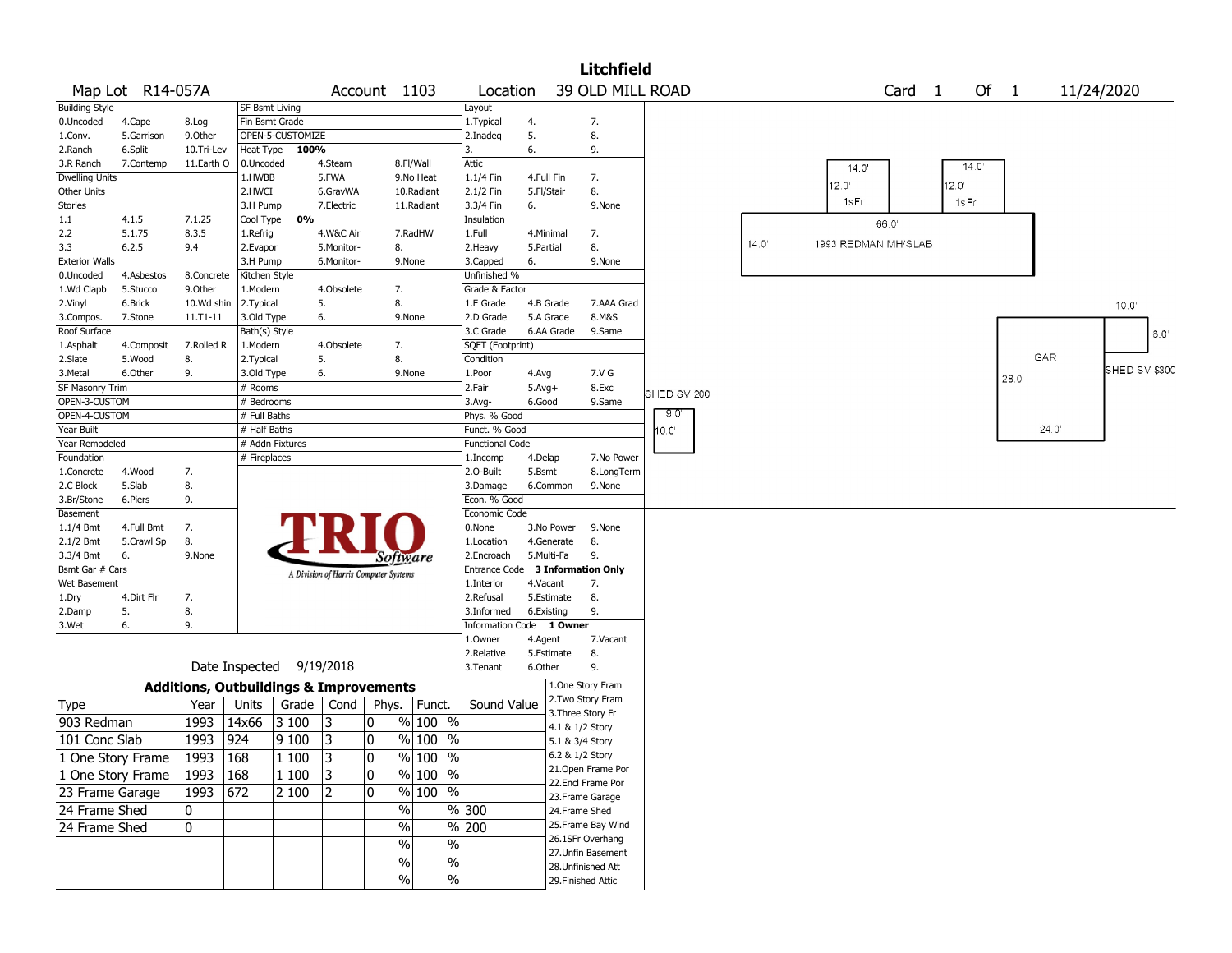|                                  | Map Lot R14-058                 | Account 1100 | Location                |                                  | OFF HALLOWELL ROAD        |                         |                 |                          | $Card \t1$           | Of $1$      |                                           | 11/24/2020                           |
|----------------------------------|---------------------------------|--------------|-------------------------|----------------------------------|---------------------------|-------------------------|-----------------|--------------------------|----------------------|-------------|-------------------------------------------|--------------------------------------|
|                                  | SLAUENWHITE, JEFFREY            |              |                         | <b>Property Data</b>             |                           |                         |                 | <b>Assessment Record</b> |                      |             |                                           |                                      |
| 24 OLD MILL ROAD                 |                                 |              |                         | Neighborhood 16 Cobbossee Stream |                           | Year                    | Land            |                          | <b>Buildings</b>     |             | Exempt                                    | Total                                |
|                                  | LITCHFIELD ME 04350             |              |                         |                                  |                           | 2007                    |                 | 42,510                   |                      | 0           | 0                                         | 42,510                               |
|                                  |                                 |              | Tree Growth Year        | $\mathbf 0$                      |                           | 2008                    |                 | 42,510                   |                      | 0           | 0                                         | 42,510                               |
|                                  |                                 |              | X Coordinate            |                                  | 0                         |                         |                 |                          |                      |             |                                           |                                      |
|                                  | B1133P225 B11441P348 B11768P182 |              | Y Coordinate            | 29 Cobbosscontee Stream          | $\mathbf 0$               | 2009                    |                 | 40,670                   |                      | $\pmb{0}$   | 0                                         | 40,670                               |
| Previous Owner<br>LOVERING, JEAN |                                 |              | Zone/Land Use           | North of 126                     |                           | 2010                    |                 | 40,670                   |                      | 0           | 0                                         | 40,670                               |
| 24 OLD MILL ROAD                 |                                 |              | Secondary Zone          |                                  |                           | 2011                    |                 | 40,670                   |                      | $\mathbf 0$ | 0                                         | 40,670                               |
|                                  |                                 |              |                         |                                  |                           | 2012                    |                 | 40,670                   |                      | 0           | 0                                         | 40,670                               |
|                                  | LITCHFIELD ME 04350             |              | Topography 2 Rolling    |                                  | 2 Rolling                 | 2013                    |                 | 40,670                   |                      | $\pmb{0}$   | 0                                         | 40,670                               |
|                                  | Sale Date: 6/28/2013            |              | 1.Level                 | 4.Below St                       | 7.Res Protec              | 2014                    |                 | 40,670                   |                      | 0           | 0                                         | 40,670                               |
|                                  |                                 |              | 2.Rolling<br>3.Above St | 5.Low<br>6.Swampy                | 8.<br>9.                  | 2015                    |                 | 40,670                   |                      | 0           | 0                                         | 40,670                               |
|                                  |                                 |              | Utilities 9 None        |                                  | 9 None                    | 2016                    |                 | 40,670                   |                      | $\pmb{0}$   | 0                                         | 40,670                               |
|                                  |                                 |              |                         |                                  |                           | 2017                    |                 | 40,670                   |                      | $\mathbf 0$ | 0                                         | 40,670                               |
|                                  |                                 |              | 1.Public<br>2. Water    | 4.Dr Well<br>5.Dug Well          | 7.Cesspool<br>8.Lake/Pond | 2018                    |                 | 40,670                   |                      | 0           | 0                                         | 40,670                               |
|                                  |                                 |              | 3.Sewer                 | 6.Septic                         | 9.None                    | 2019                    |                 | 45,900                   |                      | $\mathbf 0$ | 0                                         | 45,900                               |
|                                  |                                 |              | 9 None<br><b>Street</b> |                                  |                           | 2020                    |                 | 45,900                   |                      | 0           | $\overline{0}$                            | 45,900                               |
|                                  |                                 |              | 1.Paved                 | 4.Proposed                       | 7.                        |                         |                 |                          | <b>Land Data</b>     |             |                                           |                                      |
|                                  |                                 |              | 2.Semi Imp<br>3.Gravel  | 5.R/O/W<br>6.                    | 8.<br>9.None              | <b>Front Foot</b>       |                 | <b>Effective</b>         |                      |             | <b>Influence</b>                          | <b>Influence</b>                     |
|                                  |                                 |              |                         |                                  | 0                         | 11.1-100                | <b>Type</b>     | Frontage                 | <b>Depth</b>         | Factor      | Code<br>%                                 | <b>Codes</b><br>1.Unimproved         |
|                                  | Inspection Witnessed By:        |              |                         |                                  | $\mathbf 0$               | 12.101-200              |                 |                          |                      |             | $\overline{\frac{9}{6}}$                  | 2. Excess Frtg                       |
|                                  |                                 |              |                         | <b>Sale Data</b>                 |                           | $13.201+$<br>14.        |                 |                          |                      |             | %<br>%                                    | 3. Topography<br>4.Size/Shape        |
| X                                |                                 | Date         | Sale Date               |                                  | 6/28/2013                 | 15.                     |                 |                          |                      |             | $\overline{\frac{9}{6}}$                  | 5.Access                             |
| No./Date                         | Description                     | Date Insp.   | Price                   |                                  |                           |                         |                 |                          |                      |             | %                                         | 6.Restriction                        |
|                                  |                                 |              | Sale Type               | 1 Land Only                      |                           | <b>Square Foot</b>      |                 |                          | <b>Square Feet</b>   |             | %                                         | 7. Right of Way<br>8.View/Environ    |
|                                  |                                 |              | 1.Land<br>2.L & B       | 4.MFG UNIT<br>5.Other            | 7.<br>8.                  | 16.Regular Lot          |                 |                          |                      |             | $\frac{9}{6}$                             | 9. Fract Share                       |
|                                  |                                 |              | 3.Building              | 6.                               | 9.                        | 17.Secondary Lot        |                 |                          |                      |             | $\overline{\frac{9}{6}}$                  | <b>Acres</b>                         |
|                                  |                                 |              | Financing               | 9 Unknown                        |                           | 18. Excess Land         |                 |                          |                      |             | $\frac{9}{6}$                             | 30.Frontage 1<br>31. Frontage 2      |
|                                  |                                 |              | 1.Convent               | 4.Seller                         | 7.                        | 19.Condominium          |                 |                          |                      |             | $\overline{\frac{9}{6}}$<br>$\frac{9}{6}$ | 32.Tillable                          |
| Notes:                           |                                 |              | 2.FHA/VA                | 5.Private                        | 8.                        | 20.Miscellaneous        |                 |                          |                      |             | $\overline{\frac{9}{6}}$                  | 33.Tillable                          |
|                                  |                                 |              | 3.Assumed               | 6.Cash                           | 9.Unknown                 |                         |                 |                          |                      |             | %                                         | 34.Softwood F&O                      |
|                                  |                                 |              |                         |                                  |                           | <b>Fract. Acre</b>      |                 | <b>Acreage/Sites</b>     |                      |             |                                           | 35. Mixed Wood F&O                   |
|                                  |                                 |              | Validity                | 8 Other Non Valid                |                           | 21. Houselot (Frac      | 21              |                          | 0.50                 | 25          | %<br>3                                    | 36.Hardwood F&O                      |
|                                  |                                 |              | 1.Valid                 | 4.Split                          | 7.Renovate                | 22.Baselot(Fract)       | 30              |                          | 0.50                 | 25          | $\overline{3}$<br>$\frac{9}{6}$           | 37.Softwood TG                       |
|                                  |                                 |              | 2.Related               | 5.Partial                        | 8.Other                   | 23.                     | $\overline{26}$ |                          | 5.00                 | 100         | $\frac{9}{6}$<br>$\mathbf 0$              | 38. Mixed Wood TG                    |
|                                  |                                 |              | 3.Distress              | 6.Exempt                         | 9.                        | <b>Acres</b>            | $\overline{27}$ |                          | 10.00                | 100         | $\frac{9}{6}$<br>$\mathbf 0$              | 39.Hardwood TG                       |
|                                  |                                 |              | Verified                | <b>5 Public Record</b>           |                           | 24. Houselot            | $\overline{28}$ |                          | 13.00                | 100         | %<br>$\mathbf 0$                          | 40. Wasteland<br>41.Gravel Pit       |
|                                  |                                 |              | 1.Buyer                 | 4.Agent                          | 7.Family                  | 25.Baselot              |                 |                          |                      |             | $\overline{\frac{9}{6}}$                  | 42. Mobile Home Si                   |
|                                  |                                 |              | 2.Seller                | 5.Pub Rec                        | 8.Other                   | 26.Rear 1               |                 |                          |                      |             | %                                         | 43.Camp Site                         |
|                                  |                                 |              |                         |                                  |                           |                         |                 |                          |                      |             |                                           |                                      |
|                                  |                                 |              | 3.Lender                | 6.MLS                            | 9.                        | 27.Rear 2               |                 |                          |                      |             |                                           |                                      |
| <b>Litchfield</b>                |                                 |              |                         |                                  |                           | 28.Rear 3<br>29. Rear 4 |                 |                          | <b>Total Acreage</b> | 29.00       |                                           | 44.Lot Improvemen<br>45.Access Right |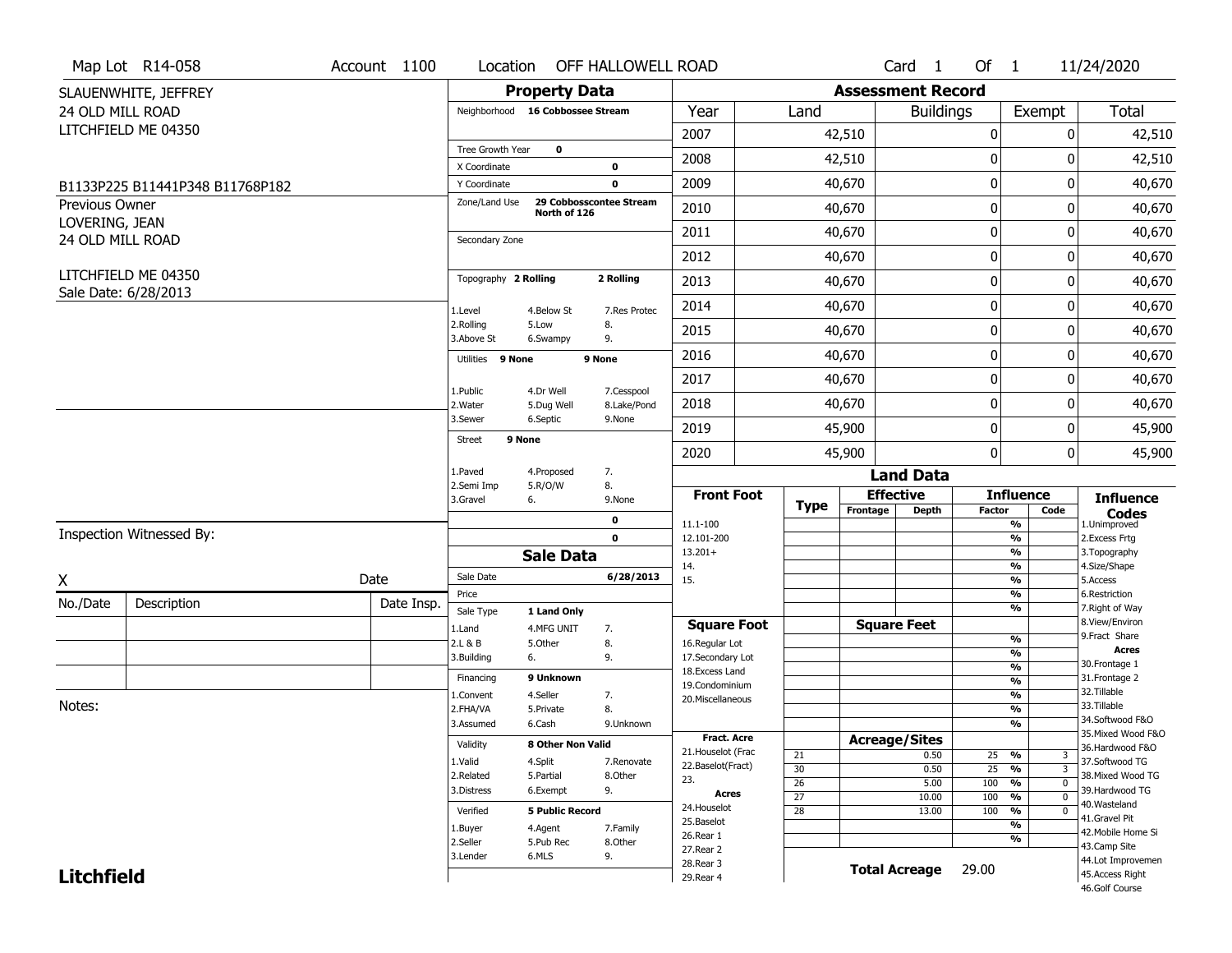|                       |                 |                                                   |                 |                  |            |                                       |                          |                        |              |            | <b>Litchfield</b>  |                    |                   |        |            |
|-----------------------|-----------------|---------------------------------------------------|-----------------|------------------|------------|---------------------------------------|--------------------------|------------------------|--------------|------------|--------------------|--------------------|-------------------|--------|------------|
|                       | Map Lot R14-058 |                                                   |                 |                  |            | Account 1100                          |                          | Location               |              |            |                    | OFF HALLOWELL ROAD | Card <sub>1</sub> | Of $1$ | 11/24/2020 |
| <b>Building Style</b> |                 |                                                   | SF Bsmt Living  |                  |            |                                       |                          | Layout                 |              |            |                    |                    |                   |        |            |
| 0.Uncoded             | 4.Cape          | 8.Log                                             | Fin Bsmt Grade  |                  |            |                                       |                          | 1. Typical             | 4.           |            | 7.                 |                    |                   |        |            |
| 1.Conv.               | 5.Garrison      | 9.0ther                                           |                 | OPEN-5-CUSTOMIZE |            |                                       |                          | 2.Inadeq               | 5.           |            | 8.                 |                    |                   |        |            |
| 2.Ranch               | 6.Split         | 10.Tri-Lev                                        | Heat Type       | 100%             |            |                                       |                          | 3.                     | 6.           |            | 9.                 |                    |                   |        |            |
| 3.R Ranch             | 7.Contemp       | 11.Earth O                                        | 0.Uncoded       |                  | 4.Steam    |                                       | 8.Fl/Wall                | Attic                  |              |            |                    |                    |                   |        |            |
| <b>Dwelling Units</b> |                 |                                                   | 1.HWBB          |                  | 5.FWA      |                                       | 9.No Heat                | 1.1/4 Fin              | 4.Full Fin   |            | 7.                 |                    |                   |        |            |
| Other Units           |                 |                                                   | 2.HWCI          |                  | 6.GravWA   |                                       | 10.Radiant               | 2.1/2 Fin              | 5.Fl/Stair   |            | 8.                 |                    |                   |        |            |
| <b>Stories</b>        |                 |                                                   | 3.H Pump        |                  | 7.Electric |                                       | 11.Radiant               | 3.3/4 Fin              | 6.           |            | 9.None             |                    |                   |        |            |
| 1.1                   | 4.1.5           | 7.1.25                                            | Cool Type       | 0%               |            |                                       |                          | Insulation             |              |            |                    |                    |                   |        |            |
| 2.2                   | 5.1.75          | 8.3.5                                             | 1.Refrig        |                  | 4.W&C Air  |                                       | 7.RadHW                  | 1.Full                 | 4.Minimal    |            | 7.                 |                    |                   |        |            |
| 3.3                   | 6.2.5           | 9.4                                               | 2.Evapor        |                  | 5.Monitor- | 8.                                    |                          | 2.Heavy                | 5.Partial    |            | 8.                 |                    |                   |        |            |
| <b>Exterior Walls</b> |                 |                                                   | 3.H Pump        |                  | 6.Monitor- | 9.None                                |                          | 3.Capped               | 6.           |            | 9.None             |                    |                   |        |            |
| 0.Uncoded             | 4.Asbestos      | 8.Concrete                                        | Kitchen Style   |                  |            |                                       |                          | Unfinished %           |              |            |                    |                    |                   |        |            |
| 1.Wd Clapb            | 5.Stucco        | 9.0ther                                           | 1.Modern        |                  | 4.Obsolete | 7.                                    |                          | Grade & Factor         |              |            |                    |                    |                   |        |            |
| 2.Vinyl               | 6.Brick         | 10.Wd shin                                        | 2.Typical       |                  | 5.         | 8.                                    |                          | 1.E Grade              |              | 4.B Grade  | 7.AAA Grad         |                    |                   |        |            |
| 3.Compos.             | 7.Stone         | 11.T1-11                                          | 3.Old Type      |                  | 6.         | 9.None                                |                          | 2.D Grade              |              | 5.A Grade  | 8.M&S              |                    |                   |        |            |
| Roof Surface          |                 |                                                   | Bath(s) Style   |                  |            |                                       |                          | 3.C Grade              |              | 6.AA Grade | 9.Same             |                    |                   |        |            |
| 1.Asphalt             | 4.Composit      | 7.Rolled R                                        | 1.Modern        |                  | 4.Obsolete | 7.                                    |                          | SQFT (Footprint)       |              |            |                    |                    |                   |        |            |
| 2.Slate               | 5.Wood          | 8.                                                | 2.Typical       |                  | 5.         | 8.                                    |                          | Condition              |              |            |                    |                    |                   |        |            |
| 3.Metal               | 6.Other         | 9.                                                | 3.Old Type      |                  | 6.         | 9.None                                |                          | 1.Poor                 | 4.Avg        |            | 7.V G              |                    |                   |        |            |
| SF Masonry Trim       |                 |                                                   | # Rooms         |                  |            |                                       |                          | 2.Fair                 | $5.$ Avg $+$ |            | 8.Exc              |                    |                   |        |            |
| OPEN-3-CUSTOM         |                 |                                                   | # Bedrooms      |                  |            |                                       |                          | 3.Avg-                 | 6.Good       |            | 9.Same             |                    |                   |        |            |
| OPEN-4-CUSTOM         |                 |                                                   | # Full Baths    |                  |            |                                       |                          | Phys. % Good           |              |            |                    |                    |                   |        |            |
| Year Built            |                 |                                                   | # Half Baths    |                  |            |                                       |                          | Funct. % Good          |              |            |                    |                    |                   |        |            |
| Year Remodeled        |                 |                                                   | # Addn Fixtures |                  |            |                                       |                          | <b>Functional Code</b> |              |            |                    |                    |                   |        |            |
| Foundation            |                 |                                                   | # Fireplaces    |                  |            |                                       |                          | 1.Incomp               | 4.Delap      |            | 7.No Power         |                    |                   |        |            |
| 1.Concrete            | 4.Wood          | 7.                                                |                 |                  |            |                                       |                          | 2.0-Built              | 5.Bsmt       |            | 8.LongTerm         |                    |                   |        |            |
| 2.C Block             | 5.Slab          | 8.                                                |                 |                  |            |                                       |                          | 3.Damage               |              | 6.Common   | 9.None             |                    |                   |        |            |
| 3.Br/Stone            | 6.Piers         | 9.                                                |                 |                  |            |                                       |                          | Econ. % Good           |              |            |                    |                    |                   |        |            |
| Basement              |                 |                                                   |                 |                  |            |                                       |                          | Economic Code          |              |            |                    |                    |                   |        |            |
| 1.1/4 Bmt             | 4.Full Bmt      | 7.                                                |                 |                  |            |                                       |                          | 0.None                 |              | 3.No Power | 9.None             |                    |                   |        |            |
| 2.1/2 Bmt             | 5.Crawl Sp      | 8.                                                |                 |                  |            |                                       |                          | 1.Location             |              | 4.Generate | 8.                 |                    |                   |        |            |
| 3.3/4 Bmt             | 6.              | 9.None                                            |                 |                  |            | Software                              |                          | 2.Encroach             | 5.Multi-Fa   |            | 9.                 |                    |                   |        |            |
| Bsmt Gar # Cars       |                 |                                                   |                 |                  |            |                                       |                          | Entrance Code          | $\mathbf 0$  |            |                    |                    |                   |        |            |
| Wet Basement          |                 |                                                   |                 |                  |            | A Division of Harris Computer Systems |                          | 1.Interior             | 4.Vacant     |            | 7.                 |                    |                   |        |            |
| 1.Dry                 | 4.Dirt Flr      | 7.                                                |                 |                  |            |                                       |                          | 2.Refusal              |              | 5.Estimate | 8.                 |                    |                   |        |            |
| 2.Damp                | 5.              | 8.                                                |                 |                  |            |                                       |                          | 3.Informed             | 6.Existing   |            | 9.                 |                    |                   |        |            |
| 3.Wet                 | 6.              | 9.                                                |                 |                  |            |                                       |                          | Information Code 0     |              |            |                    |                    |                   |        |            |
|                       |                 |                                                   |                 |                  |            |                                       |                          | 1.0wner                | 4.Agent      |            | 7.Vacant           |                    |                   |        |            |
|                       |                 |                                                   |                 |                  |            |                                       |                          | 2.Relative             |              | 5.Estimate | 8.                 |                    |                   |        |            |
|                       |                 |                                                   | Date Inspected  |                  |            |                                       |                          | 3.Tenant               | 6.Other      |            | 9.                 |                    |                   |        |            |
|                       |                 |                                                   |                 |                  |            |                                       |                          |                        |              |            | 1.One Story Fram   |                    |                   |        |            |
|                       |                 | <b>Additions, Outbuildings &amp; Improvements</b> |                 |                  |            |                                       |                          |                        |              |            | 2. Two Story Fram  |                    |                   |        |            |
| Type                  |                 | Year                                              | Units           | Grade            | Cond       | Phys.                                 | Funct.                   | Sound Value            |              |            | 3. Three Story Fr  |                    |                   |        |            |
|                       |                 |                                                   |                 |                  |            | $\%$                                  | $\%$                     |                        |              |            | 4.1 & 1/2 Story    |                    |                   |        |            |
|                       |                 |                                                   |                 |                  |            | $\frac{0}{0}$                         | $\%$                     |                        |              |            | 5.1 & 3/4 Story    |                    |                   |        |            |
|                       |                 |                                                   |                 |                  |            | $\frac{1}{2}$                         | $\sqrt{96}$              |                        |              |            | 6.2 & 1/2 Story    |                    |                   |        |            |
|                       |                 |                                                   |                 |                  |            |                                       |                          |                        |              |            | 21. Open Frame Por |                    |                   |        |            |
|                       |                 |                                                   |                 |                  |            | $\frac{1}{2}$                         | $\overline{\frac{0}{0}}$ |                        |              |            | 22.Encl Frame Por  |                    |                   |        |            |
|                       |                 |                                                   |                 |                  |            | $\frac{0}{6}$                         | $\overline{\frac{0}{0}}$ |                        |              |            | 23.Frame Garage    |                    |                   |        |            |
|                       |                 |                                                   |                 |                  |            | $\frac{9}{6}$                         | $\overline{\frac{0}{0}}$ |                        |              |            | 24.Frame Shed      |                    |                   |        |            |
|                       |                 |                                                   |                 |                  |            | $\frac{9}{6}$                         | $\overline{\frac{0}{0}}$ |                        |              |            | 25. Frame Bay Wind |                    |                   |        |            |
|                       |                 |                                                   |                 |                  |            |                                       |                          |                        |              |            | 26.1SFr Overhang   |                    |                   |        |            |
|                       |                 |                                                   |                 |                  |            | $\frac{1}{2}$                         | $\overline{\frac{0}{0}}$ |                        |              |            | 27.Unfin Basement  |                    |                   |        |            |
|                       |                 |                                                   |                 |                  |            | $\frac{1}{2}$                         | $\overline{\frac{0}{0}}$ |                        |              |            | 28. Unfinished Att |                    |                   |        |            |
|                       |                 |                                                   |                 |                  |            | $\sqrt{6}$                            | $\sqrt{6}$               |                        |              |            | 29. Finished Attic |                    |                   |        |            |
|                       |                 |                                                   |                 |                  |            |                                       |                          |                        |              |            |                    |                    |                   |        |            |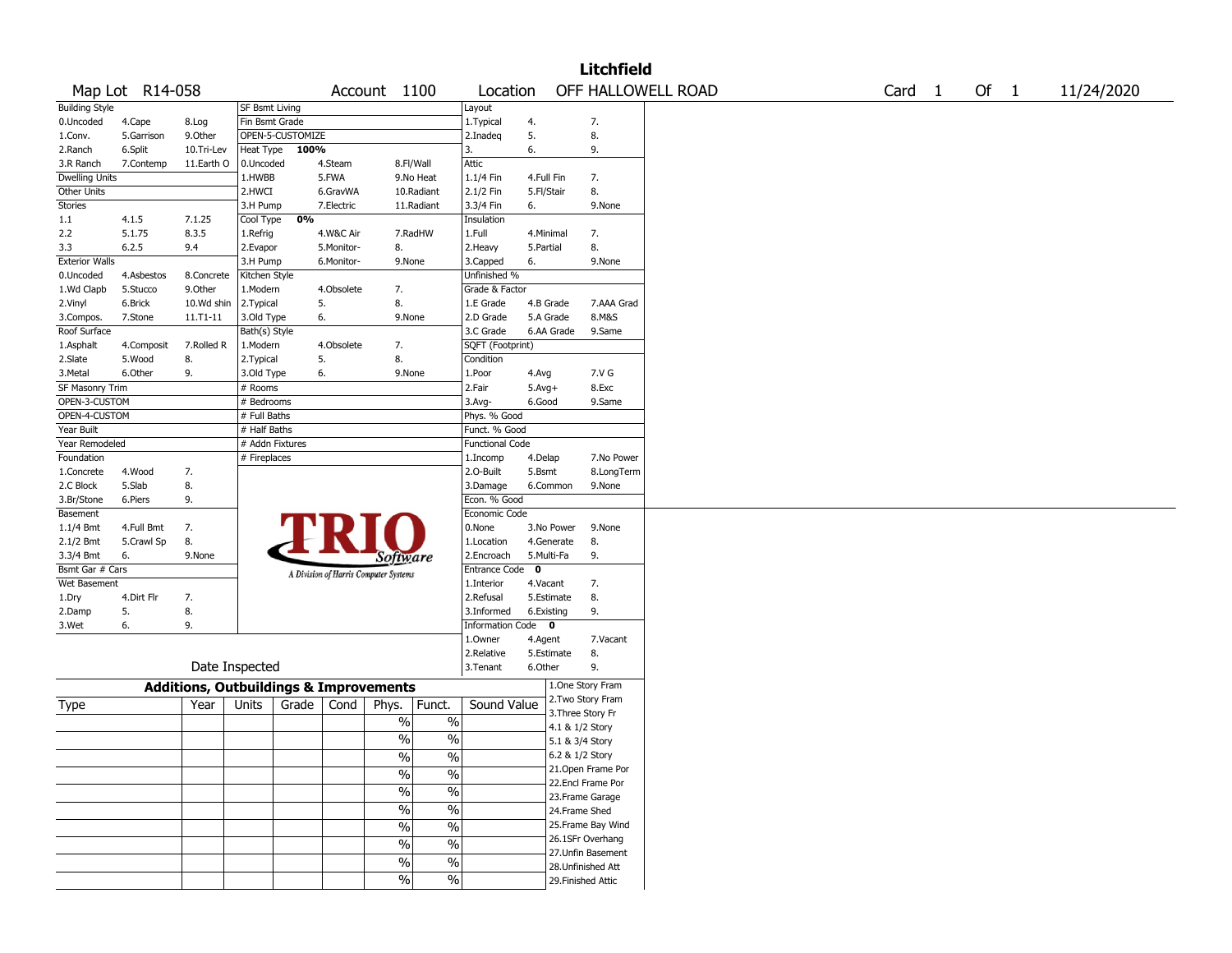| Map Lot R14-059                        | Account 1369 | Location                     |                                | 1438 HALLOWELL ROAD         |                                      |                 |                          | Card 1           | Of $1$        |                                           | 11/24/2020                        |
|----------------------------------------|--------------|------------------------------|--------------------------------|-----------------------------|--------------------------------------|-----------------|--------------------------|------------------|---------------|-------------------------------------------|-----------------------------------|
| HICKEY, RONALD                         |              |                              | <b>Property Data</b>           |                             |                                      |                 | <b>Assessment Record</b> |                  |               |                                           |                                   |
| 91 HICKORY LANE                        |              |                              | Neighborhood 82 Hallowell Road |                             | Year                                 | Land            |                          | <b>Buildings</b> |               | Exempt                                    | Total                             |
| WEST GARDINER ME 04345                 |              |                              |                                |                             | 2007                                 |                 | 40,370                   |                  | 0             | 0                                         | 40,370                            |
|                                        |              | <b>Tree Growth Year</b>      | $\mathbf 0$                    |                             | 2008                                 |                 | 39,826                   |                  | 0             | 0                                         | 39,826                            |
| B6152P5 B8050P145 B10161P26 B10971P149 |              | X Coordinate<br>Y Coordinate |                                | 0<br>$\mathbf 0$            | 2009                                 |                 | 23,742                   |                  | 0             | 0                                         | 23,742                            |
| <b>Previous Owner</b>                  |              | Zone/Land Use                | <b>11 Residential</b>          |                             |                                      |                 |                          |                  |               |                                           |                                   |
| HICKEY GARY M II                       |              |                              |                                |                             | 2010                                 |                 | 23,742                   |                  | $\mathbf{0}$  | 0                                         | 23,742                            |
| HICKEY, RONALD                         |              | Secondary Zone               |                                |                             | 2011                                 |                 | 23,742                   |                  | 0             | 0                                         | 23,742                            |
| 892 HALLOWEL -LITCHFIELD ROAD          |              |                              |                                |                             | 2012                                 |                 | 23,742                   |                  | 0             | 0                                         | 23,742                            |
| WEST GARDINER ME 04345                 |              | Topography 2 Rolling         |                                |                             | 2013                                 |                 | 23,742                   |                  | 0             | 0                                         | 23,742                            |
| Sale Date: 2/28/2012<br>Previous Owner |              |                              | 4.Below St                     | 7.Res Protec                | 2014                                 |                 | 23,742                   |                  | 0             | 0                                         | 23,742                            |
| MARQUIS, STEVEN                        |              | 1.Level<br>2.Rolling         | 5.Low                          | 8.                          | 2015                                 |                 | 23,742                   |                  | 0             | 0                                         | 23,742                            |
| MARQUIS, BARBARA R                     |              | 3.Above St                   | 6.Swampy                       | 9.                          |                                      |                 |                          |                  |               |                                           |                                   |
| 33 WELCHS POINT ROAD                   |              | Utilities 9 None             |                                | 9 None                      | 2016                                 |                 | 23,742                   |                  | 0             | 0                                         | 23,742                            |
| WINTHROP ME 04364                      |              | 1.Public                     | 4.Dr Well                      | 7.Cesspool                  | 2017                                 |                 | 23,742                   |                  | 0             | 0                                         | 23,742                            |
| Sale Date: 6/29/2005                   |              | 2. Water                     | 5.Dug Well                     | 8.Lake/Pond                 | 2018                                 |                 | 23,742                   |                  | $\mathbf{0}$  | 0                                         | 23,742                            |
| Previous Owner                         |              | 3.Sewer                      | 6.Septic                       | 9.None                      | 2019                                 |                 | 28,900                   |                  | 0             | 0                                         | 28,900                            |
| PERKINS, HOPE                          |              | <b>Street</b>                | 9 None                         |                             | 2020                                 |                 | 28,900                   |                  | 0             | $\Omega$                                  | 28,900                            |
| 33 WELCHS POINT ROAD                   |              | 1.Paved                      | 4.Proposed                     | 7.                          |                                      |                 |                          | <b>Land Data</b> |               |                                           |                                   |
| WINTHROP ME 04364                      |              | 2.Semi Imp                   | 5.R/O/W                        | 8.                          | <b>Front Foot</b>                    |                 | <b>Effective</b>         |                  |               | <b>Influence</b>                          | <b>Influence</b>                  |
| Sale Date: 8/26/2004                   |              | 3.Gravel                     | 6.                             | 9.None                      |                                      | <b>Type</b>     | Frontage                 | <b>Depth</b>     | <b>Factor</b> | Code                                      | <b>Codes</b>                      |
| Inspection Witnessed By:               |              |                              |                                | $\mathbf 0$<br>$\mathbf{0}$ | 11.1-100<br>12.101-200               |                 |                          |                  |               | $\overline{\frac{9}{6}}$<br>$\frac{9}{6}$ | 1.Unimproved<br>2. Excess Frtg    |
|                                        |              |                              | <b>Sale Data</b>               |                             | $13.201+$                            |                 |                          |                  |               | $\frac{9}{6}$                             | 3. Topography                     |
| X                                      | Date         | Sale Date                    |                                | 2/28/2012                   | 14.<br>15.                           |                 |                          |                  |               | $\frac{9}{6}$<br>$\frac{9}{6}$            | 4.Size/Shape<br>5.Access          |
|                                        |              | Price                        |                                | 23,742                      |                                      |                 |                          |                  |               | $\frac{9}{6}$                             | 6.Restriction                     |
| No./Date<br>Description                | Date Insp.   | Sale Type                    | 1 Land Only                    |                             |                                      |                 |                          |                  |               | $\frac{9}{6}$                             | 7. Right of Way<br>8.View/Environ |
|                                        |              | 1.Land<br>2.L & B            | 4.MFG UNIT<br>5.Other          | 7.<br>8.                    | <b>Square Foot</b><br>16.Regular Lot |                 | <b>Square Feet</b>       |                  |               | %                                         | 9. Fract Share                    |
|                                        |              | 3.Building                   | 6.                             | 9.                          | 17.Secondary Lot                     |                 |                          |                  |               | $\frac{9}{6}$                             | <b>Acres</b>                      |
|                                        |              | Financing                    | 9 Unknown                      |                             | 18. Excess Land                      |                 |                          |                  |               | $\frac{9}{6}$<br>%                        | 30. Frontage 1<br>31. Frontage 2  |
|                                        |              | 1.Convent                    | 4.Seller                       | 7.                          | 19.Condominium<br>20.Miscellaneous   |                 |                          |                  |               | $\frac{9}{6}$                             | 32.Tillable                       |
| Notes:                                 |              | 2.FHA/VA                     | 5.Private                      | 8.                          |                                      |                 |                          |                  |               | %                                         | 33.Tillable<br>34.Softwood F&O    |
| DIED: 6/22/2012. ELEC.ACCIDENT         |              | 3.Assumed                    | 6.Cash                         | 9.Unknown                   | <b>Fract. Acre</b>                   |                 |                          |                  |               | $\frac{9}{6}$                             | 35. Mixed Wood F&O                |
|                                        |              | Validity                     | <b>2 Related Parties</b>       |                             | 21. Houselot (Frac                   | 26              | <b>Acreage/Sites</b>     |                  | $100 - 96$    |                                           | 36.Hardwood F&O                   |
|                                        |              | 1.Valid                      | 4.Split                        | 7.Renovate                  | 22.Baselot(Fract)                    | $\overline{27}$ |                          | 5.00<br>10.00    | 100           | 0<br>%<br>$\mathbf 0$                     | 37.Softwood TG                    |
|                                        |              | 2.Related                    | 5.Partial                      | 8.Other                     | 23.                                  | 29              |                          | 21.46            | 100           | $\frac{9}{6}$<br>0                        | 38. Mixed Wood TG                 |
|                                        |              | 3.Distress                   | 6.Exempt                       | 9.                          | Acres                                | 40              |                          | 10.24            | 100           | $\frac{9}{6}$<br>0                        | 39.Hardwood TG<br>40. Wasteland   |
|                                        |              | Verified                     | <b>5 Public Record</b>         |                             | 24. Houselot                         |                 |                          |                  |               | $\frac{9}{6}$                             | 41.Gravel Pit                     |
|                                        |              | 1.Buyer                      | 4.Agent                        | 7.Family                    | 25.Baselot<br>26.Rear 1              |                 |                          |                  |               | $\frac{9}{6}$                             | 42. Mobile Home Si                |
|                                        |              | 2.Seller                     | 5.Pub Rec                      | 8.Other                     | 27. Rear 2                           |                 |                          |                  |               | %                                         | 43.Camp Site                      |
|                                        |              | 3.Lender                     | 6.MLS                          | 9.                          | 28. Rear 3                           |                 | <b>Total Acreage</b>     |                  | 46.70         |                                           | 44.Lot Improvemen                 |
| <b>Litchfield</b>                      |              |                              |                                |                             | 29. Rear 4                           |                 |                          |                  |               |                                           | 45.Access Right<br>46.Golf Course |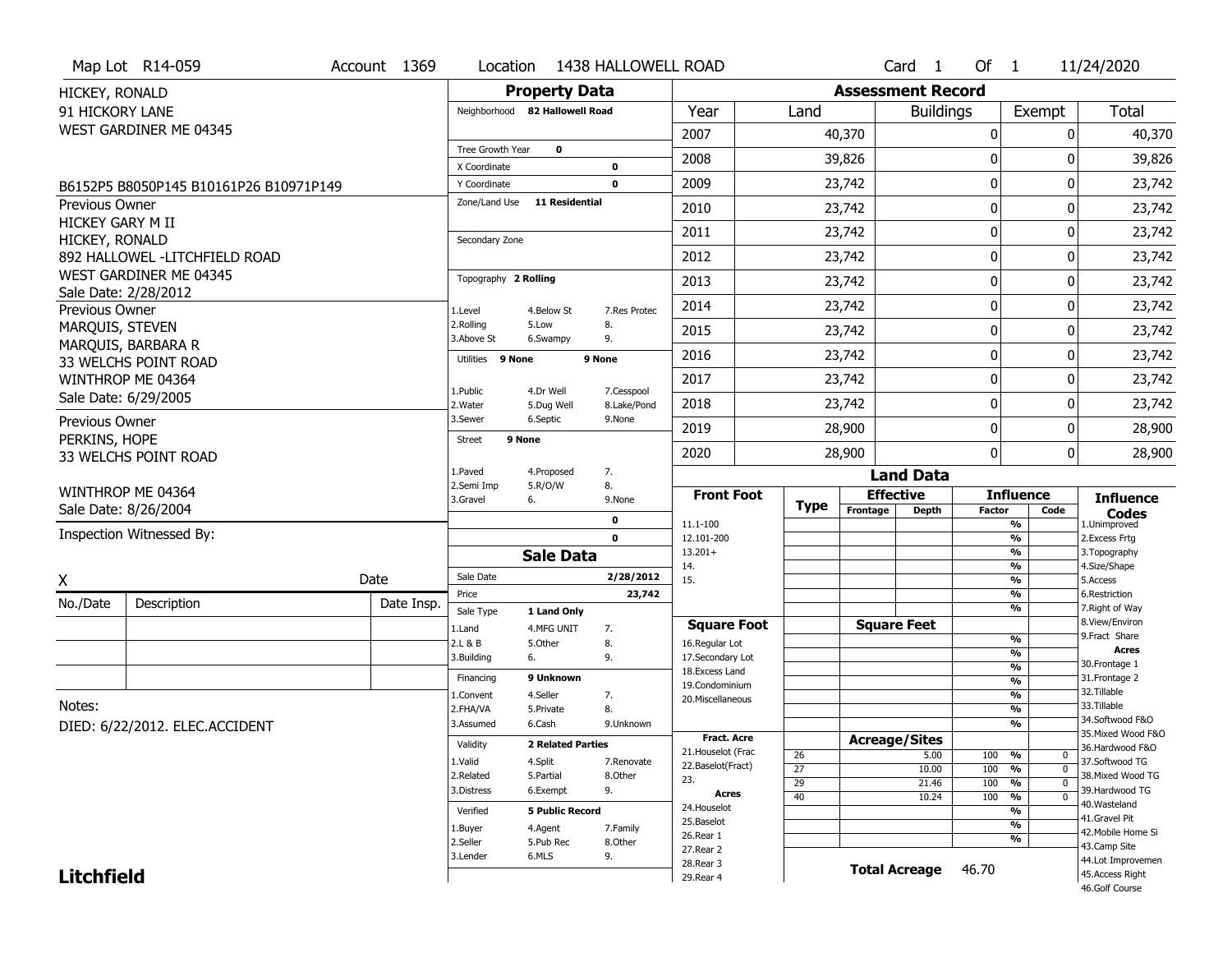| 1438 HALLOWELL ROAD<br>Of $1$<br>Map Lot R14-059<br>Account 1369<br>Location<br>Card 1<br>11/24/2020<br><b>Building Style</b><br><b>SF Bsmt Living</b><br>Layout<br>4.<br>7.<br>0.Uncoded<br>Fin Bsmt Grade<br>1. Typical<br>4.Cape<br>8.Log<br>OPEN-5-CUSTOMIZE<br>5.<br>8.<br>5.Garrison<br>9.0ther<br>1.Conv.<br>2.Inadeg<br>100%<br>6.<br>9.<br>6.Split<br>Heat Type<br>2.Ranch<br>10.Tri-Lev<br>3.<br>11.Earth O<br>Attic<br>7.Contemp<br>0.Uncoded<br>4.Steam<br>8.Fl/Wall<br>3.R Ranch<br><b>Dwelling Units</b><br>5.FWA<br>1.HWBB<br>9.No Heat<br>1.1/4 Fin<br>4.Full Fin<br>7.<br>8.<br>Other Units<br>2.HWCI<br>6.GravWA<br>10.Radiant<br>2.1/2 Fin<br>5.Fl/Stair<br>Stories<br>7.Electric<br>11.Radiant<br>3.H Pump<br>3.3/4 Fin<br>6.<br>9.None<br>0%<br>Cool Type<br>1.1<br>4.1.5<br>7.1.25<br>Insulation<br>2.2<br>5.1.75<br>8.3.5<br>7.<br>4.W&C Air<br>7.RadHW<br>1.Full<br>4.Minimal<br>1.Refrig<br>8.<br>3.3<br>8.<br>6.2.5<br>9.4<br>2.Evapor<br>5.Monitor-<br>2.Heavy<br>5.Partial<br><b>Exterior Walls</b><br>9.None<br>3.H Pump<br>6.Monitor-<br>9.None<br>3.Capped<br>6.<br>Unfinished %<br>4.Asbestos<br>8.Concrete<br>Kitchen Style<br>0.Uncoded<br>1.Wd Clapb<br>5.Stucco<br>9.0ther<br>1.Modern<br>4.Obsolete<br>7.<br>Grade & Factor<br>10.Wd shin<br>5.<br>8.<br>2.Vinyl<br>6.Brick<br>2. Typical<br>1.E Grade<br>4.B Grade<br>7.AAA Grad<br>6.<br>8.M&S<br>11.T1-11<br>3.Old Type<br>9.None<br>2.D Grade<br>5.A Grade<br>3.Compos.<br>7.Stone<br>Roof Surface<br>6.AA Grade<br>9.Same<br>Bath(s) Style<br>3.C Grade<br>1.Asphalt<br>7.Rolled R<br>1.Modern<br>4.Obsolete<br>7.<br>SQFT (Footprint)<br>4.Composit<br>8.<br>5.<br>8.<br>2.Slate<br>5.Wood<br>2. Typical<br>Condition<br>9.<br>7.V G<br>3.Metal<br>6.Other<br>3.Old Type<br>6.<br>9.None<br>1.Poor<br>4.Avg<br>SF Masonry Trim<br>8.Exc<br># Rooms<br>2.Fair<br>$5.Avg+$<br>OPEN-3-CUSTOM<br># Bedrooms<br>6.Good<br>9.Same<br>3.Avg-<br>OPEN-4-CUSTOM<br># Full Baths<br>Phys. % Good<br>Year Built<br># Half Baths<br>Funct. % Good<br># Addn Fixtures<br>Year Remodeled<br><b>Functional Code</b><br>Foundation<br># Fireplaces<br>1.Incomp<br>4.Delap<br>7.No Power<br>4.Wood<br>7.<br>2.O-Built<br>5.Bsmt<br>8.LongTerm<br>1.Concrete<br>8.<br>2.C Block<br>5.Slab<br>3.Damage<br>6.Common<br>9.None<br>9.<br>Econ. % Good<br>3.Br/Stone<br>6.Piers<br>Economic Code<br>Basement<br>$1.1/4$ Bmt<br>4.Full Bmt<br>7.<br>0.None<br>3.No Power<br>9.None<br>8.<br>8.<br>2.1/2 Bmt<br>5.Crawl Sp<br>1.Location<br>4.Generate<br>9.None<br>5.Multi-Fa<br>9.<br>3.3/4 Bmt<br>6.<br>2.Encroach<br>Software<br>Bsmt Gar # Cars<br><b>1 Interior Inspect</b><br>Entrance Code<br>A Division of Harris Computer Systems<br>Wet Basement<br>4.Vacant<br>7.<br>1.Interior<br>8.<br>4.Dirt Flr<br>7.<br>5.Estimate<br>1.Dry<br>2.Refusal<br>5.<br>8.<br>9.<br>3.Informed<br>6.Existing<br>2.Damp<br>9.<br>1 Owner<br>3.Wet<br>6.<br><b>Information Code</b><br>7.Vacant<br>1.Owner<br>4.Agent<br>8.<br>2.Relative<br>5.Estimate<br>Date Inspected 9/26/2011<br>9.<br>3. Tenant<br>6.Other<br>1.One Story Fram<br><b>Additions, Outbuildings &amp; Improvements</b><br>2. Two Story Fram<br>Funct.<br>Sound Value<br>Year<br>Units<br>Grade<br>Phys.<br>Type<br>Cond<br>3. Three Story Fr<br>$\%$<br>$\%$<br>4.1 & 1/2 Story |
|----------------------------------------------------------------------------------------------------------------------------------------------------------------------------------------------------------------------------------------------------------------------------------------------------------------------------------------------------------------------------------------------------------------------------------------------------------------------------------------------------------------------------------------------------------------------------------------------------------------------------------------------------------------------------------------------------------------------------------------------------------------------------------------------------------------------------------------------------------------------------------------------------------------------------------------------------------------------------------------------------------------------------------------------------------------------------------------------------------------------------------------------------------------------------------------------------------------------------------------------------------------------------------------------------------------------------------------------------------------------------------------------------------------------------------------------------------------------------------------------------------------------------------------------------------------------------------------------------------------------------------------------------------------------------------------------------------------------------------------------------------------------------------------------------------------------------------------------------------------------------------------------------------------------------------------------------------------------------------------------------------------------------------------------------------------------------------------------------------------------------------------------------------------------------------------------------------------------------------------------------------------------------------------------------------------------------------------------------------------------------------------------------------------------------------------------------------------------------------------------------------------------------------------------------------------------------------------------------------------------------------------------------------------------------------------------------------------------------------------------------------------------------------------------------------------------------------------------------------------------------------------------------------------------------------------------------------------------------------------------------------------------------------------------------------------------------------------------------------------------------------------------------------------------------------------------------------------------------------------------------------------------------------------------------------------|
|                                                                                                                                                                                                                                                                                                                                                                                                                                                                                                                                                                                                                                                                                                                                                                                                                                                                                                                                                                                                                                                                                                                                                                                                                                                                                                                                                                                                                                                                                                                                                                                                                                                                                                                                                                                                                                                                                                                                                                                                                                                                                                                                                                                                                                                                                                                                                                                                                                                                                                                                                                                                                                                                                                                                                                                                                                                                                                                                                                                                                                                                                                                                                                                                                                                                                                                |
|                                                                                                                                                                                                                                                                                                                                                                                                                                                                                                                                                                                                                                                                                                                                                                                                                                                                                                                                                                                                                                                                                                                                                                                                                                                                                                                                                                                                                                                                                                                                                                                                                                                                                                                                                                                                                                                                                                                                                                                                                                                                                                                                                                                                                                                                                                                                                                                                                                                                                                                                                                                                                                                                                                                                                                                                                                                                                                                                                                                                                                                                                                                                                                                                                                                                                                                |
|                                                                                                                                                                                                                                                                                                                                                                                                                                                                                                                                                                                                                                                                                                                                                                                                                                                                                                                                                                                                                                                                                                                                                                                                                                                                                                                                                                                                                                                                                                                                                                                                                                                                                                                                                                                                                                                                                                                                                                                                                                                                                                                                                                                                                                                                                                                                                                                                                                                                                                                                                                                                                                                                                                                                                                                                                                                                                                                                                                                                                                                                                                                                                                                                                                                                                                                |
|                                                                                                                                                                                                                                                                                                                                                                                                                                                                                                                                                                                                                                                                                                                                                                                                                                                                                                                                                                                                                                                                                                                                                                                                                                                                                                                                                                                                                                                                                                                                                                                                                                                                                                                                                                                                                                                                                                                                                                                                                                                                                                                                                                                                                                                                                                                                                                                                                                                                                                                                                                                                                                                                                                                                                                                                                                                                                                                                                                                                                                                                                                                                                                                                                                                                                                                |
|                                                                                                                                                                                                                                                                                                                                                                                                                                                                                                                                                                                                                                                                                                                                                                                                                                                                                                                                                                                                                                                                                                                                                                                                                                                                                                                                                                                                                                                                                                                                                                                                                                                                                                                                                                                                                                                                                                                                                                                                                                                                                                                                                                                                                                                                                                                                                                                                                                                                                                                                                                                                                                                                                                                                                                                                                                                                                                                                                                                                                                                                                                                                                                                                                                                                                                                |
|                                                                                                                                                                                                                                                                                                                                                                                                                                                                                                                                                                                                                                                                                                                                                                                                                                                                                                                                                                                                                                                                                                                                                                                                                                                                                                                                                                                                                                                                                                                                                                                                                                                                                                                                                                                                                                                                                                                                                                                                                                                                                                                                                                                                                                                                                                                                                                                                                                                                                                                                                                                                                                                                                                                                                                                                                                                                                                                                                                                                                                                                                                                                                                                                                                                                                                                |
|                                                                                                                                                                                                                                                                                                                                                                                                                                                                                                                                                                                                                                                                                                                                                                                                                                                                                                                                                                                                                                                                                                                                                                                                                                                                                                                                                                                                                                                                                                                                                                                                                                                                                                                                                                                                                                                                                                                                                                                                                                                                                                                                                                                                                                                                                                                                                                                                                                                                                                                                                                                                                                                                                                                                                                                                                                                                                                                                                                                                                                                                                                                                                                                                                                                                                                                |
|                                                                                                                                                                                                                                                                                                                                                                                                                                                                                                                                                                                                                                                                                                                                                                                                                                                                                                                                                                                                                                                                                                                                                                                                                                                                                                                                                                                                                                                                                                                                                                                                                                                                                                                                                                                                                                                                                                                                                                                                                                                                                                                                                                                                                                                                                                                                                                                                                                                                                                                                                                                                                                                                                                                                                                                                                                                                                                                                                                                                                                                                                                                                                                                                                                                                                                                |
|                                                                                                                                                                                                                                                                                                                                                                                                                                                                                                                                                                                                                                                                                                                                                                                                                                                                                                                                                                                                                                                                                                                                                                                                                                                                                                                                                                                                                                                                                                                                                                                                                                                                                                                                                                                                                                                                                                                                                                                                                                                                                                                                                                                                                                                                                                                                                                                                                                                                                                                                                                                                                                                                                                                                                                                                                                                                                                                                                                                                                                                                                                                                                                                                                                                                                                                |
|                                                                                                                                                                                                                                                                                                                                                                                                                                                                                                                                                                                                                                                                                                                                                                                                                                                                                                                                                                                                                                                                                                                                                                                                                                                                                                                                                                                                                                                                                                                                                                                                                                                                                                                                                                                                                                                                                                                                                                                                                                                                                                                                                                                                                                                                                                                                                                                                                                                                                                                                                                                                                                                                                                                                                                                                                                                                                                                                                                                                                                                                                                                                                                                                                                                                                                                |
|                                                                                                                                                                                                                                                                                                                                                                                                                                                                                                                                                                                                                                                                                                                                                                                                                                                                                                                                                                                                                                                                                                                                                                                                                                                                                                                                                                                                                                                                                                                                                                                                                                                                                                                                                                                                                                                                                                                                                                                                                                                                                                                                                                                                                                                                                                                                                                                                                                                                                                                                                                                                                                                                                                                                                                                                                                                                                                                                                                                                                                                                                                                                                                                                                                                                                                                |
|                                                                                                                                                                                                                                                                                                                                                                                                                                                                                                                                                                                                                                                                                                                                                                                                                                                                                                                                                                                                                                                                                                                                                                                                                                                                                                                                                                                                                                                                                                                                                                                                                                                                                                                                                                                                                                                                                                                                                                                                                                                                                                                                                                                                                                                                                                                                                                                                                                                                                                                                                                                                                                                                                                                                                                                                                                                                                                                                                                                                                                                                                                                                                                                                                                                                                                                |
|                                                                                                                                                                                                                                                                                                                                                                                                                                                                                                                                                                                                                                                                                                                                                                                                                                                                                                                                                                                                                                                                                                                                                                                                                                                                                                                                                                                                                                                                                                                                                                                                                                                                                                                                                                                                                                                                                                                                                                                                                                                                                                                                                                                                                                                                                                                                                                                                                                                                                                                                                                                                                                                                                                                                                                                                                                                                                                                                                                                                                                                                                                                                                                                                                                                                                                                |
|                                                                                                                                                                                                                                                                                                                                                                                                                                                                                                                                                                                                                                                                                                                                                                                                                                                                                                                                                                                                                                                                                                                                                                                                                                                                                                                                                                                                                                                                                                                                                                                                                                                                                                                                                                                                                                                                                                                                                                                                                                                                                                                                                                                                                                                                                                                                                                                                                                                                                                                                                                                                                                                                                                                                                                                                                                                                                                                                                                                                                                                                                                                                                                                                                                                                                                                |
|                                                                                                                                                                                                                                                                                                                                                                                                                                                                                                                                                                                                                                                                                                                                                                                                                                                                                                                                                                                                                                                                                                                                                                                                                                                                                                                                                                                                                                                                                                                                                                                                                                                                                                                                                                                                                                                                                                                                                                                                                                                                                                                                                                                                                                                                                                                                                                                                                                                                                                                                                                                                                                                                                                                                                                                                                                                                                                                                                                                                                                                                                                                                                                                                                                                                                                                |
|                                                                                                                                                                                                                                                                                                                                                                                                                                                                                                                                                                                                                                                                                                                                                                                                                                                                                                                                                                                                                                                                                                                                                                                                                                                                                                                                                                                                                                                                                                                                                                                                                                                                                                                                                                                                                                                                                                                                                                                                                                                                                                                                                                                                                                                                                                                                                                                                                                                                                                                                                                                                                                                                                                                                                                                                                                                                                                                                                                                                                                                                                                                                                                                                                                                                                                                |
|                                                                                                                                                                                                                                                                                                                                                                                                                                                                                                                                                                                                                                                                                                                                                                                                                                                                                                                                                                                                                                                                                                                                                                                                                                                                                                                                                                                                                                                                                                                                                                                                                                                                                                                                                                                                                                                                                                                                                                                                                                                                                                                                                                                                                                                                                                                                                                                                                                                                                                                                                                                                                                                                                                                                                                                                                                                                                                                                                                                                                                                                                                                                                                                                                                                                                                                |
|                                                                                                                                                                                                                                                                                                                                                                                                                                                                                                                                                                                                                                                                                                                                                                                                                                                                                                                                                                                                                                                                                                                                                                                                                                                                                                                                                                                                                                                                                                                                                                                                                                                                                                                                                                                                                                                                                                                                                                                                                                                                                                                                                                                                                                                                                                                                                                                                                                                                                                                                                                                                                                                                                                                                                                                                                                                                                                                                                                                                                                                                                                                                                                                                                                                                                                                |
|                                                                                                                                                                                                                                                                                                                                                                                                                                                                                                                                                                                                                                                                                                                                                                                                                                                                                                                                                                                                                                                                                                                                                                                                                                                                                                                                                                                                                                                                                                                                                                                                                                                                                                                                                                                                                                                                                                                                                                                                                                                                                                                                                                                                                                                                                                                                                                                                                                                                                                                                                                                                                                                                                                                                                                                                                                                                                                                                                                                                                                                                                                                                                                                                                                                                                                                |
|                                                                                                                                                                                                                                                                                                                                                                                                                                                                                                                                                                                                                                                                                                                                                                                                                                                                                                                                                                                                                                                                                                                                                                                                                                                                                                                                                                                                                                                                                                                                                                                                                                                                                                                                                                                                                                                                                                                                                                                                                                                                                                                                                                                                                                                                                                                                                                                                                                                                                                                                                                                                                                                                                                                                                                                                                                                                                                                                                                                                                                                                                                                                                                                                                                                                                                                |
|                                                                                                                                                                                                                                                                                                                                                                                                                                                                                                                                                                                                                                                                                                                                                                                                                                                                                                                                                                                                                                                                                                                                                                                                                                                                                                                                                                                                                                                                                                                                                                                                                                                                                                                                                                                                                                                                                                                                                                                                                                                                                                                                                                                                                                                                                                                                                                                                                                                                                                                                                                                                                                                                                                                                                                                                                                                                                                                                                                                                                                                                                                                                                                                                                                                                                                                |
|                                                                                                                                                                                                                                                                                                                                                                                                                                                                                                                                                                                                                                                                                                                                                                                                                                                                                                                                                                                                                                                                                                                                                                                                                                                                                                                                                                                                                                                                                                                                                                                                                                                                                                                                                                                                                                                                                                                                                                                                                                                                                                                                                                                                                                                                                                                                                                                                                                                                                                                                                                                                                                                                                                                                                                                                                                                                                                                                                                                                                                                                                                                                                                                                                                                                                                                |
|                                                                                                                                                                                                                                                                                                                                                                                                                                                                                                                                                                                                                                                                                                                                                                                                                                                                                                                                                                                                                                                                                                                                                                                                                                                                                                                                                                                                                                                                                                                                                                                                                                                                                                                                                                                                                                                                                                                                                                                                                                                                                                                                                                                                                                                                                                                                                                                                                                                                                                                                                                                                                                                                                                                                                                                                                                                                                                                                                                                                                                                                                                                                                                                                                                                                                                                |
|                                                                                                                                                                                                                                                                                                                                                                                                                                                                                                                                                                                                                                                                                                                                                                                                                                                                                                                                                                                                                                                                                                                                                                                                                                                                                                                                                                                                                                                                                                                                                                                                                                                                                                                                                                                                                                                                                                                                                                                                                                                                                                                                                                                                                                                                                                                                                                                                                                                                                                                                                                                                                                                                                                                                                                                                                                                                                                                                                                                                                                                                                                                                                                                                                                                                                                                |
|                                                                                                                                                                                                                                                                                                                                                                                                                                                                                                                                                                                                                                                                                                                                                                                                                                                                                                                                                                                                                                                                                                                                                                                                                                                                                                                                                                                                                                                                                                                                                                                                                                                                                                                                                                                                                                                                                                                                                                                                                                                                                                                                                                                                                                                                                                                                                                                                                                                                                                                                                                                                                                                                                                                                                                                                                                                                                                                                                                                                                                                                                                                                                                                                                                                                                                                |
|                                                                                                                                                                                                                                                                                                                                                                                                                                                                                                                                                                                                                                                                                                                                                                                                                                                                                                                                                                                                                                                                                                                                                                                                                                                                                                                                                                                                                                                                                                                                                                                                                                                                                                                                                                                                                                                                                                                                                                                                                                                                                                                                                                                                                                                                                                                                                                                                                                                                                                                                                                                                                                                                                                                                                                                                                                                                                                                                                                                                                                                                                                                                                                                                                                                                                                                |
|                                                                                                                                                                                                                                                                                                                                                                                                                                                                                                                                                                                                                                                                                                                                                                                                                                                                                                                                                                                                                                                                                                                                                                                                                                                                                                                                                                                                                                                                                                                                                                                                                                                                                                                                                                                                                                                                                                                                                                                                                                                                                                                                                                                                                                                                                                                                                                                                                                                                                                                                                                                                                                                                                                                                                                                                                                                                                                                                                                                                                                                                                                                                                                                                                                                                                                                |
|                                                                                                                                                                                                                                                                                                                                                                                                                                                                                                                                                                                                                                                                                                                                                                                                                                                                                                                                                                                                                                                                                                                                                                                                                                                                                                                                                                                                                                                                                                                                                                                                                                                                                                                                                                                                                                                                                                                                                                                                                                                                                                                                                                                                                                                                                                                                                                                                                                                                                                                                                                                                                                                                                                                                                                                                                                                                                                                                                                                                                                                                                                                                                                                                                                                                                                                |
|                                                                                                                                                                                                                                                                                                                                                                                                                                                                                                                                                                                                                                                                                                                                                                                                                                                                                                                                                                                                                                                                                                                                                                                                                                                                                                                                                                                                                                                                                                                                                                                                                                                                                                                                                                                                                                                                                                                                                                                                                                                                                                                                                                                                                                                                                                                                                                                                                                                                                                                                                                                                                                                                                                                                                                                                                                                                                                                                                                                                                                                                                                                                                                                                                                                                                                                |
|                                                                                                                                                                                                                                                                                                                                                                                                                                                                                                                                                                                                                                                                                                                                                                                                                                                                                                                                                                                                                                                                                                                                                                                                                                                                                                                                                                                                                                                                                                                                                                                                                                                                                                                                                                                                                                                                                                                                                                                                                                                                                                                                                                                                                                                                                                                                                                                                                                                                                                                                                                                                                                                                                                                                                                                                                                                                                                                                                                                                                                                                                                                                                                                                                                                                                                                |
|                                                                                                                                                                                                                                                                                                                                                                                                                                                                                                                                                                                                                                                                                                                                                                                                                                                                                                                                                                                                                                                                                                                                                                                                                                                                                                                                                                                                                                                                                                                                                                                                                                                                                                                                                                                                                                                                                                                                                                                                                                                                                                                                                                                                                                                                                                                                                                                                                                                                                                                                                                                                                                                                                                                                                                                                                                                                                                                                                                                                                                                                                                                                                                                                                                                                                                                |
|                                                                                                                                                                                                                                                                                                                                                                                                                                                                                                                                                                                                                                                                                                                                                                                                                                                                                                                                                                                                                                                                                                                                                                                                                                                                                                                                                                                                                                                                                                                                                                                                                                                                                                                                                                                                                                                                                                                                                                                                                                                                                                                                                                                                                                                                                                                                                                                                                                                                                                                                                                                                                                                                                                                                                                                                                                                                                                                                                                                                                                                                                                                                                                                                                                                                                                                |
|                                                                                                                                                                                                                                                                                                                                                                                                                                                                                                                                                                                                                                                                                                                                                                                                                                                                                                                                                                                                                                                                                                                                                                                                                                                                                                                                                                                                                                                                                                                                                                                                                                                                                                                                                                                                                                                                                                                                                                                                                                                                                                                                                                                                                                                                                                                                                                                                                                                                                                                                                                                                                                                                                                                                                                                                                                                                                                                                                                                                                                                                                                                                                                                                                                                                                                                |
|                                                                                                                                                                                                                                                                                                                                                                                                                                                                                                                                                                                                                                                                                                                                                                                                                                                                                                                                                                                                                                                                                                                                                                                                                                                                                                                                                                                                                                                                                                                                                                                                                                                                                                                                                                                                                                                                                                                                                                                                                                                                                                                                                                                                                                                                                                                                                                                                                                                                                                                                                                                                                                                                                                                                                                                                                                                                                                                                                                                                                                                                                                                                                                                                                                                                                                                |
|                                                                                                                                                                                                                                                                                                                                                                                                                                                                                                                                                                                                                                                                                                                                                                                                                                                                                                                                                                                                                                                                                                                                                                                                                                                                                                                                                                                                                                                                                                                                                                                                                                                                                                                                                                                                                                                                                                                                                                                                                                                                                                                                                                                                                                                                                                                                                                                                                                                                                                                                                                                                                                                                                                                                                                                                                                                                                                                                                                                                                                                                                                                                                                                                                                                                                                                |
|                                                                                                                                                                                                                                                                                                                                                                                                                                                                                                                                                                                                                                                                                                                                                                                                                                                                                                                                                                                                                                                                                                                                                                                                                                                                                                                                                                                                                                                                                                                                                                                                                                                                                                                                                                                                                                                                                                                                                                                                                                                                                                                                                                                                                                                                                                                                                                                                                                                                                                                                                                                                                                                                                                                                                                                                                                                                                                                                                                                                                                                                                                                                                                                                                                                                                                                |
|                                                                                                                                                                                                                                                                                                                                                                                                                                                                                                                                                                                                                                                                                                                                                                                                                                                                                                                                                                                                                                                                                                                                                                                                                                                                                                                                                                                                                                                                                                                                                                                                                                                                                                                                                                                                                                                                                                                                                                                                                                                                                                                                                                                                                                                                                                                                                                                                                                                                                                                                                                                                                                                                                                                                                                                                                                                                                                                                                                                                                                                                                                                                                                                                                                                                                                                |
|                                                                                                                                                                                                                                                                                                                                                                                                                                                                                                                                                                                                                                                                                                                                                                                                                                                                                                                                                                                                                                                                                                                                                                                                                                                                                                                                                                                                                                                                                                                                                                                                                                                                                                                                                                                                                                                                                                                                                                                                                                                                                                                                                                                                                                                                                                                                                                                                                                                                                                                                                                                                                                                                                                                                                                                                                                                                                                                                                                                                                                                                                                                                                                                                                                                                                                                |
|                                                                                                                                                                                                                                                                                                                                                                                                                                                                                                                                                                                                                                                                                                                                                                                                                                                                                                                                                                                                                                                                                                                                                                                                                                                                                                                                                                                                                                                                                                                                                                                                                                                                                                                                                                                                                                                                                                                                                                                                                                                                                                                                                                                                                                                                                                                                                                                                                                                                                                                                                                                                                                                                                                                                                                                                                                                                                                                                                                                                                                                                                                                                                                                                                                                                                                                |
|                                                                                                                                                                                                                                                                                                                                                                                                                                                                                                                                                                                                                                                                                                                                                                                                                                                                                                                                                                                                                                                                                                                                                                                                                                                                                                                                                                                                                                                                                                                                                                                                                                                                                                                                                                                                                                                                                                                                                                                                                                                                                                                                                                                                                                                                                                                                                                                                                                                                                                                                                                                                                                                                                                                                                                                                                                                                                                                                                                                                                                                                                                                                                                                                                                                                                                                |
|                                                                                                                                                                                                                                                                                                                                                                                                                                                                                                                                                                                                                                                                                                                                                                                                                                                                                                                                                                                                                                                                                                                                                                                                                                                                                                                                                                                                                                                                                                                                                                                                                                                                                                                                                                                                                                                                                                                                                                                                                                                                                                                                                                                                                                                                                                                                                                                                                                                                                                                                                                                                                                                                                                                                                                                                                                                                                                                                                                                                                                                                                                                                                                                                                                                                                                                |
|                                                                                                                                                                                                                                                                                                                                                                                                                                                                                                                                                                                                                                                                                                                                                                                                                                                                                                                                                                                                                                                                                                                                                                                                                                                                                                                                                                                                                                                                                                                                                                                                                                                                                                                                                                                                                                                                                                                                                                                                                                                                                                                                                                                                                                                                                                                                                                                                                                                                                                                                                                                                                                                                                                                                                                                                                                                                                                                                                                                                                                                                                                                                                                                                                                                                                                                |
|                                                                                                                                                                                                                                                                                                                                                                                                                                                                                                                                                                                                                                                                                                                                                                                                                                                                                                                                                                                                                                                                                                                                                                                                                                                                                                                                                                                                                                                                                                                                                                                                                                                                                                                                                                                                                                                                                                                                                                                                                                                                                                                                                                                                                                                                                                                                                                                                                                                                                                                                                                                                                                                                                                                                                                                                                                                                                                                                                                                                                                                                                                                                                                                                                                                                                                                |
|                                                                                                                                                                                                                                                                                                                                                                                                                                                                                                                                                                                                                                                                                                                                                                                                                                                                                                                                                                                                                                                                                                                                                                                                                                                                                                                                                                                                                                                                                                                                                                                                                                                                                                                                                                                                                                                                                                                                                                                                                                                                                                                                                                                                                                                                                                                                                                                                                                                                                                                                                                                                                                                                                                                                                                                                                                                                                                                                                                                                                                                                                                                                                                                                                                                                                                                |
|                                                                                                                                                                                                                                                                                                                                                                                                                                                                                                                                                                                                                                                                                                                                                                                                                                                                                                                                                                                                                                                                                                                                                                                                                                                                                                                                                                                                                                                                                                                                                                                                                                                                                                                                                                                                                                                                                                                                                                                                                                                                                                                                                                                                                                                                                                                                                                                                                                                                                                                                                                                                                                                                                                                                                                                                                                                                                                                                                                                                                                                                                                                                                                                                                                                                                                                |
|                                                                                                                                                                                                                                                                                                                                                                                                                                                                                                                                                                                                                                                                                                                                                                                                                                                                                                                                                                                                                                                                                                                                                                                                                                                                                                                                                                                                                                                                                                                                                                                                                                                                                                                                                                                                                                                                                                                                                                                                                                                                                                                                                                                                                                                                                                                                                                                                                                                                                                                                                                                                                                                                                                                                                                                                                                                                                                                                                                                                                                                                                                                                                                                                                                                                                                                |
| $\frac{0}{0}$<br>$\%$<br>5.1 & 3/4 Story                                                                                                                                                                                                                                                                                                                                                                                                                                                                                                                                                                                                                                                                                                                                                                                                                                                                                                                                                                                                                                                                                                                                                                                                                                                                                                                                                                                                                                                                                                                                                                                                                                                                                                                                                                                                                                                                                                                                                                                                                                                                                                                                                                                                                                                                                                                                                                                                                                                                                                                                                                                                                                                                                                                                                                                                                                                                                                                                                                                                                                                                                                                                                                                                                                                                       |
| 6.2 & 1/2 Story<br>%<br>$\%$                                                                                                                                                                                                                                                                                                                                                                                                                                                                                                                                                                                                                                                                                                                                                                                                                                                                                                                                                                                                                                                                                                                                                                                                                                                                                                                                                                                                                                                                                                                                                                                                                                                                                                                                                                                                                                                                                                                                                                                                                                                                                                                                                                                                                                                                                                                                                                                                                                                                                                                                                                                                                                                                                                                                                                                                                                                                                                                                                                                                                                                                                                                                                                                                                                                                                   |
| 21. Open Frame Por<br>$\frac{0}{6}$<br>$\%$                                                                                                                                                                                                                                                                                                                                                                                                                                                                                                                                                                                                                                                                                                                                                                                                                                                                                                                                                                                                                                                                                                                                                                                                                                                                                                                                                                                                                                                                                                                                                                                                                                                                                                                                                                                                                                                                                                                                                                                                                                                                                                                                                                                                                                                                                                                                                                                                                                                                                                                                                                                                                                                                                                                                                                                                                                                                                                                                                                                                                                                                                                                                                                                                                                                                    |
| 22.Encl Frame Por                                                                                                                                                                                                                                                                                                                                                                                                                                                                                                                                                                                                                                                                                                                                                                                                                                                                                                                                                                                                                                                                                                                                                                                                                                                                                                                                                                                                                                                                                                                                                                                                                                                                                                                                                                                                                                                                                                                                                                                                                                                                                                                                                                                                                                                                                                                                                                                                                                                                                                                                                                                                                                                                                                                                                                                                                                                                                                                                                                                                                                                                                                                                                                                                                                                                                              |
| $\frac{1}{2}$<br>$\frac{1}{2}$<br>23. Frame Garage                                                                                                                                                                                                                                                                                                                                                                                                                                                                                                                                                                                                                                                                                                                                                                                                                                                                                                                                                                                                                                                                                                                                                                                                                                                                                                                                                                                                                                                                                                                                                                                                                                                                                                                                                                                                                                                                                                                                                                                                                                                                                                                                                                                                                                                                                                                                                                                                                                                                                                                                                                                                                                                                                                                                                                                                                                                                                                                                                                                                                                                                                                                                                                                                                                                             |
|                                                                                                                                                                                                                                                                                                                                                                                                                                                                                                                                                                                                                                                                                                                                                                                                                                                                                                                                                                                                                                                                                                                                                                                                                                                                                                                                                                                                                                                                                                                                                                                                                                                                                                                                                                                                                                                                                                                                                                                                                                                                                                                                                                                                                                                                                                                                                                                                                                                                                                                                                                                                                                                                                                                                                                                                                                                                                                                                                                                                                                                                                                                                                                                                                                                                                                                |
| $\frac{1}{2}$<br>$\frac{0}{0}$<br>24.Frame Shed                                                                                                                                                                                                                                                                                                                                                                                                                                                                                                                                                                                                                                                                                                                                                                                                                                                                                                                                                                                                                                                                                                                                                                                                                                                                                                                                                                                                                                                                                                                                                                                                                                                                                                                                                                                                                                                                                                                                                                                                                                                                                                                                                                                                                                                                                                                                                                                                                                                                                                                                                                                                                                                                                                                                                                                                                                                                                                                                                                                                                                                                                                                                                                                                                                                                |
| 25. Frame Bay Wind                                                                                                                                                                                                                                                                                                                                                                                                                                                                                                                                                                                                                                                                                                                                                                                                                                                                                                                                                                                                                                                                                                                                                                                                                                                                                                                                                                                                                                                                                                                                                                                                                                                                                                                                                                                                                                                                                                                                                                                                                                                                                                                                                                                                                                                                                                                                                                                                                                                                                                                                                                                                                                                                                                                                                                                                                                                                                                                                                                                                                                                                                                                                                                                                                                                                                             |
| $\%$<br>$\%$<br>26.1SFr Overhang                                                                                                                                                                                                                                                                                                                                                                                                                                                                                                                                                                                                                                                                                                                                                                                                                                                                                                                                                                                                                                                                                                                                                                                                                                                                                                                                                                                                                                                                                                                                                                                                                                                                                                                                                                                                                                                                                                                                                                                                                                                                                                                                                                                                                                                                                                                                                                                                                                                                                                                                                                                                                                                                                                                                                                                                                                                                                                                                                                                                                                                                                                                                                                                                                                                                               |
| $\frac{0}{0}$<br>$\%$<br>27. Unfin Basement                                                                                                                                                                                                                                                                                                                                                                                                                                                                                                                                                                                                                                                                                                                                                                                                                                                                                                                                                                                                                                                                                                                                                                                                                                                                                                                                                                                                                                                                                                                                                                                                                                                                                                                                                                                                                                                                                                                                                                                                                                                                                                                                                                                                                                                                                                                                                                                                                                                                                                                                                                                                                                                                                                                                                                                                                                                                                                                                                                                                                                                                                                                                                                                                                                                                    |
| $\%$<br>$\%$<br>28. Unfinished Att<br>$\%$<br>$\%$                                                                                                                                                                                                                                                                                                                                                                                                                                                                                                                                                                                                                                                                                                                                                                                                                                                                                                                                                                                                                                                                                                                                                                                                                                                                                                                                                                                                                                                                                                                                                                                                                                                                                                                                                                                                                                                                                                                                                                                                                                                                                                                                                                                                                                                                                                                                                                                                                                                                                                                                                                                                                                                                                                                                                                                                                                                                                                                                                                                                                                                                                                                                                                                                                                                             |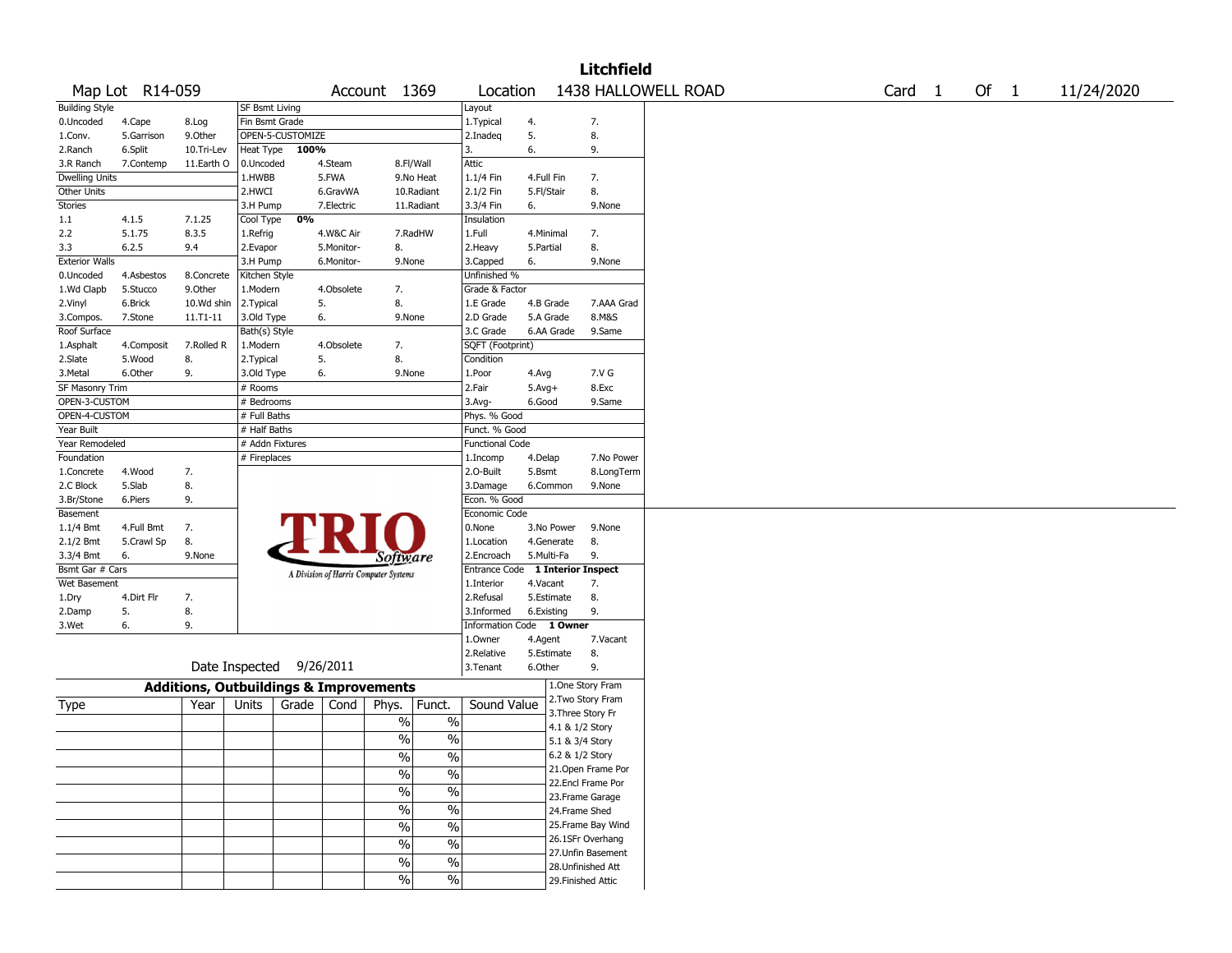|                                | Map Lot R14-059-1                         | Account 2422 | Location                |                                | <b>HALLOWELL ROAD</b> |                                    |                 |                      | Card <sub>1</sub>        | Of $1$                                                 |                | 11/24/2020                            |
|--------------------------------|-------------------------------------------|--------------|-------------------------|--------------------------------|-----------------------|------------------------------------|-----------------|----------------------|--------------------------|--------------------------------------------------------|----------------|---------------------------------------|
|                                | BENNINGTON, SCOTT C                       |              |                         | <b>Property Data</b>           |                       |                                    |                 |                      | <b>Assessment Record</b> |                                                        |                |                                       |
|                                | BENNINGTON, PENNY A                       |              |                         | Neighborhood 82 Hallowell Road |                       | Year                               | Land            |                      | <b>Buildings</b>         |                                                        | Exempt         | <b>Total</b>                          |
|                                | 1443 HALLOWELL RD                         |              |                         |                                |                       | 2007                               |                 | 30,320               |                          | 0                                                      | 0              | 30,320                                |
|                                | LITCHFIELD ME 04350                       |              | Tree Growth Year        | $\mathbf 0$                    |                       | 2008                               |                 | 30,320               |                          | 0                                                      | 0              | 30,320                                |
|                                |                                           |              | X Coordinate            |                                | 0                     |                                    |                 |                      |                          |                                                        |                |                                       |
| B8036P149                      |                                           |              | Y Coordinate            |                                | $\mathbf 0$           | 2009                               |                 | 30,000               |                          | 0                                                      | 0              | 30,000                                |
| Previous Owner<br>PERKINS HOPE |                                           |              | Zone/Land Use           | <b>11 Residential</b>          |                       | 2010                               |                 | 30,000               |                          | 0                                                      | 0              | 30,000                                |
|                                | 12 HILLSIDE AVENUE                        |              | Secondary Zone          |                                |                       | 2011                               |                 | 30,000               |                          | $\pmb{0}$                                              | 0              | 30,000                                |
|                                |                                           |              |                         |                                |                       | 2012                               |                 | 30,000               |                          | $\pmb{0}$                                              | 0              | 30,000                                |
|                                | WINTHROP ME 04364<br>Sale Date: 7/16/2004 |              | Topography 2 Rolling    |                                |                       | 2013                               |                 | 30,000               |                          | 0                                                      | 0              | 30,000                                |
|                                |                                           |              | 1.Level                 | 4.Below St                     | 7.Res Protec          | 2014                               |                 | 30,000               |                          | $\mathbf 0$                                            | 0              | 30,000                                |
|                                |                                           |              | 2.Rolling<br>3.Above St | 5.Low<br>6.Swampy              | 8.<br>9.              | 2015                               |                 | 30,000               |                          | 0                                                      | 0              | 30,000                                |
|                                |                                           |              | Utilities 9 None        |                                |                       | 2016                               |                 | 30,000               |                          | $\mathbf 0$                                            | 0              | 30,000                                |
|                                |                                           |              | 1.Public                | 4.Dr Well                      | 7.Cesspool            | 2017                               |                 | 30,000               |                          | 0                                                      | 0              | 30,000                                |
|                                |                                           |              | 2. Water                | 5.Dug Well                     | 8.Lake/Pond           | 2018                               |                 | 30,000               |                          | 0                                                      | 0              | 30,000                                |
|                                |                                           |              | 3.Sewer                 | 6.Septic                       | 9.None                | 2019                               |                 | 27,400               |                          | $\pmb{0}$                                              | 0              | 27,400                                |
|                                |                                           |              | <b>Street</b>           | 3 Gravel                       |                       | 2020                               |                 | 27,400               |                          | $\mathbf 0$                                            | $\overline{0}$ | 27,400                                |
|                                |                                           |              | 1.Paved<br>2.Semi Imp   | 4.Proposed<br>5.R/O/W          | 7.<br>8.              |                                    |                 |                      | <b>Land Data</b>         |                                                        |                |                                       |
|                                |                                           |              | 3.Gravel                | 6.                             | 9.None                | <b>Front Foot</b>                  | <b>Type</b>     | <b>Effective</b>     |                          | <b>Influence</b>                                       |                | <b>Influence</b>                      |
|                                |                                           |              |                         |                                | $\mathbf 0$           | 11.1-100                           |                 | Frontage             | <b>Depth</b>             | <b>Factor</b><br>$\frac{9}{6}$                         | Code           | <b>Codes</b><br>1.Unimproved          |
|                                | Inspection Witnessed By:                  |              |                         |                                | $\mathbf 0$           | 12.101-200                         |                 |                      |                          | $\overline{\frac{9}{6}}$                               |                | 2.Excess Frtg                         |
|                                |                                           |              |                         | <b>Sale Data</b>               |                       | $13.201+$<br>14.                   |                 |                      |                          | $\frac{9}{6}$<br>$\frac{9}{6}$                         |                | 3. Topography<br>4.Size/Shape         |
| X                              |                                           | Date         | Sale Date               |                                | 7/16/2004             | 15.                                |                 |                      |                          | $\frac{9}{6}$                                          |                | 5.Access                              |
| No./Date                       | Description                               | Date Insp.   | Price                   |                                | 56,000                |                                    |                 |                      |                          | %                                                      |                | 6.Restriction                         |
|                                |                                           |              | Sale Type               | 1 Land Only                    |                       |                                    |                 |                      |                          | $\overline{\frac{9}{6}}$                               |                | 7. Right of Way<br>8.View/Environ     |
|                                |                                           |              |                         |                                |                       |                                    |                 |                      |                          |                                                        |                |                                       |
|                                |                                           |              | 1.Land                  | 4.MFG UNIT                     | 7.                    | <b>Square Foot</b>                 |                 | <b>Square Feet</b>   |                          | %                                                      |                | 9.Fract Share                         |
|                                |                                           |              | 2.L & B<br>3.Building   | 5.Other<br>6.                  | 8.<br>9.              | 16.Regular Lot<br>17.Secondary Lot |                 |                      |                          | %                                                      |                | <b>Acres</b>                          |
|                                |                                           |              |                         |                                |                       | 18. Excess Land                    |                 |                      |                          | %                                                      |                | 30. Frontage 1                        |
|                                |                                           |              | Financing               | 1 Conventional                 |                       | 19.Condominium                     |                 |                      |                          | %                                                      |                | 31. Frontage 2<br>32.Tillable         |
| Notes:                         |                                           |              | 1.Convent<br>2.FHA/VA   | 4.Seller<br>5.Private          | 7.<br>8.              | 20.Miscellaneous                   |                 |                      |                          | %<br>%                                                 |                | 33.Tillable                           |
|                                |                                           |              | 3.Assumed               | 6.Cash                         | 9.Unknown             |                                    |                 |                      |                          | %                                                      |                | 34.Softwood F&O                       |
|                                |                                           |              |                         |                                |                       | Fract. Acre                        |                 | <b>Acreage/Sites</b> |                          |                                                        |                | 35. Mixed Wood F&O                    |
|                                |                                           |              | Validity                | 1 Arms Length Sale             |                       | 21. Houselot (Frac                 | 25              |                      | 1.00                     | 100 %                                                  | 0              | 36.Hardwood F&O                       |
|                                |                                           |              | 1.Valid<br>2.Related    | 4.Split<br>5.Partial           | 7.Renovate<br>8.Other | 22.Baselot(Fract)                  | $\overline{26}$ |                      | 0.80                     | 100<br>$\frac{9}{6}$                                   | $\mathbf 0$    | 37.Softwood TG<br>38. Mixed Wood TG   |
|                                |                                           |              | 3.Distress              | 6.Exempt                       | 9.                    | 23.                                |                 |                      |                          | %                                                      |                | 39.Hardwood TG                        |
|                                |                                           |              |                         |                                |                       | <b>Acres</b><br>24. Houselot       |                 |                      |                          | $\frac{9}{6}$                                          |                | 40. Wasteland                         |
|                                |                                           |              | Verified                |                                |                       | 25.Baselot                         |                 |                      |                          | $\overline{\mathcal{C}_{\mathbf{0}}}$<br>$\frac{9}{6}$ |                | 41.Gravel Pit                         |
|                                |                                           |              | 1.Buyer                 | 4.Agent                        | 7.Family              | 26.Rear 1                          |                 |                      |                          | %                                                      |                | 42. Mobile Home Si                    |
|                                |                                           |              | 2.Seller<br>3.Lender    | 5.Pub Rec<br>6.MLS             | 8.Other               | 27. Rear 2                         |                 |                      |                          |                                                        |                | 43.Camp Site                          |
| <b>Litchfield</b>              |                                           |              |                         |                                | 9.                    | 28. Rear 3<br>29. Rear 4           |                 |                      | Total Acreage 1.80       |                                                        |                | 44.Lot Improvemen<br>45. Access Right |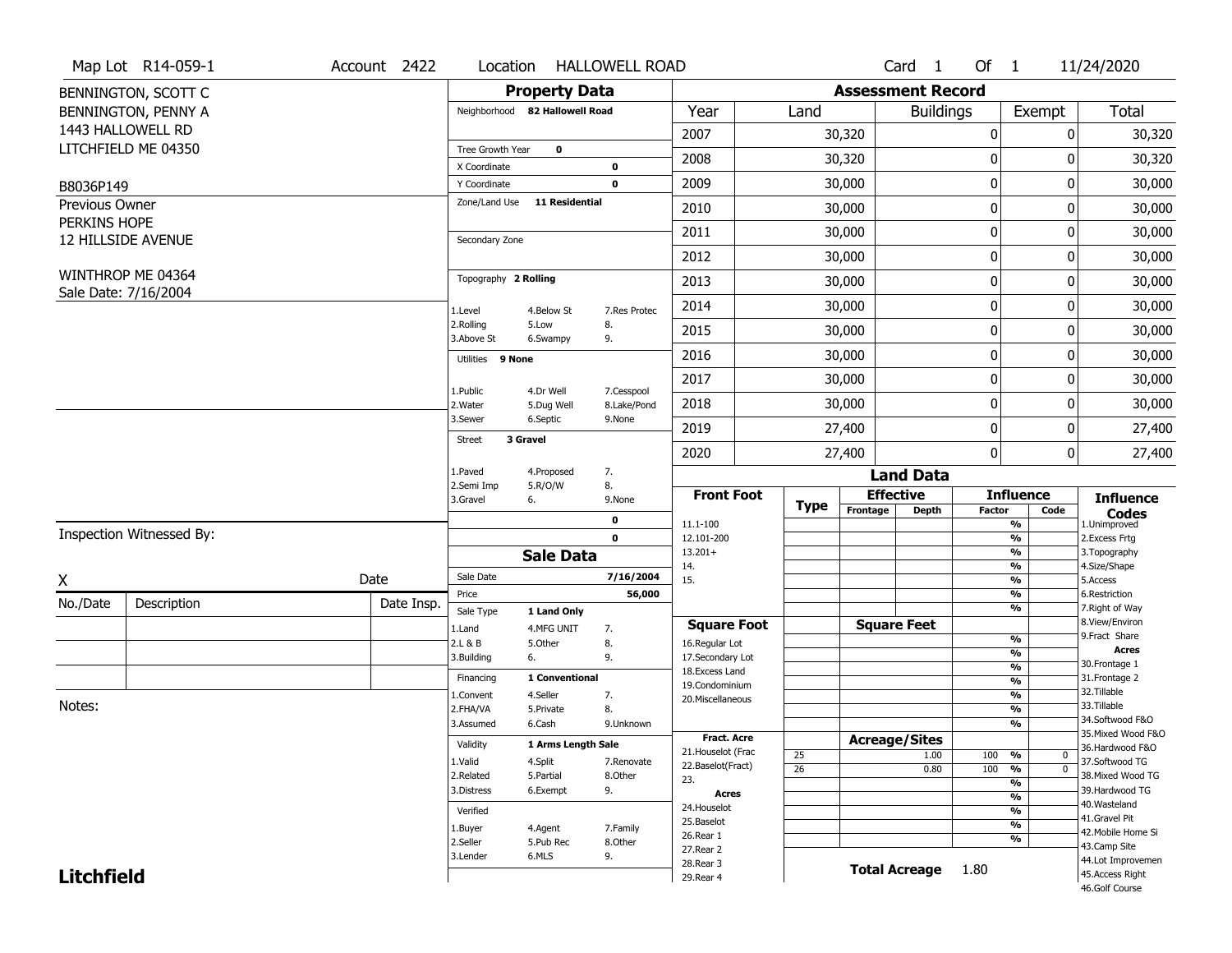|                                 |                   |                                                   |                           |                    |                                       |                 |                          |                                 |            |                     | <b>Litchfield</b>     |                   |  |        |            |  |
|---------------------------------|-------------------|---------------------------------------------------|---------------------------|--------------------|---------------------------------------|-----------------|--------------------------|---------------------------------|------------|---------------------|-----------------------|-------------------|--|--------|------------|--|
|                                 | Map Lot R14-059-1 |                                                   |                           |                    |                                       | Account 2422    |                          | Location                        |            |                     | <b>HALLOWELL ROAD</b> | Card <sub>1</sub> |  | Of $1$ | 11/24/2020 |  |
| <b>Building Style 0 Uncoded</b> |                   |                                                   | <b>SF Bsmt Living</b>     |                    | 0                                     |                 |                          | Layout $\mathbf 0$              |            |                     |                       |                   |  |        |            |  |
| 0.Uncoded                       | 4.Cape            | 8.Log                                             | Fin Bsmt Grade            |                    | 0 <sub>0</sub>                        |                 |                          | 1.Typical                       | 4.         |                     | 7.                    |                   |  |        |            |  |
| 1.Conv.                         | 5.Garrison        | 9.Other                                           |                           | OPEN-5-CUSTOMIZE 0 |                                       |                 |                          | 2.Inadeg                        | 5.         |                     | 8.                    |                   |  |        |            |  |
| 2.Ranch                         | 6.Split           | 10.Tri-Lev                                        | Heat Type                 | 100%               |                                       | 0 Uncoded       |                          | 3.                              | 6.         |                     | 9.                    |                   |  |        |            |  |
| 3.R Ranch                       | 7.Contemp         | 11.Earth O                                        | 0.Uncoded                 |                    | 4.Steam                               | 8.Fl/Wall       |                          | Attic<br>$\bf{0}$               |            |                     |                       |                   |  |        |            |  |
| Dwelling Units 0                |                   |                                                   | 1.HWBB                    |                    | 5.FWA                                 |                 | 9.No Heat                | 1.1/4 Fin                       | 4.Full Fin |                     | 7.                    |                   |  |        |            |  |
| Other Units                     | 0                 |                                                   | 2.HWCI                    |                    | 6.GravWA                              |                 | 10.Radiant               | 2.1/2 Fin                       | 5.Fl/Stair |                     | 8.                    |                   |  |        |            |  |
| Stories                         | 0                 |                                                   | 3.H Pump                  |                    | 7.Electric                            |                 | 11.Radiant               | 3.3/4 Fin                       | 6.         |                     | 9.None                |                   |  |        |            |  |
| 1.1                             | 4.1.5             | 7.1.25                                            | Cool Type                 | 0%                 | 9 None                                |                 |                          | Insulation<br>0                 |            |                     |                       |                   |  |        |            |  |
| 2.2                             | 5.1.75            | 8.3.5                                             | 1.Refrig                  |                    | 4.W&C Air                             |                 | 7.RadHW                  | 1.Full                          | 4.Minimal  |                     | 7.                    |                   |  |        |            |  |
| 3.3                             | 6.2.5             | 9.4                                               | 2.Evapor                  |                    | 5.Monitor-                            | 8.              |                          | 2. Heavy                        | 5.Partial  |                     | 8.                    |                   |  |        |            |  |
| <b>Exterior Walls</b>           | 0 Uncoded         |                                                   | 3.H Pump                  |                    | 6.Monitor-                            | 9.None          |                          | 3.Capped                        | 6.         |                     | 9.None                |                   |  |        |            |  |
| 0.Uncoded                       | 4.Asbestos        | 8.Concrete                                        | Kitchen Style             |                    | 0                                     |                 |                          | Unfinished %                    | 0%         |                     |                       |                   |  |        |            |  |
| 1.Wd Clapb                      | 5.Stucco          | 9.0ther                                           | 1.Modern                  |                    | 4.Obsolete                            | 7.              |                          | Grade & Factor                  | 0 0%       |                     |                       |                   |  |        |            |  |
| 2.Vinyl                         | 6.Brick           | 10.Wd shin                                        | 2.Typical                 |                    | 5.                                    | 8.              |                          | 1.E Grade<br>2.D Grade          | 4.B Grade  |                     | 7.AAA Grad<br>8.M&S   |                   |  |        |            |  |
| 3.Compos.                       | 7.Stone<br>0      | 11.T1-11                                          | 3.Old Type                |                    | 6.<br>$\overline{\mathbf{0}}$         | 9.None          |                          |                                 | 5.A Grade  |                     |                       |                   |  |        |            |  |
| Roof Surface<br>1.Asphalt       | 4.Composit        | 7.Rolled R                                        | Bath(s) Style<br>1.Modern |                    | 4.Obsolete                            | 7.              |                          | 3.C Grade<br>SQFT (Footprint) 0 |            | 6.AA Grade          | 9.Same                |                   |  |        |            |  |
| 2.Slate                         | 5.Wood            | 8.                                                | 2. Typical                |                    | 5.                                    | 8.              |                          | Condition                       | $\bf{0}$   |                     |                       |                   |  |        |            |  |
| 3.Metal                         | 6.Other           | 9.                                                | 3.Old Type                |                    | 6.                                    | 9.None          |                          | 1.Poor                          | 4.Avg      |                     | 7.V G                 |                   |  |        |            |  |
| SF Masonry Trim 0               |                   |                                                   | # Rooms                   |                    | 0                                     |                 |                          | 2.Fair                          | $5.Avg+$   |                     | 8.Exc                 |                   |  |        |            |  |
| OPEN-3-CUSTOM 0                 |                   |                                                   | # Bedrooms                |                    | 0                                     |                 |                          | 3.Avg-                          | 6.Good     |                     | 9.Same                |                   |  |        |            |  |
| OPEN-4-CUSTOM 0                 |                   |                                                   | # Full Baths              |                    | 0                                     |                 |                          | Phys. % Good                    |            | 0%                  |                       |                   |  |        |            |  |
| Year Built                      | 0                 |                                                   | # Half Baths              |                    | 0                                     |                 |                          | Funct. % Good                   |            | 100%                |                       |                   |  |        |            |  |
| Year Remodeled 0                |                   |                                                   | # Addn Fixtures           |                    | 0                                     |                 |                          | <b>Functional Code</b>          |            | 9 None              |                       |                   |  |        |            |  |
| Foundation                      | 0                 |                                                   | # Fireplaces              |                    | 0                                     |                 |                          | 1.Incomp                        | 4.Delap    |                     | 7.No Power            |                   |  |        |            |  |
| 1.Concrete                      | 4.Wood            | 7.                                                |                           |                    |                                       |                 |                          | 2.0-Built                       | 5.Bsmt     |                     | 8.LongTerm            |                   |  |        |            |  |
| 2.C Block                       | 5.Slab            | 8.                                                |                           |                    |                                       |                 |                          | 3.Damage                        |            | 6.Common            | 9.None                |                   |  |        |            |  |
| 3.Br/Stone                      | 6.Piers           | 9.                                                |                           |                    |                                       |                 |                          | Econ. % Good 100%               |            |                     |                       |                   |  |        |            |  |
| Basement                        | 0                 |                                                   |                           |                    |                                       |                 |                          | Economic Code None              |            |                     |                       |                   |  |        |            |  |
| 1.1/4 Bmt                       | 4.Full Bmt        | 7.                                                |                           |                    |                                       |                 |                          | 0.None                          |            | 3.No Power          | 9.None                |                   |  |        |            |  |
| 2.1/2 Bmt                       | 5.Crawl Sp        | 8.                                                |                           |                    |                                       |                 |                          | 1.Location                      |            | 4.Generate          | 8.                    |                   |  |        |            |  |
| 3.3/4 Bmt                       | 6.                | 9.None                                            |                           |                    |                                       | <i>Software</i> |                          | 2.Encroach                      | 5.Multi-Fa |                     | 9.                    |                   |  |        |            |  |
| Bsmt Gar # Cars 0               |                   |                                                   |                           |                    | A Division of Harris Computer Systems |                 |                          | Entrance Code 0                 |            |                     |                       |                   |  |        |            |  |
| Wet Basement 0                  |                   |                                                   |                           |                    |                                       |                 |                          | 1.Interior                      | 4.Vacant   |                     | 7.                    |                   |  |        |            |  |
| 1.Dry                           | 4.Dirt Flr        | 7.                                                |                           |                    |                                       |                 |                          | 2.Refusal                       |            | 5.Estimate          | 8.                    |                   |  |        |            |  |
| 2.Damp                          | 5.                | 8.                                                |                           |                    |                                       |                 |                          | 3.Informed                      | 6.Existing |                     | 9.                    |                   |  |        |            |  |
| 3.Wet                           | 6.                | 9.                                                |                           |                    |                                       |                 |                          | Information Code 0              |            |                     |                       |                   |  |        |            |  |
|                                 |                   |                                                   |                           |                    |                                       |                 |                          | 1.0wner                         | 4.Agent    |                     | 7.Vacant              |                   |  |        |            |  |
|                                 |                   |                                                   |                           |                    |                                       |                 |                          | 2.Relative                      |            | 5.Estimate          | 8.                    |                   |  |        |            |  |
|                                 |                   | Date Inspected                                    |                           |                    |                                       |                 |                          | 3.Tenant                        | 6.Other    |                     | 9.                    |                   |  |        |            |  |
|                                 |                   | <b>Additions, Outbuildings &amp; Improvements</b> |                           |                    |                                       |                 |                          |                                 |            |                     | 1.One Story Fram      |                   |  |        |            |  |
| Type                            |                   | Year                                              | Units                     | Grade              | Cond                                  | Phys.           | Funct.                   | Sound Value                     |            |                     | 2. Two Story Fram     |                   |  |        |            |  |
|                                 |                   |                                                   |                           |                    |                                       |                 |                          |                                 |            |                     | 3. Three Story Fr     |                   |  |        |            |  |
|                                 |                   |                                                   |                           |                    |                                       | %               | $\%$                     |                                 |            | 4.1 & 1/2 Story     |                       |                   |  |        |            |  |
|                                 |                   |                                                   |                           |                    |                                       | $\sqrt{6}$      | $\%$                     |                                 |            | 5.1 & 3/4 Story     |                       |                   |  |        |            |  |
|                                 |                   |                                                   |                           |                    |                                       | %               | %                        |                                 |            | $6.2$ & $1/2$ Story |                       |                   |  |        |            |  |
|                                 |                   |                                                   |                           |                    |                                       | $\frac{1}{2}$   | $\overline{\frac{0}{0}}$ |                                 |            |                     | 21. Open Frame Por    |                   |  |        |            |  |
|                                 |                   |                                                   |                           |                    |                                       | $\sqrt{6}$      | $\overline{\frac{0}{0}}$ |                                 |            |                     | 22.Encl Frame Por     |                   |  |        |            |  |
|                                 |                   |                                                   |                           |                    |                                       |                 |                          |                                 |            |                     | 23. Frame Garage      |                   |  |        |            |  |
|                                 |                   |                                                   |                           |                    |                                       | $\sqrt{6}$      | $\overline{\frac{0}{0}}$ |                                 |            | 24.Frame Shed       |                       |                   |  |        |            |  |
|                                 |                   |                                                   |                           |                    |                                       | $\sqrt{6}$      | $\overline{\frac{0}{0}}$ |                                 |            |                     | 25. Frame Bay Wind    |                   |  |        |            |  |
|                                 |                   |                                                   |                           |                    |                                       | $\frac{0}{0}$   | $\overline{\frac{0}{0}}$ |                                 |            |                     | 26.1SFr Overhang      |                   |  |        |            |  |
|                                 |                   |                                                   |                           |                    |                                       | $\%$            | $\%$                     |                                 |            |                     | 27. Unfin Basement    |                   |  |        |            |  |
|                                 |                   |                                                   |                           |                    |                                       |                 |                          |                                 |            |                     | 28. Unfinished Att    |                   |  |        |            |  |
|                                 |                   |                                                   |                           |                    |                                       | $\frac{1}{2}$   | $\sqrt{6}$               |                                 |            |                     | 29. Finished Attic    |                   |  |        |            |  |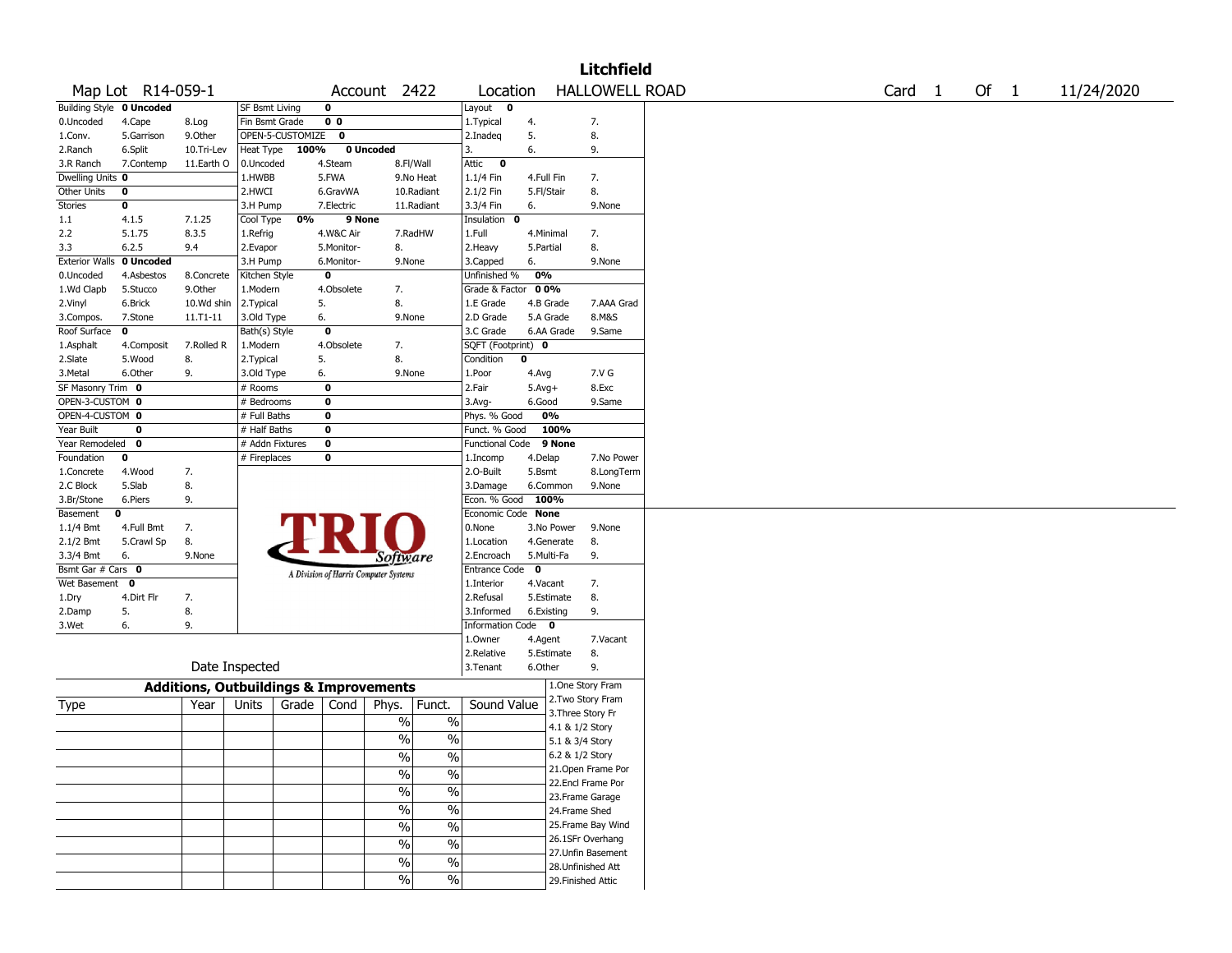|                             | Map Lot R14-059-2        | Account 2420 | Location                     |                                | <b>HALLOWELL ROAD</b>     |                                         |             |                          | Card 1               | Of $1$        |                                               | 11/24/2020                         |
|-----------------------------|--------------------------|--------------|------------------------------|--------------------------------|---------------------------|-----------------------------------------|-------------|--------------------------|----------------------|---------------|-----------------------------------------------|------------------------------------|
|                             | BENNINGTON, SCOTT C      |              |                              | <b>Property Data</b>           |                           |                                         |             | <b>Assessment Record</b> |                      |               |                                               |                                    |
|                             | BENNINGTON, PENNY A      |              |                              | Neighborhood 82 Hallowell Road |                           | Year                                    | Land        |                          | <b>Buildings</b>     |               | Exempt                                        | <b>Total</b>                       |
|                             | 1443 HALLOWELL RD        |              |                              |                                |                           | 2007                                    |             | 32,350                   |                      | 0             | 0                                             | 32,350                             |
|                             | LITCHFIELD ME 04350      |              | Tree Growth Year             | $\pmb{0}$                      |                           | 2008                                    |             | 32,350                   |                      | 0             | 0                                             | 32,350                             |
|                             |                          |              | X Coordinate<br>Y Coordinate |                                | 0<br>$\mathbf 0$          | 2009                                    |             | 31,750                   |                      | 0             | 0                                             | 31,750                             |
| B8036P149<br>Previous Owner |                          |              | Zone/Land Use                | <b>11 Residential</b>          |                           |                                         |             |                          |                      |               |                                               |                                    |
| PERKINS HOPE                |                          |              |                              |                                |                           | 2010                                    |             | 31,750                   |                      | 0             | $\Omega$                                      | 31,750                             |
|                             | 12 HILLSIDE AVENUE       |              | Secondary Zone               |                                |                           | 2011                                    |             | 31,750                   |                      | 0             | 0                                             | 31,750                             |
|                             | 12 HILLSIDE AVENUE       |              |                              |                                |                           | 2012                                    |             | 31,750                   |                      | 0             | 0                                             | 31,750                             |
|                             | WINTHROP ME 04364        |              | Topography 2 Rolling         |                                |                           | 2013                                    |             | 31,750                   |                      | 0             | 0                                             | 31,750                             |
|                             | Sale Date: 7/16/2004     |              | 1.Level                      | 4.Below St                     | 7.Res Protec              | 2014                                    |             | 31,750                   |                      | 0             | 0                                             | 31,750                             |
|                             |                          |              | 2.Rolling<br>3.Above St      | 5.Low<br>6.Swampy              | 8.<br>9.                  | 2015                                    |             | 31,750                   |                      | 0             | 0                                             | 31,750                             |
|                             |                          |              | Utilities 9 None             |                                | 9 None                    | 2016                                    |             | 31,750                   |                      | 0             | 0                                             | 31,750                             |
|                             |                          |              |                              | 4.Dr Well                      |                           | 2017                                    |             | 31,750                   |                      | 0             | 0                                             | 31,750                             |
|                             |                          |              | 1.Public<br>2. Water         | 5.Dug Well                     | 7.Cesspool<br>8.Lake/Pond | 2018                                    |             | 31,750                   |                      | 0             | 0                                             | 31,750                             |
|                             |                          |              | 3.Sewer                      | 6.Septic                       | 9.None                    | 2019                                    |             | 29,500                   |                      | 0             | 0                                             | 29,500                             |
|                             |                          |              | <b>Street</b>                | 1 Paved                        |                           | 2020                                    |             | 29,500                   |                      | 0             | $\mathbf 0$                                   | 29,500                             |
|                             |                          |              | 1.Paved                      | 4.Proposed                     | 7.                        |                                         |             |                          | <b>Land Data</b>     |               |                                               |                                    |
|                             |                          |              | 2.Semi Imp<br>3.Gravel       | 5.R/O/W<br>6.                  | 8.<br>9.None              | <b>Front Foot</b>                       |             | <b>Effective</b>         |                      |               | <b>Influence</b>                              | <b>Influence</b>                   |
|                             |                          |              |                              |                                | 0                         | 11.1-100                                | <b>Type</b> | Frontage                 | <b>Depth</b>         | <b>Factor</b> | Code<br>%                                     | <b>Codes</b><br>1.Unimproved       |
|                             | Inspection Witnessed By: |              |                              |                                | $\mathbf 0$               | 12.101-200                              |             |                          |                      |               | $\frac{9}{6}$                                 | 2.Excess Frtg                      |
|                             |                          |              |                              | <b>Sale Data</b>               |                           | $13.201+$<br>14.                        |             |                          |                      |               | %<br>%                                        | 3. Topography<br>4.Size/Shape      |
| X                           |                          | Date         | Sale Date                    |                                | 7/16/2004                 | 15.                                     |             |                          |                      |               | %                                             | 5.Access                           |
| No./Date                    | Description              | Date Insp.   | Price                        |                                | 56,000                    |                                         |             |                          |                      |               | %<br>%                                        | 6.Restriction<br>7. Right of Way   |
|                             |                          |              | Sale Type<br>1.Land          | 1 Land Only<br>4.MFG UNIT      | 7.                        | <b>Square Foot</b>                      |             | <b>Square Feet</b>       |                      |               |                                               | 8.View/Environ                     |
|                             |                          |              | 2.L & B                      | 5.Other                        | 8.                        | 16.Regular Lot                          |             |                          |                      |               | %                                             | 9. Fract Share                     |
|                             |                          |              | 3.Building                   | 6.                             | 9.                        | 17.Secondary Lot                        |             |                          |                      |               | $\frac{9}{6}$<br>$\frac{9}{6}$                | <b>Acres</b><br>30.Frontage 1      |
|                             |                          |              | Financing                    | 9 Unknown                      |                           | 18. Excess Land<br>19.Condominium       |             |                          |                      |               | $\frac{9}{6}$                                 | 31. Frontage 2                     |
|                             |                          |              | 1.Convent                    | 4.Seller                       | 7.                        | 20.Miscellaneous                        |             |                          |                      |               | $\frac{9}{6}$                                 | 32.Tillable                        |
| Notes:                      |                          |              | 2.FHA/VA                     | 5.Private                      | 8.                        |                                         |             |                          |                      |               | $\frac{9}{6}$                                 | 33.Tillable<br>34.Softwood F&O     |
|                             |                          |              | 3.Assumed                    | 6.Cash                         | 9.Unknown                 |                                         |             |                          |                      |               | $\frac{9}{6}$                                 | 35. Mixed Wood F&O                 |
|                             |                          |              | Validity                     | 1 Arms Length Sale             |                           | <b>Fract. Acre</b>                      |             | <b>Acreage/Sites</b>     |                      |               |                                               | 36.Hardwood F&O                    |
|                             |                          |              | 1.Valid                      | 4.Split                        | 7.Renovate                | 21. Houselot (Frac<br>22.Baselot(Fract) | 25          |                          | 1.00                 | 100           | %<br>$\mathbf 0$                              | 37.Softwood TG                     |
|                             |                          |              | 2.Related                    | 5.Partial                      | 8.Other                   | 23.                                     | 26          |                          | 1.50                 | 100           | %<br>$\mathbf{0}$<br>$\overline{\frac{9}{6}}$ | 38. Mixed Wood TG                  |
|                             |                          |              | 3.Distress                   | 6.Exempt                       | 9.                        | <b>Acres</b>                            |             |                          |                      |               | $\frac{9}{6}$                                 | 39.Hardwood TG                     |
|                             |                          |              | Verified                     | <b>5 Public Record</b>         |                           | 24. Houselot                            |             |                          |                      |               | $\frac{9}{6}$                                 | 40. Wasteland                      |
|                             |                          |              | 1.Buyer                      | 4.Agent                        | 7.Family                  | 25.Baselot                              |             |                          |                      |               | $\frac{9}{6}$                                 | 41.Gravel Pit                      |
|                             |                          |              | 2.Seller                     | 5.Pub Rec                      | 8.Other                   | 26.Rear 1                               |             |                          |                      |               | %                                             | 42. Mobile Home Si<br>43.Camp Site |
|                             |                          |              |                              |                                |                           |                                         |             |                          |                      |               |                                               |                                    |
|                             |                          |              | 3.Lender                     | 6.MLS                          | 9.                        | 27.Rear 2                               |             |                          |                      |               |                                               | 44.Lot Improvemen                  |
| <b>Litchfield</b>           |                          |              |                              |                                |                           | 28. Rear 3<br>29. Rear 4                |             |                          | <b>Total Acreage</b> | 2.50          |                                               | 45.Access Right                    |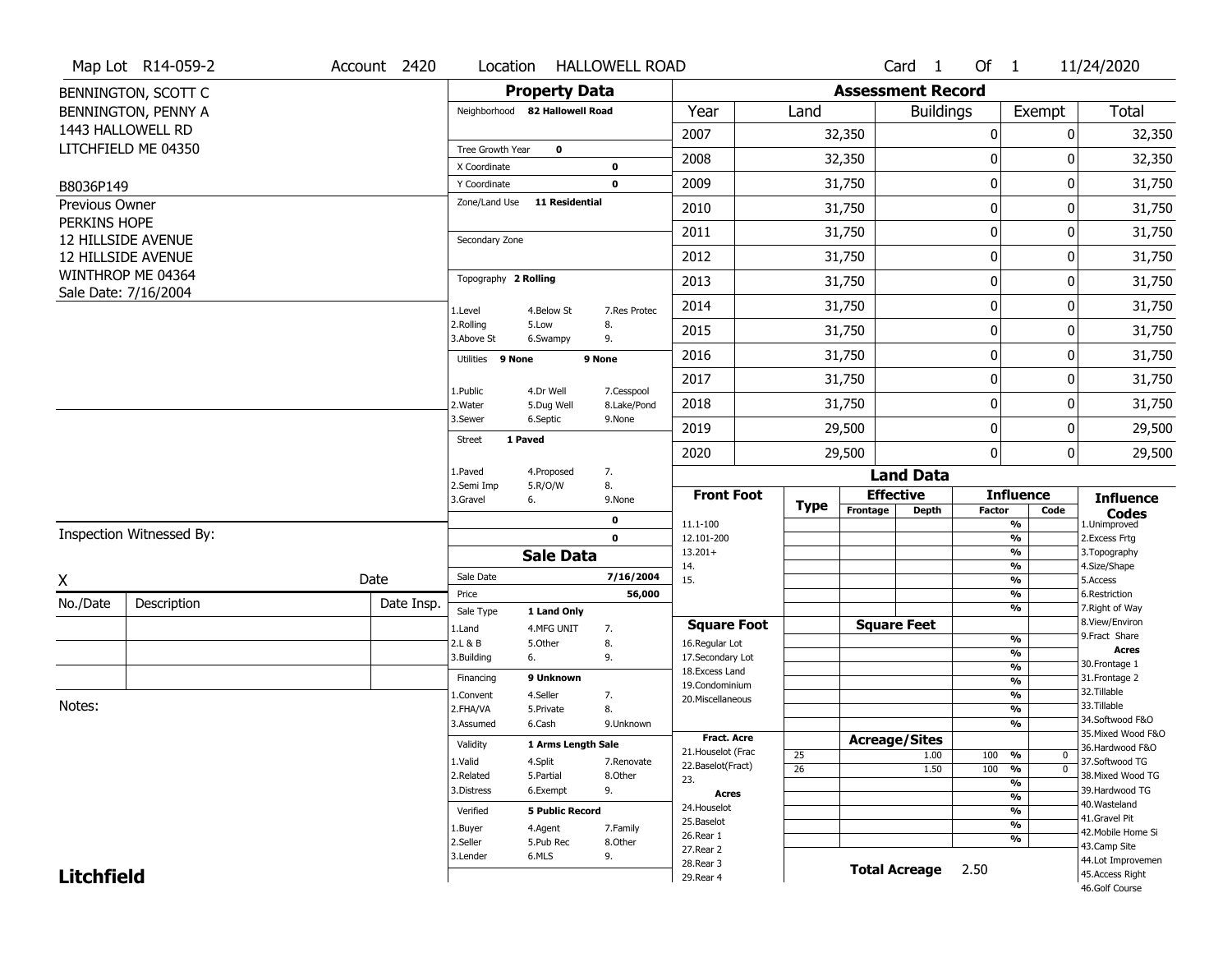|                                 |                   |                                                   |                       |                               |                         |                                       |                          |                        |            |                 | <b>Litchfield</b>                      |                   |  |        |            |
|---------------------------------|-------------------|---------------------------------------------------|-----------------------|-------------------------------|-------------------------|---------------------------------------|--------------------------|------------------------|------------|-----------------|----------------------------------------|-------------------|--|--------|------------|
|                                 | Map Lot R14-059-2 |                                                   |                       |                               |                         | Account 2420                          |                          | Location               |            |                 | <b>HALLOWELL ROAD</b>                  | Card <sub>1</sub> |  | Of $1$ | 11/24/2020 |
| <b>Building Style 0 Uncoded</b> |                   |                                                   | <b>SF Bsmt Living</b> |                               | 0                       |                                       |                          | Layout 0               |            |                 |                                        |                   |  |        |            |
| 0.Uncoded                       | 4.Cape            | 8.Log                                             | Fin Bsmt Grade        |                               | 0 <sub>0</sub>          |                                       |                          | 1.Typical              | 4.         |                 | 7.                                     |                   |  |        |            |
| 1.Conv.                         | 5.Garrison        | 9.Other                                           |                       | OPEN-5-CUSTOMIZE <sup>O</sup> |                         |                                       |                          | 2.Inadeg               | 5.         |                 | 8.                                     |                   |  |        |            |
| 2.Ranch                         | 6.Split           | 10.Tri-Lev                                        | Heat Type             | 100%                          |                         | 0 Uncoded                             |                          | 3.                     | 6.         |                 | 9.                                     |                   |  |        |            |
| 3.R Ranch                       | 7.Contemp         | 11.Earth O                                        | 0.Uncoded             |                               | 4.Steam                 | 8.Fl/Wall                             |                          | Attic<br>$\bf{0}$      |            |                 |                                        |                   |  |        |            |
| Dwelling Units 0                |                   |                                                   | 1.HWBB                |                               | 5.FWA                   |                                       | 9.No Heat                | 1.1/4 Fin              | 4.Full Fin |                 | 7.                                     |                   |  |        |            |
| Other Units                     | 0                 |                                                   | 2.HWCI                |                               | 6.GravWA                |                                       | 10.Radiant               | 2.1/2 Fin              | 5.Fl/Stair |                 | 8.                                     |                   |  |        |            |
| <b>Stories</b>                  | 0                 |                                                   | 3.H Pump              |                               | 7.Electric              |                                       | 11.Radiant               | 3.3/4 Fin              | 6.         |                 | 9.None                                 |                   |  |        |            |
| 1.1                             | 4.1.5             | 7.1.25                                            | Cool Type             | 0%                            | 9 None                  |                                       |                          | Insulation<br>0        |            |                 |                                        |                   |  |        |            |
| 2.2                             | 5.1.75            | 8.3.5                                             | 1.Refrig              |                               | 4.W&C Air               |                                       | 7.RadHW                  | 1.Full                 | 4.Minimal  |                 | 7.                                     |                   |  |        |            |
| 3.3                             | 6.2.5             | 9.4                                               | 2.Evapor              |                               | 5.Monitor-              | 8.                                    |                          | 2.Heavy                | 5.Partial  |                 | 8.                                     |                   |  |        |            |
| <b>Exterior Walls</b>           | 0 Uncoded         |                                                   | 3.H Pump              |                               | 6.Monitor-              | 9.None                                |                          | 3.Capped               | 6.         |                 | 9.None                                 |                   |  |        |            |
| 0.Uncoded                       | 4.Asbestos        | 8.Concrete                                        | Kitchen Style         |                               | $\overline{\mathbf{0}}$ |                                       |                          | Unfinished %           | 0%         |                 |                                        |                   |  |        |            |
| 1.Wd Clapb                      | 5.Stucco          | 9.Other                                           | 1.Modern              |                               | 4.Obsolete              | 7.                                    |                          | Grade & Factor         | 00%        |                 |                                        |                   |  |        |            |
| 2.Vinyl                         | 6.Brick           | 10.Wd shin                                        | 2.Typical             |                               | 5.                      | 8.                                    |                          | 1.E Grade              | 4.B Grade  |                 | 7.AAA Grad                             |                   |  |        |            |
| 3.Compos.                       | 7.Stone           | 11.T1-11                                          | 3.Old Type            |                               | 6.                      | 9.None                                |                          | 2.D Grade              | 5.A Grade  |                 | 8.M&S                                  |                   |  |        |            |
| Roof Surface                    | 0                 |                                                   | Bath(s) Style         |                               | $\overline{\mathbf{0}}$ |                                       |                          | 3.C Grade              |            | 6.AA Grade      | 9.Same                                 |                   |  |        |            |
| 1.Asphalt                       | 4.Composit        | 7.Rolled R                                        | 1.Modern              |                               | 4.Obsolete              | 7.                                    |                          | SQFT (Footprint) 0     |            |                 |                                        |                   |  |        |            |
| 2.Slate                         | 5.Wood            | 8.                                                | 2. Typical            |                               | 5.                      | 8.                                    |                          | Condition              | 0          |                 |                                        |                   |  |        |            |
| 3.Metal                         | 6.Other           | 9.                                                | 3.Old Type            |                               | 6.                      | 9.None                                |                          | 1.Poor                 | 4.Avg      |                 | 7.V G                                  |                   |  |        |            |
| SF Masonry Trim 0               |                   |                                                   | # Rooms               |                               | 0                       |                                       |                          | 2.Fair                 | $5.Avg+$   |                 | 8.Exc                                  |                   |  |        |            |
| OPEN-3-CUSTOM 0                 |                   |                                                   | # Bedrooms            |                               | 0                       |                                       |                          | 3.Avg-                 | 6.Good     |                 | 9.Same                                 |                   |  |        |            |
| OPEN-4-CUSTOM 0                 |                   |                                                   | # Full Baths          |                               | 0                       |                                       |                          | Phys. % Good           |            | 0%              |                                        |                   |  |        |            |
| Year Built                      | 0                 |                                                   | # Half Baths          |                               | 0                       |                                       |                          | Funct. % Good          |            | 100%            |                                        |                   |  |        |            |
| Year Remodeled                  | $\mathbf 0$       |                                                   | # Addn Fixtures       |                               | 0                       |                                       |                          | <b>Functional Code</b> |            | 9 None          |                                        |                   |  |        |            |
| Foundation                      | 0                 |                                                   | # Fireplaces          |                               | 0                       |                                       |                          | 1.Incomp               | 4.Delap    |                 | 7.No Power                             |                   |  |        |            |
| 1.Concrete                      | 4.Wood            | 7.                                                |                       |                               |                         |                                       |                          | 2.O-Built              | 5.Bsmt     |                 | 8.LongTerm                             |                   |  |        |            |
| 2.C Block                       | 5.Slab            | 8.                                                |                       |                               |                         |                                       |                          | 3.Damage               |            | 6.Common        | 9.None                                 |                   |  |        |            |
| 3.Br/Stone                      | 6.Piers           | 9.                                                |                       |                               |                         |                                       |                          | Econ. % Good           | 100%       |                 |                                        |                   |  |        |            |
| Basement                        | 0                 |                                                   |                       |                               |                         |                                       |                          | Economic Code None     |            |                 |                                        |                   |  |        |            |
| 1.1/4 Bmt                       | 4.Full Bmt        | 7.                                                |                       |                               |                         |                                       |                          | 0.None                 |            | 3.No Power      | 9.None                                 |                   |  |        |            |
| 2.1/2 Bmt                       | 5.Crawl Sp        | 8.                                                |                       |                               |                         |                                       |                          | 1.Location             |            | 4.Generate      | 8.                                     |                   |  |        |            |
| 3.3/4 Bmt                       | 6.                | 9.None                                            |                       |                               |                         | Software                              |                          | 2.Encroach             | 5.Multi-Fa |                 | 9.                                     |                   |  |        |            |
| Bsmt Gar # Cars 0               |                   |                                                   |                       |                               |                         | A Division of Harris Computer Systems |                          | Entrance Code 0        |            |                 |                                        |                   |  |        |            |
| Wet Basement                    | $\mathbf 0$       |                                                   |                       |                               |                         |                                       |                          | 1.Interior             | 4.Vacant   |                 | 7.                                     |                   |  |        |            |
| 1.Dry                           | 4.Dirt Flr        | 7.                                                |                       |                               |                         |                                       |                          | 2.Refusal              |            | 5.Estimate      | 8.                                     |                   |  |        |            |
| 2.Damp                          | 5.                | 8.                                                |                       |                               |                         |                                       |                          | 3.Informed             | 6.Existing |                 | 9.                                     |                   |  |        |            |
| 3.Wet                           | 6.                | 9.                                                |                       |                               |                         |                                       |                          | Information Code 0     |            |                 |                                        |                   |  |        |            |
|                                 |                   |                                                   |                       |                               |                         |                                       |                          | 1.Owner                | 4.Agent    |                 | 7.Vacant                               |                   |  |        |            |
|                                 |                   |                                                   |                       |                               |                         |                                       |                          | 2.Relative             |            | 5.Estimate      | 8.                                     |                   |  |        |            |
|                                 |                   | Date Inspected                                    |                       |                               |                         |                                       |                          | 3.Tenant               | 6.Other    |                 | 9.                                     |                   |  |        |            |
|                                 |                   |                                                   |                       |                               |                         |                                       |                          |                        |            |                 | 1.One Story Fram                       |                   |  |        |            |
|                                 |                   | <b>Additions, Outbuildings &amp; Improvements</b> |                       |                               |                         |                                       |                          |                        |            |                 | 2. Two Story Fram                      |                   |  |        |            |
| Type                            |                   | Year                                              | Units                 | Grade                         | Cond                    | Phys.                                 | Funct.                   | Sound Value            |            |                 | 3. Three Story Fr                      |                   |  |        |            |
|                                 |                   |                                                   |                       |                               |                         | $\%$                                  | $\%$                     |                        |            | 4.1 & 1/2 Story |                                        |                   |  |        |            |
|                                 |                   |                                                   |                       |                               |                         | $\%$                                  | $\%$                     |                        |            | 5.1 & 3/4 Story |                                        |                   |  |        |            |
|                                 |                   |                                                   |                       |                               |                         |                                       |                          |                        |            | 6.2 & 1/2 Story |                                        |                   |  |        |            |
|                                 |                   |                                                   |                       |                               |                         | %                                     | $\%$                     |                        |            |                 | 21.Open Frame Por                      |                   |  |        |            |
|                                 |                   |                                                   |                       |                               |                         | $\frac{1}{2}$                         | $\overline{\frac{0}{6}}$ |                        |            |                 | 22.Encl Frame Por                      |                   |  |        |            |
|                                 |                   |                                                   |                       |                               |                         | $\sqrt{6}$                            | $\overline{\frac{0}{6}}$ |                        |            |                 | 23. Frame Garage                       |                   |  |        |            |
|                                 |                   |                                                   |                       |                               |                         | $\frac{9}{6}$                         | $\%$                     |                        |            | 24.Frame Shed   |                                        |                   |  |        |            |
|                                 |                   |                                                   |                       |                               |                         |                                       |                          |                        |            |                 | 25. Frame Bay Wind                     |                   |  |        |            |
|                                 |                   |                                                   |                       |                               |                         | $\sqrt{6}$                            | $\%$                     |                        |            |                 | 26.1SFr Overhang                       |                   |  |        |            |
|                                 |                   |                                                   |                       |                               |                         | $\sqrt{6}$                            | $\%$                     |                        |            |                 |                                        |                   |  |        |            |
|                                 |                   |                                                   |                       |                               |                         | $\%$                                  | $\%$                     |                        |            |                 | 27.Unfin Basement<br>28.Unfinished Att |                   |  |        |            |
|                                 |                   |                                                   |                       |                               |                         | $\sqrt{6}$                            | $\%$                     |                        |            |                 |                                        |                   |  |        |            |
|                                 |                   |                                                   |                       |                               |                         |                                       |                          |                        |            |                 | 29. Finished Attic                     |                   |  |        |            |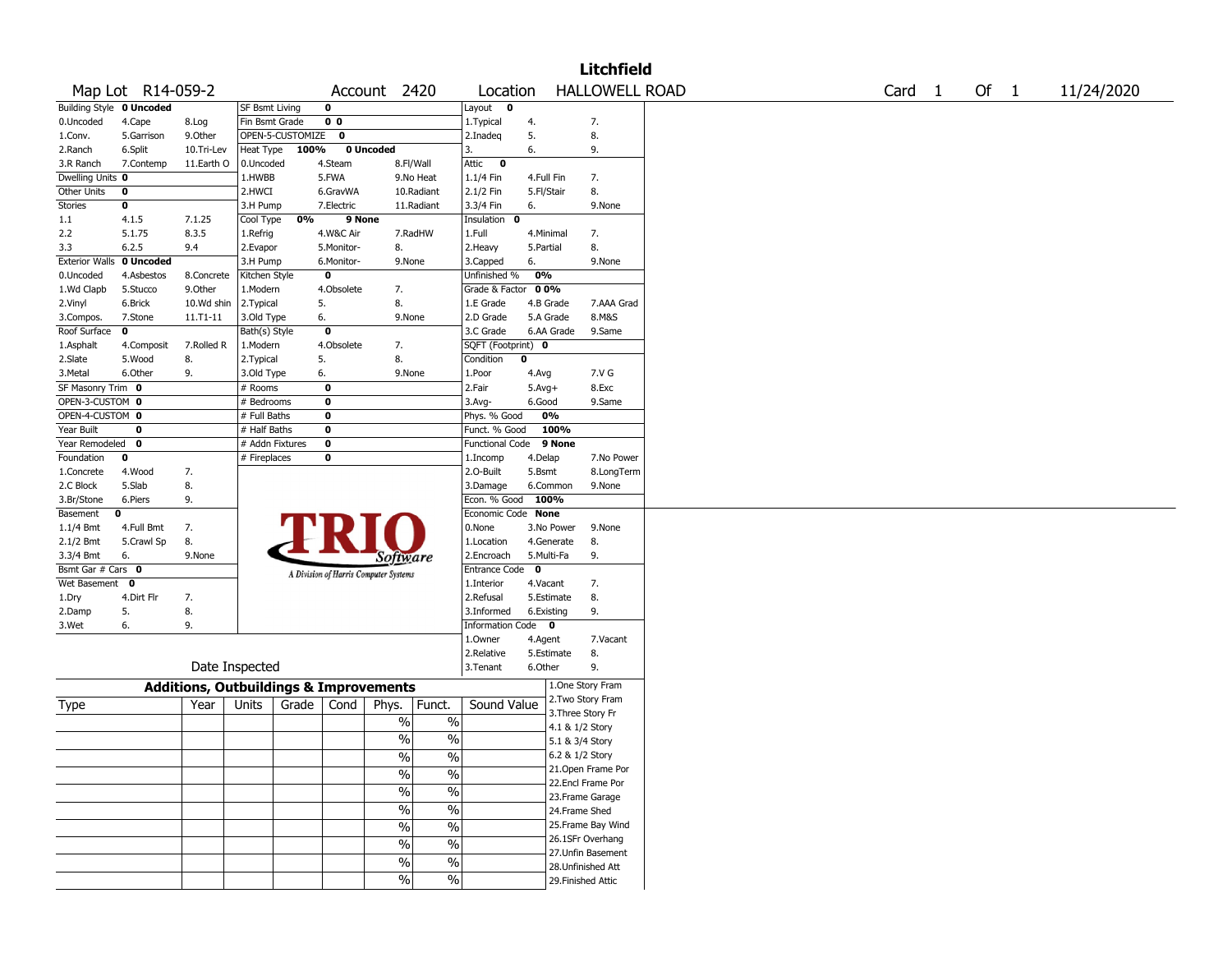|                        | Map Lot R14-059-3        | Account 2419 | Location                           |                        | 1432 HALLOWELL ROAD    |                                   |                       |                          | $Card \t1$           | Of $1$        |                                         | 11/24/2020                        |
|------------------------|--------------------------|--------------|------------------------------------|------------------------|------------------------|-----------------------------------|-----------------------|--------------------------|----------------------|---------------|-----------------------------------------|-----------------------------------|
| TRIPP DONNA M          |                          |              |                                    | <b>Property Data</b>   |                        |                                   |                       | <b>Assessment Record</b> |                      |               |                                         |                                   |
| <b>TRIPP CARLTON W</b> |                          |              | Neighborhood 82 Hallowell Road     |                        |                        | Year                              | Land                  |                          | <b>Buildings</b>     |               | Exempt                                  | <b>Total</b>                      |
|                        | 1432 HALLOWELL ROAD      |              |                                    |                        |                        | 2007                              |                       | 41,450                   |                      | 148,190       | 13,000                                  | 176,640                           |
|                        | LITCHFIELD ME 04350      |              | Tree Growth Year                   | $\mathbf 0$            |                        | 2008                              |                       | 41,450                   |                      | 154,213       | 0                                       | 195,663                           |
|                        |                          |              | X Coordinate                       |                        | 0                      |                                   |                       |                          |                      |               |                                         |                                   |
|                        | B8096P19 B9795P249       |              | Y Coordinate<br>Zone/Land Use      | 11 Residential         | $\mathbf 0$            | 2009                              |                       | 84,338                   |                      | 181,453       | 9,500                                   | 256,291                           |
| Previous Owner         | MARQUIS STEVEN P         |              |                                    |                        |                        | 2010                              |                       | 84,338                   |                      | 142,117       | 10,000                                  | 216,455                           |
|                        | MARQUIS BARBARA R        |              | Secondary Zone                     |                        |                        | 2011                              |                       | 84,338                   |                      | 176,789       | 10,000                                  | 251,127                           |
|                        | 1432 HALLOWELL ROAD      |              |                                    |                        |                        | 2012                              |                       | 69,975                   |                      | 175,584       | 10,000                                  | 235,559                           |
|                        | LITCHFIELD ME 04350      |              | Topography 2 Rolling               |                        |                        | 2013                              |                       | 69,975                   |                      | 175,118       | 10,000                                  | 235,093                           |
|                        | Sale Date: 7/18/2008     |              | 1.Level                            | 4.Below St             | 7.Res Protec           | 2014                              |                       | 69,975                   |                      | 173,660       | 10,000                                  | 233,635                           |
|                        |                          |              | 2.Rolling<br>3.Above St            | 5.Low<br>6.Swampy      | 8.<br>9.               | 2015                              |                       | 69,975                   |                      | 173,194       | 10,000                                  | 233,169                           |
|                        |                          |              | <b>4 Drilled Well</b><br>Utilities |                        | <b>6 Septic System</b> | 2016                              |                       | 69,975                   |                      | 171,736       | 15,000                                  | 226,711                           |
|                        |                          |              | 1.Public                           | 4.Dr Well              | 7.Cesspool             | 2017                              |                       | 69,975                   |                      | 171,270       | 20,000                                  | 221,245                           |
|                        |                          |              | 2. Water                           | 5.Dug Well             | 8.Lake/Pond            | 2018                              |                       | 69,975                   |                      | 169,812       | 19,200                                  | 220,587                           |
|                        |                          |              | 3.Sewer                            | 6.Septic               | 9.None                 | 2019                              |                       | 46,500                   |                      | 192,500       | 20,000                                  | 219,000                           |
|                        |                          |              | 1 Paved<br><b>Street</b>           |                        |                        | 2020                              |                       | 46,500                   |                      | 192,500       | 25,000                                  | 214,000                           |
|                        |                          |              | 1.Paved<br>2.Semi Imp              | 4.Proposed             | 7.                     |                                   |                       |                          | <b>Land Data</b>     |               |                                         |                                   |
|                        |                          |              | 3.Gravel<br>6.                     | 5.R/O/W                | 8.<br>9.None           | <b>Front Foot</b>                 | <b>Type</b>           | <b>Effective</b>         |                      |               | <b>Influence</b>                        | <b>Influence</b>                  |
|                        |                          |              |                                    |                        | 0                      | 11.1-100                          |                       | Frontage                 | <b>Depth</b>         | <b>Factor</b> | Code<br>%                               | <b>Codes</b><br>1.Unimproved      |
|                        | Inspection Witnessed By: |              |                                    |                        | $\mathbf 0$            | 12.101-200                        |                       |                          |                      |               | $\frac{9}{6}$                           | 2.Excess Frtg                     |
|                        |                          |              |                                    | <b>Sale Data</b>       |                        | $13.201+$<br>14.                  |                       |                          |                      |               | $\frac{9}{6}$<br>$\frac{9}{6}$          | 3. Topography<br>4.Size/Shape     |
| X                      |                          | Date         | Sale Date                          |                        | 7/18/2008              | 15.                               |                       |                          |                      |               | $\frac{9}{6}$                           | 5.Access                          |
| No./Date               | Description              | Date Insp.   | Price<br>Sale Type                 | 2 Land & Buildings     | 264,900                |                                   |                       |                          |                      |               | %<br>%                                  | 6.Restriction<br>7. Right of Way  |
|                        |                          |              | 1.Land                             | 4.MFG UNIT             | 7.                     | <b>Square Foot</b>                |                       | <b>Square Feet</b>       |                      |               |                                         | 8.View/Environ                    |
|                        |                          |              | 2.L & B                            | 5.Other                | 8.                     | 16.Regular Lot                    |                       |                          |                      |               | $\frac{9}{6}$                           | 9. Fract Share<br><b>Acres</b>    |
|                        |                          |              | 3.Building<br>6.                   |                        | 9.                     | 17.Secondary Lot                  |                       |                          |                      |               | $\frac{9}{6}$<br>$\frac{9}{6}$          | 30. Frontage 1                    |
|                        |                          |              | Financing                          | 9 Unknown              |                        | 18. Excess Land<br>19.Condominium |                       |                          |                      |               | $\frac{9}{6}$                           | 31. Frontage 2                    |
|                        |                          |              | 1.Convent                          | 4.Seller               | 7.                     | 20.Miscellaneous                  |                       |                          |                      |               | $\frac{9}{6}$                           | 32. Tillable                      |
| Notes:                 |                          |              | 2.FHA/VA                           | 5.Private              | 8.                     |                                   |                       |                          |                      |               | $\frac{9}{6}$                           | 33.Tillable<br>34.Softwood F&O    |
|                        |                          |              | 3.Assumed                          | 6.Cash                 | 9.Unknown              | <b>Fract. Acre</b>                |                       |                          |                      |               | $\overline{\frac{9}{6}}$                | 35. Mixed Wood F&O                |
|                        |                          |              | Validity                           | 1 Arms Length Sale     |                        | 21. Houselot (Frac                |                       | <b>Acreage/Sites</b>     |                      |               |                                         | 36.Hardwood F&O                   |
|                        |                          |              | 1.Valid                            | 4.Split                | 7.Renovate             | 22.Baselot(Fract)                 | 24<br>$\overline{26}$ |                          | 1.00<br>0.50         | 100<br>100    | %<br>0<br>$\frac{9}{6}$<br>$\mathbf{0}$ | 37.Softwood TG                    |
|                        |                          |              | 2.Related                          | 5.Partial              | 8.Other                | 23.                               | 44                    |                          | 1.00                 | 100           | $\frac{9}{6}$<br>$\mathbf 0$            | 38. Mixed Wood TG                 |
|                        |                          |              | 3.Distress                         | 6.Exempt               | 9.                     | <b>Acres</b>                      |                       |                          |                      |               | $\frac{9}{6}$                           | 39.Hardwood TG                    |
|                        |                          |              | Verified                           | <b>5 Public Record</b> |                        | 24. Houselot                      |                       |                          |                      |               | $\frac{9}{6}$                           | 40. Wasteland<br>41.Gravel Pit    |
|                        |                          |              | 1.Buyer                            | 4.Agent                | 7.Family               | 25.Baselot                        |                       |                          |                      |               | $\frac{9}{6}$                           | 42. Mobile Home Si                |
|                        |                          |              | 2.Seller                           | 5.Pub Rec              | 8.Other                | 26.Rear 1<br>27.Rear 2            |                       |                          |                      |               | %                                       | 43.Camp Site                      |
|                        |                          |              | 3.Lender                           | 6.MLS                  | 9.                     |                                   |                       |                          |                      |               |                                         | 44.Lot Improvemen                 |
|                        |                          |              |                                    |                        |                        |                                   |                       |                          |                      |               |                                         |                                   |
| <b>Litchfield</b>      |                          |              |                                    |                        |                        | 28. Rear 3<br>29. Rear 4          |                       |                          | <b>Total Acreage</b> | 1.50          |                                         | 45.Access Right<br>46.Golf Course |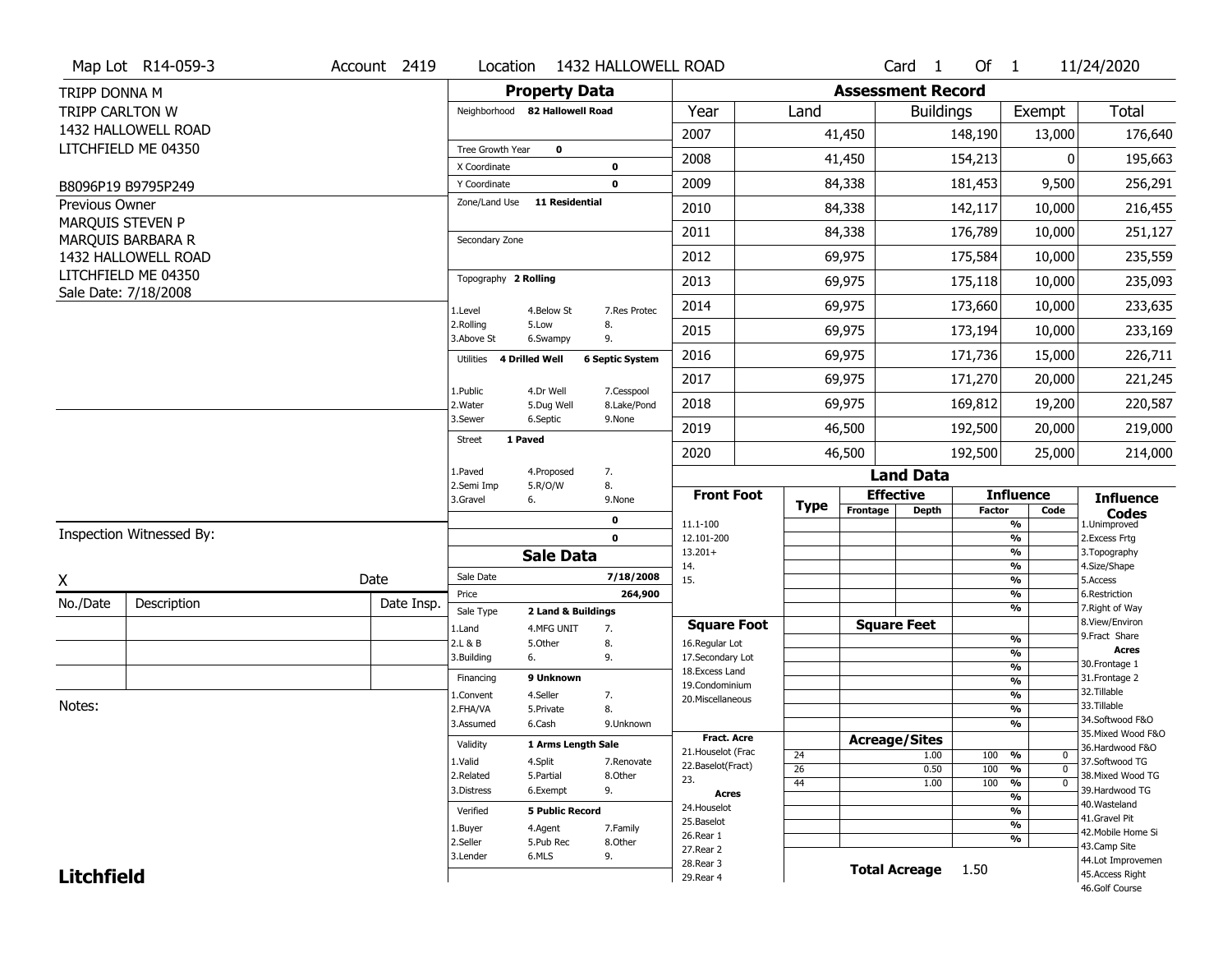|                       |                             |                                                   |                          |                  |                         |                                       |                             |                                    |            |                 | <b>Litchfield</b>                     |                     |       |      |                   |            |     |            |      |
|-----------------------|-----------------------------|---------------------------------------------------|--------------------------|------------------|-------------------------|---------------------------------------|-----------------------------|------------------------------------|------------|-----------------|---------------------------------------|---------------------|-------|------|-------------------|------------|-----|------------|------|
|                       | Map Lot R14-059-3           |                                                   |                          |                  |                         | Account 2419                          |                             | Location                           |            |                 |                                       | 1432 HALLOWELL ROAD |       |      | Card <sub>1</sub> | Of 1       |     | 11/24/2020 |      |
| Building Style 4 Cape |                             |                                                   | SF Bsmt Living           |                  | $\mathbf 0$             |                                       |                             | Layout                             | 1 Typical  |                 |                                       |                     |       |      |                   |            |     |            |      |
| 0.Uncoded             | 4.Cape                      | 8.Log                                             | Fin Bsmt Grade           |                  | 0 <sub>0</sub>          |                                       |                             | 1. Typical                         | 4.         |                 | 7.                                    |                     |       |      |                   |            |     |            |      |
| 1.Conv.               | 5.Garrison                  | 9.0ther                                           |                          | OPEN-5-CUSTOMIZE | $\mathbf 0$             |                                       |                             | 2.Inadeg                           | 5.         |                 | 8.                                    |                     |       |      |                   |            |     |            |      |
| 2.Ranch               | 6.Split                     | 10.Tri-Lev                                        | Heat Type                | 100%             |                         | 1 Hot Water BB                        |                             | 3.                                 | 6.         |                 | 9.                                    |                     |       |      |                   |            |     |            |      |
| 3.R Ranch             | 7.Contemp                   | 11.Earth O                                        | 0.Uncoded                |                  | 4.Steam                 |                                       | 8.Fl/Wall                   | Attic                              | 9 None     |                 |                                       |                     |       |      |                   |            |     |            |      |
| Dwelling Units 0      |                             |                                                   | 1.HWBB                   |                  | 5.FWA                   |                                       | 9.No Heat                   | $1.1/4$ Fin                        | 4.Full Fin |                 | 7.                                    |                     |       |      | 24.0              |            |     |            |      |
| Other Units           | $\mathbf 0$                 |                                                   | 2.HWCI                   |                  | 6.GravWA                |                                       | 10.Radiant                  | 2.1/2 Fin                          | 5.Fl/Stair |                 | 8.                                    |                     | 36.0' |      |                   |            |     |            |      |
| <b>Stories</b>        | 4 One & 1/2 Story           |                                                   | 3.H Pump                 |                  | 7.Electric              |                                       | 11.Radiant                  | 3.3/4 Fin                          | 6.         |                 | 9.None                                |                     |       |      | 12.0' WD          | $80^{8,0}$ |     |            |      |
| 1.1                   | 4.1.5                       | 7.1.25                                            | Cool Type                | 0%               |                         | 9 None                                |                             | Insulation                         | 1 Full     |                 |                                       |                     |       |      |                   |            |     | 40.0       |      |
| 2.2                   | 5.1.75                      | 8.3.5                                             | 1.Refrig                 |                  | 4.W&C Air               |                                       | 7.RadHW                     | 1.Full                             | 4.Minimal  |                 | 7.                                    |                     |       |      | 16.0' 4.0         |            |     |            |      |
| 3.3                   | 6.2.5                       | 9.4                                               | 2.Evapor                 |                  | 5.Monitor-              | 8.                                    |                             | 2. Heavy                           | 5.Partial  |                 | 8.                                    |                     |       |      |                   |            |     |            |      |
| <b>Exterior Walls</b> | 2 Vinyl                     |                                                   | 3.H Pump                 |                  | 6.Monitor-              |                                       | 9.None                      | 3.Capped                           | 6.         |                 | 9.None                                | 28.0                | Gar   | 28.0 |                   |            |     |            |      |
| 0.Uncoded             | 4.Asbestos                  | 8.Concrete                                        | Kitchen Style            |                  | 2 Typical               |                                       |                             | Unfinished %                       | 0%         |                 |                                       |                     |       |      | 1sFr 16.0         |            |     |            |      |
| 1.Wd Clapb            | 5.Stucco                    | 9.0ther                                           | 1.Modern                 |                  | 4.Obsolete              | 7.                                    |                             | Grade & Factor                     |            |                 | 3 Average 100%                        |                     |       |      |                   | 28.0'      |     | 1 1/2sBFr  | 28.0 |
| 2.Vinyl               | 6.Brick                     | 10.Wd shin                                        | 2. Typical               |                  | 5.                      | 8.                                    |                             | 1.E Grade                          | 4.B Grade  |                 | 7.AAA Grad                            |                     |       |      |                   |            |     |            |      |
| 3.Compos.             | 7.Stone                     | $11. T1 - 11$                                     | 3.Old Type               |                  | 6.                      |                                       | 9.None                      | 2.D Grade                          | 5.A Grade  |                 | 8.M&S                                 |                     |       |      | 16.0'             |            |     |            |      |
| Roof Surface          | 1 Asphalt Shingles          |                                                   | Bath(s) Style            |                  | 4.Obsolete              | 2 Typical Bath(s)                     |                             | 3.C Grade<br>SQFT (Footprint) 1120 |            | 6.AA Grade      | 9.Same                                |                     | 36.0' |      |                   |            |     |            |      |
| 1.Asphalt<br>2.Slate  | 4.Composit<br>5.Wood        | 7.Rolled R<br>8.                                  | 1.Modern                 |                  | 5.                      | 7.<br>8.                              |                             | Condition                          | 4 Average  |                 |                                       |                     |       |      |                   |            |     |            |      |
| 3.Metal               | 6.Other                     | 9.                                                | 2. Typical<br>3.Old Type |                  | 6.                      |                                       | 9.None                      | 1.Poor                             | 4.Avg      |                 | 7.V G                                 |                     |       |      |                   |            |     | 40.0'      |      |
| SF Masonry Trim 0     |                             |                                                   | # Rooms                  |                  | 6                       |                                       |                             | 2.Fair                             | $5.Avg+$   |                 | 8.Exc                                 |                     |       |      |                   |            |     |            |      |
| OPEN-3-CUSTOM 0       |                             |                                                   | # Bedrooms               |                  | 3                       |                                       |                             | 3.Avg-                             | 6.Good     |                 | 9.Same                                |                     |       |      |                   |            | 8.0 | WD<br>8.0' |      |
| OPEN-4-CUSTOM 0       |                             |                                                   | # Full Baths             |                  | $\overline{2}$          |                                       |                             | Phys. % Good                       |            | 0%              |                                       |                     |       |      |                   |            |     |            |      |
| Year Built            | 2004                        |                                                   | # Half Baths             |                  | $\overline{\mathbf{1}}$ |                                       |                             | Funct. % Good                      |            | 100%            |                                       |                     |       |      |                   |            |     |            |      |
| Year Remodeled        | $\mathbf 0$                 |                                                   | # Addn Fixtures          |                  | $\mathbf{1}$            |                                       |                             | Functional Code                    |            | 9 None          |                                       |                     |       |      |                   |            |     | 10.0'      |      |
| Foundation            | 1 Concrete                  |                                                   | # Fireplaces             |                  | $\mathbf 0$             |                                       |                             | 1.Incomp                           | 4.Delap    |                 | 7.No Power                            |                     |       |      |                   |            |     |            |      |
| 1.Concrete            | 4.Wood                      | 7.                                                |                          |                  |                         |                                       |                             | 2.O-Built                          | 5.Bsmt     |                 | 8.LongTerm                            |                     |       |      |                   |            |     |            |      |
| 2.C Block             | 5.Slab                      | 8.                                                |                          |                  |                         |                                       |                             | 3.Damage                           | 6.Common   |                 | 9.None                                |                     |       |      |                   |            |     |            |      |
| 3.Br/Stone            | 6.Piers                     | 9.                                                |                          |                  |                         |                                       |                             | Econ. % Good 100%                  |            |                 |                                       |                     |       |      |                   |            |     |            |      |
| Basement              | <b>4 Full Basement</b>      |                                                   |                          |                  |                         |                                       |                             | Economic Code None                 |            |                 |                                       |                     |       |      |                   |            |     |            |      |
| $1.1/4$ Bmt           | 4.Full Bmt                  | 7.                                                |                          |                  |                         |                                       |                             | 0.None                             |            | 3.No Power      | 9.None                                |                     |       |      |                   |            |     |            |      |
| 2.1/2 Bmt             | 5.Crawl Sp                  | 8.                                                |                          |                  |                         |                                       |                             | 1.Location                         |            | 4.Generate      | 8.                                    |                     |       |      |                   |            |     |            |      |
| 3.3/4 Bmt             | 6.                          | 9.None                                            |                          |                  |                         | <i>Software</i>                       |                             | 2.Encroach                         | 5.Multi-Fa |                 | 9.                                    |                     |       |      |                   |            |     |            |      |
| Bsmt Gar # Cars 0     |                             |                                                   |                          |                  |                         | A Division of Harris Computer Systems |                             | Entrance Code                      |            |                 | 1 Interior Inspect                    |                     |       |      |                   |            |     |            |      |
|                       | Wet Basement 1 Dry Basement |                                                   |                          |                  |                         |                                       |                             | 1.Interior                         | 4.Vacant   |                 | 7.                                    |                     |       |      |                   |            |     |            |      |
| 1.Dry                 | 4.Dirt Flr                  | 7.                                                |                          |                  |                         |                                       |                             | 2.Refusal                          | 5.Estimate |                 | 8.                                    |                     |       |      |                   |            |     |            |      |
| 2.Damp                | 5.                          | 8.                                                |                          |                  |                         |                                       |                             | 3.Informed                         | 6.Existing |                 | 9.                                    |                     |       |      |                   |            |     |            |      |
| 3.Wet                 | 6.                          | 9.                                                |                          |                  |                         |                                       |                             | Information Code 1 Owner           |            |                 |                                       |                     |       |      |                   |            |     |            |      |
|                       |                             |                                                   |                          |                  |                         |                                       |                             | 1.0wner                            | 4.Agent    |                 | 7.Vacant                              |                     |       |      |                   |            |     |            |      |
|                       |                             |                                                   |                          |                  |                         |                                       |                             | 2.Relative                         | 5.Estimate |                 | 8.                                    |                     |       |      |                   |            |     |            |      |
|                       |                             |                                                   | Date Inspected           |                  | 9/26/2011               |                                       |                             | 3. Tenant                          | 6.Other    |                 | 9.                                    |                     |       |      |                   |            |     |            |      |
|                       |                             | <b>Additions, Outbuildings &amp; Improvements</b> |                          |                  |                         |                                       |                             |                                    |            |                 | 1.One Story Fram                      |                     |       |      |                   |            |     |            |      |
| <b>Type</b>           |                             | Year                                              | Units                    | Grade            | Cond                    | Phys.                                 | Funct.                      | Sound Value                        |            |                 | 2. Two Story Fram                     |                     |       |      |                   |            |     |            |      |
|                       | 1 One Story Frame           | 0                                                 | 256                      | 00               | 10                      | $\mathbf{0}$                          | % 0<br>$\%$                 |                                    |            |                 | 3. Three Story Fr                     |                     |       |      |                   |            |     |            |      |
| 68 Wood Deck/s        |                             | $\mathbf 0$                                       | 256                      | 0 <sub>0</sub>   | 0                       | $\mathbf 0$                           | $\%$ 0<br>$\%$              |                                    |            | 4.1 & 1/2 Story |                                       |                     |       |      |                   |            |     |            |      |
|                       |                             |                                                   |                          |                  |                         |                                       |                             |                                    |            | 5.1 & 3/4 Story |                                       |                     |       |      |                   |            |     |            |      |
| 68 Wood Deck/s        |                             | 10                                                | 80                       | 100              | 10                      | 10                                    | % 0<br>%                    |                                    |            |                 | 6.2 & 1/2 Story<br>21. Open Frame Por |                     |       |      |                   |            |     |            |      |
| 73 1 1/2s Garage      |                             | 0                                                 | 1008                     | 00               | ۱o                      | 0                                     | $\sqrt{96}$ 0<br>$\sqrt{6}$ |                                    |            |                 | 22.Encl Frame Por                     |                     |       |      |                   |            |     |            |      |
| 24 Frame Shed         |                             | 0                                                 |                          |                  |                         | $\sqrt{2}$                            | $\sqrt{6}$                  | 1,200                              |            |                 | 23. Frame Garage                      |                     |       |      |                   |            |     |            |      |
|                       |                             |                                                   |                          |                  |                         | $\sqrt{6}$                            | $\%$                        |                                    |            |                 | 24.Frame Shed                         |                     |       |      |                   |            |     |            |      |
|                       |                             |                                                   |                          |                  |                         | $\sqrt{6}$                            | $\%$                        |                                    |            |                 | 25. Frame Bay Wind                    |                     |       |      |                   |            |     |            |      |
|                       |                             |                                                   |                          |                  |                         |                                       |                             |                                    |            |                 | 26.1SFr Overhang                      |                     |       |      |                   |            |     |            |      |
|                       |                             |                                                   |                          |                  |                         | %                                     | $\%$                        |                                    |            |                 | 27.Unfin Basement                     |                     |       |      |                   |            |     |            |      |
|                       |                             |                                                   |                          |                  |                         | %                                     | $\%$                        |                                    |            |                 | 28. Unfinished Att                    |                     |       |      |                   |            |     |            |      |
|                       |                             |                                                   |                          |                  |                         | $\frac{9}{6}$                         | $\sqrt{6}$                  |                                    |            |                 | 29. Finished Attic                    |                     |       |      |                   |            |     |            |      |
|                       |                             |                                                   |                          |                  |                         |                                       |                             |                                    |            |                 |                                       |                     |       |      |                   |            |     |            |      |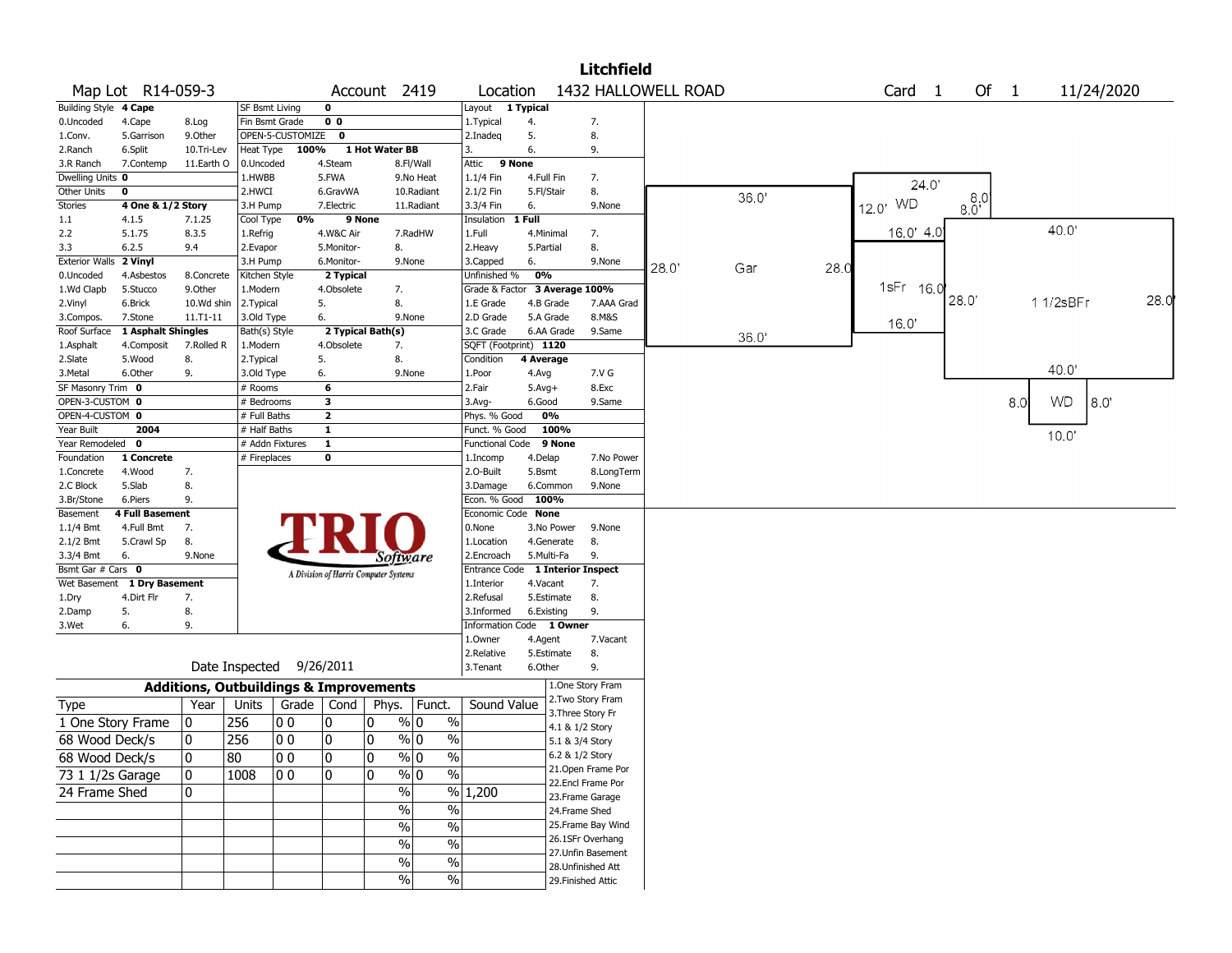|                   | Map Lot R14-059A         | Account 1083 |                                |                       | Location 1454 HALLOWELL ROAD |                                       |             |                          | Card <sub>1</sub>            | Of $1$        |                                | 11/24/2020                           |
|-------------------|--------------------------|--------------|--------------------------------|-----------------------|------------------------------|---------------------------------------|-------------|--------------------------|------------------------------|---------------|--------------------------------|--------------------------------------|
|                   | LITCHFIELD, TOWN OF      |              |                                | <b>Property Data</b>  |                              |                                       |             | <b>Assessment Record</b> |                              |               |                                |                                      |
|                   | RED COOK FIRE STATION    |              | Neighborhood 82 Hallowell Road |                       |                              | Year                                  | Land        |                          | <b>Buildings</b>             |               | Exempt                         | Total                                |
|                   | 2400 HALLOWELL ROAD      |              |                                |                       |                              | 2007                                  |             | 40,000                   |                              | 0             | 40,000                         | 0                                    |
|                   |                          |              | Tree Growth Year               | $\mathbf 0$           |                              | 2008                                  |             | 40,000                   |                              | 0             | 40,000                         | $\pmb{0}$                            |
|                   |                          |              | X Coordinate<br>Y Coordinate   |                       | $\mathbf 0$<br>$\mathbf 0$   | 2009                                  |             | 40,000                   |                              | 0             | 40,000                         | $\pmb{0}$                            |
| B3763P112         |                          |              | Zone/Land Use                  | <b>11 Residential</b> |                              |                                       |             |                          |                              |               |                                |                                      |
|                   |                          |              |                                |                       |                              | 2010                                  |             | 40,000                   |                              | 0             | 40,000                         | $\pmb{0}$                            |
|                   |                          |              | Secondary Zone                 |                       |                              | 2011                                  |             | 40,000                   |                              | 20,673        | 60,673                         | $\pmb{0}$                            |
|                   |                          |              |                                |                       |                              | 2012                                  |             | 40,000                   |                              | 20,673        | 60,673                         | $\pmb{0}$                            |
|                   |                          |              | Topography 2 Rolling           |                       |                              | 2013                                  |             | 40,000                   |                              | 20,673        | 60,673                         | $\bf{0}$                             |
|                   |                          |              | 1.Level                        | 4.Below St            | 7.Res Protec                 | 2014                                  |             | 40,000                   |                              | 20,673        | 60,673                         | $\pmb{0}$                            |
|                   |                          |              | 2.Rolling<br>3.Above St        | 5.Low<br>6.Swampy     | 8.<br>9.                     | 2015                                  |             | 40,000                   |                              | 20,673        | 60,673                         | $\pmb{0}$                            |
|                   |                          |              | Utilities 4 Drilled Well       |                       | <b>6 Septic System</b>       | 2016                                  |             | 40,000                   |                              | 20,673        | 60,673                         | $\pmb{0}$                            |
|                   |                          |              | 1.Public                       | 4.Dr Well             | 7.Cesspool                   | 2017                                  |             | 40,000                   |                              | 20,673        | 60,673                         | $\pmb{0}$                            |
|                   |                          |              | 2. Water                       | 5.Dug Well            | 8.Lake/Pond                  | 2018                                  |             | 40,000                   |                              | 20,673        | 60,673                         | $\pmb{0}$                            |
|                   |                          |              | 3.Sewer<br>1 Paved             | 6.Septic              | 9.None                       | 2019                                  |             | 45,000                   |                              | 22,100        | 67,100                         | $\pmb{0}$                            |
|                   |                          |              | <b>Street</b>                  |                       |                              | 2020                                  |             | 45,000                   |                              | 22,100        | 67,100                         | $\pmb{0}$                            |
|                   |                          |              | 1.Paved<br>2.Semi Imp          | 4.Proposed<br>5.R/O/W | 7.<br>8.                     |                                       |             |                          | <b>Land Data</b>             |               |                                |                                      |
|                   |                          |              | 3.Gravel                       | 6.                    | 9.None                       | <b>Front Foot</b>                     | <b>Type</b> |                          | <b>Effective</b>             |               | <b>Influence</b>               | <b>Influence</b>                     |
|                   |                          |              |                                |                       | $\mathbf 0$                  | 11.1-100                              |             | Frontage                 | <b>Depth</b>                 | <b>Factor</b> | Code<br>%                      | <b>Codes</b><br>1.Unimproved         |
|                   | Inspection Witnessed By: |              |                                |                       | $\mathbf 0$                  | 12.101-200                            |             |                          |                              |               | $\frac{9}{6}$                  | 2. Excess Frtg                       |
|                   |                          |              |                                | <b>Sale Data</b>      |                              | $13.201+$<br>14.                      |             |                          |                              |               | $\frac{9}{6}$<br>%             | 3. Topography<br>4.Size/Shape        |
| X                 |                          | Date         | Sale Date                      |                       |                              | 15.                                   |             |                          |                              |               | $\frac{9}{6}$                  | 5.Access                             |
| No./Date          | Description              | Date Insp.   | Price<br>Sale Type             |                       |                              |                                       |             |                          |                              |               | %<br>%                         | 6.Restriction<br>7. Right of Way     |
|                   |                          |              | 1.Land                         | 4.MFG UNIT            | 7.                           | <b>Square Foot</b>                    |             |                          | <b>Square Feet</b>           |               |                                | 8.View/Environ                       |
|                   |                          |              | 2.L & B                        | 5.Other               | 8.                           | 16.Regular Lot                        |             |                          |                              |               | $\frac{9}{6}$                  | 9.Fract Share<br>Acres               |
|                   |                          |              | 3.Building                     | 6.                    | 9.                           | 17.Secondary Lot                      |             |                          |                              |               | $\frac{9}{6}$<br>$\frac{9}{6}$ | 30.Frontage 1                        |
|                   |                          |              | Financing                      |                       |                              | 18. Excess Land<br>19.Condominium     |             |                          |                              |               | %                              | 31. Frontage 2                       |
|                   |                          |              | 1.Convent                      | 4.Seller              | 7.                           | 20.Miscellaneous                      |             |                          |                              |               | $\frac{9}{6}$                  | 32.Tillable                          |
| Notes:            |                          |              | 2.FHA/VA                       | 5.Private             | 8.                           |                                       |             |                          |                              |               | $\frac{9}{6}$                  | 33.Tillable<br>34.Softwood F&O       |
|                   |                          |              | 3.Assumed                      | 6.Cash                | 9.Unknown                    | <b>Fract, Acre</b>                    |             |                          |                              |               | $\frac{9}{6}$                  | 35. Mixed Wood F&O                   |
|                   |                          |              | Validity                       |                       |                              | 21. Houselot (Frac                    | 24          |                          | <b>Acreage/Sites</b><br>1.00 | 100           | %<br>$\mathbf 0$               | 36.Hardwood F&O                      |
|                   |                          |              | 1.Valid                        | 4.Split               | 7.Renovate                   | 22.Baselot(Fract)                     | 44          |                          | 1.00                         | 100           | $\overline{0}$<br>%            | 37.Softwood TG                       |
|                   |                          |              | 2.Related                      | 5.Partial             | 8.Other                      | 23.                                   |             |                          |                              |               | $\frac{9}{6}$                  | 38. Mixed Wood TG                    |
|                   |                          |              | 3.Distress                     | 6.Exempt              | 9.                           | <b>Acres</b>                          |             |                          |                              |               | %                              | 39.Hardwood TG<br>40. Wasteland      |
|                   |                          |              | Verified                       |                       |                              | 24. Houselot                          |             |                          |                              |               | %                              | 41.Gravel Pit                        |
|                   |                          |              | 1.Buyer                        | 4.Agent               | 7.Family                     | 25.Baselot<br>26.Rear 1               |             |                          |                              |               | $\frac{9}{6}$                  | 42. Mobile Home Si                   |
|                   |                          |              | 2.Seller                       | 5.Pub Rec             | 8.Other                      |                                       |             |                          |                              |               | %                              | 43.Camp Site                         |
|                   |                          |              |                                |                       |                              |                                       |             |                          |                              |               |                                |                                      |
| <b>Litchfield</b> |                          |              | 3.Lender                       | 6.MLS                 | 9.                           | 27.Rear 2<br>28. Rear 3<br>29. Rear 4 |             |                          | <b>Total Acreage</b>         | 1.00          |                                | 44.Lot Improvemen<br>45.Access Right |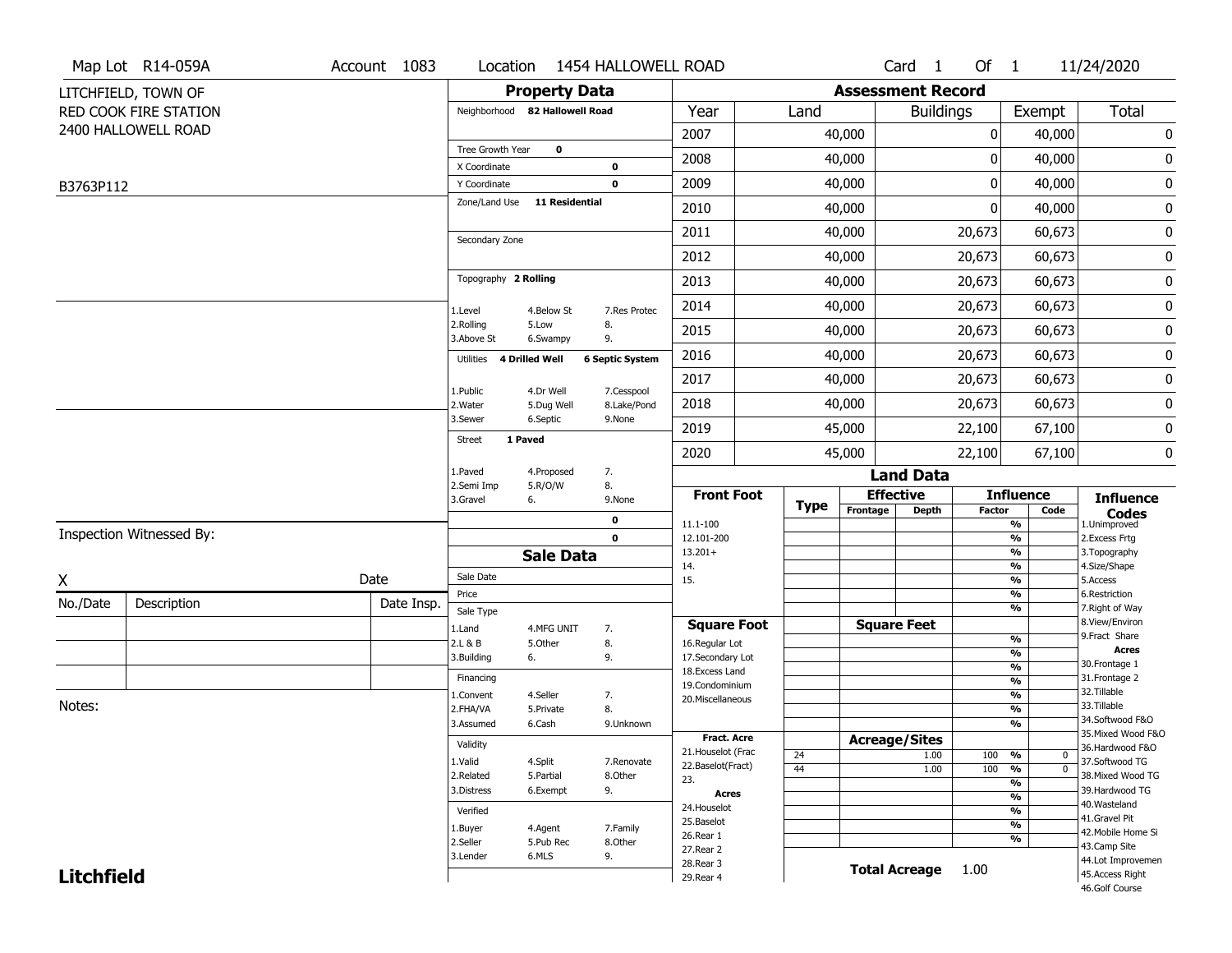|                        |                  |                                                   |                          |                  |            |                                       |                        |                             |            |            | <b>Litchfield</b>                     |                     |       |                      |        |      |        |            |  |
|------------------------|------------------|---------------------------------------------------|--------------------------|------------------|------------|---------------------------------------|------------------------|-----------------------------|------------|------------|---------------------------------------|---------------------|-------|----------------------|--------|------|--------|------------|--|
|                        | Map Lot R14-059A |                                                   |                          |                  |            | Account 1083                          |                        | Location                    |            |            |                                       | 1454 HALLOWELL ROAD |       |                      | Card 1 |      | Of $1$ | 11/24/2020 |  |
| <b>Building Style</b>  |                  |                                                   | SF Bsmt Living           |                  |            |                                       |                        | Layout                      |            |            |                                       |                     |       |                      |        |      |        |            |  |
| 0.Uncoded              | 4.Cape           | 8.Log                                             | Fin Bsmt Grade           |                  |            |                                       |                        | 1. Typical                  | 4.         |            | 7.                                    |                     |       |                      |        |      |        |            |  |
| 1.Conv.                | 5.Garrison       | 9.0ther                                           |                          | OPEN-5-CUSTOMIZE |            |                                       |                        | 2.Inadeq                    | 5.         |            | 8.                                    |                     |       |                      |        |      |        |            |  |
| 2.Ranch                | 6.Split          | 10.Tri-Lev                                        | <b>Heat Type</b>         | 100%             |            |                                       |                        | 3.                          | 6.         |            | 9.                                    |                     |       |                      |        |      |        |            |  |
| 3.R Ranch              | 7.Contemp        | 11.Earth O                                        | 0.Uncoded                |                  | 4.Steam    |                                       | 8.Fl/Wall              | Attic                       |            |            |                                       |                     |       |                      |        |      |        |            |  |
| <b>Dwelling Units</b>  |                  |                                                   | 1.HWBB                   |                  | 5.FWA      |                                       | 9.No Heat              | $1.1/4$ Fin                 | 4.Full Fin |            | 7.                                    |                     |       | <b>FIRE STATION</b>  |        |      |        |            |  |
| Other Units            |                  |                                                   | 2.HWCI                   |                  | 6.GravWA   |                                       | 10.Radiant             | 2.1/2 Fin                   | 5.Fl/Stair |            | 8.                                    |                     |       |                      |        |      |        |            |  |
| Stories                |                  |                                                   | 3.H Pump                 |                  | 7.Electric |                                       | 11.Radiant             | 3.3/4 Fin                   | 6.         |            | 9.None                                |                     |       |                      |        |      |        |            |  |
| 1.1                    | 4.1.5            | 7.1.25                                            | Cool Type                | 0%               |            |                                       |                        | Insulation                  |            |            |                                       |                     |       |                      |        |      |        |            |  |
| 2.2                    | 5.1.75           | 8.3.5                                             | 1.Refrig                 |                  | 4.W&C Air  |                                       | 7.RadHW                | 1.Full                      | 4.Minimal  |            | 7.                                    |                     |       |                      |        |      |        |            |  |
| 3.3                    | 6.2.5            | 9.4                                               | 2.Evapor                 |                  | 5.Monitor- | 8.                                    |                        | 2.Heavy                     | 5.Partial  |            | 8.                                    |                     |       |                      |        |      |        |            |  |
| <b>Exterior Walls</b>  |                  |                                                   | 3.H Pump                 |                  | 6.Monitor- | 9.None                                |                        | 3.Capped                    | 6.         |            | 9.None                                |                     |       |                      |        |      |        |            |  |
| 0.Uncoded              | 4.Asbestos       | 8.Concrete                                        | Kitchen Style            |                  |            |                                       |                        | Unfinished %                |            |            |                                       |                     |       |                      |        |      |        |            |  |
| 1.Wd Clapb             | 5.Stucco         | 9.0ther                                           | 1.Modern                 |                  | 4.Obsolete | 7.                                    |                        | Grade & Factor              |            |            |                                       |                     |       |                      |        |      |        |            |  |
| 2.Vinyl                | 6.Brick          | 10.Wd shin                                        | 2. Typical               |                  | 5.         | 8.                                    |                        | 1.E Grade                   | 4.B Grade  |            | 7.AAA Grad                            |                     | 40.0' |                      |        | 14.0 |        |            |  |
| 3.Compos.              | 7.Stone          | 11.T1-11                                          | 3.Old Type               |                  | 6.         | 9.None                                |                        | 2.D Grade                   | 5.A Grade  |            | 8.M&S                                 |                     |       |                      |        |      |        |            |  |
| Roof Surface           |                  |                                                   | Bath(s) Style            |                  |            |                                       |                        | 3.C Grade                   |            | 6.AA Grade | 9.Same                                |                     |       |                      |        |      |        |            |  |
| 1.Asphalt              | 4.Composit       | 7.Rolled R                                        | 1.Modern                 |                  | 4.Obsolete | 7.                                    |                        | SQFT (Footprint)            |            |            |                                       |                     |       |                      |        |      |        |            |  |
| 2.Slate                | 5.Wood           | 8.                                                | 2. Typical               |                  | 5.         | 8.                                    |                        | Condition                   |            |            |                                       |                     |       |                      |        |      |        |            |  |
| 3. Metal               | 6.Other          | 9.                                                | 3.Old Type               |                  | 6.         | 9.None                                |                        | 1.Poor                      | 4.Avg      |            | 7.V G                                 |                     |       | <b>WD FRAME/SLAB</b> |        |      |        |            |  |
| <b>SF Masonry Trim</b> |                  |                                                   | # Rooms                  |                  |            |                                       |                        | 2.Fair                      | $5.Avg+$   |            | 8.Exc                                 |                     |       |                      |        |      |        |            |  |
| OPEN-3-CUSTOM          |                  |                                                   | # Bedrooms               |                  |            |                                       |                        | 3.Avg-                      | 6.Good     |            | 9.Same                                |                     |       |                      |        |      |        |            |  |
| OPEN-4-CUSTOM          |                  |                                                   | # Full Baths             |                  |            |                                       |                        | Phys. % Good                |            |            |                                       |                     |       |                      |        |      |        |            |  |
| Year Built             |                  |                                                   | # Half Baths             |                  |            |                                       |                        | Funct. % Good               |            |            |                                       |                     |       |                      |        |      |        |            |  |
| Year Remodeled         |                  |                                                   |                          | # Addn Fixtures  |            |                                       |                        | <b>Functional Code</b>      |            |            |                                       |                     |       |                      |        |      |        |            |  |
| Foundation             |                  |                                                   | # Fireplaces             |                  |            |                                       |                        | 1.Incomp                    | 4.Delap    |            | 7.No Power                            |                     |       |                      |        |      |        |            |  |
| 1.Concrete             | 4.Wood           | 7.                                                |                          |                  |            |                                       |                        | 2.0-Built                   | 5.Bsmt     |            | 8.LongTerm                            |                     |       |                      |        |      |        |            |  |
| 2.C Block              | 5.Slab           | 8.                                                |                          |                  |            |                                       |                        | 3.Damage                    |            | 6.Common   | 9.None                                |                     |       |                      | 30.0'  |      |        |            |  |
| 3.Br/Stone             | 6.Piers          | 9.                                                |                          |                  |            |                                       |                        | Econ. % Good                |            |            |                                       |                     |       |                      |        |      |        |            |  |
| Basement               |                  |                                                   |                          |                  |            |                                       |                        | Economic Code               |            |            |                                       |                     |       |                      |        |      |        |            |  |
| 1.1/4 Bmt              | 4.Full Bmt       | 7.                                                |                          |                  |            |                                       |                        | 0.None                      |            | 3.No Power | 9.None                                |                     |       |                      |        |      |        |            |  |
| 2.1/2 Bmt              | 5.Crawl Sp       | 8.                                                |                          |                  |            |                                       |                        | 1.Location                  |            | 4.Generate | 8.                                    |                     |       |                      |        |      |        |            |  |
| 3.3/4 Bmt              | 6.               | 9.None                                            |                          |                  |            |                                       |                        | 2.Encroach                  | 5.Multi-Fa |            | 9.                                    |                     |       |                      |        |      |        |            |  |
| Bsmt Gar # Cars        |                  |                                                   |                          |                  |            | Software                              |                        | Entrance Code 5 Estimated   |            |            |                                       |                     |       |                      |        |      |        |            |  |
| Wet Basement           |                  |                                                   |                          |                  |            | A Division of Harris Computer Systems |                        | 1.Interior                  | 4.Vacant   |            | 7.                                    |                     |       |                      |        |      |        |            |  |
| 1.Dry                  | 4.Dirt Flr       | 7.                                                |                          |                  |            |                                       |                        | 2.Refusal                   | 5.Estimate |            | 8.                                    |                     |       |                      |        |      |        |            |  |
| 2.Damp                 | 5.               | 8.                                                |                          |                  |            |                                       |                        | 3.Informed                  | 6.Existing |            | 9.                                    |                     |       |                      |        |      |        |            |  |
| 3.Wet                  | 6.               | 9.                                                |                          |                  |            |                                       |                        | Information Code 5 Estimate |            |            |                                       |                     |       |                      |        |      |        |            |  |
|                        |                  |                                                   |                          |                  |            |                                       |                        | 1.Owner                     | 4.Agent    |            | 7.Vacant                              |                     |       |                      |        |      |        |            |  |
|                        |                  |                                                   |                          |                  |            |                                       |                        | 2.Relative                  | 5.Estimate |            | 8.                                    |                     |       |                      |        |      |        |            |  |
|                        |                  |                                                   | Date Inspected 9/18/2018 |                  |            |                                       |                        | 3.Tenant                    | 6.Other    |            | 9.                                    |                     |       |                      |        |      |        |            |  |
|                        |                  |                                                   |                          |                  |            |                                       |                        |                             |            |            |                                       |                     |       |                      |        |      |        |            |  |
|                        |                  | <b>Additions, Outbuildings &amp; Improvements</b> |                          |                  |            |                                       |                        |                             |            |            | 1.One Story Fram<br>2. Two Story Fram |                     |       |                      |        |      |        |            |  |
| Type                   |                  | Year                                              | Units                    | Grade            | Cond       | Phys. Funct.                          |                        | Sound Value                 |            |            | 3. Three Story Fr                     |                     |       |                      |        |      |        |            |  |
| 23 Frame Garage        |                  | 1990                                              | 1200                     | 4 100            | 14         | 0                                     | %  90<br>$\frac{1}{2}$ |                             |            |            | 4.1 & 1/2 Story                       |                     |       |                      |        |      |        |            |  |
|                        |                  |                                                   |                          |                  |            | $\frac{0}{0}$                         | $\%$                   |                             |            |            |                                       |                     |       |                      |        |      |        |            |  |
|                        |                  |                                                   |                          |                  |            |                                       |                        |                             |            |            | 5.1 & 3/4 Story                       |                     |       |                      |        |      |        |            |  |
|                        |                  |                                                   |                          |                  |            | $\sqrt{6}$                            | $\sqrt{6}$             |                             |            |            | 6.2 & 1/2 Story                       |                     |       |                      |        |      |        |            |  |
|                        |                  |                                                   |                          |                  |            | $\%$                                  | $\sqrt{6}$             |                             |            |            | 21.Open Frame Por                     |                     |       |                      |        |      |        |            |  |
|                        |                  |                                                   |                          |                  |            | $\sqrt{6}$                            | $\sqrt{6}$             |                             |            |            | 22.Encl Frame Por                     |                     |       |                      |        |      |        |            |  |
|                        |                  |                                                   |                          |                  |            |                                       |                        |                             |            |            | 23. Frame Garage                      |                     |       |                      |        |      |        |            |  |
|                        |                  |                                                   |                          |                  |            | $\sqrt{6}$                            | $\frac{0}{6}$          |                             |            |            | 24.Frame Shed                         |                     |       |                      |        |      |        |            |  |
|                        |                  |                                                   |                          |                  |            | $\sqrt{6}$                            | $\sqrt{20}$            |                             |            |            | 25. Frame Bay Wind                    |                     |       |                      |        |      |        |            |  |
|                        |                  |                                                   |                          |                  |            | $\sqrt{6}$                            | $\frac{9}{6}$          |                             |            |            | 26.1SFr Overhang                      |                     |       |                      |        |      |        |            |  |
|                        |                  |                                                   |                          |                  |            |                                       | $\frac{0}{6}$          |                             |            |            | 27.Unfin Basement                     |                     |       |                      |        |      |        |            |  |
|                        |                  |                                                   |                          |                  |            | $\sqrt{6}$                            |                        |                             |            |            | 28. Unfinished Att                    |                     |       |                      |        |      |        |            |  |
|                        |                  |                                                   |                          |                  |            | $\sqrt{6}$                            | $\sqrt{6}$             |                             |            |            | 29. Finished Attic                    |                     |       |                      |        |      |        |            |  |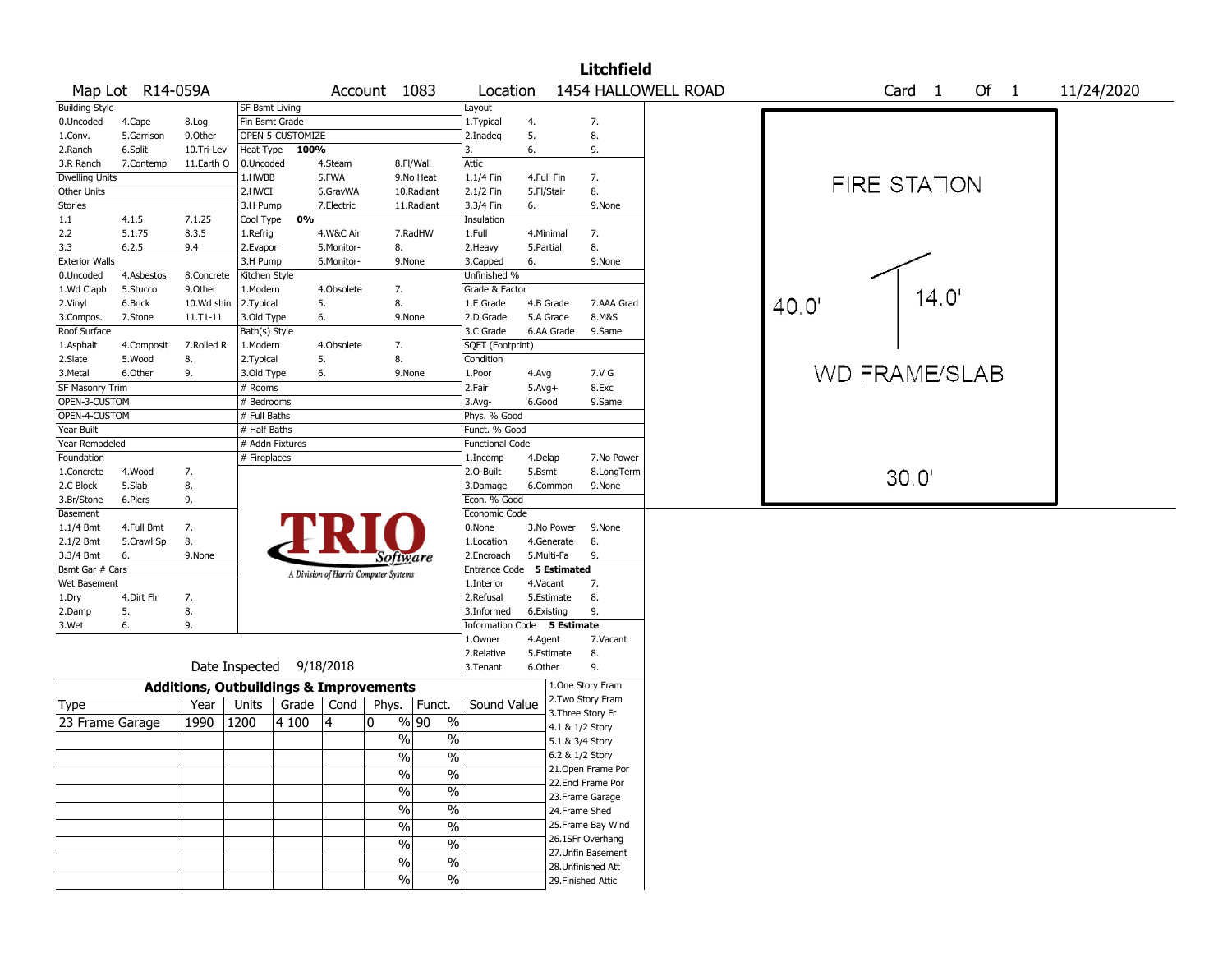|                                   | Map Lot R14-059B                            | Account 2053 | Location                      | 19 OLD MILL ROAD                        |                                      |                 |                          | Card <sub>1</sub>    | Of $1$        |                                | 11/24/2020                            |
|-----------------------------------|---------------------------------------------|--------------|-------------------------------|-----------------------------------------|--------------------------------------|-----------------|--------------------------|----------------------|---------------|--------------------------------|---------------------------------------|
| BOYCE, EMILY E                    |                                             |              |                               | <b>Property Data</b>                    |                                      |                 | <b>Assessment Record</b> |                      |               |                                |                                       |
|                                   | HARBAUGH, CHRISTOPHER                       |              |                               | Neighborhood 151 Old Mill Road          | Year                                 | Land            |                          | <b>Buildings</b>     |               | Exempt                         | Total                                 |
| 19 OLD MILL ROAD                  |                                             |              |                               |                                         | 2007                                 |                 | 45,560                   |                      | 137,752       | 13,000                         | 170,312                               |
|                                   | LITCHFIELD ME 04350                         |              | Tree Growth Year              | $\mathbf{o}$                            | 2008                                 |                 | 45,560                   |                      | 137,549       | 12,350                         | 170,759                               |
|                                   |                                             |              | X Coordinate                  | 0                                       |                                      |                 |                          |                      |               |                                |                                       |
| B12981P186                        |                                             |              | Y Coordinate<br>Zone/Land Use | $\mathbf 0$<br><b>11 Residential</b>    | 2009                                 |                 | 44,600                   |                      | 154,289       | 9,500                          | 189,389                               |
| Previous Owner<br>HICKEY, CYNTHIA |                                             |              |                               |                                         | 2010                                 |                 | 44,600                   |                      | 136,083       | 10,000                         | 170,683                               |
| PASSMORE DENNIS                   |                                             |              | Secondary Zone                |                                         | 2011                                 |                 | 44,600                   |                      | 211,770       | 10,000                         | 246,370                               |
| 19 OLD MILL ROAD                  |                                             |              |                               |                                         | 2012                                 |                 | 44,600                   |                      | 211,770       | 10,000                         | 246,370                               |
|                                   | LITCHFIELD ME 04350<br>Sale Date: 7/31/2018 |              | Topography 2 Rolling          |                                         | 2013                                 |                 | 44,600                   |                      | 211,470       | 10,000                         | 246,070                               |
|                                   |                                             |              | 1.Level                       | 4.Below St<br>7.Res Protec              | 2014                                 |                 | 44,600                   |                      | 209,461       | 10,000                         | 244,061                               |
|                                   |                                             |              | 2.Rolling<br>3.Above St       | 5.Low<br>8.<br>9.<br>6.Swampy           | 2015                                 |                 | 44,600                   |                      | 209,145       | 10,000                         | 243,745                               |
|                                   |                                             |              | Utilities 4 Drilled Well      | <b>6 Septic System</b>                  | 2016                                 |                 | 44,600                   |                      | 207,136       | 15,000                         | 236,736                               |
|                                   |                                             |              | 1.Public                      | 4.Dr Well                               | 2017                                 |                 | 44,600                   |                      | 206,837       | 20,000                         | 231,437                               |
|                                   |                                             |              | 2. Water                      | 7.Cesspool<br>8.Lake/Pond<br>5.Dug Well | 2018                                 |                 | 44,600                   |                      | 204,862       | 19,200                         | 230,262                               |
|                                   |                                             |              | 3.Sewer                       | 6.Septic<br>9.None                      | 2019                                 |                 | 52,200                   |                      | 204,900       | 0                              | 257,100                               |
|                                   |                                             |              | 3 Gravel<br>Street            |                                         | 2020                                 |                 | 52,200                   |                      | 204,900       | 25,000                         | 232,100                               |
|                                   |                                             |              | 1.Paved                       | 7.<br>4.Proposed                        |                                      |                 |                          | <b>Land Data</b>     |               |                                |                                       |
|                                   |                                             |              | 2.Semi Imp                    | 5.R/O/W<br>8.                           | <b>Front Foot</b>                    |                 |                          | <b>Effective</b>     |               | <b>Influence</b>               |                                       |
|                                   |                                             |              | 3.Gravel                      | 6.<br>9.None                            |                                      |                 |                          |                      |               |                                | <b>Influence</b>                      |
|                                   |                                             |              |                               | $\mathbf 0$                             | 11.1-100                             | <b>Type</b>     | Frontage                 | <b>Depth</b>         | <b>Factor</b> | Code<br>$\frac{9}{6}$          | <b>Codes</b><br>1.Unimproved          |
|                                   | Inspection Witnessed By:                    |              |                               | $\mathbf 0$                             | 12.101-200                           |                 |                          |                      |               | $\frac{9}{6}$                  | 2.Excess Frtg                         |
|                                   |                                             |              |                               | <b>Sale Data</b>                        | $13.201+$                            |                 |                          |                      |               | $\frac{9}{6}$                  | 3. Topography                         |
| X                                 |                                             | Date         | Sale Date                     | 7/31/2018                               | 14.<br>15.                           |                 |                          |                      |               | $\frac{9}{6}$<br>$\frac{9}{6}$ | 4.Size/Shape<br>5.Access              |
|                                   |                                             |              | Price                         | 255,000                                 |                                      |                 |                          |                      |               | %                              | 6.Restriction                         |
| No./Date                          | Description                                 | Date Insp.   | Sale Type                     | 2 Land & Buildings                      |                                      |                 |                          |                      |               | $\frac{9}{6}$                  | 7. Right of Way<br>8.View/Environ     |
|                                   |                                             |              | 1.Land<br>2.L & B             | 4.MFG UNIT<br>7.<br>5.Other<br>8.       | <b>Square Foot</b><br>16.Regular Lot |                 |                          | <b>Square Feet</b>   |               | $\frac{9}{6}$                  | 9. Fract Share                        |
|                                   |                                             |              | 3.Building                    | 9.<br>6.                                | 17.Secondary Lot                     |                 |                          |                      |               | %                              | <b>Acres</b>                          |
|                                   |                                             |              | Financing                     | 9 Unknown                               | 18.Excess Land                       |                 |                          |                      |               | %                              | 30. Frontage 1<br>31. Frontage 2      |
|                                   |                                             |              | 1.Convent                     | 4.Seller<br>7.                          | 19.Condominium                       |                 |                          |                      |               | $\frac{9}{6}$<br>%             | 32.Tillable                           |
| Notes:                            |                                             |              | 2.FHA/VA                      | 8.<br>5.Private                         | 20.Miscellaneous                     |                 |                          |                      |               | %                              | 33.Tillable                           |
|                                   |                                             |              | 3.Assumed                     | 6.Cash<br>9.Unknown                     |                                      |                 |                          |                      |               | %                              | 34.Softwood F&O                       |
|                                   |                                             |              | Validity                      | 1 Arms Length Sale                      | <b>Fract. Acre</b>                   |                 |                          | <b>Acreage/Sites</b> |               |                                | 35. Mixed Wood F&O<br>36.Hardwood F&O |
|                                   |                                             |              | 1.Valid                       | 4.Split<br>7.Renovate                   | 21. Houselot (Frac                   | 24              |                          | 1.00                 | 100 %         | 0                              | 37.Softwood TG                        |
|                                   |                                             |              | 2.Related                     | 5.Partial<br>8.Other                    | 22.Baselot(Fract)<br>23.             | $\overline{26}$ |                          | 2.40                 | 100           | %<br>$\mathbf{0}$<br>$\Omega$  | 38. Mixed Wood TG                     |
|                                   |                                             |              | 3.Distress                    | 9.<br>6.Exempt                          | <b>Acres</b>                         | 44              |                          | 1.00                 | 100           | %<br>%                         | 39.Hardwood TG                        |
|                                   |                                             |              | Verified                      | <b>5 Public Record</b>                  | 24. Houselot                         |                 |                          |                      |               | $\overline{\frac{9}{6}}$       | 40. Wasteland                         |
|                                   |                                             |              | 1.Buyer                       | 4.Agent<br>7.Family                     | 25.Baselot                           |                 |                          |                      |               | $\frac{9}{6}$                  | 41.Gravel Pit<br>42. Mobile Home Si   |
|                                   |                                             |              | 2.Seller                      | 5.Pub Rec<br>8.Other                    | 26.Rear 1                            |                 |                          |                      |               | $\frac{9}{6}$                  | 43.Camp Site                          |
| <b>Litchfield</b>                 |                                             |              | 3.Lender                      | 6.MLS<br>9.                             | 27. Rear 2<br>28. Rear 3             |                 |                          | <b>Total Acreage</b> | 3.40          |                                | 44.Lot Improvemen<br>45.Access Right  |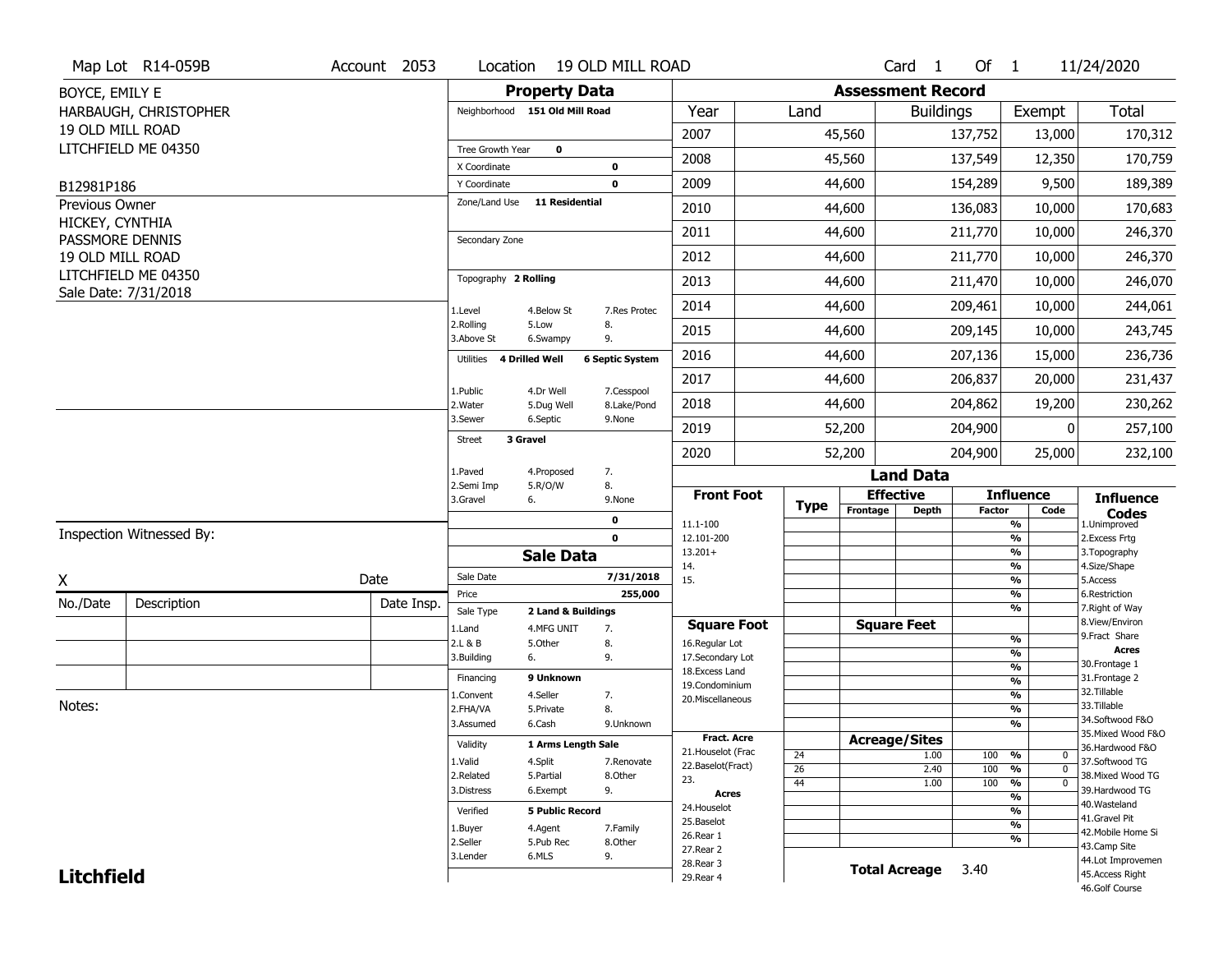|                              |                                      |                                                   |                           |                          |                         |                                       |                      |                                  |            |                          | <b>Litchfield</b>                      |       |          |            |                        |      |              |      |
|------------------------------|--------------------------------------|---------------------------------------------------|---------------------------|--------------------------|-------------------------|---------------------------------------|----------------------|----------------------------------|------------|--------------------------|----------------------------------------|-------|----------|------------|------------------------|------|--------------|------|
|                              | Map Lot R14-059B                     |                                                   |                           |                          |                         | Account 2053                          |                      | Location                         |            |                          | 19 OLD MILL ROAD                       |       |          |            | Card<br>$\overline{1}$ | Of 1 | 11/24/2020   |      |
|                              | Building Style 12 Salt Box Frame     |                                                   | <b>SF Bsmt Living</b>     |                          | 800                     |                                       |                      | Layout 1 Typical                 |            |                          |                                        |       |          |            |                        |      |              |      |
| 0.Uncoded                    | 4.Cape                               | 8.Log                                             | Fin Bsmt Grade            |                          | 2 100                   |                                       |                      | 1. Typical                       | 4.         |                          | 7.                                     |       |          |            |                        |      |              |      |
| 1.Conv.                      | 5.Garrison                           | 9.Other                                           |                           | OPEN-5-CUSTOMIZE         | $\mathbf 0$             |                                       |                      | 2.Inadeq                         | 5.         |                          | 8.                                     |       |          |            |                        |      |              |      |
| 2.Ranch                      | 6.Split                              | 10.Tri-Lev                                        | Heat Type                 | 100%                     |                         | 1 Hot Water BB                        |                      | 3.                               | 6.         |                          | 9.                                     |       |          |            |                        |      |              |      |
| 3.R Ranch                    | 7.Contemp                            | 11.Earth O                                        | 0.Uncoded                 |                          | 4.Steam                 |                                       | 8.Fl/Wall            | 9 None<br>Attic                  |            |                          |                                        |       |          | <b>AGP</b> |                        |      |              |      |
| Dwelling Units 1             |                                      |                                                   | 1.HWBB                    |                          | 5.FWA                   |                                       | 9.No Heat            | 1.1/4 Fin                        | 4.Full Fin |                          | 7.                                     |       |          |            |                        |      |              |      |
| Other Units                  | 0                                    |                                                   | 2.HWCI                    |                          | 6.GravWA                |                                       | 10.Radiant           | 2.1/2 Fin                        | 5.Fl/Stair |                          | 8.                                     |       |          |            |                        |      |              |      |
| <b>Stories</b>               | 5 One & 3/4 Story                    |                                                   | 3.H Pump                  |                          | 7.Electric              |                                       | 11.Radiant           | 3.3/4 Fin                        | 6.         |                          | 9.None                                 |       |          |            |                        |      |              |      |
| 1.1                          | 4.1.5                                | 7.1.25                                            | Cool Type                 | 0%                       | 9 None                  |                                       |                      | Insulation 1 Full                |            |                          |                                        |       |          |            |                        |      |              |      |
| 2.2                          | 5.1.75                               | 8.3.5                                             | 1.Refrig                  |                          | 4.W&C Air               |                                       | 7.RadHW              | 1.Full                           | 4.Minimal  |                          | 7.                                     |       |          |            |                        |      |              |      |
| 3.3<br><b>Exterior Walls</b> | 6.2.5<br>2 Vinyl                     | 9.4                                               | 2.Evapor                  |                          | 5.Monitor-              | 8.                                    |                      | 2. Heavy                         | 5.Partial  |                          | 8.                                     |       | 12.0     | 28.0'      |                        |      |              |      |
| 0.Uncoded                    | 4.Asbestos                           | 8.Concrete                                        | 3.H Pump<br>Kitchen Style |                          | 6.Monitor-<br>2 Typical | 9.None                                |                      | 3.Capped<br>Unfinished %         | 6.<br>0%   |                          | 9.None                                 |       |          |            |                        |      |              |      |
| 1.Wd Clapb                   | 5.Stucco                             | 9.0ther                                           | 1.Modern                  |                          | 4.Obsolete              | 7.                                    |                      | Grade & Factor                   |            | 3 Average 100%           |                                        |       | 1sFr     | 12.0       | <b>WD</b>              |      |              |      |
| 2.Vinyl                      | 6.Brick                              | 10.Wd shin                                        | 2.Typical                 |                          | 5.                      | 8.                                    |                      | 1.E Grade                        | 4.B Grade  |                          | 7.AAA Grad                             |       |          |            | 20.0'                  |      |              |      |
| 3.Compos.                    | 7.Stone                              | $11. T1 - 11$                                     | 3.Old Type                |                          | 6.                      | 9.None                                |                      | 2.D Grade                        | 5.A Grade  |                          | 8.M&S                                  |       |          | 16.0'      |                        |      |              |      |
| Roof Surface                 | 1 Asphalt Shingles                   |                                                   | Bath(s) Style             |                          |                         | 2 Typical Bath(s)                     |                      | 3.C Grade                        |            | 6.AA Grade               | 9.Same                                 |       |          |            |                        |      |              |      |
| 1.Asphalt                    | 4.Composit                           | 7.Rolled R                                        | 1.Modern                  |                          | 4.Obsolete              | 7.                                    |                      | SQFT (Footprint) 1026            |            |                          |                                        |       |          |            | 8.O'                   |      |              |      |
| 2.Slate                      | 5.Wood                               | 8.                                                | 2. Typical                |                          | 5.                      | 8.                                    |                      | Condition                        | 4 Average  |                          |                                        |       |          |            | 12.0'                  |      | 11/4s GARAGE |      |
| 3.Metal                      | 6.Other                              | 9.                                                | 3.Old Type                |                          | 6.                      | 9.None                                |                      | 1.Poor                           | 4.Avg      |                          | 7.V G                                  |       |          |            |                        |      |              |      |
| SF Masonry Trim 0            |                                      |                                                   | # Rooms                   |                          | 4                       |                                       |                      | 2.Fair                           | $5.Avg+$   |                          | 8.Exc                                  |       |          |            | 1sBFr                  |      |              |      |
| OPEN-3-CUSTOM 0              |                                      |                                                   | # Bedrooms                |                          | 3                       |                                       |                      | 3.Avg-                           | 6.Good     |                          | 9.Same                                 |       | 13/4sBFr |            |                        |      |              | 28.0 |
| OPEN-4-CUSTOM 0              |                                      |                                                   | # Full Baths              |                          | $\mathbf{2}$            |                                       |                      | Phys. % Good                     |            | 0%                       |                                        | 27.0' |          |            | 12.0'                  |      |              |      |
| Year Built                   | 2004                                 |                                                   | # Half Baths              |                          | $\mathbf{1}$            |                                       |                      | Funct. % Good                    |            | 100%                     |                                        |       |          |            |                        |      |              |      |
| Year Remodeled 0             |                                      |                                                   | # Addn Fixtures           |                          | $\overline{2}$          |                                       |                      | <b>Functional Code</b>           |            | 9 None                   |                                        |       |          |            | 12.0'                  |      |              |      |
| Foundation                   | 1 Concrete                           |                                                   | # Fireplaces              |                          | 0                       |                                       |                      | 1.Incomp                         | 4.Delap    |                          | 7.No Power                             |       |          |            |                        |      |              |      |
| 1.Concrete                   | 4.Wood                               | 7.                                                |                           |                          |                         |                                       |                      | 2.0-Built                        | 5.Bsmt     |                          | 8.LongTerm                             |       |          |            |                        |      |              |      |
| 2.C Block                    | 5.Slab                               | 8.                                                |                           |                          |                         |                                       |                      | 3.Damage                         |            | 6.Common                 | 9.None                                 |       | 38.0'    |            |                        |      | 28.0'        |      |
| 3.Br/Stone                   | 6.Piers                              | 9.                                                |                           |                          |                         |                                       |                      | Econ. % Good 100%                |            |                          |                                        |       |          |            |                        |      |              |      |
| Basement                     | <b>4 Full Basement</b><br>4.Full Bmt |                                                   |                           |                          |                         |                                       |                      | Economic Code None<br>0.None     |            |                          |                                        |       |          |            |                        |      |              |      |
| 1.1/4 Bmt<br>2.1/2 Bmt       | 5.Crawl Sp                           | 7.<br>8.                                          |                           |                          |                         |                                       |                      | 1.Location                       |            | 3.No Power<br>4.Generate | 9.None<br>8.                           |       |          |            |                        |      |              |      |
| 3.3/4 Bmt                    | 6.                                   | 9.None                                            |                           |                          |                         |                                       |                      | 2.Encroach                       | 5.Multi-Fa |                          | 9.                                     |       |          |            |                        |      |              |      |
| Bsmt Gar # Cars 0            |                                      |                                                   |                           |                          |                         | Software                              |                      | Entrance Code 1 Interior Inspect |            |                          |                                        |       |          |            |                        |      |              |      |
|                              | Wet Basement 1 Dry Basement          |                                                   |                           |                          |                         | A Division of Harris Computer Systems |                      | 1.Interior                       | 4.Vacant   |                          | 7.                                     |       |          |            |                        |      |              |      |
| 1.Dry                        | 4.Dirt Flr                           | 7.                                                |                           |                          |                         |                                       |                      | 2.Refusal                        |            | 5.Estimate               | 8.                                     |       |          |            |                        |      |              |      |
| 2.Damp                       | 5.                                   | 8.                                                |                           |                          |                         |                                       |                      | 3.Informed                       | 6.Existing |                          | 9.                                     |       |          |            |                        |      |              |      |
| 3.Wet                        | 6.                                   | 9.                                                |                           |                          |                         |                                       |                      | Information Code 1 Owner         |            |                          |                                        |       |          |            |                        |      |              |      |
|                              |                                      |                                                   |                           |                          |                         |                                       |                      | 1.0wner                          | 4.Agent    |                          | 7.Vacant                               |       |          |            |                        |      |              |      |
|                              |                                      |                                                   |                           |                          |                         |                                       |                      | 2.Relative                       |            | 5.Estimate               | 8.                                     |       |          |            |                        |      |              |      |
|                              |                                      |                                                   |                           | Date Inspected 9/19/2018 |                         |                                       |                      | 3. Tenant                        | 6.Other    |                          | 9.                                     |       |          |            |                        |      |              |      |
|                              |                                      | <b>Additions, Outbuildings &amp; Improvements</b> |                           |                          |                         |                                       |                      |                                  |            |                          | 1.One Story Fram                       |       |          |            |                        |      |              |      |
| Type                         |                                      | Year                                              | Units                     | Grade   Cond             |                         | Phys.                                 | Funct.               | Sound Value                      |            |                          | 2. Two Story Fram                      |       |          |            |                        |      |              |      |
| 38 1 Story Bsmt              |                                      | 0                                                 | 144                       | 9100                     | 19                      | 0                                     | $\frac{0}{0}$<br>% 0 |                                  |            |                          | 3. Three Story Fr                      |       |          |            |                        |      |              |      |
|                              |                                      |                                                   |                           |                          |                         |                                       |                      |                                  |            | 4.1 & 1/2 Story          |                                        |       |          |            |                        |      |              |      |
| 72 1 1/4s Garage             |                                      | 2005                                              | 784                       | 9 1 0 0                  | 4                       | $\mathbf 0$                           | % 100 %              |                                  |            | 5.1 & 3/4 Story          |                                        |       |          |            |                        |      |              |      |
| 68 Wood Deck/s               |                                      | 0                                                 | 432                       | 9100                     | 4                       | 0                                     | $\frac{9}{6}$ 100 %  |                                  |            | 6.2 & 1/2 Story          |                                        |       |          |            |                        |      |              |      |
|                              | 1 One Story Frame                    | 2018                                              | 144                       | 2 100                    | 4                       | 0                                     | % 100 %              |                                  |            |                          | 21.Open Frame Por<br>22.Encl Frame Por |       |          |            |                        |      |              |      |
|                              |                                      |                                                   |                           |                          |                         | $\frac{0}{0}$                         | $\%$                 |                                  |            |                          | 23. Frame Garage                       |       |          |            |                        |      |              |      |
|                              |                                      |                                                   |                           |                          |                         | $\sqrt{6}$                            | $\%$                 |                                  |            | 24.Frame Shed            |                                        |       |          |            |                        |      |              |      |
|                              |                                      |                                                   |                           |                          |                         | $\%$                                  | $\frac{0}{0}$        |                                  |            |                          | 25. Frame Bay Wind                     |       |          |            |                        |      |              |      |
|                              |                                      |                                                   |                           |                          |                         |                                       |                      |                                  |            |                          | 26.1SFr Overhang                       |       |          |            |                        |      |              |      |
|                              |                                      |                                                   |                           |                          |                         | $\%$                                  | $\%$                 |                                  |            |                          | 27. Unfin Basement                     |       |          |            |                        |      |              |      |
|                              |                                      |                                                   |                           |                          |                         | %                                     | $\%$                 |                                  |            |                          | 28. Unfinished Att                     |       |          |            |                        |      |              |      |
|                              |                                      |                                                   |                           |                          |                         | $\%$                                  | $\frac{0}{0}$        |                                  |            |                          | 29. Finished Attic                     |       |          |            |                        |      |              |      |
|                              |                                      |                                                   |                           |                          |                         |                                       |                      |                                  |            |                          |                                        |       |          |            |                        |      |              |      |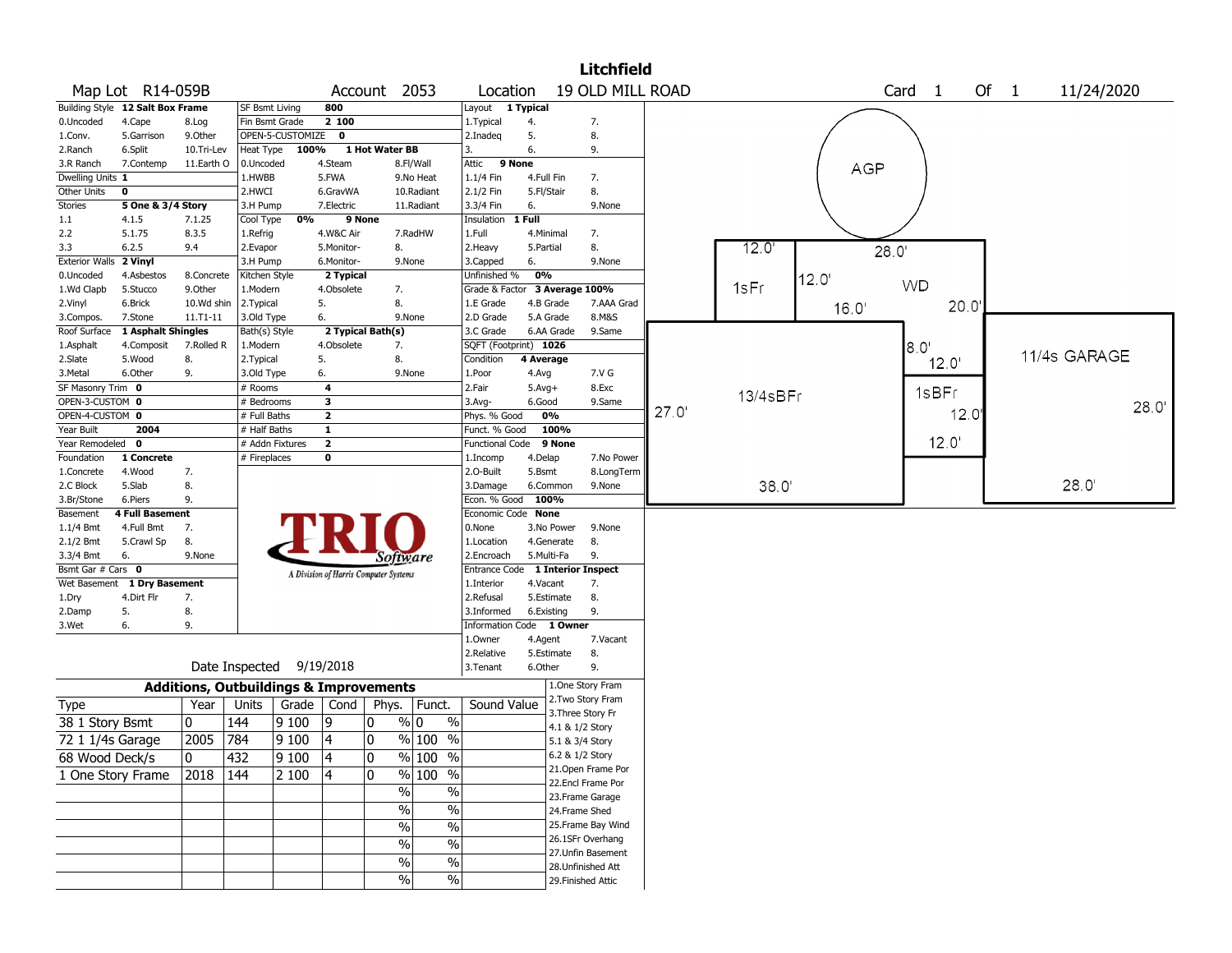| <b>Property Data</b><br><b>Assessment Record</b><br><b>CENTRAL MAINE POWER</b><br><b>Total</b><br>Neighborhood 82 Hallowell Road<br>Year<br>Land<br><b>Buildings</b><br>Exempt<br>C/O IUMC LOCAL TAX<br>70 FARM VIEW DRIVE<br>2007<br>0<br>4,930<br>0<br>4,930<br>NEW GLOUCESTER ME 04260<br>Tree Growth Year<br>$\mathbf 0$<br>0<br>2008<br>0<br>4,930<br>4,930<br>X Coordinate<br>$\mathbf 0$<br>$\pmb{0}$<br>$\mathbf 0$<br>2009<br>4,250<br>4,250<br>$\mathbf 0$<br>Y Coordinate<br>B4704P287<br>Zone/Land Use<br>11 Residential<br>0<br>4,250<br>2010<br>4,250<br>0<br>$\mathbf 0$<br>2011<br>0<br>4,250<br>4,250<br>Secondary Zone<br>0<br>2012<br>4,250<br>0<br>4,250<br>9<br>Topography 9<br>$\pmb{0}$<br>2013<br>4,250<br>0<br>4,250<br>$\pmb{0}$<br>2014<br>4,250<br>0<br>4,250<br>4.Below St<br>7.Res Protec<br>1.Level<br>2.Rolling<br>5.Low<br>8.<br>2015<br>0<br>0<br>4,250<br>4,250<br>3.Above St<br>9.<br>6.Swampy<br>0<br>2016<br>0<br>4,250<br>4,250<br>Utilities 9 None<br>9 None<br>$\pmb{0}$<br>2017<br>0<br>4,250<br>4,250<br>1.Public<br>4.Dr Well<br>7.Cesspool<br>0<br>4,250<br>2018<br>4,250<br>0<br>8.Lake/Pond<br>2. Water<br>5.Dug Well<br>3.Sewer<br>6.Septic<br>9.None<br>$\pmb{0}$<br>2019<br>10,200<br>10,200<br>0<br>1 Paved<br><b>Street</b><br>0<br>2020<br>10,200<br>0<br>10,200<br>1.Paved<br>7.<br>4.Proposed<br><b>Land Data</b><br>2.Semi Imp<br>8.<br>5.R/O/W<br><b>Effective</b><br><b>Front Foot</b><br><b>Influence</b><br><b>Influence</b><br>3.Gravel<br>6.<br>9.None<br><b>Type</b><br>Frontage<br><b>Depth</b><br><b>Factor</b><br>Code<br><b>Codes</b><br>$\mathbf 0$<br>11.1-100<br>%<br>1.Unimproved<br>Inspection Witnessed By:<br>$\frac{9}{6}$<br>$\mathbf 0$<br>12.101-200<br>2.Excess Frtg<br>$13.201+$<br>%<br>3. Topography<br><b>Sale Data</b><br>4.Size/Shape<br>%<br>14.<br>Sale Date<br>Date<br>Χ<br>$\frac{9}{6}$<br>15.<br>5.Access<br>Price<br>%<br>6.Restriction<br>No./Date<br>Description<br>Date Insp.<br>%<br>7. Right of Way<br>Sale Type<br>8.View/Environ<br><b>Square Feet</b><br><b>Square Foot</b><br>1.Land<br>4.MFG UNIT<br>7.<br>9.Fract Share<br>$\frac{9}{6}$<br>8.<br>2.L & B<br>5.Other<br>16.Regular Lot<br><b>Acres</b><br>$\frac{9}{6}$<br>3.Building<br>9.<br>17.Secondary Lot<br>6.<br>30.Frontage 1<br>$\frac{9}{6}$<br>18.Excess Land<br>31. Frontage 2<br>Financing<br>$\frac{9}{6}$<br>19.Condominium<br>32.Tillable<br>$\frac{9}{6}$<br>4.Seller<br>7.<br>1.Convent<br>20.Miscellaneous<br>Notes:<br>33.Tillable<br>8.<br>$\frac{9}{6}$<br>2.FHA/VA<br>5.Private<br>34.Softwood F&O<br>$\frac{9}{6}$<br>3.Assumed<br>6.Cash<br>9.Unknown<br>35. Mixed Wood F&O<br>Fract. Acre<br><b>Acreage/Sites</b><br>Validity<br>36.Hardwood F&O<br>21. Houselot (Frac<br>55<br>1.70<br>100<br>%<br>0<br>37.Softwood TG<br>1.Valid<br>4.Split<br>7.Renovate<br>22.Baselot(Fract)<br>%<br>2.Related<br>38. Mixed Wood TG<br>5.Partial<br>8.Other<br>23.<br>$\frac{9}{6}$<br>39.Hardwood TG<br>3.Distress<br>6.Exempt<br>9.<br><b>Acres</b><br>$\frac{9}{6}$<br>40. Wasteland<br>24. Houselot<br>$\frac{9}{6}$<br>Verified<br>41.Gravel Pit<br>25.Baselot<br>$\frac{9}{6}$<br>1.Buyer<br>4.Agent<br>7.Family<br>42. Mobile Home Si<br>26.Rear 1<br>%<br>2.Seller<br>8.Other<br>5.Pub Rec<br>43.Camp Site | Map Lot R14-060 | Account 293 | Location | <b>HALLOWELL ROAD</b> |    |           |  | Card <sub>1</sub> | Of 1 | 11/24/2020 |
|------------------------------------------------------------------------------------------------------------------------------------------------------------------------------------------------------------------------------------------------------------------------------------------------------------------------------------------------------------------------------------------------------------------------------------------------------------------------------------------------------------------------------------------------------------------------------------------------------------------------------------------------------------------------------------------------------------------------------------------------------------------------------------------------------------------------------------------------------------------------------------------------------------------------------------------------------------------------------------------------------------------------------------------------------------------------------------------------------------------------------------------------------------------------------------------------------------------------------------------------------------------------------------------------------------------------------------------------------------------------------------------------------------------------------------------------------------------------------------------------------------------------------------------------------------------------------------------------------------------------------------------------------------------------------------------------------------------------------------------------------------------------------------------------------------------------------------------------------------------------------------------------------------------------------------------------------------------------------------------------------------------------------------------------------------------------------------------------------------------------------------------------------------------------------------------------------------------------------------------------------------------------------------------------------------------------------------------------------------------------------------------------------------------------------------------------------------------------------------------------------------------------------------------------------------------------------------------------------------------------------------------------------------------------------------------------------------------------------------------------------------------------------------------------------------------------------------------------------------------------------------------------------------------------------------------------------------------------------------------------------------------------------------------------------------------------------------------------------------------------------------------------------------------------------------------------------------------------------------------------------------------------------------------|-----------------|-------------|----------|-----------------------|----|-----------|--|-------------------|------|------------|
|                                                                                                                                                                                                                                                                                                                                                                                                                                                                                                                                                                                                                                                                                                                                                                                                                                                                                                                                                                                                                                                                                                                                                                                                                                                                                                                                                                                                                                                                                                                                                                                                                                                                                                                                                                                                                                                                                                                                                                                                                                                                                                                                                                                                                                                                                                                                                                                                                                                                                                                                                                                                                                                                                                                                                                                                                                                                                                                                                                                                                                                                                                                                                                                                                                                                                          |                 |             |          |                       |    |           |  |                   |      |            |
|                                                                                                                                                                                                                                                                                                                                                                                                                                                                                                                                                                                                                                                                                                                                                                                                                                                                                                                                                                                                                                                                                                                                                                                                                                                                                                                                                                                                                                                                                                                                                                                                                                                                                                                                                                                                                                                                                                                                                                                                                                                                                                                                                                                                                                                                                                                                                                                                                                                                                                                                                                                                                                                                                                                                                                                                                                                                                                                                                                                                                                                                                                                                                                                                                                                                                          |                 |             |          |                       |    |           |  |                   |      |            |
|                                                                                                                                                                                                                                                                                                                                                                                                                                                                                                                                                                                                                                                                                                                                                                                                                                                                                                                                                                                                                                                                                                                                                                                                                                                                                                                                                                                                                                                                                                                                                                                                                                                                                                                                                                                                                                                                                                                                                                                                                                                                                                                                                                                                                                                                                                                                                                                                                                                                                                                                                                                                                                                                                                                                                                                                                                                                                                                                                                                                                                                                                                                                                                                                                                                                                          |                 |             |          |                       |    |           |  |                   |      |            |
|                                                                                                                                                                                                                                                                                                                                                                                                                                                                                                                                                                                                                                                                                                                                                                                                                                                                                                                                                                                                                                                                                                                                                                                                                                                                                                                                                                                                                                                                                                                                                                                                                                                                                                                                                                                                                                                                                                                                                                                                                                                                                                                                                                                                                                                                                                                                                                                                                                                                                                                                                                                                                                                                                                                                                                                                                                                                                                                                                                                                                                                                                                                                                                                                                                                                                          |                 |             |          |                       |    |           |  |                   |      |            |
|                                                                                                                                                                                                                                                                                                                                                                                                                                                                                                                                                                                                                                                                                                                                                                                                                                                                                                                                                                                                                                                                                                                                                                                                                                                                                                                                                                                                                                                                                                                                                                                                                                                                                                                                                                                                                                                                                                                                                                                                                                                                                                                                                                                                                                                                                                                                                                                                                                                                                                                                                                                                                                                                                                                                                                                                                                                                                                                                                                                                                                                                                                                                                                                                                                                                                          |                 |             |          |                       |    |           |  |                   |      |            |
|                                                                                                                                                                                                                                                                                                                                                                                                                                                                                                                                                                                                                                                                                                                                                                                                                                                                                                                                                                                                                                                                                                                                                                                                                                                                                                                                                                                                                                                                                                                                                                                                                                                                                                                                                                                                                                                                                                                                                                                                                                                                                                                                                                                                                                                                                                                                                                                                                                                                                                                                                                                                                                                                                                                                                                                                                                                                                                                                                                                                                                                                                                                                                                                                                                                                                          |                 |             |          |                       |    |           |  |                   |      |            |
|                                                                                                                                                                                                                                                                                                                                                                                                                                                                                                                                                                                                                                                                                                                                                                                                                                                                                                                                                                                                                                                                                                                                                                                                                                                                                                                                                                                                                                                                                                                                                                                                                                                                                                                                                                                                                                                                                                                                                                                                                                                                                                                                                                                                                                                                                                                                                                                                                                                                                                                                                                                                                                                                                                                                                                                                                                                                                                                                                                                                                                                                                                                                                                                                                                                                                          |                 |             |          |                       |    |           |  |                   |      |            |
|                                                                                                                                                                                                                                                                                                                                                                                                                                                                                                                                                                                                                                                                                                                                                                                                                                                                                                                                                                                                                                                                                                                                                                                                                                                                                                                                                                                                                                                                                                                                                                                                                                                                                                                                                                                                                                                                                                                                                                                                                                                                                                                                                                                                                                                                                                                                                                                                                                                                                                                                                                                                                                                                                                                                                                                                                                                                                                                                                                                                                                                                                                                                                                                                                                                                                          |                 |             |          |                       |    |           |  |                   |      |            |
|                                                                                                                                                                                                                                                                                                                                                                                                                                                                                                                                                                                                                                                                                                                                                                                                                                                                                                                                                                                                                                                                                                                                                                                                                                                                                                                                                                                                                                                                                                                                                                                                                                                                                                                                                                                                                                                                                                                                                                                                                                                                                                                                                                                                                                                                                                                                                                                                                                                                                                                                                                                                                                                                                                                                                                                                                                                                                                                                                                                                                                                                                                                                                                                                                                                                                          |                 |             |          |                       |    |           |  |                   |      |            |
|                                                                                                                                                                                                                                                                                                                                                                                                                                                                                                                                                                                                                                                                                                                                                                                                                                                                                                                                                                                                                                                                                                                                                                                                                                                                                                                                                                                                                                                                                                                                                                                                                                                                                                                                                                                                                                                                                                                                                                                                                                                                                                                                                                                                                                                                                                                                                                                                                                                                                                                                                                                                                                                                                                                                                                                                                                                                                                                                                                                                                                                                                                                                                                                                                                                                                          |                 |             |          |                       |    |           |  |                   |      |            |
|                                                                                                                                                                                                                                                                                                                                                                                                                                                                                                                                                                                                                                                                                                                                                                                                                                                                                                                                                                                                                                                                                                                                                                                                                                                                                                                                                                                                                                                                                                                                                                                                                                                                                                                                                                                                                                                                                                                                                                                                                                                                                                                                                                                                                                                                                                                                                                                                                                                                                                                                                                                                                                                                                                                                                                                                                                                                                                                                                                                                                                                                                                                                                                                                                                                                                          |                 |             |          |                       |    |           |  |                   |      |            |
|                                                                                                                                                                                                                                                                                                                                                                                                                                                                                                                                                                                                                                                                                                                                                                                                                                                                                                                                                                                                                                                                                                                                                                                                                                                                                                                                                                                                                                                                                                                                                                                                                                                                                                                                                                                                                                                                                                                                                                                                                                                                                                                                                                                                                                                                                                                                                                                                                                                                                                                                                                                                                                                                                                                                                                                                                                                                                                                                                                                                                                                                                                                                                                                                                                                                                          |                 |             |          |                       |    |           |  |                   |      |            |
|                                                                                                                                                                                                                                                                                                                                                                                                                                                                                                                                                                                                                                                                                                                                                                                                                                                                                                                                                                                                                                                                                                                                                                                                                                                                                                                                                                                                                                                                                                                                                                                                                                                                                                                                                                                                                                                                                                                                                                                                                                                                                                                                                                                                                                                                                                                                                                                                                                                                                                                                                                                                                                                                                                                                                                                                                                                                                                                                                                                                                                                                                                                                                                                                                                                                                          |                 |             |          |                       |    |           |  |                   |      |            |
|                                                                                                                                                                                                                                                                                                                                                                                                                                                                                                                                                                                                                                                                                                                                                                                                                                                                                                                                                                                                                                                                                                                                                                                                                                                                                                                                                                                                                                                                                                                                                                                                                                                                                                                                                                                                                                                                                                                                                                                                                                                                                                                                                                                                                                                                                                                                                                                                                                                                                                                                                                                                                                                                                                                                                                                                                                                                                                                                                                                                                                                                                                                                                                                                                                                                                          |                 |             |          |                       |    |           |  |                   |      |            |
|                                                                                                                                                                                                                                                                                                                                                                                                                                                                                                                                                                                                                                                                                                                                                                                                                                                                                                                                                                                                                                                                                                                                                                                                                                                                                                                                                                                                                                                                                                                                                                                                                                                                                                                                                                                                                                                                                                                                                                                                                                                                                                                                                                                                                                                                                                                                                                                                                                                                                                                                                                                                                                                                                                                                                                                                                                                                                                                                                                                                                                                                                                                                                                                                                                                                                          |                 |             |          |                       |    |           |  |                   |      |            |
|                                                                                                                                                                                                                                                                                                                                                                                                                                                                                                                                                                                                                                                                                                                                                                                                                                                                                                                                                                                                                                                                                                                                                                                                                                                                                                                                                                                                                                                                                                                                                                                                                                                                                                                                                                                                                                                                                                                                                                                                                                                                                                                                                                                                                                                                                                                                                                                                                                                                                                                                                                                                                                                                                                                                                                                                                                                                                                                                                                                                                                                                                                                                                                                                                                                                                          |                 |             |          |                       |    |           |  |                   |      |            |
|                                                                                                                                                                                                                                                                                                                                                                                                                                                                                                                                                                                                                                                                                                                                                                                                                                                                                                                                                                                                                                                                                                                                                                                                                                                                                                                                                                                                                                                                                                                                                                                                                                                                                                                                                                                                                                                                                                                                                                                                                                                                                                                                                                                                                                                                                                                                                                                                                                                                                                                                                                                                                                                                                                                                                                                                                                                                                                                                                                                                                                                                                                                                                                                                                                                                                          |                 |             |          |                       |    |           |  |                   |      |            |
|                                                                                                                                                                                                                                                                                                                                                                                                                                                                                                                                                                                                                                                                                                                                                                                                                                                                                                                                                                                                                                                                                                                                                                                                                                                                                                                                                                                                                                                                                                                                                                                                                                                                                                                                                                                                                                                                                                                                                                                                                                                                                                                                                                                                                                                                                                                                                                                                                                                                                                                                                                                                                                                                                                                                                                                                                                                                                                                                                                                                                                                                                                                                                                                                                                                                                          |                 |             |          |                       |    |           |  |                   |      |            |
|                                                                                                                                                                                                                                                                                                                                                                                                                                                                                                                                                                                                                                                                                                                                                                                                                                                                                                                                                                                                                                                                                                                                                                                                                                                                                                                                                                                                                                                                                                                                                                                                                                                                                                                                                                                                                                                                                                                                                                                                                                                                                                                                                                                                                                                                                                                                                                                                                                                                                                                                                                                                                                                                                                                                                                                                                                                                                                                                                                                                                                                                                                                                                                                                                                                                                          |                 |             |          |                       |    |           |  |                   |      |            |
|                                                                                                                                                                                                                                                                                                                                                                                                                                                                                                                                                                                                                                                                                                                                                                                                                                                                                                                                                                                                                                                                                                                                                                                                                                                                                                                                                                                                                                                                                                                                                                                                                                                                                                                                                                                                                                                                                                                                                                                                                                                                                                                                                                                                                                                                                                                                                                                                                                                                                                                                                                                                                                                                                                                                                                                                                                                                                                                                                                                                                                                                                                                                                                                                                                                                                          |                 |             |          |                       |    |           |  |                   |      |            |
|                                                                                                                                                                                                                                                                                                                                                                                                                                                                                                                                                                                                                                                                                                                                                                                                                                                                                                                                                                                                                                                                                                                                                                                                                                                                                                                                                                                                                                                                                                                                                                                                                                                                                                                                                                                                                                                                                                                                                                                                                                                                                                                                                                                                                                                                                                                                                                                                                                                                                                                                                                                                                                                                                                                                                                                                                                                                                                                                                                                                                                                                                                                                                                                                                                                                                          |                 |             |          |                       |    |           |  |                   |      |            |
|                                                                                                                                                                                                                                                                                                                                                                                                                                                                                                                                                                                                                                                                                                                                                                                                                                                                                                                                                                                                                                                                                                                                                                                                                                                                                                                                                                                                                                                                                                                                                                                                                                                                                                                                                                                                                                                                                                                                                                                                                                                                                                                                                                                                                                                                                                                                                                                                                                                                                                                                                                                                                                                                                                                                                                                                                                                                                                                                                                                                                                                                                                                                                                                                                                                                                          |                 |             |          |                       |    |           |  |                   |      |            |
|                                                                                                                                                                                                                                                                                                                                                                                                                                                                                                                                                                                                                                                                                                                                                                                                                                                                                                                                                                                                                                                                                                                                                                                                                                                                                                                                                                                                                                                                                                                                                                                                                                                                                                                                                                                                                                                                                                                                                                                                                                                                                                                                                                                                                                                                                                                                                                                                                                                                                                                                                                                                                                                                                                                                                                                                                                                                                                                                                                                                                                                                                                                                                                                                                                                                                          |                 |             |          |                       |    |           |  |                   |      |            |
|                                                                                                                                                                                                                                                                                                                                                                                                                                                                                                                                                                                                                                                                                                                                                                                                                                                                                                                                                                                                                                                                                                                                                                                                                                                                                                                                                                                                                                                                                                                                                                                                                                                                                                                                                                                                                                                                                                                                                                                                                                                                                                                                                                                                                                                                                                                                                                                                                                                                                                                                                                                                                                                                                                                                                                                                                                                                                                                                                                                                                                                                                                                                                                                                                                                                                          |                 |             |          |                       |    |           |  |                   |      |            |
|                                                                                                                                                                                                                                                                                                                                                                                                                                                                                                                                                                                                                                                                                                                                                                                                                                                                                                                                                                                                                                                                                                                                                                                                                                                                                                                                                                                                                                                                                                                                                                                                                                                                                                                                                                                                                                                                                                                                                                                                                                                                                                                                                                                                                                                                                                                                                                                                                                                                                                                                                                                                                                                                                                                                                                                                                                                                                                                                                                                                                                                                                                                                                                                                                                                                                          |                 |             |          |                       |    |           |  |                   |      |            |
|                                                                                                                                                                                                                                                                                                                                                                                                                                                                                                                                                                                                                                                                                                                                                                                                                                                                                                                                                                                                                                                                                                                                                                                                                                                                                                                                                                                                                                                                                                                                                                                                                                                                                                                                                                                                                                                                                                                                                                                                                                                                                                                                                                                                                                                                                                                                                                                                                                                                                                                                                                                                                                                                                                                                                                                                                                                                                                                                                                                                                                                                                                                                                                                                                                                                                          |                 |             |          |                       |    |           |  |                   |      |            |
|                                                                                                                                                                                                                                                                                                                                                                                                                                                                                                                                                                                                                                                                                                                                                                                                                                                                                                                                                                                                                                                                                                                                                                                                                                                                                                                                                                                                                                                                                                                                                                                                                                                                                                                                                                                                                                                                                                                                                                                                                                                                                                                                                                                                                                                                                                                                                                                                                                                                                                                                                                                                                                                                                                                                                                                                                                                                                                                                                                                                                                                                                                                                                                                                                                                                                          |                 |             |          |                       |    |           |  |                   |      |            |
|                                                                                                                                                                                                                                                                                                                                                                                                                                                                                                                                                                                                                                                                                                                                                                                                                                                                                                                                                                                                                                                                                                                                                                                                                                                                                                                                                                                                                                                                                                                                                                                                                                                                                                                                                                                                                                                                                                                                                                                                                                                                                                                                                                                                                                                                                                                                                                                                                                                                                                                                                                                                                                                                                                                                                                                                                                                                                                                                                                                                                                                                                                                                                                                                                                                                                          |                 |             |          |                       |    |           |  |                   |      |            |
|                                                                                                                                                                                                                                                                                                                                                                                                                                                                                                                                                                                                                                                                                                                                                                                                                                                                                                                                                                                                                                                                                                                                                                                                                                                                                                                                                                                                                                                                                                                                                                                                                                                                                                                                                                                                                                                                                                                                                                                                                                                                                                                                                                                                                                                                                                                                                                                                                                                                                                                                                                                                                                                                                                                                                                                                                                                                                                                                                                                                                                                                                                                                                                                                                                                                                          |                 |             |          |                       |    |           |  |                   |      |            |
|                                                                                                                                                                                                                                                                                                                                                                                                                                                                                                                                                                                                                                                                                                                                                                                                                                                                                                                                                                                                                                                                                                                                                                                                                                                                                                                                                                                                                                                                                                                                                                                                                                                                                                                                                                                                                                                                                                                                                                                                                                                                                                                                                                                                                                                                                                                                                                                                                                                                                                                                                                                                                                                                                                                                                                                                                                                                                                                                                                                                                                                                                                                                                                                                                                                                                          |                 |             |          |                       |    |           |  |                   |      |            |
|                                                                                                                                                                                                                                                                                                                                                                                                                                                                                                                                                                                                                                                                                                                                                                                                                                                                                                                                                                                                                                                                                                                                                                                                                                                                                                                                                                                                                                                                                                                                                                                                                                                                                                                                                                                                                                                                                                                                                                                                                                                                                                                                                                                                                                                                                                                                                                                                                                                                                                                                                                                                                                                                                                                                                                                                                                                                                                                                                                                                                                                                                                                                                                                                                                                                                          |                 |             |          |                       |    |           |  |                   |      |            |
|                                                                                                                                                                                                                                                                                                                                                                                                                                                                                                                                                                                                                                                                                                                                                                                                                                                                                                                                                                                                                                                                                                                                                                                                                                                                                                                                                                                                                                                                                                                                                                                                                                                                                                                                                                                                                                                                                                                                                                                                                                                                                                                                                                                                                                                                                                                                                                                                                                                                                                                                                                                                                                                                                                                                                                                                                                                                                                                                                                                                                                                                                                                                                                                                                                                                                          |                 |             |          |                       |    |           |  |                   |      |            |
|                                                                                                                                                                                                                                                                                                                                                                                                                                                                                                                                                                                                                                                                                                                                                                                                                                                                                                                                                                                                                                                                                                                                                                                                                                                                                                                                                                                                                                                                                                                                                                                                                                                                                                                                                                                                                                                                                                                                                                                                                                                                                                                                                                                                                                                                                                                                                                                                                                                                                                                                                                                                                                                                                                                                                                                                                                                                                                                                                                                                                                                                                                                                                                                                                                                                                          |                 |             |          |                       |    |           |  |                   |      |            |
|                                                                                                                                                                                                                                                                                                                                                                                                                                                                                                                                                                                                                                                                                                                                                                                                                                                                                                                                                                                                                                                                                                                                                                                                                                                                                                                                                                                                                                                                                                                                                                                                                                                                                                                                                                                                                                                                                                                                                                                                                                                                                                                                                                                                                                                                                                                                                                                                                                                                                                                                                                                                                                                                                                                                                                                                                                                                                                                                                                                                                                                                                                                                                                                                                                                                                          |                 |             |          |                       |    |           |  |                   |      |            |
|                                                                                                                                                                                                                                                                                                                                                                                                                                                                                                                                                                                                                                                                                                                                                                                                                                                                                                                                                                                                                                                                                                                                                                                                                                                                                                                                                                                                                                                                                                                                                                                                                                                                                                                                                                                                                                                                                                                                                                                                                                                                                                                                                                                                                                                                                                                                                                                                                                                                                                                                                                                                                                                                                                                                                                                                                                                                                                                                                                                                                                                                                                                                                                                                                                                                                          |                 |             |          |                       |    |           |  |                   |      |            |
|                                                                                                                                                                                                                                                                                                                                                                                                                                                                                                                                                                                                                                                                                                                                                                                                                                                                                                                                                                                                                                                                                                                                                                                                                                                                                                                                                                                                                                                                                                                                                                                                                                                                                                                                                                                                                                                                                                                                                                                                                                                                                                                                                                                                                                                                                                                                                                                                                                                                                                                                                                                                                                                                                                                                                                                                                                                                                                                                                                                                                                                                                                                                                                                                                                                                                          |                 |             |          |                       |    |           |  |                   |      |            |
|                                                                                                                                                                                                                                                                                                                                                                                                                                                                                                                                                                                                                                                                                                                                                                                                                                                                                                                                                                                                                                                                                                                                                                                                                                                                                                                                                                                                                                                                                                                                                                                                                                                                                                                                                                                                                                                                                                                                                                                                                                                                                                                                                                                                                                                                                                                                                                                                                                                                                                                                                                                                                                                                                                                                                                                                                                                                                                                                                                                                                                                                                                                                                                                                                                                                                          |                 |             |          |                       |    |           |  |                   |      |            |
|                                                                                                                                                                                                                                                                                                                                                                                                                                                                                                                                                                                                                                                                                                                                                                                                                                                                                                                                                                                                                                                                                                                                                                                                                                                                                                                                                                                                                                                                                                                                                                                                                                                                                                                                                                                                                                                                                                                                                                                                                                                                                                                                                                                                                                                                                                                                                                                                                                                                                                                                                                                                                                                                                                                                                                                                                                                                                                                                                                                                                                                                                                                                                                                                                                                                                          |                 |             |          |                       |    |           |  |                   |      |            |
| 44.Lot Improvemen<br>28.Rear 3                                                                                                                                                                                                                                                                                                                                                                                                                                                                                                                                                                                                                                                                                                                                                                                                                                                                                                                                                                                                                                                                                                                                                                                                                                                                                                                                                                                                                                                                                                                                                                                                                                                                                                                                                                                                                                                                                                                                                                                                                                                                                                                                                                                                                                                                                                                                                                                                                                                                                                                                                                                                                                                                                                                                                                                                                                                                                                                                                                                                                                                                                                                                                                                                                                                           |                 |             |          |                       |    |           |  |                   |      |            |
| <b>Total Acreage</b><br><b>Litchfield</b><br>45.Access Right<br>29. Rear 4<br>46.Golf Course                                                                                                                                                                                                                                                                                                                                                                                                                                                                                                                                                                                                                                                                                                                                                                                                                                                                                                                                                                                                                                                                                                                                                                                                                                                                                                                                                                                                                                                                                                                                                                                                                                                                                                                                                                                                                                                                                                                                                                                                                                                                                                                                                                                                                                                                                                                                                                                                                                                                                                                                                                                                                                                                                                                                                                                                                                                                                                                                                                                                                                                                                                                                                                                             |                 |             | 3.Lender | 6.MLS                 | 9. | 27.Rear 2 |  |                   | 1.70 |            |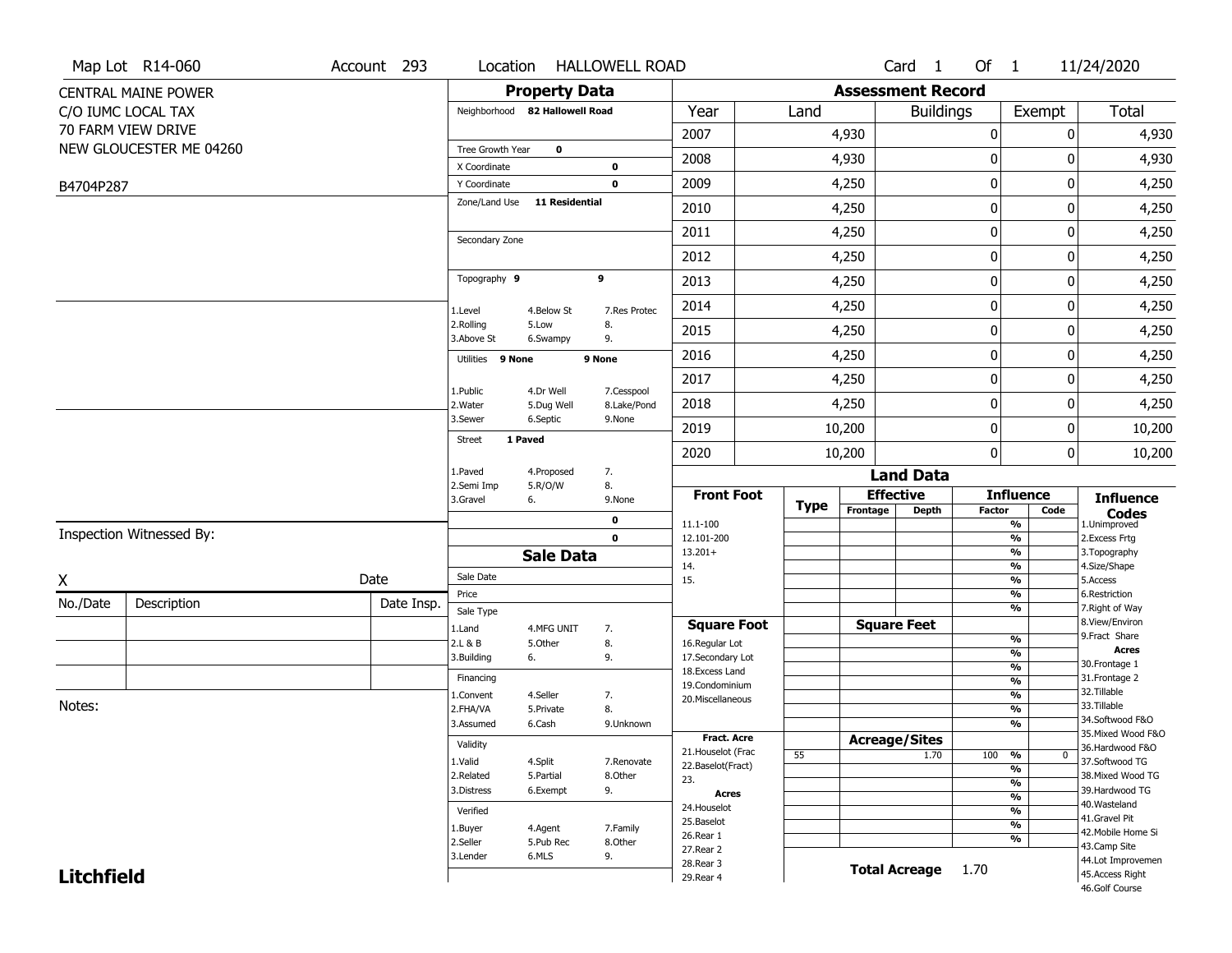|                       |                 |                                                   |                 |                  |            |                                        |                        |              |                 | <b>Litchfield</b>     |  |                   |  |      |            |
|-----------------------|-----------------|---------------------------------------------------|-----------------|------------------|------------|----------------------------------------|------------------------|--------------|-----------------|-----------------------|--|-------------------|--|------|------------|
|                       | Map Lot R14-060 |                                                   |                 |                  |            | Account 293                            | Location               |              |                 | <b>HALLOWELL ROAD</b> |  | Card <sub>1</sub> |  | Of 1 | 11/24/2020 |
| <b>Building Style</b> |                 |                                                   | SF Bsmt Living  |                  |            |                                        | Layout                 |              |                 |                       |  |                   |  |      |            |
| 0.Uncoded             | 4.Cape          | 8.Log                                             | Fin Bsmt Grade  |                  |            |                                        | 1. Typical             | 4.           |                 | 7.                    |  |                   |  |      |            |
| 1.Conv.               | 5.Garrison      | 9.0ther                                           |                 | OPEN-5-CUSTOMIZE |            |                                        | 2.Inadeq               | 5.           |                 | 8.                    |  |                   |  |      |            |
| 2.Ranch               | 6.Split         | 10.Tri-Lev                                        | Heat Type       | 100%             |            |                                        | 3.                     | 6.           |                 | 9.                    |  |                   |  |      |            |
| 3.R Ranch             | 7.Contemp       | 11.Earth O                                        | 0.Uncoded       |                  | 4.Steam    | 8.Fl/Wall                              | Attic                  |              |                 |                       |  |                   |  |      |            |
| <b>Dwelling Units</b> |                 |                                                   | 1.HWBB          |                  | 5.FWA      | 9.No Heat                              | 1.1/4 Fin              | 4.Full Fin   |                 | 7.                    |  |                   |  |      |            |
| Other Units           |                 |                                                   | 2.HWCI          |                  | 6.GravWA   | 10.Radiant                             | 2.1/2 Fin              | 5.Fl/Stair   |                 | 8.                    |  |                   |  |      |            |
| Stories               |                 |                                                   | 3.H Pump        |                  | 7.Electric | 11.Radiant                             | 3.3/4 Fin              | 6.           |                 | 9.None                |  |                   |  |      |            |
| 1.1                   | 4.1.5           | 7.1.25                                            | Cool Type       | 0%               |            |                                        | Insulation             |              |                 |                       |  |                   |  |      |            |
| 2.2                   | 5.1.75          | 8.3.5                                             | 1.Refrig        |                  | 4.W&C Air  | 7.RadHW                                | 1.Full                 | 4.Minimal    |                 | 7.                    |  |                   |  |      |            |
| 3.3                   | 6.2.5           | 9.4                                               | 2.Evapor        |                  | 5.Monitor- | 8.                                     | 2.Heavy                | 5.Partial    |                 | 8.                    |  |                   |  |      |            |
| <b>Exterior Walls</b> |                 |                                                   | 3.H Pump        |                  | 6.Monitor- | 9.None                                 | 3.Capped               | 6.           |                 | 9.None                |  |                   |  |      |            |
| 0.Uncoded             | 4.Asbestos      | 8.Concrete                                        | Kitchen Style   |                  |            |                                        | Unfinished %           |              |                 |                       |  |                   |  |      |            |
| 1.Wd Clapb            | 5.Stucco        | 9.Other                                           | 1.Modern        |                  | 4.Obsolete | 7.                                     | Grade & Factor         |              |                 |                       |  |                   |  |      |            |
| 2.Vinyl               | 6.Brick         | 10.Wd shin                                        | 2. Typical      |                  | 5.         | 8.                                     | 1.E Grade              | 4.B Grade    |                 | 7.AAA Grad            |  |                   |  |      |            |
| 3.Compos.             | 7.Stone         | 11.T1-11                                          | 3.Old Type      |                  | 6.         | 9.None                                 | 2.D Grade              | 5.A Grade    |                 | 8.M&S                 |  |                   |  |      |            |
| Roof Surface          |                 |                                                   | Bath(s) Style   |                  |            |                                        | 3.C Grade              |              | 6.AA Grade      | 9.Same                |  |                   |  |      |            |
| 1.Asphalt             | 4.Composit      | 7.Rolled R                                        | 1.Modern        |                  | 4.Obsolete | 7.                                     | SQFT (Footprint)       |              |                 |                       |  |                   |  |      |            |
| 2.Slate               | 5.Wood          | 8.                                                | 2. Typical      |                  | 5.         | 8.                                     | Condition              |              |                 |                       |  |                   |  |      |            |
| 3.Metal               | 6.Other         | 9.                                                | 3.Old Type      |                  | 6.         | 9.None                                 | 1.Poor                 | 4.Avg        |                 | 7.V G                 |  |                   |  |      |            |
| SF Masonry Trim       |                 |                                                   | # Rooms         |                  |            |                                        | 2.Fair                 | $5.Avg+$     |                 | 8.Exc                 |  |                   |  |      |            |
| OPEN-3-CUSTOM         |                 |                                                   | # Bedrooms      |                  |            |                                        | 3.Avg-                 | 6.Good       |                 | 9.Same                |  |                   |  |      |            |
| OPEN-4-CUSTOM         |                 |                                                   | # Full Baths    |                  |            |                                        | Phys. % Good           |              |                 |                       |  |                   |  |      |            |
| Year Built            |                 |                                                   | # Half Baths    |                  |            |                                        | Funct. % Good          |              |                 |                       |  |                   |  |      |            |
| Year Remodeled        |                 |                                                   | # Addn Fixtures |                  |            |                                        | <b>Functional Code</b> |              |                 |                       |  |                   |  |      |            |
| Foundation            |                 |                                                   | # Fireplaces    |                  |            |                                        | 1.Incomp               | 4.Delap      |                 | 7.No Power            |  |                   |  |      |            |
| 1.Concrete            | 4.Wood          | 7.                                                |                 |                  |            |                                        | 2.0-Built              | 5.Bsmt       |                 | 8.LongTerm            |  |                   |  |      |            |
| 2.C Block             | 5.Slab          | 8.                                                |                 |                  |            |                                        | 3.Damage               |              | 6.Common        | 9.None                |  |                   |  |      |            |
| 3.Br/Stone            | 6.Piers         | 9.                                                |                 |                  |            |                                        | Econ. % Good           |              |                 |                       |  |                   |  |      |            |
| Basement              |                 |                                                   |                 |                  |            |                                        | Economic Code          |              |                 |                       |  |                   |  |      |            |
| 1.1/4 Bmt             | 4.Full Bmt      | 7.                                                |                 |                  |            |                                        | 0.None                 |              | 3.No Power      | 9.None                |  |                   |  |      |            |
| 2.1/2 Bmt             | 5.Crawl Sp      | 8.                                                |                 |                  |            |                                        | 1.Location             |              | 4.Generate      | 8.                    |  |                   |  |      |            |
| 3.3/4 Bmt             | 6.              | 9.None                                            |                 |                  |            | <i>Software</i>                        | 2.Encroach             | 5.Multi-Fa   |                 | 9.                    |  |                   |  |      |            |
| Bsmt Gar # Cars       |                 |                                                   |                 |                  |            |                                        | Entrance Code          | $\mathbf{0}$ |                 |                       |  |                   |  |      |            |
| Wet Basement          |                 |                                                   |                 |                  |            | A Division of Harris Computer Systems  | 1.Interior             | 4.Vacant     |                 | 7.                    |  |                   |  |      |            |
| 1.Dry                 | 4.Dirt Flr      | 7.                                                |                 |                  |            |                                        | 2.Refusal              | 5.Estimate   |                 | 8.                    |  |                   |  |      |            |
| 2.Damp                | 5.              | 8.                                                |                 |                  |            |                                        | 3.Informed             | 6.Existing   |                 | 9.                    |  |                   |  |      |            |
| 3.Wet                 | 6.              | 9.                                                |                 |                  |            |                                        | Information Code 0     |              |                 |                       |  |                   |  |      |            |
|                       |                 |                                                   |                 |                  |            |                                        | 1.0wner                | 4.Agent      |                 | 7.Vacant              |  |                   |  |      |            |
|                       |                 |                                                   |                 |                  |            |                                        | 2.Relative             | 5.Estimate   |                 | 8.                    |  |                   |  |      |            |
|                       |                 | Date Inspected                                    |                 |                  |            |                                        | 3.Tenant               | 6.Other      |                 | 9.                    |  |                   |  |      |            |
|                       |                 | <b>Additions, Outbuildings &amp; Improvements</b> |                 |                  |            |                                        |                        |              |                 | 1.One Story Fram      |  |                   |  |      |            |
|                       |                 | Year                                              | Units           | Grade            | Cond       | Funct.<br>Phys.                        | Sound Value            |              |                 | 2. Two Story Fram     |  |                   |  |      |            |
| Type                  |                 |                                                   |                 |                  |            |                                        |                        |              |                 | 3. Three Story Fr     |  |                   |  |      |            |
|                       |                 |                                                   |                 |                  |            | $\%$<br>$\%$                           |                        |              | 4.1 & 1/2 Story |                       |  |                   |  |      |            |
|                       |                 |                                                   |                 |                  |            | $\frac{0}{0}$<br>$\%$                  |                        |              | 5.1 & 3/4 Story |                       |  |                   |  |      |            |
|                       |                 |                                                   |                 |                  |            | $\frac{9}{6}$<br>$\frac{1}{2}$         |                        |              | 6.2 & 1/2 Story |                       |  |                   |  |      |            |
|                       |                 |                                                   |                 |                  |            | %<br>$\%$                              |                        |              |                 | 21. Open Frame Por    |  |                   |  |      |            |
|                       |                 |                                                   |                 |                  |            |                                        |                        |              |                 | 22.Encl Frame Por     |  |                   |  |      |            |
|                       |                 |                                                   |                 |                  |            | $\overline{\frac{0}{6}}$<br>$\sqrt{6}$ |                        |              |                 | 23. Frame Garage      |  |                   |  |      |            |
|                       |                 |                                                   |                 |                  |            | $\sqrt{6}$<br>$\%$                     |                        |              |                 | 24.Frame Shed         |  |                   |  |      |            |
|                       |                 |                                                   |                 |                  |            | %<br>$\%$                              |                        |              |                 | 25.Frame Bay Wind     |  |                   |  |      |            |
|                       |                 |                                                   |                 |                  |            |                                        |                        |              |                 | 26.1SFr Overhang      |  |                   |  |      |            |
|                       |                 |                                                   |                 |                  |            | $\%$<br>$\%$                           |                        |              |                 | 27.Unfin Basement     |  |                   |  |      |            |
|                       |                 |                                                   |                 |                  |            | $\frac{1}{2}$<br>$\sqrt{6}$            |                        |              |                 | 28.Unfinished Att     |  |                   |  |      |            |
|                       |                 |                                                   |                 |                  |            | $\%$<br>$\frac{0}{0}$                  |                        |              |                 | 29. Finished Attic    |  |                   |  |      |            |
|                       |                 |                                                   |                 |                  |            |                                        |                        |              |                 |                       |  |                   |  |      |            |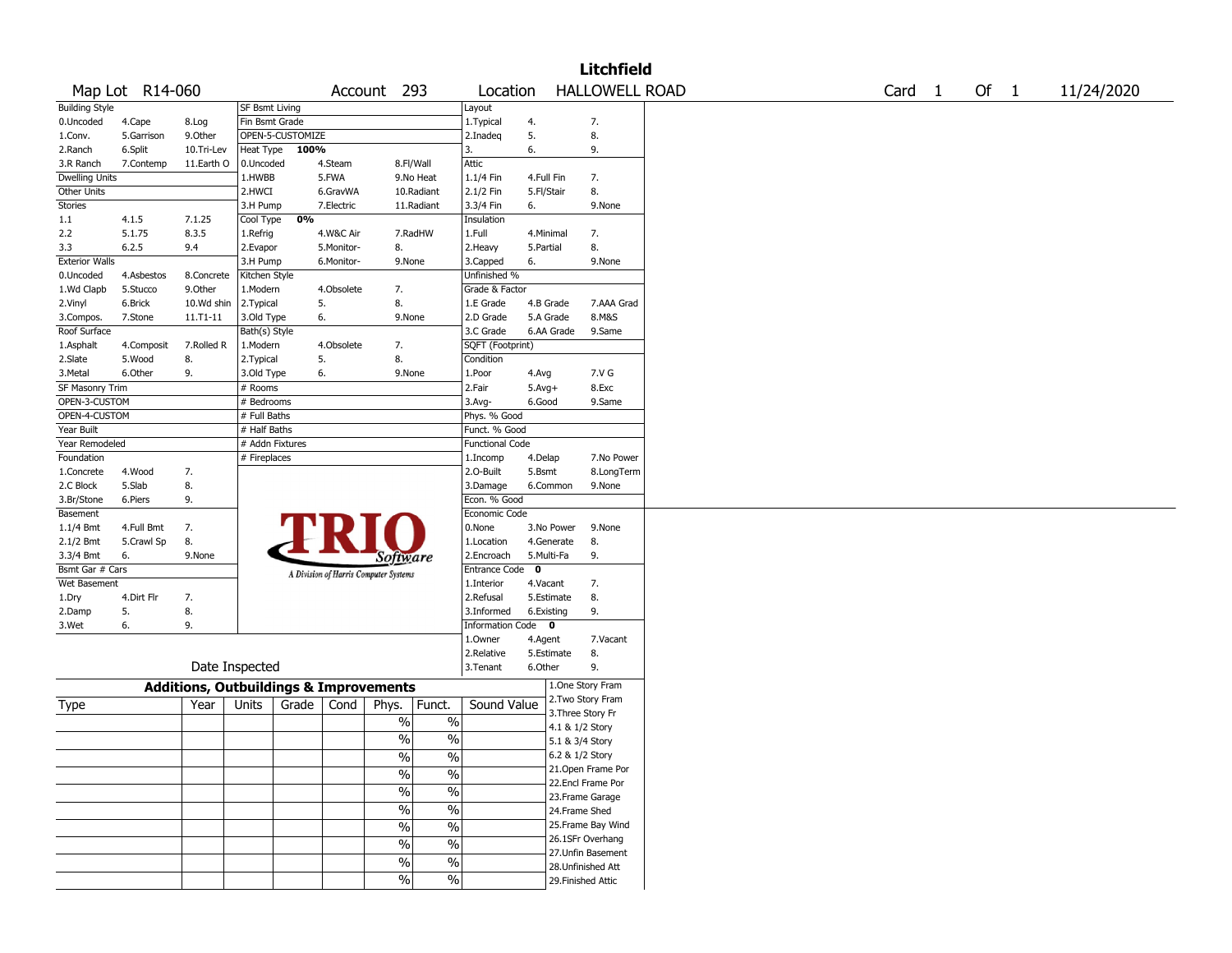|                    | Map Lot R14-061          | Account 1929 | Location                       |                        | 1564 HALLOWELL ROAD    |                                         |                       |                              | Card <sub>1</sub> | Of $2$        |                                   | 11/24/2020                          |
|--------------------|--------------------------|--------------|--------------------------------|------------------------|------------------------|-----------------------------------------|-----------------------|------------------------------|-------------------|---------------|-----------------------------------|-------------------------------------|
| PILLING, JEFFREY R |                          |              |                                | <b>Property Data</b>   |                        |                                         |                       | <b>Assessment Record</b>     |                   |               |                                   |                                     |
|                    | 27 YOUNG BUCK DRIVE      |              | Neighborhood 82 Hallowell Road |                        |                        | Year                                    | Land                  |                              | <b>Buildings</b>  |               | Exempt                            | Total                               |
|                    | LITCHFIELD ME 04350      |              |                                |                        |                        | 2007                                    |                       | 86,322                       |                   | 49,228        | 13,000                            | 122,550                             |
|                    |                          |              | Tree Growth Year               | $\mathbf 0$            |                        | 2008                                    |                       | 86,322                       |                   | 49,228        | 12,350                            | 123,200                             |
|                    |                          |              | X Coordinate<br>Y Coordinate   |                        | 0<br>$\mathbf 0$       | 2009                                    |                       | 71,568                       |                   | 49,473        | 13,300                            | 107,741                             |
| Previous Owner     | B1455P44 B12862P279      |              | Zone/Land Use                  | <b>11 Residential</b>  |                        | 2010                                    |                       | 71,568                       |                   | 49,228        | 14,000                            | 106,796                             |
|                    | YOUNG, JOHN C, ET AL     |              |                                |                        |                        | 2011                                    |                       |                              |                   |               |                                   | 140,548                             |
|                    | 1564 HALLOWELL ROAD      |              | Secondary Zone                 |                        |                        |                                         |                       | 71,568                       |                   | 82,980        | 14,000                            |                                     |
|                    | LITCHFIELD ME 04350      |              | Topography 2 Rolling           |                        |                        | 2012                                    |                       | 71,568                       |                   | 82,980        | 14,000                            | 140,548                             |
|                    | Sale Date: 3/20/2018     |              |                                |                        |                        | 2013                                    |                       | 71,568                       |                   | 82,695        | 14,000                            | 140,263                             |
|                    |                          |              | 1.Level<br>2.Rolling           | 4.Below St<br>5.Low    | 7.Res Protec<br>8.     | 2014                                    |                       | 71,568                       |                   | 82,490        | 14,000                            | 140,058                             |
|                    |                          |              | 3.Above St                     | 6.Swampy               | 9.                     | 2015                                    |                       | 71,568                       |                   | 82,409        | 14,000                            | 139,977                             |
|                    |                          |              | Utilities 4 Drilled Well       |                        | <b>6 Septic System</b> | 2016                                    |                       | 71,568                       |                   | 82,205        | 19,000                            | 134,773                             |
|                    |                          |              | 1.Public                       | 4.Dr Well              | 7.Cesspool             | 2017                                    |                       | 71,568                       |                   | 81,920        | 24,000                            | 129,488                             |
|                    |                          |              | 2. Water<br>3.Sewer            | 5.Dug Well<br>6.Septic | 8.Lake/Pond<br>9.None  | 2018                                    |                       | 71,568                       |                   | 81,716        | 0                                 | 153,284                             |
|                    |                          |              | 1 Paved<br>Street              |                        |                        | 2019                                    |                       | 78,000                       |                   | 61,700        | 0                                 | 139,700                             |
|                    |                          |              |                                |                        |                        | 2020                                    |                       | 78,000                       |                   | 61,700        | $\mathbf 0$                       | 139,700                             |
|                    |                          |              | 1.Paved<br>2.Semi Imp          | 4.Proposed<br>5.R/O/W  | 7.<br>8.               |                                         |                       |                              | <b>Land Data</b>  |               |                                   |                                     |
|                    |                          |              | 3.Gravel<br>6.                 |                        | 9.None                 | <b>Front Foot</b>                       | Type                  | <b>Effective</b><br>Frontage | <b>Depth</b>      | <b>Factor</b> | <b>Influence</b><br>Code          | <b>Influence</b>                    |
|                    |                          |              |                                |                        | $\mathbf 0$            | 11.1-100                                |                       |                              |                   |               | $\frac{9}{6}$                     | <b>Codes</b><br>1.Unimproved        |
|                    | Inspection Witnessed By: |              |                                |                        | $\mathbf 0$            | 12.101-200                              |                       |                              |                   |               | $\frac{9}{6}$<br>$\frac{9}{6}$    | 2. Excess Frtg                      |
|                    |                          |              |                                | <b>Sale Data</b>       |                        | $13.201+$<br>14.                        |                       |                              |                   |               | $\frac{9}{6}$                     | 3. Topography<br>4.Size/Shape       |
| X                  |                          | Date         | Sale Date                      |                        |                        | 15.                                     |                       |                              |                   |               | $\frac{9}{6}$                     | 5.Access                            |
| No./Date           | Description              | Date Insp.   | Price<br>Sale Type             |                        |                        |                                         |                       |                              |                   |               | %<br>$\frac{9}{6}$                | 6.Restriction<br>7. Right of Way    |
|                    |                          |              | 1.Land                         | 4.MFG UNIT             | 7.                     | <b>Square Foot</b>                      |                       | <b>Square Feet</b>           |                   |               |                                   | 8.View/Environ                      |
|                    |                          |              | 2.L & B                        | 5.0ther                | 8.                     | 16.Regular Lot                          |                       |                              |                   |               | $\frac{9}{6}$                     | 9. Fract Share<br><b>Acres</b>      |
|                    |                          |              | 3.Building<br>6.               |                        | 9.                     | 17.Secondary Lot                        |                       |                              |                   |               | %<br>%                            | 30. Frontage 1                      |
|                    |                          |              | Financing                      |                        |                        | 18.Excess Land<br>19.Condominium        |                       |                              |                   |               | $\frac{9}{6}$                     | 31. Frontage 2                      |
|                    |                          |              | 1.Convent                      | 4.Seller               | 7.                     | 20.Miscellaneous                        |                       |                              |                   |               | %                                 | 32.Tillable                         |
| Notes:             |                          |              | 2.FHA/VA                       | 5.Private              | 8.                     |                                         |                       |                              |                   |               | %                                 | 33.Tillable<br>34.Softwood F&O      |
|                    |                          |              | 3.Assumed                      | 6.Cash                 | 9.Unknown              |                                         |                       |                              |                   |               | %                                 | 35. Mixed Wood F&O                  |
|                    |                          |              | Validity                       |                        |                        | <b>Fract. Acre</b>                      |                       | <b>Acreage/Sites</b>         |                   |               |                                   | 36.Hardwood F&O                     |
|                    |                          |              | 1.Valid                        | 4.Split                | 7.Renovate             | 21. Houselot (Frac<br>22.Baselot(Fract) | 24<br>$\overline{26}$ |                              | 1.00              | 100 %<br>100  | 0<br>$\frac{9}{6}$<br>$\mathbf 0$ | 37.Softwood TG                      |
|                    |                          |              | 2.Related                      | 5.Partial              | 8.Other                | 23.                                     | $\overline{27}$       |                              | 5.00<br>10.00     | 100           | $\frac{9}{6}$<br>$\Omega$         | 38. Mixed Wood TG                   |
|                    |                          |              | 3.Distress                     | 6.Exempt               | 9.                     | <b>Acres</b>                            | 28                    |                              | 21.00             | 100           | $\frac{9}{6}$<br>$\mathbf 0$      | 39.Hardwood TG                      |
|                    |                          |              | Verified                       |                        |                        | 24. Houselot                            | 44                    |                              | 1.00              | 100           | %<br>0                            | 40.Wasteland                        |
|                    |                          |              | 1.Buyer                        | 4.Agent                | 7.Family               | 25.Baselot                              |                       |                              |                   |               | $\frac{9}{6}$                     | 41.Gravel Pit<br>42. Mobile Home Si |
|                    |                          |              |                                |                        |                        | 26.Rear 1                               |                       |                              |                   |               | %                                 |                                     |
|                    |                          |              | 2.Seller                       | 5.Pub Rec              | 8.Other                |                                         |                       |                              |                   |               |                                   |                                     |
|                    |                          |              | 3.Lender                       | 6.MLS                  | 9.                     | 27. Rear 2                              |                       |                              |                   |               |                                   | 43.Camp Site<br>44.Lot Improvemen   |
| <b>Litchfield</b>  |                          |              |                                |                        |                        | 28. Rear 3<br>29. Rear 4                |                       | <b>Total Acreage</b>         |                   | 37.00         |                                   | 45.Access Right                     |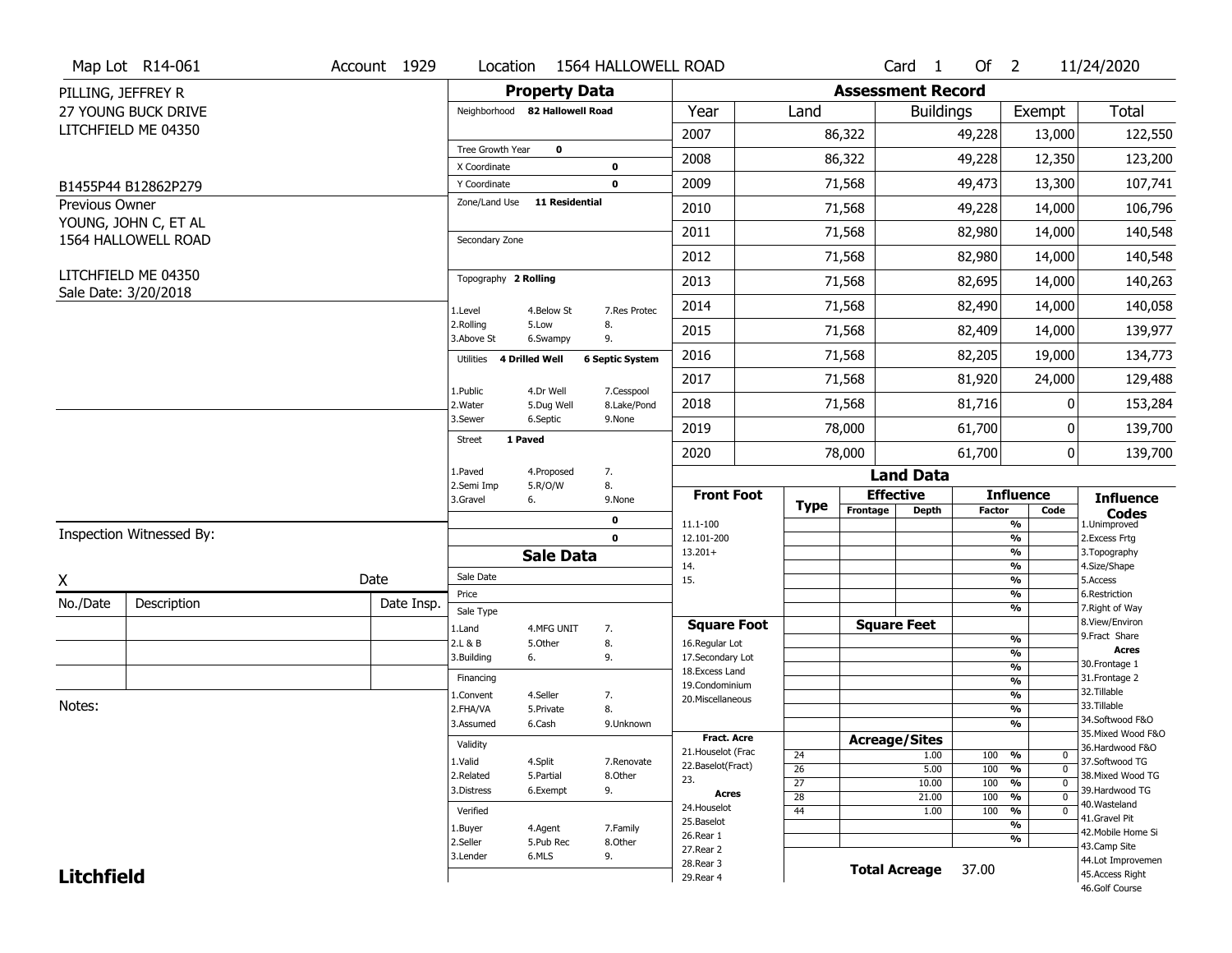|                        |                          |                                                   |                       |                          |                |                                       |                                 |                                         |                 |                        | <b>Litchfield</b>                      |                     |                                   |                    |                         |                |                |     |            |
|------------------------|--------------------------|---------------------------------------------------|-----------------------|--------------------------|----------------|---------------------------------------|---------------------------------|-----------------------------------------|-----------------|------------------------|----------------------------------------|---------------------|-----------------------------------|--------------------|-------------------------|----------------|----------------|-----|------------|
|                        | Map Lot R14-061          |                                                   |                       |                          |                | Account 1929                          |                                 | Location                                |                 |                        |                                        | 1564 HALLOWELL ROAD |                                   |                    | Card                    | $\overline{1}$ | Of 2           |     | 11/24/2020 |
| <b>Building Style</b>  | 4 Cape                   |                                                   | SF Bsmt Living        |                          | $\mathbf 0$    |                                       |                                 | Layout 1 Typical                        |                 |                        |                                        |                     |                                   |                    |                         |                |                |     |            |
| 0.Uncoded              | 4.Cape                   | 8.Log                                             | Fin Bsmt Grade        |                          | 0 <sub>0</sub> |                                       |                                 | 1.Typical                               | 4.              |                        | 7.                                     |                     |                                   |                    |                         |                |                |     |            |
| 1.Conv.                | 5.Garrison               | 9.0ther                                           |                       | OPEN-5-CUSTOMIZE 0       |                |                                       |                                 | 2.Inadeg                                | 5.              |                        | 8.                                     |                     |                                   |                    |                         |                |                |     |            |
| 2.Ranch                | 6.Split                  | 10.Tri-Lev                                        | Heat Type             | 100%                     |                | 5 Forced Warm Air                     |                                 | 3.                                      | 6.              |                        | 9.                                     |                     |                                   | 1sABF <sup>-</sup> |                         |                |                |     |            |
| 3.R Ranch              | 7.Contemp                | 11.Earth O                                        | 0.Uncoded             |                          | 4.Steam        |                                       | 8.Fl/Wall                       | 9 None<br>Attic                         |                 |                        |                                        |                     | $34.0^{\circ}$                    |                    |                         |                |                |     |            |
| Dwelling Units 1       |                          |                                                   | 1.HWBB                |                          | 5.FWA          |                                       | 9.No Heat                       | 1.1/4 Fin                               | 4.Full Fin      |                        | 7.                                     |                     |                                   |                    |                         |                |                |     |            |
| Other Units            | $\pmb{0}$                |                                                   | 2.HWCI                |                          | 6.GravWA       |                                       | 10.Radiant                      | 2.1/2 Fin                               | 5.Fl/Stair      |                        | 8.                                     |                     |                                   |                    |                         |                |                |     |            |
| Stories<br>1.1         | 1 One Story<br>4.1.5     | 7.1.25                                            | 3.H Pump<br>Cool Type | 0%                       | 7.Electric     | 9 None                                | 11.Radiant                      | 3.3/4 Fin<br>Insulation                 | 6.<br>4 Minimal |                        | 9.None                                 |                     | $\frac{6.0^{\circ}}{8.0^{\circ}}$ |                    |                         |                |                |     |            |
| 2.2                    | 5.1.75                   | 8.3.5                                             | 1.Refrig              |                          | 4.W&C Air      |                                       | 7.RadHW                         | 1.Full                                  | 4.Minimal       |                        | 7.                                     |                     |                                   | $28.0^{\circ}$     |                         |                |                |     |            |
| 3.3                    | 6.2.5                    | 9.4                                               | 2.Evapor              |                          | 5.Monitor-     | 8.                                    |                                 | 2.Heavy                                 | 5.Partial       |                        | 8.                                     |                     | $17.0^{\circ}$                    | 26.0               |                         |                |                |     |            |
| Exterior Walls 2 Vinyl |                          |                                                   | 3.H Pump              |                          | 6.Monitor-     |                                       | 9.None                          | 3.Capped                                | 6.              |                        | 9.None                                 |                     |                                   |                    | $\mathbb{G}.\mathbb{O}$ |                |                |     |            |
| 0.Uncoded              | 4.Asbestos               | 8.Concrete                                        | Kitchen Style         |                          | 2 Typical      |                                       |                                 | Unfinished %                            | 0%              |                        |                                        |                     | Patio                             | $34.0^{\circ}$     |                         |                |                |     |            |
| 1.Wd Clapb             | 5.Stucco                 | 9.Other                                           | 1.Modern              |                          | 4.Obsolete     | 7.                                    |                                 | Grade & Factor                          |                 | 2 Fair 105%            |                                        |                     |                                   |                    |                         |                |                |     |            |
| 2.Vinyl                | 6.Brick                  | 10.Wd shin                                        | 2. Typical            |                          | 5.             | 8.                                    |                                 | 1.E Grade                               | 4.B Grade       |                        | 7.AAA Grad                             |                     |                                   |                    |                         |                |                |     |            |
| 3.Compos.              | 7.Stone                  | $11.71 - 11$                                      | 3.Old Type            |                          | 6.             |                                       | 9.None                          | 2.D Grade                               | 5.A Grade       |                        | 8.M&S                                  |                     |                                   |                    |                         |                |                |     |            |
| Roof Surface           | 1 Asphalt Shingles       |                                                   | Bath(s) Style         |                          |                | 2 Typical Bath(s)                     |                                 | 3.C Grade                               |                 | 6.AA Grade             | 9.Same                                 |                     |                                   |                    |                         |                |                |     |            |
| 1.Asphalt              | 4.Composit               | 7.Rolled R                                        | 1.Modern              |                          | 4.Obsolete     | 7.                                    |                                 | SQFT (Footprint) 952                    |                 |                        |                                        |                     |                                   |                    | Garage                  |                | Canopy         |     |            |
| 2.Slate                | 5.Wood                   | 8.                                                | 2. Typical            |                          | 5.             | 8.                                    |                                 | Condition                               |                 | <b>3 Below Average</b> |                                        |                     |                                   |                    |                         |                |                |     |            |
| 3.Metal                | 6.Other                  | 9.                                                | 3.Old Type            |                          | 6.             |                                       | 9.None                          | 1.Poor                                  | 4.Avg           |                        | 7.V G                                  |                     |                                   |                    |                         |                |                |     |            |
| SF Masonry Trim 0      |                          |                                                   | # Rooms               |                          | 6              |                                       |                                 | 2.Fair                                  | $5.Avg+$        |                        | 8.Exc                                  |                     |                                   |                    |                         |                |                |     |            |
| OPEN-3-CUSTOM 0        |                          |                                                   | # Bedrooms            |                          | 3              |                                       |                                 | 3.Avg-                                  | 6.Good          |                        | 9.Same                                 |                     |                                   | 50.C'              |                         |                | $50.0^{\circ}$ |     |            |
| OPEN-4-CUSTOM 0        |                          |                                                   | # Full Baths          |                          | $\mathbf{1}$   |                                       |                                 | Phys. % Good                            |                 | 0%                     |                                        |                     | Caropy                            |                    |                         |                |                |     |            |
| Year Built             | 1825                     |                                                   | # Half Baths          |                          | $\bf o$        |                                       |                                 | Funct. % Good                           |                 | 100%                   |                                        |                     |                                   |                    |                         |                |                |     |            |
| Year Remodeled 1970    |                          |                                                   |                       | # Addn Fixtures          | $\mathbf 0$    |                                       |                                 | Functional Code 9 None                  |                 |                        |                                        |                     |                                   |                    |                         |                |                |     |            |
| Foundation             | 3 Brick &/or Stone       |                                                   | # Fireplaces          |                          | $\mathbf 0$    |                                       |                                 | 1.Incomp                                | 4.Delap         |                        | 7.No Power                             |                     | 26.0                              |                    |                         |                |                |     |            |
| 1.Concrete             | 4.Wood                   | 7.                                                |                       |                          |                |                                       |                                 | 2.O-Built                               | 5.Bsmt          |                        | 8.LongTerm                             |                     |                                   |                    |                         |                |                |     |            |
| 2.C Block              | 5.Slab                   | 8.                                                |                       |                          |                |                                       |                                 | 3.Damage                                | 6.Common        |                        | 9.None                                 |                     |                                   |                    | 30.0                    |                |                |     |            |
| 3.Br/Stone<br>Basement | 6.Piers<br>21/2 Basement | 9.                                                |                       |                          |                |                                       |                                 | Econ. % Good 100%<br>Economic Code None |                 |                        |                                        |                     | $20.0^\circ$                      |                    |                         |                |                | 25C |            |
| $1.1/4$ Bmt            | 4.Full Bmt               | 7.                                                |                       |                          |                |                                       |                                 | 0.None                                  |                 | 3.No Power             | 9.None                                 |                     |                                   |                    |                         |                |                |     |            |
| 2.1/2 Bmt              | 5.Crawl Sp               | 8.                                                |                       |                          |                |                                       |                                 | 1.Location                              |                 | 4.Generate             | 8.                                     |                     |                                   |                    |                         |                |                |     |            |
| 3.3/4 Bmt              | 6.                       | 9.None                                            |                       |                          |                | Software                              |                                 | 2.Encroach                              | 5.Multi-Fa      |                        | 9.                                     |                     |                                   |                    |                         |                |                |     |            |
| Bsmt Gar # Cars 0      |                          |                                                   |                       |                          |                |                                       |                                 | Entrance Code                           |                 |                        | 1 Interior Inspect                     |                     |                                   |                    |                         |                |                |     |            |
| Wet Basement           | <b>4 Dirt Floor</b>      |                                                   |                       |                          |                | A Division of Harris Computer Systems |                                 | 1.Interior                              | 4.Vacant        |                        | 7.                                     |                     |                                   |                    |                         |                |                |     |            |
| 1.Dry                  | 4.Dirt Flr               | 7.                                                |                       |                          |                |                                       |                                 | 2.Refusal                               |                 | 5.Estimate             | 8.                                     |                     |                                   |                    |                         |                |                |     |            |
| 2.Damp                 | 5.                       | 8.                                                |                       |                          |                |                                       |                                 | 3.Informed                              | 6.Existing      |                        | 9.                                     |                     |                                   |                    |                         |                |                |     |            |
| 3.Wet                  | 6.                       | 9.                                                |                       |                          |                |                                       |                                 | Information Code 1 Owner                |                 |                        |                                        |                     |                                   |                    |                         |                |                |     |            |
|                        |                          |                                                   |                       |                          |                |                                       |                                 | 1.Owner                                 | 4.Agent         |                        | 7.Vacant                               |                     |                                   |                    |                         |                |                |     |            |
|                        |                          |                                                   |                       |                          |                |                                       |                                 | 2.Relative                              |                 | 5.Estimate             | 8.                                     |                     |                                   |                    |                         |                |                |     |            |
|                        |                          |                                                   |                       | Date Inspected 9/19/2018 |                |                                       |                                 | 3.Tenant                                | 6.Other         |                        | 9.                                     |                     |                                   |                    |                         |                |                |     |            |
|                        |                          | <b>Additions, Outbuildings &amp; Improvements</b> |                       |                          |                |                                       |                                 |                                         |                 |                        | 1.One Story Fram                       |                     |                                   |                    |                         |                |                |     |            |
| Type                   |                          | Year                                              | Units                 | Grade   Cond             |                | Phys.                                 | Funct.                          | Sound Value                             |                 |                        | 2. Two Story Fram<br>3. Three Story Fr |                     |                                   |                    |                         |                |                |     |            |
| 60 Patio               |                          | 0                                                 | 354                   | 00                       | 0              | 0                                     | % 0<br>$\%$                     |                                         |                 | 4.1 & 1/2 Story        |                                        |                     |                                   |                    |                         |                |                |     |            |
| 23 Frame Garage        |                          | 1985                                              | 1500                  | 2 100                    | $\overline{2}$ | 0                                     | $\sqrt{90}$ 90<br>$\frac{0}{0}$ |                                         |                 | 5.1 & 3/4 Story        |                                        |                     |                                   |                    |                         |                |                |     |            |
|                        |                          |                                                   | 1250                  |                          | $\mathbf{1}$   | $\pmb{0}$                             |                                 |                                         |                 | 6.2 & 1/2 Story        |                                        |                     |                                   |                    |                         |                |                |     |            |
| 61 Canopy/s            |                          | 0                                                 |                       | 1 100                    |                |                                       | $\%$ 50<br>$\%$                 |                                         |                 |                        | 21.Open Frame Por                      |                     |                                   |                    |                         |                |                |     |            |
| 61 Canopy/s            |                          | 10                                                | 520                   | 2 100                    | $\vert$ 1      | $\mathbf 0$                           | $\frac{9}{6}$ 50<br>$\%$        |                                         |                 |                        | 22.Encl Frame Por                      |                     |                                   |                    |                         |                |                |     |            |
|                        |                          |                                                   |                       |                          |                | $\%$                                  | $\%$                            |                                         |                 |                        | 23. Frame Garage                       |                     |                                   |                    |                         |                |                |     |            |
|                        |                          |                                                   |                       |                          |                | $\sqrt{6}$                            | $\%$                            |                                         |                 | 24.Frame Shed          |                                        |                     |                                   |                    |                         |                |                |     |            |
|                        |                          |                                                   |                       |                          |                | %                                     | $\%$                            |                                         |                 |                        | 25. Frame Bay Wind                     |                     |                                   |                    |                         |                |                |     |            |
|                        |                          |                                                   |                       |                          |                | $\frac{0}{6}$                         | $\overline{\frac{0}{0}}$        |                                         |                 |                        | 26.1SFr Overhang                       |                     |                                   |                    |                         |                |                |     |            |
|                        |                          |                                                   |                       |                          |                |                                       |                                 |                                         |                 |                        | 27. Unfin Basement                     |                     |                                   |                    |                         |                |                |     |            |
|                        |                          |                                                   |                       |                          |                | $\sqrt{6}$                            | $\%$                            |                                         |                 |                        | 28. Unfinished Att                     |                     |                                   |                    |                         |                |                |     |            |
|                        |                          |                                                   |                       |                          |                | $\sqrt{6}$                            | $\%$                            |                                         |                 |                        | 29. Finished Attic                     |                     |                                   |                    |                         |                |                |     |            |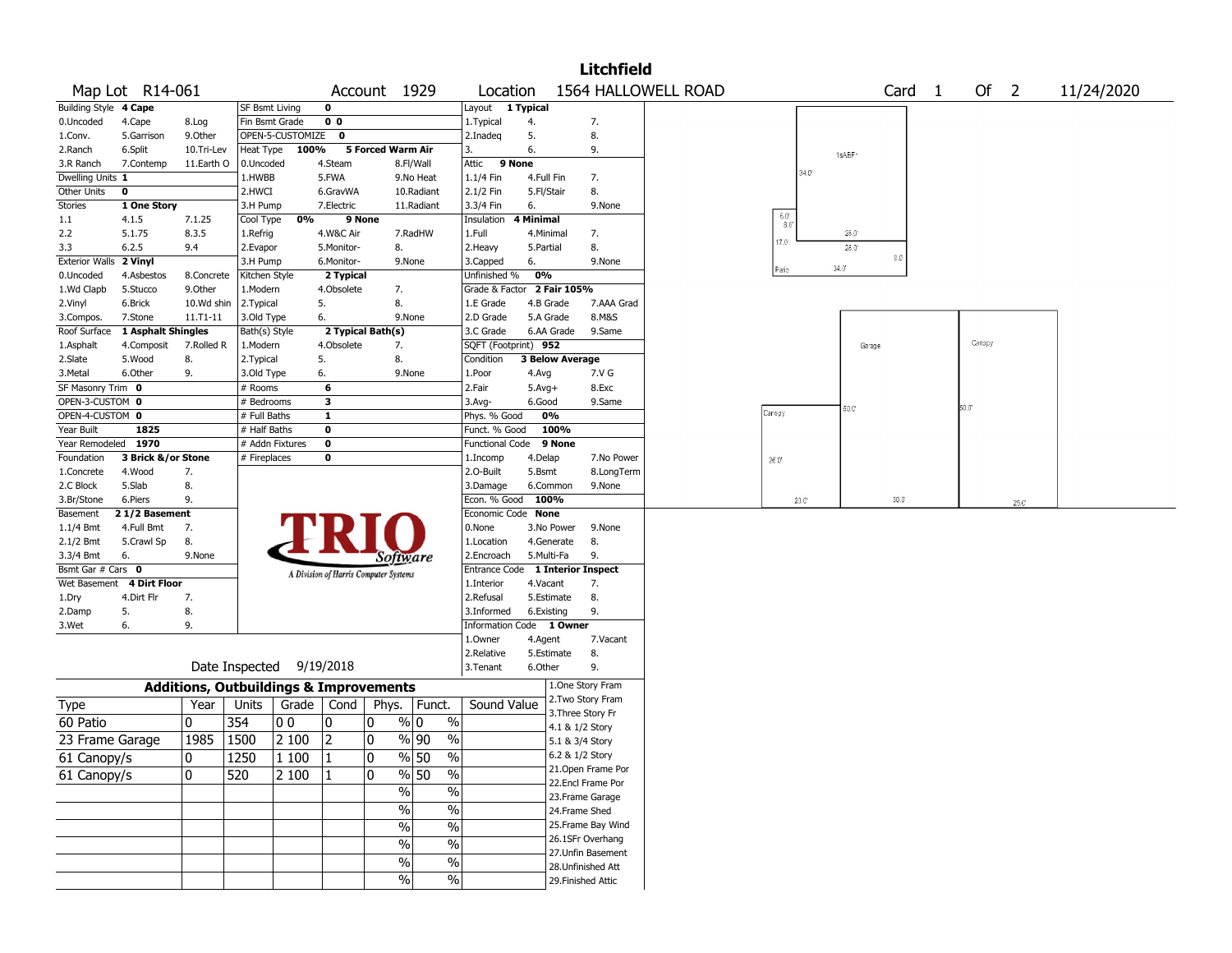|                   | Map Lot R14-061                             | Account 1929 |            | Location                       |                       | 1564 HALLOWELL ROAD    |                                    |             |                      |                                                                                                                                                                                                                                                                                                                                                                                               |        |                                |      | 11/24/2020                          |
|-------------------|---------------------------------------------|--------------|------------|--------------------------------|-----------------------|------------------------|------------------------------------|-------------|----------------------|-----------------------------------------------------------------------------------------------------------------------------------------------------------------------------------------------------------------------------------------------------------------------------------------------------------------------------------------------------------------------------------------------|--------|--------------------------------|------|-------------------------------------|
|                   | PILLING, JEFFREY R                          |              |            |                                |                       | <b>Property Data</b>   |                                    |             |                      |                                                                                                                                                                                                                                                                                                                                                                                               |        |                                |      |                                     |
|                   | <b>27 YOUNG BUCK DRIVE</b>                  |              |            | Neighborhood 82 Hallowell Road |                       |                        | Year                               | Land        |                      |                                                                                                                                                                                                                                                                                                                                                                                               |        |                                |      | Total                               |
|                   | LITCHFIELD ME 04350                         |              |            |                                |                       |                        | 2019                               |             | 0                    |                                                                                                                                                                                                                                                                                                                                                                                               | 70,300 |                                | 0    | 70,300                              |
|                   |                                             |              |            | Tree Growth Year               | $\mathbf 0$           |                        | 2020                               |             |                      | Card <sub>2</sub><br>Of $2$<br><b>Assessment Record</b><br><b>Buildings</b><br>Exempt<br>0<br>68,200<br><b>Land Data</b><br><b>Effective</b><br><b>Influence</b><br><b>Depth</b><br><b>Factor</b><br>$\frac{9}{6}$<br>$\frac{9}{6}$<br>$\frac{9}{6}$<br>%<br>$\frac{9}{6}$<br>%<br>$\frac{9}{6}$<br><b>Square Feet</b><br>%<br>$\frac{9}{6}$<br>%<br>$\frac{9}{6}$<br>%<br>$\frac{9}{6}$<br>% | 0      | 68,200                         |      |                                     |
|                   |                                             |              |            | X Coordinate                   |                       | 0                      |                                    |             |                      |                                                                                                                                                                                                                                                                                                                                                                                               |        |                                |      |                                     |
|                   | B1455P44 B12862P279                         |              |            | Y Coordinate                   |                       | $\mathbf 0$            |                                    |             |                      |                                                                                                                                                                                                                                                                                                                                                                                               |        |                                |      |                                     |
| Previous Owner    | YOUNG, JOHN C, ET AL                        |              |            | Zone/Land Use                  |                       | 11 Residential         |                                    |             |                      |                                                                                                                                                                                                                                                                                                                                                                                               |        |                                |      |                                     |
|                   | 1564 HALLOWELL ROAD                         |              |            | Secondary Zone                 |                       |                        |                                    |             |                      |                                                                                                                                                                                                                                                                                                                                                                                               |        |                                |      |                                     |
|                   | LITCHFIELD ME 04350<br>Sale Date: 3/20/2018 |              |            | Topography 2 Rolling           |                       |                        |                                    |             |                      |                                                                                                                                                                                                                                                                                                                                                                                               |        |                                |      |                                     |
|                   |                                             |              |            | 1.Level                        | 4.Below St            | 7.Res Protec           |                                    |             |                      |                                                                                                                                                                                                                                                                                                                                                                                               |        |                                |      |                                     |
|                   |                                             |              |            | 2.Rolling                      | 5.Low                 | 8.                     |                                    |             |                      |                                                                                                                                                                                                                                                                                                                                                                                               |        |                                |      |                                     |
|                   |                                             |              |            | 3.Above St                     | 6.Swampy              | 9.                     |                                    |             |                      |                                                                                                                                                                                                                                                                                                                                                                                               |        |                                |      |                                     |
|                   |                                             |              |            | Utilities 4 Drilled Well       |                       | <b>6 Septic System</b> |                                    |             |                      |                                                                                                                                                                                                                                                                                                                                                                                               |        |                                |      |                                     |
|                   |                                             |              |            | 1.Public                       | 4.Dr Well             | 7.Cesspool             |                                    |             |                      |                                                                                                                                                                                                                                                                                                                                                                                               |        |                                |      |                                     |
|                   |                                             |              |            | 2. Water                       | 5.Dug Well            | 8.Lake/Pond            |                                    |             |                      |                                                                                                                                                                                                                                                                                                                                                                                               |        |                                |      |                                     |
|                   |                                             |              |            | 3.Sewer                        | 6.Septic              | 9.None                 |                                    |             |                      |                                                                                                                                                                                                                                                                                                                                                                                               |        |                                |      |                                     |
|                   |                                             |              |            | <b>Street</b>                  | 1 Paved               |                        |                                    |             |                      |                                                                                                                                                                                                                                                                                                                                                                                               |        |                                |      |                                     |
|                   |                                             |              |            | 1.Paved                        | 4.Proposed            | 7.                     |                                    |             |                      |                                                                                                                                                                                                                                                                                                                                                                                               |        |                                |      |                                     |
|                   |                                             |              |            | 2.Semi Imp                     | 5.R/O/W               | 8.                     | <b>Front Foot</b>                  |             |                      |                                                                                                                                                                                                                                                                                                                                                                                               |        |                                |      |                                     |
|                   |                                             |              |            | 3.Gravel                       | 6.                    | 9.None                 |                                    | <b>Type</b> | Frontage             |                                                                                                                                                                                                                                                                                                                                                                                               |        |                                | Code | <b>Influence</b>                    |
|                   |                                             |              |            |                                |                       | $\mathbf 0$            | 11.1-100                           |             |                      |                                                                                                                                                                                                                                                                                                                                                                                               |        |                                |      | <b>Codes</b><br>1.Unimproved        |
|                   | Inspection Witnessed By:                    |              |            |                                |                       | $\mathbf 0$            | 12.101-200                         |             |                      |                                                                                                                                                                                                                                                                                                                                                                                               |        |                                |      | 2.Excess Frtg                       |
|                   |                                             |              |            |                                | <b>Sale Data</b>      |                        | $13.201+$<br>14.                   |             |                      |                                                                                                                                                                                                                                                                                                                                                                                               |        |                                |      | 3. Topography<br>4.Size/Shape       |
| X                 |                                             | Date         |            | Sale Date                      |                       |                        | 15.                                |             |                      |                                                                                                                                                                                                                                                                                                                                                                                               |        |                                |      | 5.Access                            |
|                   |                                             |              |            | Price                          |                       |                        |                                    |             |                      |                                                                                                                                                                                                                                                                                                                                                                                               |        |                                |      | 6.Restriction                       |
| No./Date          | Description                                 |              | Date Insp. | Sale Type                      |                       |                        |                                    |             |                      |                                                                                                                                                                                                                                                                                                                                                                                               |        |                                |      | 7. Right of Way                     |
|                   |                                             |              |            | 1.Land                         | 4.MFG UNIT            | 7.                     | <b>Square Foot</b>                 |             |                      |                                                                                                                                                                                                                                                                                                                                                                                               |        |                                |      | 8.View/Environ<br>9.Fract Share     |
|                   |                                             |              |            | 2.L & B<br>3.Building          | 5.0ther<br>6.         | 8.<br>9.               | 16.Regular Lot<br>17.Secondary Lot |             |                      |                                                                                                                                                                                                                                                                                                                                                                                               |        |                                |      | <b>Acres</b>                        |
|                   |                                             |              |            |                                |                       |                        | 18.Excess Land                     |             |                      |                                                                                                                                                                                                                                                                                                                                                                                               |        |                                |      | 30. Frontage 1                      |
|                   |                                             |              |            | Financing                      |                       |                        | 19.Condominium                     |             |                      |                                                                                                                                                                                                                                                                                                                                                                                               |        |                                |      | 31. Frontage 2<br>32. Tillable      |
| Notes:            |                                             |              |            | 1.Convent<br>2.FHA/VA          | 4.Seller<br>5.Private | 7.<br>8.               | 20.Miscellaneous                   |             |                      |                                                                                                                                                                                                                                                                                                                                                                                               |        |                                |      | 33.Tillable                         |
|                   |                                             |              |            | 3.Assumed                      | 6.Cash                | 9.Unknown              |                                    |             |                      |                                                                                                                                                                                                                                                                                                                                                                                               |        |                                |      | 34.Softwood F&O                     |
|                   |                                             |              |            | Validity                       |                       |                        | <b>Fract. Acre</b>                 |             | <b>Acreage/Sites</b> |                                                                                                                                                                                                                                                                                                                                                                                               |        |                                |      | 35. Mixed Wood F&O                  |
|                   |                                             |              |            |                                |                       |                        | 21. Houselot (Frac                 |             |                      |                                                                                                                                                                                                                                                                                                                                                                                               |        | $\frac{9}{6}$                  |      | 36.Hardwood F&O                     |
|                   |                                             |              |            | 1.Valid<br>2.Related           | 4.Split<br>5.Partial  | 7.Renovate<br>8.Other  | 22.Baselot(Fract)                  |             |                      |                                                                                                                                                                                                                                                                                                                                                                                               |        | $\overline{\frac{9}{6}}$       |      | 37.Softwood TG<br>38. Mixed Wood TG |
|                   |                                             |              |            | 3.Distress                     | 6.Exempt              | 9.                     | 23.<br><b>Acres</b>                |             |                      |                                                                                                                                                                                                                                                                                                                                                                                               |        | $\frac{9}{6}$                  |      | 39.Hardwood TG                      |
|                   |                                             |              |            | Verified                       |                       |                        | 24. Houselot                       |             |                      |                                                                                                                                                                                                                                                                                                                                                                                               |        | $\frac{9}{6}$<br>$\frac{9}{6}$ |      | 40. Wasteland                       |
|                   |                                             |              |            | 1.Buyer                        | 4.Agent               | 7.Family               | 25.Baselot                         |             |                      |                                                                                                                                                                                                                                                                                                                                                                                               |        | $\frac{9}{6}$                  |      | 41.Gravel Pit                       |
|                   |                                             |              |            | 2.Seller                       | 5.Pub Rec             | 8.Other                | 26.Rear 1                          |             |                      |                                                                                                                                                                                                                                                                                                                                                                                               |        | $\frac{9}{6}$                  |      | 42. Mobile Home Si                  |
|                   |                                             |              |            | 3.Lender                       | 6.MLS                 | 9.                     | 27. Rear 2                         |             |                      |                                                                                                                                                                                                                                                                                                                                                                                               |        |                                |      | 43.Camp Site<br>44.Lot Improvemen   |
| <b>Litchfield</b> |                                             |              |            |                                |                       |                        | 28. Rear 3<br>29. Rear 4           |             |                      | <b>Total Acreage</b>                                                                                                                                                                                                                                                                                                                                                                          | 0.00   |                                |      | 45.Access Right                     |
|                   |                                             |              |            |                                |                       |                        |                                    |             |                      |                                                                                                                                                                                                                                                                                                                                                                                               |        |                                |      | 46.Golf Course                      |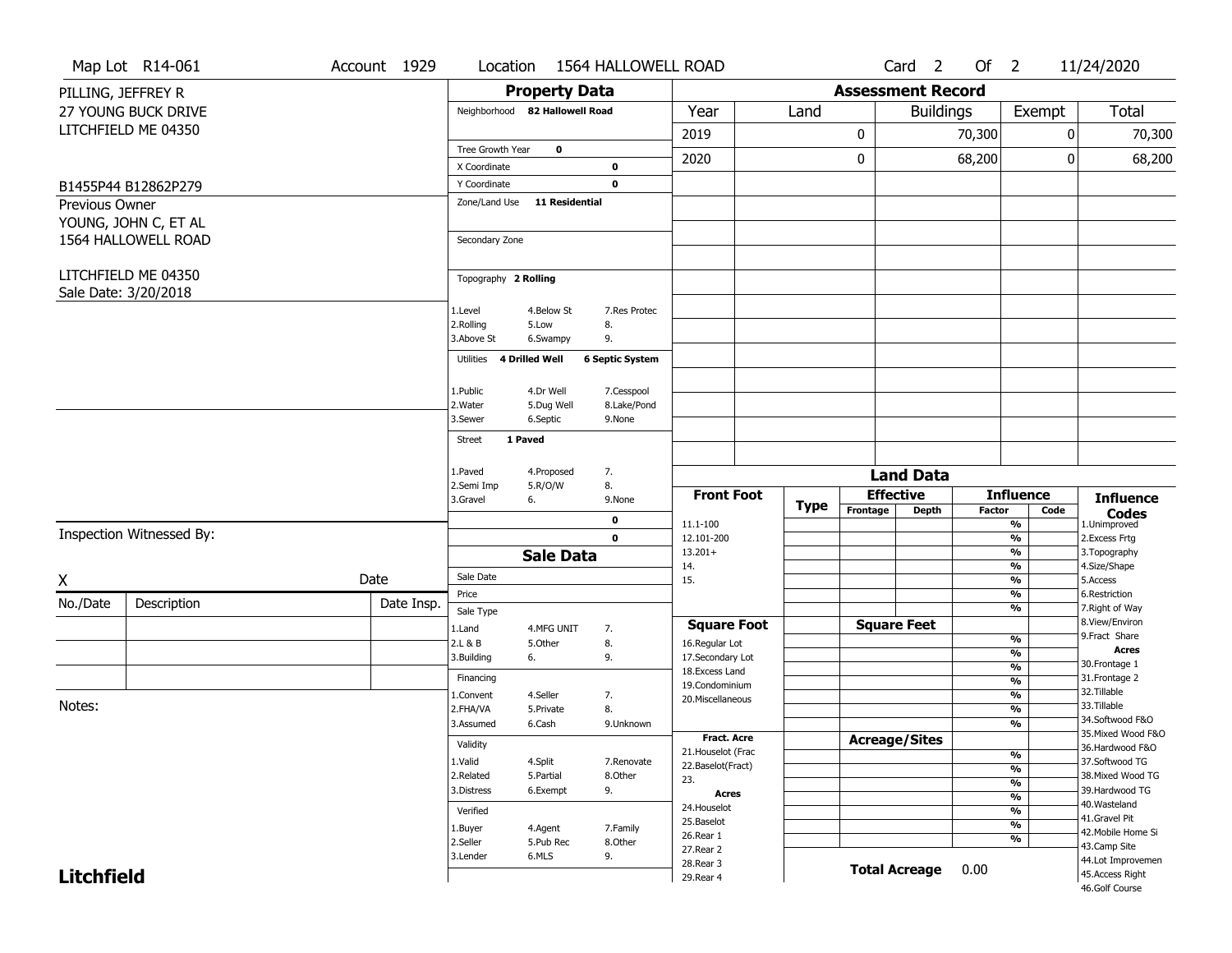|                       |                 |                                                   |                |                          |            |                                       |                                |                         |              |              | <b>Litchfield</b>                      |                     |                   |      |            |
|-----------------------|-----------------|---------------------------------------------------|----------------|--------------------------|------------|---------------------------------------|--------------------------------|-------------------------|--------------|--------------|----------------------------------------|---------------------|-------------------|------|------------|
|                       | Map Lot R14-061 |                                                   |                |                          |            | Account 1929                          |                                | Location                |              |              |                                        | 1564 HALLOWELL ROAD | Card <sub>2</sub> | Of 2 | 11/24/2020 |
| <b>Building Style</b> |                 |                                                   | SF Bsmt Living |                          |            |                                       |                                | Layout                  |              |              |                                        |                     |                   |      |            |
| 0.Uncoded             | 4.Cape          | 8.Log                                             | Fin Bsmt Grade |                          |            |                                       |                                | 1. Typical              | 4.           |              | 7.                                     |                     |                   |      |            |
| 1.Conv.               | 5.Garrison      | 9.0ther                                           |                | OPEN-5-CUSTOMIZE         |            |                                       |                                | 2.Inadeq                | 5.           |              | 8.                                     |                     |                   |      |            |
| 2.Ranch               | 6.Split         | 10.Tri-Lev                                        |                | Heat Type 100%           |            |                                       |                                | 3.                      | 6.           |              | 9.                                     |                     |                   |      |            |
| 3.R Ranch             | 7.Contemp       | 11.Earth O                                        | 0.Uncoded      |                          | 4.Steam    |                                       | 8.Fl/Wall                      | Attic                   |              |              |                                        |                     |                   |      |            |
| <b>Dwelling Units</b> |                 |                                                   | 1.HWBB         |                          | 5.FWA      |                                       | 9.No Heat                      | 1.1/4 Fin               |              | 4.Full Fin   | 7.                                     |                     |                   |      |            |
| Other Units           |                 |                                                   | 2.HWCI         |                          | 6.GravWA   |                                       | 10.Radiant                     | 2.1/2 Fin               |              | 5.Fl/Stair   | 8.                                     |                     | 56.0              |      |            |
| Stories               |                 |                                                   | 3.H Pump       |                          | 7.Electric |                                       | 11.Radiant                     | 3.3/4 Fin               | 6.           |              | 9.None                                 |                     |                   |      |            |
| 1.1                   | 4.1.5           | 7.1.25                                            | Cool Type      | 0%                       |            |                                       |                                | Insulation              |              |              |                                        |                     |                   |      |            |
| 2.2                   | 5.1.75          | 8.3.5                                             | 1.Refrig       |                          | 4.W&C Air  |                                       | 7.RadHW                        | 1.Full                  |              | 4.Minimal    | 7.                                     |                     |                   |      |            |
| 3.3                   | 6.2.5           | 9.4                                               | 2.Evapor       |                          | 5.Monitor- | 8.                                    |                                | 2. Heavy                | 5.Partial    |              | 8.                                     |                     |                   |      |            |
| <b>Exterior Walls</b> |                 |                                                   | 3.H Pump       |                          | 6.Monitor- |                                       | 9.None                         | 3.Capped                | 6.           |              | 9.None                                 |                     |                   |      |            |
| 0.Uncoded             | 4.Asbestos      | 8.Concrete                                        | Kitchen Style  |                          |            |                                       |                                | Unfinished %            |              |              |                                        |                     |                   |      |            |
| 1.Wd Clapb            | 5.Stucco        | 9.Other                                           | 1.Modern       |                          | 4.Obsolete | 7.                                    |                                | Grade & Factor          |              |              |                                        |                     |                   |      |            |
| 2.Vinyl               | 6.Brick         | 10.Wd shin                                        | 2.Typical      |                          | 5.         | 8.                                    |                                | 1.E Grade               |              | 4.B Grade    | 7.AAA Grad                             | 28.0'               | DW/Slab           |      | 28.0       |
| 3.Compos.             | 7.Stone         | $11.71 - 11$                                      | 3.Old Type     |                          | 6.         |                                       | 9.None                         | 2.D Grade               |              | 5.A Grade    | 8.M&S                                  |                     |                   |      |            |
| Roof Surface          |                 |                                                   | Bath(s) Style  |                          |            |                                       |                                | 3.C Grade               |              | 6.AA Grade   | 9.Same                                 |                     |                   |      |            |
| 1.Asphalt             | 4.Composit      | 7.Rolled R                                        | 1.Modern       |                          | 4.Obsolete | 7.                                    |                                | SQFT (Footprint)        |              |              |                                        |                     |                   |      |            |
| 2.Slate               | 5.Wood          | 8.                                                | 2. Typical     |                          | 5.         | 8.                                    |                                | Condition               |              |              |                                        |                     |                   |      |            |
| 3. Metal              | 6.Other         | 9.                                                | 3.Old Type     |                          | 6.         |                                       | 9.None                         | 1.Poor                  | 4.Avg        |              | 7.V G                                  |                     |                   |      |            |
| SF Masonry Trim       |                 |                                                   | # Rooms        |                          |            |                                       |                                | 2.Fair                  | $5.$ Avg $+$ |              | 8.Exc                                  |                     |                   |      |            |
| OPEN-3-CUSTOM         |                 |                                                   | # Bedrooms     |                          |            |                                       |                                | 3.Avg-                  | 6.Good       |              | 9.Same                                 |                     |                   |      |            |
| OPEN-4-CUSTOM         |                 |                                                   | # Full Baths   |                          |            |                                       |                                | Phys. % Good            |              |              |                                        |                     | 56.0'             |      |            |
| Year Built            |                 |                                                   | # Half Baths   |                          |            |                                       |                                | Funct. % Good           |              |              |                                        |                     |                   |      |            |
| Year Remodeled        |                 |                                                   |                | # Addn Fixtures          |            |                                       |                                | <b>Functional Code</b>  |              |              |                                        |                     |                   |      |            |
| Foundation            |                 |                                                   | # Fireplaces   |                          |            |                                       |                                | 1.Incomp                | 4.Delap      |              | 7.No Power                             |                     |                   |      |            |
| 1.Concrete            | 4.Wood          | 7.                                                |                |                          |            |                                       |                                | 2.0-Built               | 5.Bsmt       |              | 8.LongTerm                             |                     |                   |      |            |
| 2.C Block             | 5.Slab          | 8.                                                |                |                          |            |                                       |                                | 3.Damage                |              | 6.Common     | 9.None                                 |                     |                   |      |            |
| 3.Br/Stone            | 6.Piers         | 9.                                                |                |                          |            |                                       |                                | Econ. % Good            |              |              |                                        |                     |                   |      |            |
| Basement              |                 |                                                   |                |                          |            |                                       |                                | Economic Code           |              |              |                                        |                     |                   |      |            |
| $1.1/4$ Bmt           | 4.Full Bmt      | 7.                                                |                |                          |            |                                       |                                | 0.None                  |              | 3.No Power   | 9.None                                 |                     |                   |      |            |
| 2.1/2 Bmt             | 5.Crawl Sp      | 8.                                                |                |                          |            |                                       |                                | 1.Location              |              | 4.Generate   | 8.                                     |                     |                   |      |            |
| 3.3/4 Bmt             | 6.              | 9.None                                            |                |                          |            |                                       | Software                       | 2.Encroach              |              | 5.Multi-Fa   | 9.                                     |                     |                   |      |            |
| Bsmt Gar # Cars       |                 |                                                   |                |                          |            | A Division of Harris Computer Systems |                                | Entrance Code           | $\mathbf 0$  |              |                                        |                     |                   |      |            |
| Wet Basement          |                 |                                                   |                |                          |            |                                       |                                | 1.Interior              | 4.Vacant     |              | 7.                                     |                     |                   |      |            |
| 1.Dry                 | 4.Dirt Flr      | 7.                                                |                |                          |            |                                       |                                | 2.Refusal               |              | 5.Estimate   | 8.                                     |                     |                   |      |            |
| 2.Damp                | 5.              | 8.                                                |                |                          |            |                                       |                                | 3.Informed              |              | 6.Existing   | 9.                                     |                     |                   |      |            |
| 3.Wet                 | 6.              | 9.                                                |                |                          |            |                                       |                                | <b>Information Code</b> |              | $\mathbf{0}$ |                                        |                     |                   |      |            |
|                       |                 |                                                   |                |                          |            |                                       |                                | 1.0wner                 | 4.Agent      |              | 7.Vacant                               |                     |                   |      |            |
|                       |                 |                                                   |                |                          |            |                                       |                                | 2.Relative              |              | 5.Estimate   | 8.                                     |                     |                   |      |            |
|                       |                 |                                                   |                | Date Inspected 9/19/2018 |            |                                       |                                | 3.Tenant                | 6.Other      |              | 9.                                     |                     |                   |      |            |
|                       |                 | <b>Additions, Outbuildings &amp; Improvements</b> |                |                          |            |                                       |                                |                         |              |              | 1.One Story Fram                       |                     |                   |      |            |
| Type                  |                 | Year                                              | Units          | Grade                    | Cond       | Phys.                                 | Funct.                         | Sound Value             |              |              | 2. Two Story Fram<br>3. Three Story Fr |                     |                   |      |            |
| 991 Double wide       |                 | 2018                                              | 28x56          | 3100                     | 16         | 0                                     | % 100 %                        |                         |              |              | 4.1 & 1/2 Story                        |                     |                   |      |            |
| 101 Conc Slab         |                 | 2018                                              | 1568           | 3 100                    | 4          | 0                                     | % 100 %                        |                         |              |              | 5.1 & 3/4 Story                        |                     |                   |      |            |
|                       |                 |                                                   |                |                          |            |                                       | $\sqrt{20}$<br>$\%$            |                         |              |              | 6.2 & 1/2 Story                        |                     |                   |      |            |
|                       |                 |                                                   |                |                          |            |                                       |                                |                         |              |              | 21. Open Frame Por                     |                     |                   |      |            |
|                       |                 |                                                   |                |                          |            |                                       | $\frac{1}{2}$<br>$\frac{1}{2}$ |                         |              |              | 22.Encl Frame Por                      |                     |                   |      |            |
|                       |                 |                                                   |                |                          |            |                                       | $\frac{1}{2}$<br>$\frac{1}{2}$ |                         |              |              | 23. Frame Garage                       |                     |                   |      |            |
|                       |                 |                                                   |                |                          |            |                                       | $\%$<br>$\%$                   |                         |              |              | 24.Frame Shed                          |                     |                   |      |            |
|                       |                 |                                                   |                |                          |            |                                       | $\%$<br>$\frac{0}{0}$          |                         |              |              | 25. Frame Bay Wind                     |                     |                   |      |            |
|                       |                 |                                                   |                |                          |            |                                       |                                |                         |              |              | 26.1SFr Overhang                       |                     |                   |      |            |
|                       |                 |                                                   |                |                          |            |                                       | $\%$<br>$\%$                   |                         |              |              | 27. Unfin Basement                     |                     |                   |      |            |
|                       |                 |                                                   |                |                          |            |                                       | $\frac{1}{2}$<br>$\%$          |                         |              |              | 28. Unfinished Att                     |                     |                   |      |            |
|                       |                 |                                                   |                |                          |            |                                       | $\sqrt{20}$<br>$\%$            |                         |              |              | 29. Finished Attic                     |                     |                   |      |            |
|                       |                 |                                                   |                |                          |            |                                       |                                |                         |              |              |                                        |                     |                   |      |            |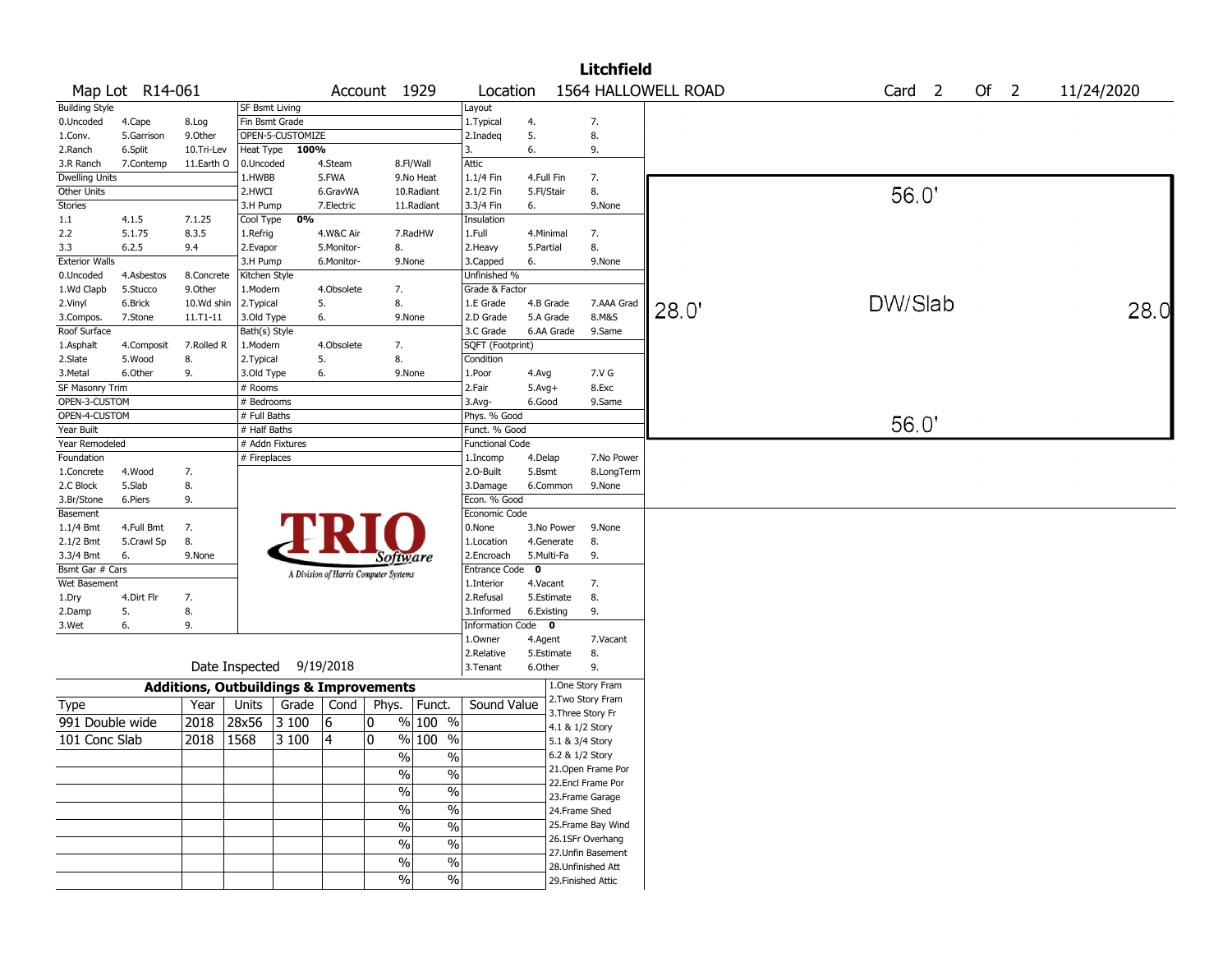|                   | Map Lot R14-062           | Account 1813              | Location                       |                       | 1570 HALLOWELL ROAD    |                                   |                 |                              | Card <sub>1</sub>  | Of 1          |                                           | 11/24/2020                           |
|-------------------|---------------------------|---------------------------|--------------------------------|-----------------------|------------------------|-----------------------------------|-----------------|------------------------------|--------------------|---------------|-------------------------------------------|--------------------------------------|
|                   | WARDWELL, RICHARD K SR    |                           |                                | <b>Property Data</b>  |                        |                                   |                 | <b>Assessment Record</b>     |                    |               |                                           |                                      |
|                   | <b>WARDWELL BARBARA E</b> |                           | Neighborhood 82 Hallowell Road |                       |                        | Year                              | Land            |                              | <b>Buildings</b>   |               | Exempt                                    | Total                                |
|                   | 1582 HALLOWELL ROAD       |                           |                                |                       |                        | 2007                              |                 | 40,790                       |                    | 147,562       | 13,000                                    | 175,352                              |
|                   | LITCHFIELD ME 04350       |                           | Tree Growth Year               | $\mathbf 0$           |                        | 2008                              |                 | 40,790                       |                    | 146,051       | 12,350                                    | 174,491                              |
|                   |                           |                           | X Coordinate                   |                       | 0                      |                                   |                 |                              |                    |               |                                           |                                      |
|                   | B6195P106 B8906P228       |                           | Y Coordinate<br>Zone/Land Use  | 11 Residential        | $\mathbf 0$            | 2009                              |                 | 40,350                       |                    | 169,166       | 9,500                                     | 200,016                              |
|                   |                           |                           |                                |                       |                        | 2010                              |                 | 40,350                       |                    | 145,735       | 10,000                                    | 176,085                              |
|                   |                           |                           | Secondary Zone                 |                       |                        | 2011                              |                 | 42,750                       |                    | 125,870       | 10,000                                    | 158,620                              |
|                   |                           |                           |                                |                       |                        | 2012                              |                 | 42,750                       |                    | 125,870       | 10,000                                    | 158,620                              |
|                   |                           |                           | Topography 2 Rolling           |                       |                        | 2013                              |                 | 42,750                       |                    | 125,692       | 10,000                                    | 158,442                              |
|                   |                           |                           | 1.Level                        | 4.Below St            | 7.Res Protec           | 2014                              |                 | 42,750                       |                    | 124,462       | 10,000                                    | 157,212                              |
|                   |                           |                           | 2.Rolling<br>3.Above St        | 5.Low<br>6.Swampy     | 8.<br>9.               | 2015                              |                 | 42,750                       |                    | 124,326       | 10,000                                    | 157,076                              |
|                   |                           |                           | 4 Drilled Well<br>Utilities    |                       | <b>6 Septic System</b> | 2016                              |                 | 42,750                       |                    | 123,097       | 15,000                                    | 150,847                              |
|                   |                           |                           | 1.Public                       | 4.Dr Well             | 7.Cesspool             | 2017                              |                 | 42,750                       |                    | 122,918       | 20,000                                    | 145,668                              |
|                   |                           |                           | 2. Water                       | 5.Dug Well            | 8.Lake/Pond            | 2018                              |                 | 42,750                       |                    | 121,688       | 19,200                                    | 145,238                              |
|                   |                           |                           | 3.Sewer                        | 6.Septic              | 9.None                 | 2019                              |                 | 48,300                       |                    | 159,100       | 20,000                                    | 187,400                              |
|                   |                           | 1 Paved<br>Street<br>2020 |                                |                       |                        |                                   |                 | 48,300                       |                    | 159,100       | 25,000                                    | 182,400                              |
|                   |                           |                           | 1.Paved<br>2.Semi Imp          | 4.Proposed<br>5.R/O/W | 7.<br>8.               |                                   |                 |                              | <b>Land Data</b>   |               |                                           |                                      |
|                   |                           |                           | 3.Gravel<br>6.                 |                       | 9.None                 | <b>Front Foot</b>                 | <b>Type</b>     | <b>Effective</b><br>Frontage |                    |               | <b>Influence</b><br>Code                  | <b>Influence</b>                     |
|                   |                           |                           |                                |                       | 0                      | 11.1-100                          |                 |                              | <b>Depth</b>       | <b>Factor</b> | $\frac{9}{6}$                             | <b>Codes</b><br>1.Unimproved         |
|                   | Inspection Witnessed By:  |                           |                                |                       | $\mathbf 0$            | 12.101-200<br>$13.201+$           |                 |                              |                    |               | $\frac{9}{6}$<br>$\frac{9}{6}$            | 2.Excess Frtg                        |
|                   |                           |                           |                                | <b>Sale Data</b>      |                        | 14.                               |                 |                              |                    |               | $\frac{9}{6}$                             | 3. Topography<br>4.Size/Shape        |
| X                 |                           | Date                      | Sale Date                      |                       |                        | 15.                               |                 |                              |                    |               | $\frac{9}{6}$                             | 5.Access                             |
| No./Date          | Description               | Date Insp.                | Price<br>Sale Type             |                       |                        |                                   |                 |                              |                    |               | $\overline{\frac{9}{6}}$<br>$\frac{9}{6}$ | 6.Restriction<br>7. Right of Way     |
|                   |                           |                           | 1.Land                         | 4.MFG UNIT            | 7.                     | <b>Square Foot</b>                |                 | <b>Square Feet</b>           |                    |               |                                           | 8.View/Environ                       |
|                   |                           |                           | 2.L & B                        | 5.Other               | 8.                     | 16.Regular Lot                    |                 |                              |                    |               | %                                         | 9.Fract Share<br><b>Acres</b>        |
|                   |                           |                           | 3.Building<br>6.               |                       | 9.                     | 17.Secondary Lot                  |                 |                              |                    |               | %<br>$\frac{9}{6}$                        | 30. Frontage 1                       |
|                   |                           |                           | Financing                      |                       |                        | 18. Excess Land<br>19.Condominium |                 |                              |                    |               | $\frac{9}{6}$                             | 31. Frontage 2                       |
|                   |                           |                           | 1.Convent                      | 4.Seller              | 7.                     | 20.Miscellaneous                  |                 |                              |                    |               | %                                         | 32.Tillable                          |
| Notes:            |                           |                           | 2.FHA/VA                       | 5.Private             | 8.                     |                                   |                 |                              |                    |               | %                                         | 33.Tillable<br>34.Softwood F&O       |
|                   |                           |                           | 3.Assumed                      | 6.Cash                | 9.Unknown              | Fract. Acre                       |                 |                              |                    |               | %                                         | 35. Mixed Wood F&O                   |
|                   |                           |                           | Validity                       |                       |                        | 21. Houselot (Frac                | 24              | <b>Acreage/Sites</b>         | 1.00               | 100 %         | 0                                         | 36.Hardwood F&O                      |
|                   |                           |                           | 1.Valid                        | 4.Split               | 7.Renovate             | 22.Baselot(Fract)                 | $\overline{26}$ |                              | 1.10               | 100           | $\frac{9}{6}$<br>$\mathbf 0$              | 37.Softwood TG                       |
|                   |                           |                           | 2.Related                      | 5.Partial             | 8.Other                | 23.                               | 44              |                              | 1.00               | 100           | $\frac{9}{6}$<br>$\mathbf{0}$             | 38. Mixed Wood TG<br>39.Hardwood TG  |
|                   |                           |                           | 3.Distress                     | 6.Exempt              | 9.                     | Acres                             |                 |                              |                    |               | $\frac{9}{6}$                             | 40. Wasteland                        |
|                   |                           |                           | Verified                       |                       |                        | 24. Houselot<br>25.Baselot        |                 |                              |                    |               | $\overline{\frac{9}{6}}$                  | 41.Gravel Pit                        |
|                   |                           |                           | 1.Buyer                        | 4.Agent               | 7.Family               | 26.Rear 1                         |                 |                              |                    |               | $\frac{9}{6}$<br>$\frac{9}{6}$            | 42. Mobile Home Si                   |
|                   |                           |                           | 2.Seller                       | 5.Pub Rec             | 8.Other                |                                   |                 |                              |                    |               |                                           | 43.Camp Site                         |
|                   |                           |                           |                                |                       |                        | 27.Rear 2                         |                 |                              |                    |               |                                           |                                      |
| <b>Litchfield</b> |                           |                           | 3.Lender                       | 6.MLS                 | 9.                     | 28. Rear 3<br>29. Rear 4          |                 |                              | Total Acreage 2.10 |               |                                           | 44.Lot Improvemen<br>45.Access Right |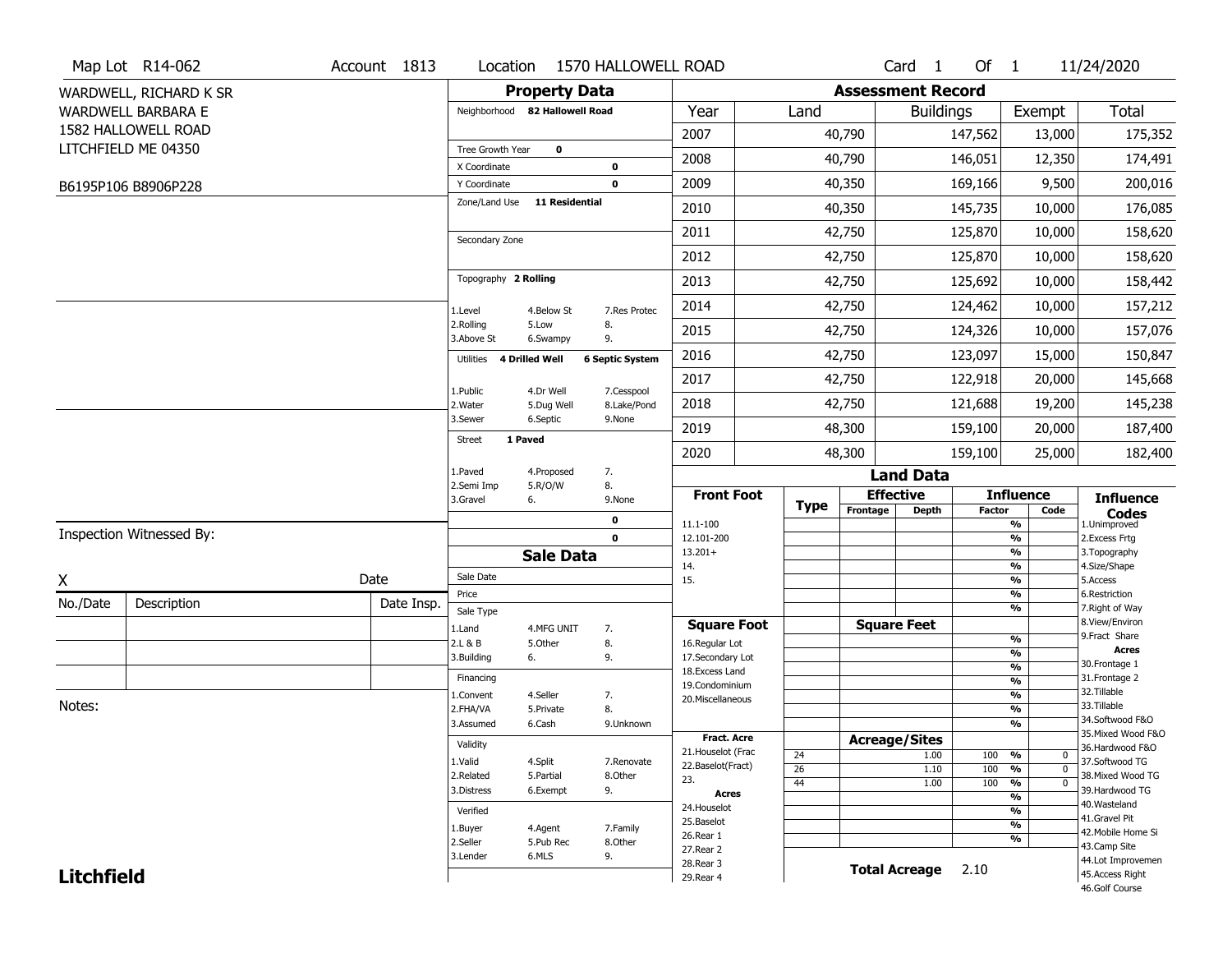| 1570 HALLOWELL ROAD<br>Map Lot R14-062<br>Account 1813<br>Card <sub>1</sub><br>Of $1$<br>11/24/2020<br>Location<br>Building Style 2 Ranch<br>1 Typical<br><b>SF Bsmt Living</b><br>$\mathbf 0$<br>Layout<br>$400$<br>Fin Bsmt Grade<br>0 <sub>0</sub><br>7.<br>0.Uncoded<br>4.Cape<br>8.Log<br>1. Typical<br>4.<br>5.Garrison<br>9.Other<br>OPEN-5-CUSTOMIZE 0<br>5.<br>8.<br>1.Conv.<br>2.Inadeg<br>1sB <sup>2</sup> f<br>GARAGE<br>6.<br>100%<br>1 Hot Water BB<br>9.<br>28.0<br>28.3<br>2.Ranch<br>6.Split<br>10.Tri-Lev<br>Heat Type<br>3.<br>9 None<br>7.Contemp<br>11.Earth O<br>0.Uncoded<br>4.Steam<br>8.Fl/Wall<br>Attic<br>3.R Ranch<br>$12.0^{\circ}$<br>Dwelling Units 1<br>1.HWBB<br>5.FWA<br>$1.1/4$ Fin<br>4.Full Fin<br>7.<br>9.No Heat<br>16 O'<br>$14.0^{\circ}$<br>120<br>8.<br>Other Units<br>0<br>2.HWCI<br>2.1/2 Fin<br>5.Fl/Stair<br>6.GravWA<br>10.Radiant<br>GARAGE<br>$26.0^{\circ}$<br>1 One Story<br>3.H Pump<br>7.Electric<br>3.3/4 Fin<br>6.<br>9.None<br>Stories<br>11.Radiant<br>8.0'<br>$OP = 8.0$<br>14.0<br>0%<br>9 None<br>1 Full<br>1.1<br>4.1.5<br>7.1.25<br>Cool Type<br>Insulation<br>5.1.75<br>8.3.5<br>7.RadHW<br>7.<br>2.2<br>1.Refrig<br>4.W&C Air<br>1.Full<br>4.Minimal<br>6.2.5<br>8.<br>3.3<br>9.4<br>2.Evapor<br>5.Monitor-<br>8.<br>2. Heavy<br>5.Partial<br>Exterior Walls 2 Vinyl<br>3.H Pump<br>9.None<br>6.<br>9.None<br>6.Monitor-<br>3.Capped<br>0%<br>Kitchen Style<br>2 Typical<br>Unfinished %<br>0.Uncoded<br>4.Asbestos<br>8.Concrete<br>9.0ther<br>Grade & Factor 3 Average 100%<br>1.Wd Clapb<br>5.Stucco<br>1.Modern<br>4.Obsolete<br>7.<br>36.0'<br>8.<br>6.Brick<br>10.Wd shin<br>2.Typical<br>5.<br>4.B Grade<br>7.AAA Grad<br>2.Vinyl<br>1.E Grade<br>8.M&S<br>7.Stone<br>11.T1-11<br>3.Old Type<br>9.None<br>2.D Grade<br>5.A Grade<br>3.Compos.<br>6.<br>$18.0^{\circ}$<br>SHED<br>1 Asphalt Shingles<br>Bath(s) Style<br>2 Typical Bath(s)<br>3.C Grade<br>6.AA Grade<br>9.Same<br>Roof Surface<br>SQFT (Footprint) 1232<br>1.Asphalt<br>4.Composit<br>7.Rolled R<br>1.Modern<br>4.Obsolete<br>7.<br>8.<br>8.<br>5.Wood<br>2.Typical<br>5.<br>4 Average<br>2.Slate<br>Condition<br>6.Other<br>9.<br>3.Old Type<br>7.V G<br>3.Metal<br>6.<br>9.None<br>1.Poor<br>4.Avg<br>SF Masonry Trim 0<br>5<br># Rooms<br>2.Fair<br>8.Exc<br>$5.Avg+$<br>$\overline{\mathbf{2}}$<br>OPEN-3-CUSTOM 0<br>9.Same<br># Bedrooms<br>3.Avg-<br>6.Good<br>OPEN-4-CUSTOM 0<br>0%<br># Full Baths<br>2<br>Phys. % Good<br>100%<br>Year Built<br>2006<br># Half Baths<br>0<br>Funct. % Good<br>Year Remodeled<br>0<br># Addn Fixtures<br>0<br><b>Functional Code</b><br>9 None<br>36.0' GARAGE<br>1 Concrete<br># Fireplaces<br>0<br>7.No Power<br>Foundation<br>1.Incomp<br>4.Delap<br>4.Wood<br>7.<br>5.Bsmt<br>8.LongTerm<br>1.Concrete<br>2.O-Built<br>8.<br>5.Slab<br>9.None<br>2.C Block<br>3.Damage<br>6.Common<br>Econ. % Good 100%<br>$24.0^{\circ}$<br>6.Piers<br>9.<br>3.Br/Stone<br><b>4 Full Basement</b><br>Economic Code None<br>Basement<br>7.<br>4.Full Bmt<br>0.None<br>$1.1/4$ Bmt<br>3.No Power<br>9.None<br>2.1/2 Bmt<br>5.Crawl Sp<br>8.<br>1.Location<br>4.Generate<br>8.<br>6.<br>9.None<br>2.Encroach<br>5.Multi-Fa<br>9.<br>3.3/4 Bmt<br>Software<br>Bsmt Gar $#$ Cars $0$<br>Entrance Code 1 Interior Inspect<br>A Division of Harris Computer Systems<br>Wet Basement<br>1 Dry Basement<br>4.Vacant<br>7.<br>1.Interior<br>4.Dirt Flr<br>7.<br>2.Refusal<br>5.Estimate<br>8.<br>1.Dry<br>8.<br>5.<br>9.<br>2.Damp<br>3.Informed<br>6.Existing<br>9.<br>Information Code 1 Owner<br>3.Wet<br>6.<br>7.Vacant<br>1.0wner<br>4.Agent<br>5.Estimate<br>8.<br>2.Relative<br>Date Inspected<br>9/19/2018<br>9.<br>3.Tenant<br>6.Other<br>1.One Story Fram<br><b>Additions, Outbuildings &amp; Improvements</b><br>2. Two Story Fram<br>Sound Value<br>Cond<br>Phys.<br>Funct.<br>Year<br>Units<br>Grade<br>Type<br>3. Three Story Fr<br>0<br>% 0<br>23 Frame Garage<br>448<br>9 100<br>9<br>$\%$<br>0<br>4.1 & 1/2 Story<br>$\mathbf 0$<br>$\%$<br>112<br>9 1 0 0<br>9<br>0<br>% 0<br>21 Open Frame<br>5.1 & 3/4 Story<br>6.2 & 1/2 Story<br>23 Frame Garage<br>1995 312<br>3 100<br> 4<br>10<br>% 75<br>%<br>21.Open Frame Por<br>$\sqrt{4}$<br>$\frac{9}{6}$ 75<br>$\sqrt{6}$<br>2019 648<br>2 100<br>10<br>24 Frame Shed<br>22.Encl Frame Por<br>$\sqrt{96}$ 75<br>$\%$<br>864<br>$\sqrt{2}100$<br>$ 3\rangle$<br>0<br>23 Frame Garage<br>1980<br>23. Frame Garage<br>$\frac{1}{2}$<br>$\sqrt{6}$<br>24.Frame Shed<br>25.Frame Bay Wind<br>$\%$<br>%<br>26.1SFr Overhang<br>$\%$<br>%<br>27.Unfin Basement |  |  |  |   |      |  | <b>Litchfield</b> |  |  |
|-------------------------------------------------------------------------------------------------------------------------------------------------------------------------------------------------------------------------------------------------------------------------------------------------------------------------------------------------------------------------------------------------------------------------------------------------------------------------------------------------------------------------------------------------------------------------------------------------------------------------------------------------------------------------------------------------------------------------------------------------------------------------------------------------------------------------------------------------------------------------------------------------------------------------------------------------------------------------------------------------------------------------------------------------------------------------------------------------------------------------------------------------------------------------------------------------------------------------------------------------------------------------------------------------------------------------------------------------------------------------------------------------------------------------------------------------------------------------------------------------------------------------------------------------------------------------------------------------------------------------------------------------------------------------------------------------------------------------------------------------------------------------------------------------------------------------------------------------------------------------------------------------------------------------------------------------------------------------------------------------------------------------------------------------------------------------------------------------------------------------------------------------------------------------------------------------------------------------------------------------------------------------------------------------------------------------------------------------------------------------------------------------------------------------------------------------------------------------------------------------------------------------------------------------------------------------------------------------------------------------------------------------------------------------------------------------------------------------------------------------------------------------------------------------------------------------------------------------------------------------------------------------------------------------------------------------------------------------------------------------------------------------------------------------------------------------------------------------------------------------------------------------------------------------------------------------------------------------------------------------------------------------------------------------------------------------------------------------------------------------------------------------------------------------------------------------------------------------------------------------------------------------------------------------------------------------------------------------------------------------------------------------------------------------------------------------------------------------------------------------------------------------------------------------------------------------------------------------------------------------------------------------------------------------------------------------------------------------------------------------------------------------------------------------------------------------------------------------------------------------------------------------------------------------------------------------------------------------------------------------------------------------------------------------------------------------------------------------------------------------------------------------------------------------------------------------------------------------------------------------------------------------------------------------------------------------------------|--|--|--|---|------|--|-------------------|--|--|
|                                                                                                                                                                                                                                                                                                                                                                                                                                                                                                                                                                                                                                                                                                                                                                                                                                                                                                                                                                                                                                                                                                                                                                                                                                                                                                                                                                                                                                                                                                                                                                                                                                                                                                                                                                                                                                                                                                                                                                                                                                                                                                                                                                                                                                                                                                                                                                                                                                                                                                                                                                                                                                                                                                                                                                                                                                                                                                                                                                                                                                                                                                                                                                                                                                                                                                                                                                                                                                                                                                                                                                                                                                                                                                                                                                                                                                                                                                                                                                                                                                                                                                                                                                                                                                                                                                                                                                                                                                                                                                                                                                                     |  |  |  |   |      |  |                   |  |  |
|                                                                                                                                                                                                                                                                                                                                                                                                                                                                                                                                                                                                                                                                                                                                                                                                                                                                                                                                                                                                                                                                                                                                                                                                                                                                                                                                                                                                                                                                                                                                                                                                                                                                                                                                                                                                                                                                                                                                                                                                                                                                                                                                                                                                                                                                                                                                                                                                                                                                                                                                                                                                                                                                                                                                                                                                                                                                                                                                                                                                                                                                                                                                                                                                                                                                                                                                                                                                                                                                                                                                                                                                                                                                                                                                                                                                                                                                                                                                                                                                                                                                                                                                                                                                                                                                                                                                                                                                                                                                                                                                                                                     |  |  |  |   |      |  |                   |  |  |
|                                                                                                                                                                                                                                                                                                                                                                                                                                                                                                                                                                                                                                                                                                                                                                                                                                                                                                                                                                                                                                                                                                                                                                                                                                                                                                                                                                                                                                                                                                                                                                                                                                                                                                                                                                                                                                                                                                                                                                                                                                                                                                                                                                                                                                                                                                                                                                                                                                                                                                                                                                                                                                                                                                                                                                                                                                                                                                                                                                                                                                                                                                                                                                                                                                                                                                                                                                                                                                                                                                                                                                                                                                                                                                                                                                                                                                                                                                                                                                                                                                                                                                                                                                                                                                                                                                                                                                                                                                                                                                                                                                                     |  |  |  |   |      |  |                   |  |  |
|                                                                                                                                                                                                                                                                                                                                                                                                                                                                                                                                                                                                                                                                                                                                                                                                                                                                                                                                                                                                                                                                                                                                                                                                                                                                                                                                                                                                                                                                                                                                                                                                                                                                                                                                                                                                                                                                                                                                                                                                                                                                                                                                                                                                                                                                                                                                                                                                                                                                                                                                                                                                                                                                                                                                                                                                                                                                                                                                                                                                                                                                                                                                                                                                                                                                                                                                                                                                                                                                                                                                                                                                                                                                                                                                                                                                                                                                                                                                                                                                                                                                                                                                                                                                                                                                                                                                                                                                                                                                                                                                                                                     |  |  |  |   |      |  |                   |  |  |
|                                                                                                                                                                                                                                                                                                                                                                                                                                                                                                                                                                                                                                                                                                                                                                                                                                                                                                                                                                                                                                                                                                                                                                                                                                                                                                                                                                                                                                                                                                                                                                                                                                                                                                                                                                                                                                                                                                                                                                                                                                                                                                                                                                                                                                                                                                                                                                                                                                                                                                                                                                                                                                                                                                                                                                                                                                                                                                                                                                                                                                                                                                                                                                                                                                                                                                                                                                                                                                                                                                                                                                                                                                                                                                                                                                                                                                                                                                                                                                                                                                                                                                                                                                                                                                                                                                                                                                                                                                                                                                                                                                                     |  |  |  |   |      |  |                   |  |  |
|                                                                                                                                                                                                                                                                                                                                                                                                                                                                                                                                                                                                                                                                                                                                                                                                                                                                                                                                                                                                                                                                                                                                                                                                                                                                                                                                                                                                                                                                                                                                                                                                                                                                                                                                                                                                                                                                                                                                                                                                                                                                                                                                                                                                                                                                                                                                                                                                                                                                                                                                                                                                                                                                                                                                                                                                                                                                                                                                                                                                                                                                                                                                                                                                                                                                                                                                                                                                                                                                                                                                                                                                                                                                                                                                                                                                                                                                                                                                                                                                                                                                                                                                                                                                                                                                                                                                                                                                                                                                                                                                                                                     |  |  |  |   |      |  |                   |  |  |
|                                                                                                                                                                                                                                                                                                                                                                                                                                                                                                                                                                                                                                                                                                                                                                                                                                                                                                                                                                                                                                                                                                                                                                                                                                                                                                                                                                                                                                                                                                                                                                                                                                                                                                                                                                                                                                                                                                                                                                                                                                                                                                                                                                                                                                                                                                                                                                                                                                                                                                                                                                                                                                                                                                                                                                                                                                                                                                                                                                                                                                                                                                                                                                                                                                                                                                                                                                                                                                                                                                                                                                                                                                                                                                                                                                                                                                                                                                                                                                                                                                                                                                                                                                                                                                                                                                                                                                                                                                                                                                                                                                                     |  |  |  |   |      |  |                   |  |  |
|                                                                                                                                                                                                                                                                                                                                                                                                                                                                                                                                                                                                                                                                                                                                                                                                                                                                                                                                                                                                                                                                                                                                                                                                                                                                                                                                                                                                                                                                                                                                                                                                                                                                                                                                                                                                                                                                                                                                                                                                                                                                                                                                                                                                                                                                                                                                                                                                                                                                                                                                                                                                                                                                                                                                                                                                                                                                                                                                                                                                                                                                                                                                                                                                                                                                                                                                                                                                                                                                                                                                                                                                                                                                                                                                                                                                                                                                                                                                                                                                                                                                                                                                                                                                                                                                                                                                                                                                                                                                                                                                                                                     |  |  |  |   |      |  |                   |  |  |
|                                                                                                                                                                                                                                                                                                                                                                                                                                                                                                                                                                                                                                                                                                                                                                                                                                                                                                                                                                                                                                                                                                                                                                                                                                                                                                                                                                                                                                                                                                                                                                                                                                                                                                                                                                                                                                                                                                                                                                                                                                                                                                                                                                                                                                                                                                                                                                                                                                                                                                                                                                                                                                                                                                                                                                                                                                                                                                                                                                                                                                                                                                                                                                                                                                                                                                                                                                                                                                                                                                                                                                                                                                                                                                                                                                                                                                                                                                                                                                                                                                                                                                                                                                                                                                                                                                                                                                                                                                                                                                                                                                                     |  |  |  |   |      |  |                   |  |  |
|                                                                                                                                                                                                                                                                                                                                                                                                                                                                                                                                                                                                                                                                                                                                                                                                                                                                                                                                                                                                                                                                                                                                                                                                                                                                                                                                                                                                                                                                                                                                                                                                                                                                                                                                                                                                                                                                                                                                                                                                                                                                                                                                                                                                                                                                                                                                                                                                                                                                                                                                                                                                                                                                                                                                                                                                                                                                                                                                                                                                                                                                                                                                                                                                                                                                                                                                                                                                                                                                                                                                                                                                                                                                                                                                                                                                                                                                                                                                                                                                                                                                                                                                                                                                                                                                                                                                                                                                                                                                                                                                                                                     |  |  |  |   |      |  |                   |  |  |
|                                                                                                                                                                                                                                                                                                                                                                                                                                                                                                                                                                                                                                                                                                                                                                                                                                                                                                                                                                                                                                                                                                                                                                                                                                                                                                                                                                                                                                                                                                                                                                                                                                                                                                                                                                                                                                                                                                                                                                                                                                                                                                                                                                                                                                                                                                                                                                                                                                                                                                                                                                                                                                                                                                                                                                                                                                                                                                                                                                                                                                                                                                                                                                                                                                                                                                                                                                                                                                                                                                                                                                                                                                                                                                                                                                                                                                                                                                                                                                                                                                                                                                                                                                                                                                                                                                                                                                                                                                                                                                                                                                                     |  |  |  |   |      |  |                   |  |  |
|                                                                                                                                                                                                                                                                                                                                                                                                                                                                                                                                                                                                                                                                                                                                                                                                                                                                                                                                                                                                                                                                                                                                                                                                                                                                                                                                                                                                                                                                                                                                                                                                                                                                                                                                                                                                                                                                                                                                                                                                                                                                                                                                                                                                                                                                                                                                                                                                                                                                                                                                                                                                                                                                                                                                                                                                                                                                                                                                                                                                                                                                                                                                                                                                                                                                                                                                                                                                                                                                                                                                                                                                                                                                                                                                                                                                                                                                                                                                                                                                                                                                                                                                                                                                                                                                                                                                                                                                                                                                                                                                                                                     |  |  |  |   |      |  |                   |  |  |
|                                                                                                                                                                                                                                                                                                                                                                                                                                                                                                                                                                                                                                                                                                                                                                                                                                                                                                                                                                                                                                                                                                                                                                                                                                                                                                                                                                                                                                                                                                                                                                                                                                                                                                                                                                                                                                                                                                                                                                                                                                                                                                                                                                                                                                                                                                                                                                                                                                                                                                                                                                                                                                                                                                                                                                                                                                                                                                                                                                                                                                                                                                                                                                                                                                                                                                                                                                                                                                                                                                                                                                                                                                                                                                                                                                                                                                                                                                                                                                                                                                                                                                                                                                                                                                                                                                                                                                                                                                                                                                                                                                                     |  |  |  |   |      |  |                   |  |  |
|                                                                                                                                                                                                                                                                                                                                                                                                                                                                                                                                                                                                                                                                                                                                                                                                                                                                                                                                                                                                                                                                                                                                                                                                                                                                                                                                                                                                                                                                                                                                                                                                                                                                                                                                                                                                                                                                                                                                                                                                                                                                                                                                                                                                                                                                                                                                                                                                                                                                                                                                                                                                                                                                                                                                                                                                                                                                                                                                                                                                                                                                                                                                                                                                                                                                                                                                                                                                                                                                                                                                                                                                                                                                                                                                                                                                                                                                                                                                                                                                                                                                                                                                                                                                                                                                                                                                                                                                                                                                                                                                                                                     |  |  |  |   |      |  |                   |  |  |
|                                                                                                                                                                                                                                                                                                                                                                                                                                                                                                                                                                                                                                                                                                                                                                                                                                                                                                                                                                                                                                                                                                                                                                                                                                                                                                                                                                                                                                                                                                                                                                                                                                                                                                                                                                                                                                                                                                                                                                                                                                                                                                                                                                                                                                                                                                                                                                                                                                                                                                                                                                                                                                                                                                                                                                                                                                                                                                                                                                                                                                                                                                                                                                                                                                                                                                                                                                                                                                                                                                                                                                                                                                                                                                                                                                                                                                                                                                                                                                                                                                                                                                                                                                                                                                                                                                                                                                                                                                                                                                                                                                                     |  |  |  |   |      |  |                   |  |  |
|                                                                                                                                                                                                                                                                                                                                                                                                                                                                                                                                                                                                                                                                                                                                                                                                                                                                                                                                                                                                                                                                                                                                                                                                                                                                                                                                                                                                                                                                                                                                                                                                                                                                                                                                                                                                                                                                                                                                                                                                                                                                                                                                                                                                                                                                                                                                                                                                                                                                                                                                                                                                                                                                                                                                                                                                                                                                                                                                                                                                                                                                                                                                                                                                                                                                                                                                                                                                                                                                                                                                                                                                                                                                                                                                                                                                                                                                                                                                                                                                                                                                                                                                                                                                                                                                                                                                                                                                                                                                                                                                                                                     |  |  |  |   |      |  |                   |  |  |
|                                                                                                                                                                                                                                                                                                                                                                                                                                                                                                                                                                                                                                                                                                                                                                                                                                                                                                                                                                                                                                                                                                                                                                                                                                                                                                                                                                                                                                                                                                                                                                                                                                                                                                                                                                                                                                                                                                                                                                                                                                                                                                                                                                                                                                                                                                                                                                                                                                                                                                                                                                                                                                                                                                                                                                                                                                                                                                                                                                                                                                                                                                                                                                                                                                                                                                                                                                                                                                                                                                                                                                                                                                                                                                                                                                                                                                                                                                                                                                                                                                                                                                                                                                                                                                                                                                                                                                                                                                                                                                                                                                                     |  |  |  |   |      |  |                   |  |  |
|                                                                                                                                                                                                                                                                                                                                                                                                                                                                                                                                                                                                                                                                                                                                                                                                                                                                                                                                                                                                                                                                                                                                                                                                                                                                                                                                                                                                                                                                                                                                                                                                                                                                                                                                                                                                                                                                                                                                                                                                                                                                                                                                                                                                                                                                                                                                                                                                                                                                                                                                                                                                                                                                                                                                                                                                                                                                                                                                                                                                                                                                                                                                                                                                                                                                                                                                                                                                                                                                                                                                                                                                                                                                                                                                                                                                                                                                                                                                                                                                                                                                                                                                                                                                                                                                                                                                                                                                                                                                                                                                                                                     |  |  |  |   |      |  |                   |  |  |
|                                                                                                                                                                                                                                                                                                                                                                                                                                                                                                                                                                                                                                                                                                                                                                                                                                                                                                                                                                                                                                                                                                                                                                                                                                                                                                                                                                                                                                                                                                                                                                                                                                                                                                                                                                                                                                                                                                                                                                                                                                                                                                                                                                                                                                                                                                                                                                                                                                                                                                                                                                                                                                                                                                                                                                                                                                                                                                                                                                                                                                                                                                                                                                                                                                                                                                                                                                                                                                                                                                                                                                                                                                                                                                                                                                                                                                                                                                                                                                                                                                                                                                                                                                                                                                                                                                                                                                                                                                                                                                                                                                                     |  |  |  |   |      |  |                   |  |  |
|                                                                                                                                                                                                                                                                                                                                                                                                                                                                                                                                                                                                                                                                                                                                                                                                                                                                                                                                                                                                                                                                                                                                                                                                                                                                                                                                                                                                                                                                                                                                                                                                                                                                                                                                                                                                                                                                                                                                                                                                                                                                                                                                                                                                                                                                                                                                                                                                                                                                                                                                                                                                                                                                                                                                                                                                                                                                                                                                                                                                                                                                                                                                                                                                                                                                                                                                                                                                                                                                                                                                                                                                                                                                                                                                                                                                                                                                                                                                                                                                                                                                                                                                                                                                                                                                                                                                                                                                                                                                                                                                                                                     |  |  |  |   |      |  |                   |  |  |
|                                                                                                                                                                                                                                                                                                                                                                                                                                                                                                                                                                                                                                                                                                                                                                                                                                                                                                                                                                                                                                                                                                                                                                                                                                                                                                                                                                                                                                                                                                                                                                                                                                                                                                                                                                                                                                                                                                                                                                                                                                                                                                                                                                                                                                                                                                                                                                                                                                                                                                                                                                                                                                                                                                                                                                                                                                                                                                                                                                                                                                                                                                                                                                                                                                                                                                                                                                                                                                                                                                                                                                                                                                                                                                                                                                                                                                                                                                                                                                                                                                                                                                                                                                                                                                                                                                                                                                                                                                                                                                                                                                                     |  |  |  |   |      |  |                   |  |  |
|                                                                                                                                                                                                                                                                                                                                                                                                                                                                                                                                                                                                                                                                                                                                                                                                                                                                                                                                                                                                                                                                                                                                                                                                                                                                                                                                                                                                                                                                                                                                                                                                                                                                                                                                                                                                                                                                                                                                                                                                                                                                                                                                                                                                                                                                                                                                                                                                                                                                                                                                                                                                                                                                                                                                                                                                                                                                                                                                                                                                                                                                                                                                                                                                                                                                                                                                                                                                                                                                                                                                                                                                                                                                                                                                                                                                                                                                                                                                                                                                                                                                                                                                                                                                                                                                                                                                                                                                                                                                                                                                                                                     |  |  |  |   |      |  |                   |  |  |
|                                                                                                                                                                                                                                                                                                                                                                                                                                                                                                                                                                                                                                                                                                                                                                                                                                                                                                                                                                                                                                                                                                                                                                                                                                                                                                                                                                                                                                                                                                                                                                                                                                                                                                                                                                                                                                                                                                                                                                                                                                                                                                                                                                                                                                                                                                                                                                                                                                                                                                                                                                                                                                                                                                                                                                                                                                                                                                                                                                                                                                                                                                                                                                                                                                                                                                                                                                                                                                                                                                                                                                                                                                                                                                                                                                                                                                                                                                                                                                                                                                                                                                                                                                                                                                                                                                                                                                                                                                                                                                                                                                                     |  |  |  |   |      |  |                   |  |  |
|                                                                                                                                                                                                                                                                                                                                                                                                                                                                                                                                                                                                                                                                                                                                                                                                                                                                                                                                                                                                                                                                                                                                                                                                                                                                                                                                                                                                                                                                                                                                                                                                                                                                                                                                                                                                                                                                                                                                                                                                                                                                                                                                                                                                                                                                                                                                                                                                                                                                                                                                                                                                                                                                                                                                                                                                                                                                                                                                                                                                                                                                                                                                                                                                                                                                                                                                                                                                                                                                                                                                                                                                                                                                                                                                                                                                                                                                                                                                                                                                                                                                                                                                                                                                                                                                                                                                                                                                                                                                                                                                                                                     |  |  |  |   |      |  |                   |  |  |
|                                                                                                                                                                                                                                                                                                                                                                                                                                                                                                                                                                                                                                                                                                                                                                                                                                                                                                                                                                                                                                                                                                                                                                                                                                                                                                                                                                                                                                                                                                                                                                                                                                                                                                                                                                                                                                                                                                                                                                                                                                                                                                                                                                                                                                                                                                                                                                                                                                                                                                                                                                                                                                                                                                                                                                                                                                                                                                                                                                                                                                                                                                                                                                                                                                                                                                                                                                                                                                                                                                                                                                                                                                                                                                                                                                                                                                                                                                                                                                                                                                                                                                                                                                                                                                                                                                                                                                                                                                                                                                                                                                                     |  |  |  |   |      |  |                   |  |  |
|                                                                                                                                                                                                                                                                                                                                                                                                                                                                                                                                                                                                                                                                                                                                                                                                                                                                                                                                                                                                                                                                                                                                                                                                                                                                                                                                                                                                                                                                                                                                                                                                                                                                                                                                                                                                                                                                                                                                                                                                                                                                                                                                                                                                                                                                                                                                                                                                                                                                                                                                                                                                                                                                                                                                                                                                                                                                                                                                                                                                                                                                                                                                                                                                                                                                                                                                                                                                                                                                                                                                                                                                                                                                                                                                                                                                                                                                                                                                                                                                                                                                                                                                                                                                                                                                                                                                                                                                                                                                                                                                                                                     |  |  |  |   |      |  |                   |  |  |
|                                                                                                                                                                                                                                                                                                                                                                                                                                                                                                                                                                                                                                                                                                                                                                                                                                                                                                                                                                                                                                                                                                                                                                                                                                                                                                                                                                                                                                                                                                                                                                                                                                                                                                                                                                                                                                                                                                                                                                                                                                                                                                                                                                                                                                                                                                                                                                                                                                                                                                                                                                                                                                                                                                                                                                                                                                                                                                                                                                                                                                                                                                                                                                                                                                                                                                                                                                                                                                                                                                                                                                                                                                                                                                                                                                                                                                                                                                                                                                                                                                                                                                                                                                                                                                                                                                                                                                                                                                                                                                                                                                                     |  |  |  |   |      |  |                   |  |  |
|                                                                                                                                                                                                                                                                                                                                                                                                                                                                                                                                                                                                                                                                                                                                                                                                                                                                                                                                                                                                                                                                                                                                                                                                                                                                                                                                                                                                                                                                                                                                                                                                                                                                                                                                                                                                                                                                                                                                                                                                                                                                                                                                                                                                                                                                                                                                                                                                                                                                                                                                                                                                                                                                                                                                                                                                                                                                                                                                                                                                                                                                                                                                                                                                                                                                                                                                                                                                                                                                                                                                                                                                                                                                                                                                                                                                                                                                                                                                                                                                                                                                                                                                                                                                                                                                                                                                                                                                                                                                                                                                                                                     |  |  |  |   |      |  |                   |  |  |
|                                                                                                                                                                                                                                                                                                                                                                                                                                                                                                                                                                                                                                                                                                                                                                                                                                                                                                                                                                                                                                                                                                                                                                                                                                                                                                                                                                                                                                                                                                                                                                                                                                                                                                                                                                                                                                                                                                                                                                                                                                                                                                                                                                                                                                                                                                                                                                                                                                                                                                                                                                                                                                                                                                                                                                                                                                                                                                                                                                                                                                                                                                                                                                                                                                                                                                                                                                                                                                                                                                                                                                                                                                                                                                                                                                                                                                                                                                                                                                                                                                                                                                                                                                                                                                                                                                                                                                                                                                                                                                                                                                                     |  |  |  |   |      |  |                   |  |  |
|                                                                                                                                                                                                                                                                                                                                                                                                                                                                                                                                                                                                                                                                                                                                                                                                                                                                                                                                                                                                                                                                                                                                                                                                                                                                                                                                                                                                                                                                                                                                                                                                                                                                                                                                                                                                                                                                                                                                                                                                                                                                                                                                                                                                                                                                                                                                                                                                                                                                                                                                                                                                                                                                                                                                                                                                                                                                                                                                                                                                                                                                                                                                                                                                                                                                                                                                                                                                                                                                                                                                                                                                                                                                                                                                                                                                                                                                                                                                                                                                                                                                                                                                                                                                                                                                                                                                                                                                                                                                                                                                                                                     |  |  |  |   |      |  |                   |  |  |
|                                                                                                                                                                                                                                                                                                                                                                                                                                                                                                                                                                                                                                                                                                                                                                                                                                                                                                                                                                                                                                                                                                                                                                                                                                                                                                                                                                                                                                                                                                                                                                                                                                                                                                                                                                                                                                                                                                                                                                                                                                                                                                                                                                                                                                                                                                                                                                                                                                                                                                                                                                                                                                                                                                                                                                                                                                                                                                                                                                                                                                                                                                                                                                                                                                                                                                                                                                                                                                                                                                                                                                                                                                                                                                                                                                                                                                                                                                                                                                                                                                                                                                                                                                                                                                                                                                                                                                                                                                                                                                                                                                                     |  |  |  |   |      |  |                   |  |  |
|                                                                                                                                                                                                                                                                                                                                                                                                                                                                                                                                                                                                                                                                                                                                                                                                                                                                                                                                                                                                                                                                                                                                                                                                                                                                                                                                                                                                                                                                                                                                                                                                                                                                                                                                                                                                                                                                                                                                                                                                                                                                                                                                                                                                                                                                                                                                                                                                                                                                                                                                                                                                                                                                                                                                                                                                                                                                                                                                                                                                                                                                                                                                                                                                                                                                                                                                                                                                                                                                                                                                                                                                                                                                                                                                                                                                                                                                                                                                                                                                                                                                                                                                                                                                                                                                                                                                                                                                                                                                                                                                                                                     |  |  |  |   |      |  |                   |  |  |
|                                                                                                                                                                                                                                                                                                                                                                                                                                                                                                                                                                                                                                                                                                                                                                                                                                                                                                                                                                                                                                                                                                                                                                                                                                                                                                                                                                                                                                                                                                                                                                                                                                                                                                                                                                                                                                                                                                                                                                                                                                                                                                                                                                                                                                                                                                                                                                                                                                                                                                                                                                                                                                                                                                                                                                                                                                                                                                                                                                                                                                                                                                                                                                                                                                                                                                                                                                                                                                                                                                                                                                                                                                                                                                                                                                                                                                                                                                                                                                                                                                                                                                                                                                                                                                                                                                                                                                                                                                                                                                                                                                                     |  |  |  |   |      |  |                   |  |  |
|                                                                                                                                                                                                                                                                                                                                                                                                                                                                                                                                                                                                                                                                                                                                                                                                                                                                                                                                                                                                                                                                                                                                                                                                                                                                                                                                                                                                                                                                                                                                                                                                                                                                                                                                                                                                                                                                                                                                                                                                                                                                                                                                                                                                                                                                                                                                                                                                                                                                                                                                                                                                                                                                                                                                                                                                                                                                                                                                                                                                                                                                                                                                                                                                                                                                                                                                                                                                                                                                                                                                                                                                                                                                                                                                                                                                                                                                                                                                                                                                                                                                                                                                                                                                                                                                                                                                                                                                                                                                                                                                                                                     |  |  |  |   |      |  |                   |  |  |
|                                                                                                                                                                                                                                                                                                                                                                                                                                                                                                                                                                                                                                                                                                                                                                                                                                                                                                                                                                                                                                                                                                                                                                                                                                                                                                                                                                                                                                                                                                                                                                                                                                                                                                                                                                                                                                                                                                                                                                                                                                                                                                                                                                                                                                                                                                                                                                                                                                                                                                                                                                                                                                                                                                                                                                                                                                                                                                                                                                                                                                                                                                                                                                                                                                                                                                                                                                                                                                                                                                                                                                                                                                                                                                                                                                                                                                                                                                                                                                                                                                                                                                                                                                                                                                                                                                                                                                                                                                                                                                                                                                                     |  |  |  |   |      |  |                   |  |  |
|                                                                                                                                                                                                                                                                                                                                                                                                                                                                                                                                                                                                                                                                                                                                                                                                                                                                                                                                                                                                                                                                                                                                                                                                                                                                                                                                                                                                                                                                                                                                                                                                                                                                                                                                                                                                                                                                                                                                                                                                                                                                                                                                                                                                                                                                                                                                                                                                                                                                                                                                                                                                                                                                                                                                                                                                                                                                                                                                                                                                                                                                                                                                                                                                                                                                                                                                                                                                                                                                                                                                                                                                                                                                                                                                                                                                                                                                                                                                                                                                                                                                                                                                                                                                                                                                                                                                                                                                                                                                                                                                                                                     |  |  |  |   |      |  |                   |  |  |
|                                                                                                                                                                                                                                                                                                                                                                                                                                                                                                                                                                                                                                                                                                                                                                                                                                                                                                                                                                                                                                                                                                                                                                                                                                                                                                                                                                                                                                                                                                                                                                                                                                                                                                                                                                                                                                                                                                                                                                                                                                                                                                                                                                                                                                                                                                                                                                                                                                                                                                                                                                                                                                                                                                                                                                                                                                                                                                                                                                                                                                                                                                                                                                                                                                                                                                                                                                                                                                                                                                                                                                                                                                                                                                                                                                                                                                                                                                                                                                                                                                                                                                                                                                                                                                                                                                                                                                                                                                                                                                                                                                                     |  |  |  |   |      |  |                   |  |  |
|                                                                                                                                                                                                                                                                                                                                                                                                                                                                                                                                                                                                                                                                                                                                                                                                                                                                                                                                                                                                                                                                                                                                                                                                                                                                                                                                                                                                                                                                                                                                                                                                                                                                                                                                                                                                                                                                                                                                                                                                                                                                                                                                                                                                                                                                                                                                                                                                                                                                                                                                                                                                                                                                                                                                                                                                                                                                                                                                                                                                                                                                                                                                                                                                                                                                                                                                                                                                                                                                                                                                                                                                                                                                                                                                                                                                                                                                                                                                                                                                                                                                                                                                                                                                                                                                                                                                                                                                                                                                                                                                                                                     |  |  |  |   |      |  |                   |  |  |
|                                                                                                                                                                                                                                                                                                                                                                                                                                                                                                                                                                                                                                                                                                                                                                                                                                                                                                                                                                                                                                                                                                                                                                                                                                                                                                                                                                                                                                                                                                                                                                                                                                                                                                                                                                                                                                                                                                                                                                                                                                                                                                                                                                                                                                                                                                                                                                                                                                                                                                                                                                                                                                                                                                                                                                                                                                                                                                                                                                                                                                                                                                                                                                                                                                                                                                                                                                                                                                                                                                                                                                                                                                                                                                                                                                                                                                                                                                                                                                                                                                                                                                                                                                                                                                                                                                                                                                                                                                                                                                                                                                                     |  |  |  |   |      |  |                   |  |  |
|                                                                                                                                                                                                                                                                                                                                                                                                                                                                                                                                                                                                                                                                                                                                                                                                                                                                                                                                                                                                                                                                                                                                                                                                                                                                                                                                                                                                                                                                                                                                                                                                                                                                                                                                                                                                                                                                                                                                                                                                                                                                                                                                                                                                                                                                                                                                                                                                                                                                                                                                                                                                                                                                                                                                                                                                                                                                                                                                                                                                                                                                                                                                                                                                                                                                                                                                                                                                                                                                                                                                                                                                                                                                                                                                                                                                                                                                                                                                                                                                                                                                                                                                                                                                                                                                                                                                                                                                                                                                                                                                                                                     |  |  |  |   |      |  |                   |  |  |
|                                                                                                                                                                                                                                                                                                                                                                                                                                                                                                                                                                                                                                                                                                                                                                                                                                                                                                                                                                                                                                                                                                                                                                                                                                                                                                                                                                                                                                                                                                                                                                                                                                                                                                                                                                                                                                                                                                                                                                                                                                                                                                                                                                                                                                                                                                                                                                                                                                                                                                                                                                                                                                                                                                                                                                                                                                                                                                                                                                                                                                                                                                                                                                                                                                                                                                                                                                                                                                                                                                                                                                                                                                                                                                                                                                                                                                                                                                                                                                                                                                                                                                                                                                                                                                                                                                                                                                                                                                                                                                                                                                                     |  |  |  |   |      |  |                   |  |  |
|                                                                                                                                                                                                                                                                                                                                                                                                                                                                                                                                                                                                                                                                                                                                                                                                                                                                                                                                                                                                                                                                                                                                                                                                                                                                                                                                                                                                                                                                                                                                                                                                                                                                                                                                                                                                                                                                                                                                                                                                                                                                                                                                                                                                                                                                                                                                                                                                                                                                                                                                                                                                                                                                                                                                                                                                                                                                                                                                                                                                                                                                                                                                                                                                                                                                                                                                                                                                                                                                                                                                                                                                                                                                                                                                                                                                                                                                                                                                                                                                                                                                                                                                                                                                                                                                                                                                                                                                                                                                                                                                                                                     |  |  |  |   |      |  |                   |  |  |
|                                                                                                                                                                                                                                                                                                                                                                                                                                                                                                                                                                                                                                                                                                                                                                                                                                                                                                                                                                                                                                                                                                                                                                                                                                                                                                                                                                                                                                                                                                                                                                                                                                                                                                                                                                                                                                                                                                                                                                                                                                                                                                                                                                                                                                                                                                                                                                                                                                                                                                                                                                                                                                                                                                                                                                                                                                                                                                                                                                                                                                                                                                                                                                                                                                                                                                                                                                                                                                                                                                                                                                                                                                                                                                                                                                                                                                                                                                                                                                                                                                                                                                                                                                                                                                                                                                                                                                                                                                                                                                                                                                                     |  |  |  |   |      |  |                   |  |  |
|                                                                                                                                                                                                                                                                                                                                                                                                                                                                                                                                                                                                                                                                                                                                                                                                                                                                                                                                                                                                                                                                                                                                                                                                                                                                                                                                                                                                                                                                                                                                                                                                                                                                                                                                                                                                                                                                                                                                                                                                                                                                                                                                                                                                                                                                                                                                                                                                                                                                                                                                                                                                                                                                                                                                                                                                                                                                                                                                                                                                                                                                                                                                                                                                                                                                                                                                                                                                                                                                                                                                                                                                                                                                                                                                                                                                                                                                                                                                                                                                                                                                                                                                                                                                                                                                                                                                                                                                                                                                                                                                                                                     |  |  |  |   |      |  |                   |  |  |
|                                                                                                                                                                                                                                                                                                                                                                                                                                                                                                                                                                                                                                                                                                                                                                                                                                                                                                                                                                                                                                                                                                                                                                                                                                                                                                                                                                                                                                                                                                                                                                                                                                                                                                                                                                                                                                                                                                                                                                                                                                                                                                                                                                                                                                                                                                                                                                                                                                                                                                                                                                                                                                                                                                                                                                                                                                                                                                                                                                                                                                                                                                                                                                                                                                                                                                                                                                                                                                                                                                                                                                                                                                                                                                                                                                                                                                                                                                                                                                                                                                                                                                                                                                                                                                                                                                                                                                                                                                                                                                                                                                                     |  |  |  |   |      |  |                   |  |  |
|                                                                                                                                                                                                                                                                                                                                                                                                                                                                                                                                                                                                                                                                                                                                                                                                                                                                                                                                                                                                                                                                                                                                                                                                                                                                                                                                                                                                                                                                                                                                                                                                                                                                                                                                                                                                                                                                                                                                                                                                                                                                                                                                                                                                                                                                                                                                                                                                                                                                                                                                                                                                                                                                                                                                                                                                                                                                                                                                                                                                                                                                                                                                                                                                                                                                                                                                                                                                                                                                                                                                                                                                                                                                                                                                                                                                                                                                                                                                                                                                                                                                                                                                                                                                                                                                                                                                                                                                                                                                                                                                                                                     |  |  |  |   |      |  |                   |  |  |
|                                                                                                                                                                                                                                                                                                                                                                                                                                                                                                                                                                                                                                                                                                                                                                                                                                                                                                                                                                                                                                                                                                                                                                                                                                                                                                                                                                                                                                                                                                                                                                                                                                                                                                                                                                                                                                                                                                                                                                                                                                                                                                                                                                                                                                                                                                                                                                                                                                                                                                                                                                                                                                                                                                                                                                                                                                                                                                                                                                                                                                                                                                                                                                                                                                                                                                                                                                                                                                                                                                                                                                                                                                                                                                                                                                                                                                                                                                                                                                                                                                                                                                                                                                                                                                                                                                                                                                                                                                                                                                                                                                                     |  |  |  |   |      |  |                   |  |  |
|                                                                                                                                                                                                                                                                                                                                                                                                                                                                                                                                                                                                                                                                                                                                                                                                                                                                                                                                                                                                                                                                                                                                                                                                                                                                                                                                                                                                                                                                                                                                                                                                                                                                                                                                                                                                                                                                                                                                                                                                                                                                                                                                                                                                                                                                                                                                                                                                                                                                                                                                                                                                                                                                                                                                                                                                                                                                                                                                                                                                                                                                                                                                                                                                                                                                                                                                                                                                                                                                                                                                                                                                                                                                                                                                                                                                                                                                                                                                                                                                                                                                                                                                                                                                                                                                                                                                                                                                                                                                                                                                                                                     |  |  |  |   |      |  |                   |  |  |
|                                                                                                                                                                                                                                                                                                                                                                                                                                                                                                                                                                                                                                                                                                                                                                                                                                                                                                                                                                                                                                                                                                                                                                                                                                                                                                                                                                                                                                                                                                                                                                                                                                                                                                                                                                                                                                                                                                                                                                                                                                                                                                                                                                                                                                                                                                                                                                                                                                                                                                                                                                                                                                                                                                                                                                                                                                                                                                                                                                                                                                                                                                                                                                                                                                                                                                                                                                                                                                                                                                                                                                                                                                                                                                                                                                                                                                                                                                                                                                                                                                                                                                                                                                                                                                                                                                                                                                                                                                                                                                                                                                                     |  |  |  |   |      |  |                   |  |  |
|                                                                                                                                                                                                                                                                                                                                                                                                                                                                                                                                                                                                                                                                                                                                                                                                                                                                                                                                                                                                                                                                                                                                                                                                                                                                                                                                                                                                                                                                                                                                                                                                                                                                                                                                                                                                                                                                                                                                                                                                                                                                                                                                                                                                                                                                                                                                                                                                                                                                                                                                                                                                                                                                                                                                                                                                                                                                                                                                                                                                                                                                                                                                                                                                                                                                                                                                                                                                                                                                                                                                                                                                                                                                                                                                                                                                                                                                                                                                                                                                                                                                                                                                                                                                                                                                                                                                                                                                                                                                                                                                                                                     |  |  |  |   |      |  |                   |  |  |
|                                                                                                                                                                                                                                                                                                                                                                                                                                                                                                                                                                                                                                                                                                                                                                                                                                                                                                                                                                                                                                                                                                                                                                                                                                                                                                                                                                                                                                                                                                                                                                                                                                                                                                                                                                                                                                                                                                                                                                                                                                                                                                                                                                                                                                                                                                                                                                                                                                                                                                                                                                                                                                                                                                                                                                                                                                                                                                                                                                                                                                                                                                                                                                                                                                                                                                                                                                                                                                                                                                                                                                                                                                                                                                                                                                                                                                                                                                                                                                                                                                                                                                                                                                                                                                                                                                                                                                                                                                                                                                                                                                                     |  |  |  |   |      |  |                   |  |  |
|                                                                                                                                                                                                                                                                                                                                                                                                                                                                                                                                                                                                                                                                                                                                                                                                                                                                                                                                                                                                                                                                                                                                                                                                                                                                                                                                                                                                                                                                                                                                                                                                                                                                                                                                                                                                                                                                                                                                                                                                                                                                                                                                                                                                                                                                                                                                                                                                                                                                                                                                                                                                                                                                                                                                                                                                                                                                                                                                                                                                                                                                                                                                                                                                                                                                                                                                                                                                                                                                                                                                                                                                                                                                                                                                                                                                                                                                                                                                                                                                                                                                                                                                                                                                                                                                                                                                                                                                                                                                                                                                                                                     |  |  |  |   |      |  |                   |  |  |
| 28.Unfinished Att                                                                                                                                                                                                                                                                                                                                                                                                                                                                                                                                                                                                                                                                                                                                                                                                                                                                                                                                                                                                                                                                                                                                                                                                                                                                                                                                                                                                                                                                                                                                                                                                                                                                                                                                                                                                                                                                                                                                                                                                                                                                                                                                                                                                                                                                                                                                                                                                                                                                                                                                                                                                                                                                                                                                                                                                                                                                                                                                                                                                                                                                                                                                                                                                                                                                                                                                                                                                                                                                                                                                                                                                                                                                                                                                                                                                                                                                                                                                                                                                                                                                                                                                                                                                                                                                                                                                                                                                                                                                                                                                                                   |  |  |  | % | $\%$ |  |                   |  |  |
| $\sqrt{6}$<br>$\%$<br>29. Finished Attic                                                                                                                                                                                                                                                                                                                                                                                                                                                                                                                                                                                                                                                                                                                                                                                                                                                                                                                                                                                                                                                                                                                                                                                                                                                                                                                                                                                                                                                                                                                                                                                                                                                                                                                                                                                                                                                                                                                                                                                                                                                                                                                                                                                                                                                                                                                                                                                                                                                                                                                                                                                                                                                                                                                                                                                                                                                                                                                                                                                                                                                                                                                                                                                                                                                                                                                                                                                                                                                                                                                                                                                                                                                                                                                                                                                                                                                                                                                                                                                                                                                                                                                                                                                                                                                                                                                                                                                                                                                                                                                                            |  |  |  |   |      |  |                   |  |  |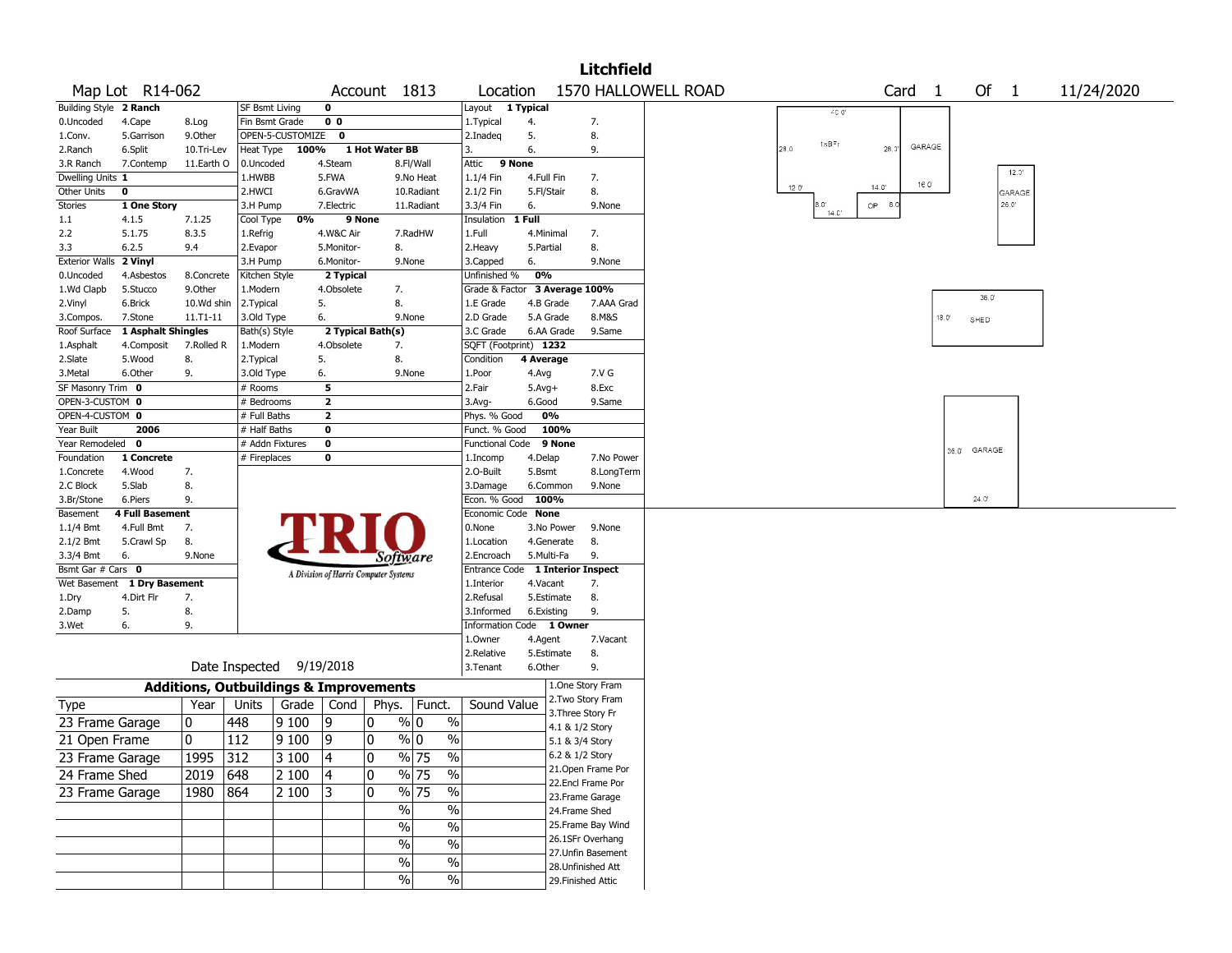|                       | Map Lot R14-062A                            | Account 1814                     | Location                       |                                  | 1566 HALLOWELL ROAD    |                                         |             |                          | $Card \t1$           | Of $1$        |                                    | 11/24/2020                            |
|-----------------------|---------------------------------------------|----------------------------------|--------------------------------|----------------------------------|------------------------|-----------------------------------------|-------------|--------------------------|----------------------|---------------|------------------------------------|---------------------------------------|
| LOVELY, JUSTIN R      |                                             |                                  |                                | <b>Property Data</b>             |                        |                                         |             | <b>Assessment Record</b> |                      |               |                                    |                                       |
|                       | 1566 HALLOWELL ROAD                         |                                  | Neighborhood 82 Hallowell Road |                                  |                        | Year                                    | Land        |                          | <b>Buildings</b>     |               | Exempt                             | <b>Total</b>                          |
|                       | LITCHFIELD ME 04350                         |                                  |                                |                                  |                        | 2007                                    |             | 43,335                   |                      | 157,614       | 13,000                             | 187,949                               |
|                       |                                             |                                  | Tree Growth Year               | $\mathbf 0$                      |                        | 2008                                    |             | 43,335                   |                      | 157,548       | 12,350                             | 188,533                               |
|                       |                                             |                                  | X Coordinate                   |                                  | 0                      |                                         |             |                          |                      |               |                                    |                                       |
|                       | B4328P153 B9278P44 B12652P311               |                                  | Y Coordinate<br>Zone/Land Use  | <b>11 Residential</b>            | $\mathbf 0$            | 2009                                    |             | 42,875                   |                      | 194,079       | 9,500                              | 227,454                               |
| <b>Previous Owner</b> | WARDWELL, RICHARD K JR                      |                                  |                                |                                  |                        | 2010                                    |             | 42,875                   |                      | 155,838       | 10,000                             | 188,713                               |
|                       | 1566 HALLOWELL ROAD                         |                                  | Secondary Zone                 |                                  |                        | 2011                                    |             | 42,875                   |                      | 151,546       | 10,000                             | 184,421                               |
|                       |                                             |                                  |                                |                                  |                        | 2012                                    |             | 42,875                   |                      | 151,546       | 10,000                             | 184,421                               |
|                       | LITCHFIELD ME 04350<br>Sale Date: 3/02/2018 |                                  | Topography 2 Rolling           |                                  |                        | 2013                                    |             | 42,875                   |                      | 151,546       | 10,000                             | 184,421                               |
|                       |                                             |                                  | 1.Level                        | 4.Below St                       | 7.Res Protec           | 2014                                    |             | 42,875                   |                      | 149,842       | 10,000                             | 182,717                               |
|                       |                                             |                                  | 2.Rolling<br>3.Above St        | 5.Low<br>6.Swampy                | 8.<br>9.               | 2015                                    |             | 42,875                   |                      | 149,842       | 10,000                             | 182,717                               |
|                       |                                             |                                  | 4 Drilled Well<br>Utilities    |                                  | <b>6 Septic System</b> | 2016                                    |             | 42,875                   |                      | 148,139       | 15,000                             | 176,014                               |
|                       |                                             |                                  | 1.Public                       | 4.Dr Well                        | 7.Cesspool             | 2017                                    |             | 42,875                   |                      | 148,139       | 20,000                             | 171,014                               |
|                       |                                             |                                  | 2. Water                       | 5.Dug Well                       | 8.Lake/Pond            | 2018                                    |             | 42,875                   |                      | 146,438       | $\mathbf{0}$                       | 189,313                               |
|                       |                                             |                                  | 3.Sewer<br>1 Paved             | 6.Septic                         | 9.None                 | 2019                                    |             | 48,500                   |                      | 169,300       | 20,000                             | 197,800                               |
|                       |                                             |                                  | <b>Street</b>                  |                                  |                        | 2020                                    |             | 48,500                   |                      | 169,300       | 25,000                             | 192,800                               |
|                       |                                             |                                  | 1.Paved                        | 4.Proposed                       | 7.                     |                                         |             |                          | <b>Land Data</b>     |               |                                    |                                       |
|                       |                                             |                                  | 2.Semi Imp<br>3.Gravel<br>6.   | 5.R/O/W                          | 8.<br>9.None           | <b>Front Foot</b>                       | <b>Type</b> | <b>Effective</b>         |                      |               | <b>Influence</b>                   | <b>Influence</b>                      |
|                       |                                             |                                  |                                |                                  | 0                      | 11.1-100                                |             | Frontage                 | <b>Depth</b>         | <b>Factor</b> | Code<br>%                          | <b>Codes</b><br>1.Unimproved          |
|                       | Inspection Witnessed By:                    |                                  |                                |                                  | $\mathbf 0$            | 12.101-200                              |             |                          |                      |               | $\overline{\frac{9}{6}}$           | 2. Excess Frtg                        |
|                       |                                             |                                  |                                | <b>Sale Data</b>                 |                        | $13.201+$<br>14.                        |             |                          |                      |               | $\frac{9}{6}$<br>%                 | 3. Topography<br>4.Size/Shape         |
| X                     |                                             | Date                             | Sale Date                      |                                  | 3/02/2018              | 15.                                     |             |                          |                      |               | $\frac{9}{6}$                      | 5.Access                              |
| No./Date              | Description                                 | Date Insp.                       | Price                          |                                  | 212,000                |                                         |             |                          |                      |               | %<br>%                             | 6.Restriction<br>7. Right of Way      |
|                       |                                             |                                  | Sale Type<br>1.Land            | 2 Land & Buildings<br>4.MFG UNIT | 7.                     | <b>Square Foot</b>                      |             |                          | <b>Square Feet</b>   |               |                                    | 8.View/Environ                        |
|                       |                                             |                                  | 2.L & B                        | 5.Other                          | 8.                     | 16.Regular Lot                          |             |                          |                      |               | $\frac{9}{6}$                      | 9. Fract Share                        |
|                       |                                             |                                  | 3.Building<br>6.               |                                  | 9.                     | 17.Secondary Lot                        |             |                          |                      |               | $\overline{\frac{9}{6}}$           | <b>Acres</b><br>30.Frontage 1         |
|                       |                                             |                                  | Financing                      | 1 Conventional                   |                        | 18.Excess Land                          |             |                          |                      |               | $\frac{9}{6}$<br>$\frac{9}{6}$     | 31. Frontage 2                        |
|                       |                                             |                                  | 1.Convent                      | 4.Seller                         | 7.                     | 19.Condominium<br>20. Miscellaneous     |             |                          |                      |               | $\frac{9}{6}$                      | 32.Tillable                           |
| Notes:                |                                             |                                  | 2.FHA/VA                       | 5.Private                        | 8.                     |                                         |             |                          |                      |               | $\frac{9}{6}$                      | 33.Tillable                           |
|                       |                                             |                                  | 3.Assumed                      | 6.Cash                           | 9.Unknown              |                                         |             |                          |                      |               | %                                  | 34.Softwood F&O                       |
|                       |                                             |                                  | Validity                       | <b>1 Arms Lenath Sale</b>        |                        | <b>Fract. Acre</b>                      |             | <b>Acreage/Sites</b>     |                      |               |                                    | 35. Mixed Wood F&O<br>36.Hardwood F&O |
|                       |                                             |                                  |                                | 4.Split                          | 7.Renovate             | 21. Houselot (Frac<br>22.Baselot(Fract) | 24          |                          | 1.00                 | 100           | %<br>0                             | 37.Softwood TG                        |
|                       |                                             |                                  | 1.Valid<br>2.Related           | 5.Partial                        | 8.Other                | 23.                                     | 26          |                          | 1.15                 | 100           | $\frac{9}{6}$<br>$\mathbf 0$       | 38. Mixed Wood TG                     |
|                       |                                             |                                  |                                | 6.Exempt                         | 9.                     | <b>Acres</b>                            | 44          |                          | 1.00                 | 100           | %<br>$\mathbf 0$<br>$\frac{9}{6}$  | 39.Hardwood TG                        |
|                       |                                             |                                  | Verified                       | <b>5 Public Record</b>           |                        | 24. Houselot                            |             |                          |                      |               | %                                  | 40. Wasteland                         |
|                       |                                             | 4.Agent<br>7.Family<br>1.Buyer   |                                |                                  |                        | 25.Baselot                              |             |                          |                      | $\frac{9}{6}$ | 41.Gravel Pit                      |                                       |
|                       |                                             | 2.Seller<br>5.Pub Rec<br>8.Other |                                |                                  |                        | 26.Rear 1                               |             |                          |                      | %             | 42. Mobile Home Si<br>43.Camp Site |                                       |
|                       |                                             |                                  |                                |                                  |                        |                                         |             |                          |                      |               |                                    |                                       |
|                       |                                             |                                  | 3.Lender                       | 6.MLS                            | 9.                     | 27.Rear 2                               |             |                          |                      |               |                                    |                                       |
| <b>Litchfield</b>     |                                             |                                  |                                |                                  |                        | 28. Rear 3<br>29. Rear 4                |             |                          | <b>Total Acreage</b> | 2.15          |                                    | 44.Lot Improvemen<br>45. Access Right |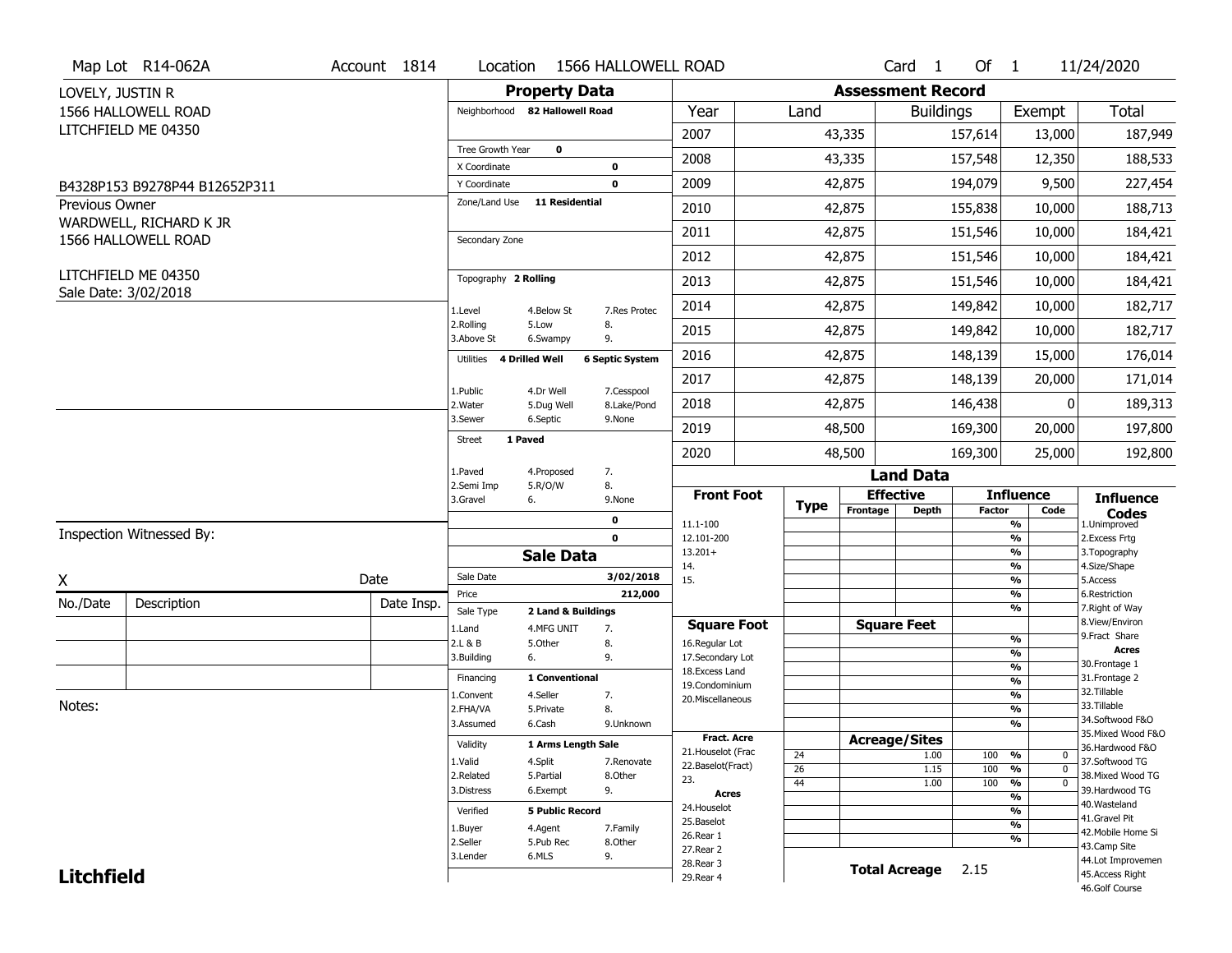|                       |                        |                                                   |                          |                  |                                       |                |                                |                        |                    |            | <b>Litchfield</b>                     |                     |              |                |                                                                                                                         |        |                |                |            |
|-----------------------|------------------------|---------------------------------------------------|--------------------------|------------------|---------------------------------------|----------------|--------------------------------|------------------------|--------------------|------------|---------------------------------------|---------------------|--------------|----------------|-------------------------------------------------------------------------------------------------------------------------|--------|----------------|----------------|------------|
|                       | Map Lot R14-062A       |                                                   |                          |                  |                                       | Account 1814   |                                | Location               |                    |            |                                       | 1566 HALLOWELL ROAD |              |                |                                                                                                                         | Card 1 |                | Of 1           | 11/24/2020 |
| <b>Building Style</b> | 4 Cape                 |                                                   | <b>SF Bsmt Living</b>    |                  | 0                                     |                |                                | Layout                 | 1 Typical          |            |                                       |                     |              |                |                                                                                                                         |        |                |                |            |
| 0.Uncoded             | 4.Cape                 | 8.Log                                             | Fin Bsmt Grade           |                  | 0 <sub>0</sub>                        |                |                                | 1. Typical             | 4.                 |            | 7.                                    |                     | Shed         | $12.0^{\circ}$ |                                                                                                                         |        |                |                |            |
| 1.Conv.               | 5.Garrison             | 9.0ther                                           |                          | OPEN-5-CUSTOMIZE | 0                                     |                |                                | 2.Inadeq               | 5.                 |            | 8.                                    |                     |              | $10.0^\circ$   |                                                                                                                         |        | Shed           |                |            |
| 2.Ranch               | 6.Split                | 10.Tri-Lev                                        | Heat Type                | 100%             |                                       | 1 Hot Water BB |                                | 3.                     | 6.                 |            | 9.                                    |                     |              |                |                                                                                                                         |        | $16.0^{\circ}$ |                |            |
| 3.R Ranch             | 7.Contemp              | 11.Earth O                                        | 0.Uncoded                |                  | 4.Steam                               |                | 8.Fl/Wall                      | Attic<br>9 None        |                    |            |                                       |                     |              |                |                                                                                                                         |        |                |                |            |
| Dwelling Units 1      |                        |                                                   | 1.HWBB                   |                  | 5.FWA                                 |                | 9.No Heat                      | 1.1/4 Fin              | 4.Full Fin         |            | 7.                                    |                     |              |                |                                                                                                                         |        |                | $12.0^{\circ}$ |            |
| Other Units           | 0                      |                                                   | 2.HWCI                   |                  | 6.GravWA                              |                | 10.Radiant                     | 2.1/2 Fin              | 5.Fl/Stair         |            | 8.                                    |                     |              |                |                                                                                                                         |        |                |                |            |
| Stories               | 5 One & 3/4 Story      |                                                   | 3.H Pump                 |                  | 7.Electric                            |                | 11.Radiant                     | 3.3/4 Fin              | 6.                 |            | 9.None                                |                     |              |                |                                                                                                                         |        |                |                |            |
| 1.1                   | 4.1.5                  | 7.1.25                                            | Cool Type                | 0%               | 9 None                                |                |                                | Insulation             | 1 Full             |            |                                       |                     |              |                |                                                                                                                         |        |                |                |            |
| 2.2                   | 5.1.75                 | 8.3.5                                             | 1.Refrig                 |                  | 4.W&C Air                             |                | 7.RadHW                        | 1.Full                 | 4.Minimal          |            | 7.                                    |                     |              |                |                                                                                                                         |        |                |                |            |
| 3.3                   | 6.2.5                  | 9.4                                               | 2.Evapor                 |                  | 5.Monitor-                            | 8.             |                                | 2.Heavy                | 5.Partial          |            | 8.                                    |                     |              |                | WD                                                                                                                      |        |                |                |            |
| <b>Exterior Walls</b> | 2 Vinyl                |                                                   | 3.H Pump                 |                  | 6.Monitor-                            |                | 9.None                         | 3.Capped               | 6.                 |            | 9.None                                |                     |              |                | 2C                                                                                                                      |        |                |                |            |
| 0.Uncoded             | 4.Asbestos             | 8.Concrete                                        | Kitchen Style            |                  | 2 Typical                             |                |                                | Unfinished %           | 0%                 |            |                                       |                     | Garage       |                | 11.C                                                                                                                    |        |                |                |            |
| 1.Wd Clapb            | 5.Stucco               | 9.0ther                                           | 1.Modern                 |                  | 4.Obsolete                            | 7.             |                                | Grade & Factor         |                    |            | 3 Average 100%                        |                     |              |                | lsFr                                                                                                                    |        |                |                |            |
| 2.Vinyl               | 6.Brick                | 10.Wd shin                                        | 2.Typical                |                  | 5.                                    | 8.             |                                | 1.E Grade              |                    | 4.B Grade  | 7.AAA Grad                            |                     | $26.0^\circ$ |                | 12.C                                                                                                                    |        |                |                |            |
| 3.Compos.             | 7.Stone                | $11. T1 - 11$                                     | 3.Old Type               |                  | 6.                                    |                | 9.None                         | 2.D Grade              |                    | 5.A Grade  | 8.M&S                                 |                     |              |                | 11.C                                                                                                                    |        | 11/2sBFr       |                |            |
| Roof Surface          | 1 Asphalt Shingles     |                                                   | Bath(s) Style            |                  | 2 Typical Bath(s)                     |                |                                | 3.C Grade              |                    | 6.AA Grade | 9.Same                                |                     |              |                | $\overline{\mathfrak{t}_{5,0^{\prime}}\,{}_{\uparrow\uparrow,\downarrow\downarrow}{}^{\downarrow\downarrow\downarrow}}$ |        |                |                |            |
| 1.Asphalt             | 4.Composit             | 7.Rolled R                                        | 1.Modern                 |                  | 4.Obsolete                            | 7.             |                                | SQFT (Footprint) 864   |                    |            |                                       |                     |              | 26.0           |                                                                                                                         |        |                |                |            |
| 2.Slate<br>3.Metal    | 5.Wood<br>6.Other      | 8.<br>9.                                          | 2. Typical<br>3.Old Type |                  | 5.<br>6.                              | 8.             | 9.None                         | Condition<br>1.Poor    | 4 Average<br>4.Avg |            | 7.V G                                 |                     |              |                |                                                                                                                         |        | 36.0           |                |            |
| SF Masonry Trim 0     |                        |                                                   | # Rooms                  |                  | 0                                     |                |                                | 2.Fair                 | $5.Avg+$           |            | 8.Exc                                 |                     |              |                |                                                                                                                         |        |                |                |            |
| OPEN-3-CUSTOM 0       |                        |                                                   | # Bedrooms               |                  | $\mathbf 0$                           |                |                                | 3.Avg-                 | 6.Good             |            | 9.Same                                |                     |              |                |                                                                                                                         |        |                |                |            |
| OPEN-4-CUSTOM 0       |                        |                                                   | # Full Baths             |                  | $\overline{\mathbf{2}}$               |                |                                | Phys. % Good           |                    | 0%         |                                       |                     |              |                |                                                                                                                         |        |                |                |            |
| Year Built            | 2000                   |                                                   | # Half Baths             |                  | $\mathbf 0$                           |                |                                | Funct. % Good          |                    | 100%       |                                       |                     |              |                |                                                                                                                         |        |                |                |            |
| Year Remodeled        | 0                      |                                                   | # Addn Fixtures          |                  | $\mathbf{1}$                          |                |                                | <b>Functional Code</b> |                    | 9 None     |                                       |                     |              |                |                                                                                                                         |        | Garage         |                |            |
| Foundation            | 1 Concrete             |                                                   | # Fireplaces             |                  | $\mathbf 0$                           |                |                                | 1.Incomp               | 4.Delap            |            | 7.No Power                            |                     |              |                |                                                                                                                         |        |                |                |            |
| 1.Concrete            | 4.Wood                 | 7.                                                |                          |                  |                                       |                |                                | 2.O-Built              | 5.Bsmt             |            | 8.LongTerm                            |                     |              | 20.0           |                                                                                                                         |        |                |                |            |
| 2.C Block             | 5.Slab                 | 8.                                                |                          |                  |                                       |                |                                | 3.Damage               |                    | 6.Common   | 9.None                                |                     |              |                |                                                                                                                         |        |                |                |            |
| 3.Br/Stone            | 6.Piers                | 9.                                                |                          |                  |                                       |                |                                | Econ. % Good           | 100%               |            |                                       |                     |              |                |                                                                                                                         | 72.0   |                |                |            |
| Basement              | <b>4 Full Basement</b> |                                                   |                          |                  |                                       |                |                                | Economic Code None     |                    |            |                                       |                     |              |                |                                                                                                                         |        |                |                |            |
| $1.1/4$ Bmt           | 4.Full Bmt             | 7.                                                |                          |                  |                                       |                |                                | 0.None                 |                    | 3.No Power | 9.None                                |                     |              |                |                                                                                                                         |        |                |                |            |
| 2.1/2 Bmt             | 5.Crawl Sp             | 8.                                                |                          |                  |                                       |                |                                | 1.Location             |                    | 4.Generate | 8.                                    |                     |              |                |                                                                                                                         |        |                |                |            |
| 3.3/4 Bmt             | 6.                     | 9.None                                            |                          |                  |                                       |                | Software                       | 2.Encroach             |                    | 5.Multi-Fa | 9.                                    |                     |              |                |                                                                                                                         |        |                |                |            |
| Bsmt Gar # Cars 0     |                        |                                                   |                          |                  | A Division of Harris Computer Systems |                |                                | Entrance Code          |                    |            | <b>1 Interior Inspect</b>             |                     |              |                |                                                                                                                         |        |                |                |            |
| Wet Basement          | 1 Dry Basement         |                                                   |                          |                  |                                       |                |                                | 1.Interior             | 4.Vacant           |            | 7.                                    |                     |              |                |                                                                                                                         |        |                |                |            |
| 1.Dry                 | 4.Dirt Flr             | 7.                                                |                          |                  |                                       |                |                                | 2.Refusal              |                    | 5.Estimate | 8.                                    |                     |              |                |                                                                                                                         |        |                |                |            |
| 2.Damp                | 5.                     | 8.                                                |                          |                  |                                       |                |                                | 3.Informed             | 6.Existing         |            | 9.                                    |                     |              |                |                                                                                                                         |        |                |                |            |
| 3.Wet                 | 6.                     | 9.                                                |                          |                  |                                       |                |                                | Information Code       |                    | 1 Owner    |                                       |                     |              |                |                                                                                                                         |        |                |                |            |
|                       |                        |                                                   |                          |                  |                                       |                |                                | 1.0wner                | 4.Agent            |            | 7.Vacant                              |                     |              |                |                                                                                                                         |        |                |                |            |
|                       |                        |                                                   |                          |                  |                                       |                |                                | 2.Relative             |                    | 5.Estimate | 8.                                    |                     |              |                |                                                                                                                         |        |                |                |            |
|                       |                        |                                                   | Date Inspected 9/19/2018 |                  |                                       |                |                                | 3.Tenant               | 6.Other            |            | 9.                                    |                     |              |                |                                                                                                                         |        |                |                |            |
|                       |                        | <b>Additions, Outbuildings &amp; Improvements</b> |                          |                  |                                       |                |                                |                        |                    |            | 1.One Story Fram<br>2. Two Story Fram |                     |              |                |                                                                                                                         |        |                |                |            |
| <b>Type</b>           |                        | Year                                              | Units                    | Grade            | Cond                                  | Phys.          | Funct.                         | Sound Value            |                    |            | 3. Three Story Fr                     |                     |              |                |                                                                                                                         |        |                |                |            |
| 1 One Story Frame     |                        | 0                                                 | 132                      | O O              | 10                                    | 0              | % 0<br>$\%$                    |                        |                    |            | 4.1 & 1/2 Story                       |                     |              |                |                                                                                                                         |        |                |                |            |
| 68 Wood Deck/s        |                        | 0                                                 | 132                      | O O              | 10                                    | 0              | $\%$ 0<br>$\%$                 |                        |                    |            | 5.1 & 3/4 Story                       |                     |              |                |                                                                                                                         |        |                |                |            |
| 21 Open Frame         |                        | 0                                                 | 55                       | $ 00\rangle$     | $ 0\rangle$                           | $ 0\rangle$    | $\sqrt[9]{0}$<br>$\sqrt{6}$    |                        |                    |            | 6.2 & 1/2 Story                       |                     |              |                |                                                                                                                         |        |                |                |            |
|                       |                        |                                                   |                          |                  |                                       |                |                                |                        |                    |            | 21. Open Frame Por                    |                     |              |                |                                                                                                                         |        |                |                |            |
| 23 Frame Garage       |                        | 10                                                | 676                      | 10 O             | 10                                    | 10             | $\%$ 0<br>$\frac{0}{0}$        |                        |                    |            | 22.Encl Frame Por                     |                     |              |                |                                                                                                                         |        |                |                |            |
| 23 Frame Garage       |                        | 10                                                | 1440                     | 3100             | 14                                    | 10             | $\frac{9}{6}$ 75<br>$\%$       |                        |                    |            | 23. Frame Garage                      |                     |              |                |                                                                                                                         |        |                |                |            |
| 24 Frame Shed         |                        | 0                                                 |                          |                  |                                       |                | %                              | % 700                  |                    |            | 24.Frame Shed                         |                     |              |                |                                                                                                                         |        |                |                |            |
| 24 Frame Shed         |                        | 10.                                               |                          |                  |                                       |                | $\frac{0}{0}$                  | % 1,000                |                    |            | 25. Frame Bay Wind                    |                     |              |                |                                                                                                                         |        |                |                |            |
|                       |                        |                                                   |                          |                  |                                       |                | $\frac{0}{0}$<br>$\frac{0}{0}$ |                        |                    |            | 26.1SFr Overhang                      |                     |              |                |                                                                                                                         |        |                |                |            |
|                       |                        |                                                   |                          |                  |                                       |                |                                |                        |                    |            | 27.Unfin Basement                     |                     |              |                |                                                                                                                         |        |                |                |            |
|                       |                        |                                                   |                          |                  |                                       |                | $\sqrt{6}$<br>$\frac{1}{2}$    |                        |                    |            | 28. Unfinished Att                    |                     |              |                |                                                                                                                         |        |                |                |            |
|                       |                        |                                                   |                          |                  |                                       |                | $\frac{0}{0}$<br>$\%$          |                        |                    |            | 29. Finished Attic                    |                     |              |                |                                                                                                                         |        |                |                |            |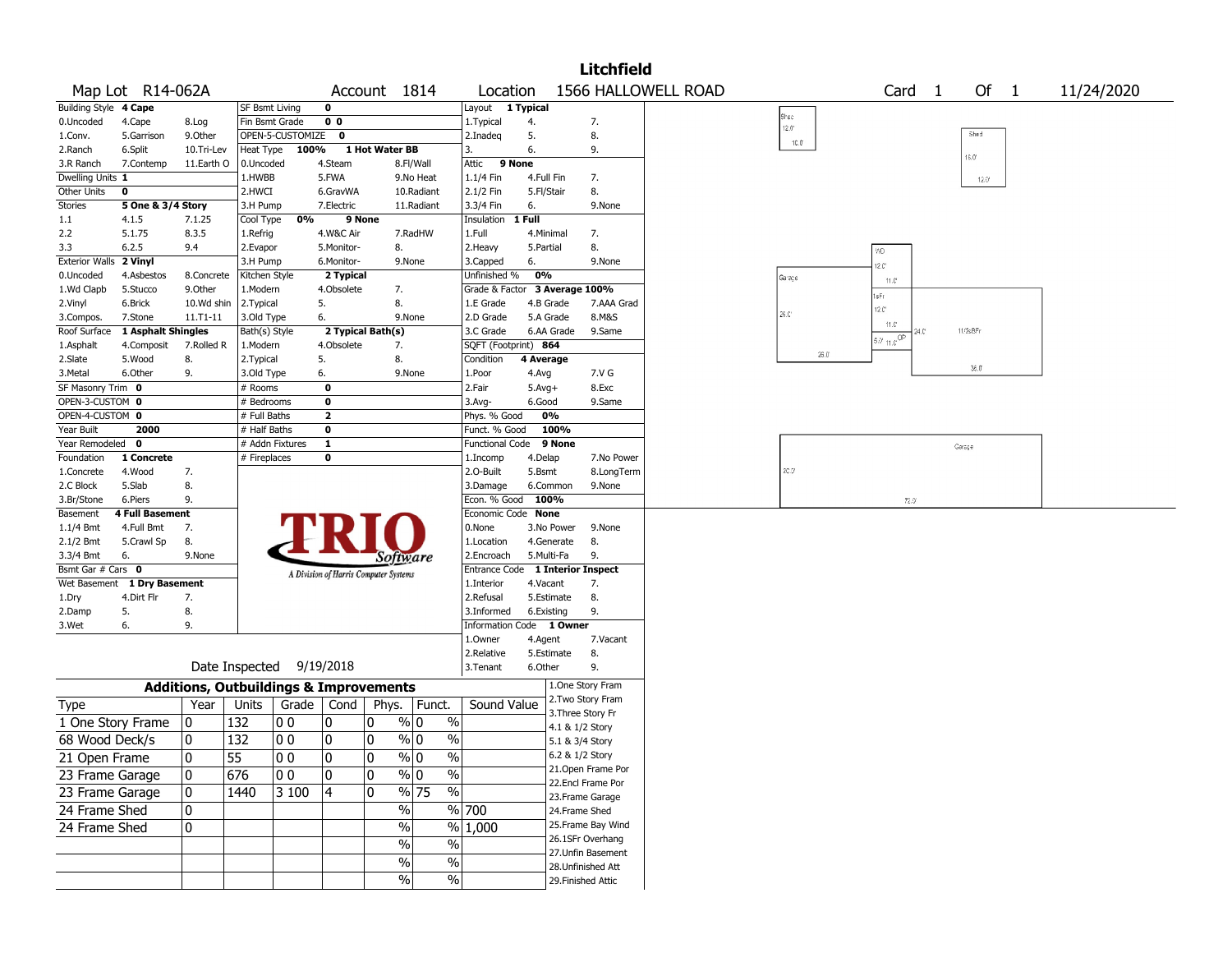|                     | Map Lot R14-063                                    | Account 2364 | Location                   |                        | 69 NECK ROAD |                                      |                 |                          | Card 1               | Of 1          |                                | 11/24/2020                            |
|---------------------|----------------------------------------------------|--------------|----------------------------|------------------------|--------------|--------------------------------------|-----------------|--------------------------|----------------------|---------------|--------------------------------|---------------------------------------|
| PERRY, MARK E       |                                                    |              |                            | <b>Property Data</b>   |              |                                      |                 | <b>Assessment Record</b> |                      |               |                                |                                       |
| ROSS, LOUISE A      |                                                    |              | Neighborhood 139 Neck Road |                        |              | Year                                 | Land            |                          | <b>Buildings</b>     |               | Exempt                         | <b>Total</b>                          |
| <b>69 NECK ROAD</b> |                                                    |              |                            |                        |              | 2007                                 |                 | 42,500                   |                      | 0             | $\mathbf{0}$                   | 42,500                                |
|                     | LITCHFIELD ME 04350                                |              | Tree Growth Year           | $\mathbf 0$            |              | 2008                                 |                 | 42,500                   |                      | $\mathbf{0}$  | 0                              | 42,500                                |
| <b>USA</b>          |                                                    |              | X Coordinate               |                        | $\mathbf 0$  |                                      |                 |                          |                      |               |                                |                                       |
| B13651P346          |                                                    |              | Y Coordinate               |                        | $\mathbf 0$  | 2009                                 |                 | 40,500                   |                      | $\pmb{0}$     | 0                              | 40,500                                |
| Previous Owner      | HONG BEAULAH J (CADDELL)                           |              | Zone/Land Use              | <b>11 Residential</b>  |              | 2010                                 |                 | 40,500                   |                      | $\mathbf 0$   | 0                              | 40,500                                |
| 167 LINCOLN AVE     |                                                    |              | Secondary Zone             |                        |              | 2011                                 |                 | 40,500                   |                      | $\mathbf 0$   | 0                              | 40,500                                |
|                     |                                                    |              |                            |                        |              | 2012                                 |                 | 40,500                   |                      | $\mathbf 0$   | 0                              | 40,500                                |
|                     | <b>BARRINGTON RI 02806</b><br>Sale Date: 7/29/2020 |              | Topography 2 Rolling       |                        |              | 2013                                 |                 | 40,500                   |                      | 0             | 0                              | 40,500                                |
| Previous Owner      |                                                    |              | 1.Level                    | 4.Below St             | 7.Res Protec | 2014                                 |                 | 40,500                   |                      | $\mathbf 0$   | 0                              | 40,500                                |
| FROST, DARREN M.    |                                                    |              | 2.Rolling<br>3.Above St    | 5.Low<br>6.Swampy      | 8.<br>9.     | 2015                                 |                 | 40,500                   |                      | $\mathbf 0$   | 0                              | 40,500                                |
|                     | 138 OLD WINTHROP ROAD APT.9                        |              | <b>Utilities</b>           |                        |              | 2016                                 |                 | 40,500                   |                      | $\mathbf 0$   | 0                              | 40,500                                |
|                     | AUGUSTA ME 04330                                   |              | 1.Public                   | 4.Dr Well              | 7.Cesspool   | 2017                                 |                 | 40,500                   |                      | 0             | 0                              | 40,500                                |
|                     | Sale Date: 9/12/2007                               |              | 2. Water                   | 5.Dug Well             | 8.Lake/Pond  | 2018                                 |                 | 40,500                   |                      | $\mathbf 0$   | 0                              | 40,500                                |
|                     |                                                    |              | 3.Sewer                    | 6.Septic               | 9.None       | 2019                                 |                 | 40,000                   |                      | 0             | 0                              | 40,000                                |
|                     |                                                    |              | <b>Street</b><br>1 Paved   |                        |              | 2020                                 |                 | 40,000                   |                      | $\mathbf{0}$  | 0                              | 40,000                                |
|                     |                                                    |              | 1.Paved                    | 4.Proposed             | 7.           |                                      |                 |                          | <b>Land Data</b>     |               |                                |                                       |
|                     |                                                    |              | 2.Semi Imp<br>3.Gravel     | 5.R/O/W<br>6.          | 8.<br>9.None | <b>Front Foot</b>                    |                 | <b>Effective</b>         |                      |               | <b>Influence</b>               | <b>Influence</b>                      |
|                     |                                                    |              |                            |                        | 0            | 11.1-100                             | <b>Type</b>     | Frontage                 | <b>Depth</b>         | <b>Factor</b> | Code<br>$\frac{9}{6}$          | <b>Codes</b><br>1.Unimproved          |
|                     | Inspection Witnessed By:                           |              |                            |                        | $\mathbf 0$  | 12.101-200                           |                 |                          |                      |               | $\frac{9}{6}$                  | 2.Excess Frtg                         |
|                     |                                                    |              |                            | <b>Sale Data</b>       |              | $13.201+$<br>14.                     |                 |                          |                      |               | $\frac{9}{6}$<br>$\frac{9}{6}$ | 3. Topography<br>4.Size/Shape         |
| Χ                   |                                                    | Date         | Sale Date                  |                        | 7/29/2020    | 15.                                  |                 |                          |                      |               | $\frac{9}{6}$                  | 5.Access                              |
| No./Date            | Description                                        | Date Insp.   | Price                      |                        | 62,000       |                                      |                 |                          |                      |               | $\frac{9}{6}$                  | 6.Restriction                         |
|                     |                                                    |              | Sale Type                  | 1 Land Only            |              |                                      |                 | <b>Square Feet</b>       |                      |               | $\frac{9}{6}$                  | 7. Right of Way<br>8.View/Environ     |
|                     |                                                    |              | 1.Land<br>2.L & B          | 4.MFG UNIT<br>5.Other  | 7.<br>8.     | <b>Square Foot</b><br>16.Regular Lot |                 |                          |                      |               | $\frac{9}{6}$                  | 9.Fract Share                         |
|                     |                                                    |              | 3.Building                 | 6.                     | 9.           | 17.Secondary Lot                     |                 |                          |                      |               | $\frac{9}{6}$                  | <b>Acres</b>                          |
|                     |                                                    |              | Financing                  | 9 Unknown              |              | 18.Excess Land                       |                 |                          |                      |               | $\frac{9}{6}$<br>$\frac{9}{6}$ | 30. Frontage 1<br>31. Frontage 2      |
|                     |                                                    |              | 1.Convent                  | 4.Seller               | 7.           | 19. Condominium<br>20. Miscellaneous |                 |                          |                      |               | $\frac{9}{6}$                  | 32.Tillable                           |
| Notes:              |                                                    |              | 2.FHA/VA                   | 5.Private              | 8.           |                                      |                 |                          |                      |               | $\frac{9}{6}$                  | 33.Tillable                           |
|                     |                                                    |              |                            | 6.Cash                 | 9.Unknown    |                                      |                 |                          |                      |               | $\frac{9}{6}$                  | 34.Softwood F&O<br>35. Mixed Wood F&O |
|                     |                                                    |              | 3.Assumed                  |                        |              |                                      |                 |                          |                      |               |                                |                                       |
|                     |                                                    |              | Validity                   | 4 Split/Assemblage     |              | <b>Fract. Acre</b>                   |                 | <b>Acreage/Sites</b>     |                      |               |                                |                                       |
|                     |                                                    |              | 1.Valid                    |                        | 7.Renovate   | 21. Houselot (Frac                   | 25              |                          | 1.00                 | 100 %         | 0                              | 36.Hardwood F&O<br>37.Softwood TG     |
|                     |                                                    |              | 2.Related                  | 4.Split<br>5.Partial   | 8.Other      | 22.Baselot(Fract)                    | $\overline{26}$ |                          | 5.00                 | 100           | $\overline{0}$<br>%            | 38. Mixed Wood TG                     |
|                     |                                                    |              | 3.Distress                 | 6.Exempt               | 9.           | 23.<br><b>Acres</b>                  |                 |                          |                      |               | $\frac{9}{6}$                  | 39.Hardwood TG                        |
|                     |                                                    |              | Verified                   | <b>5 Public Record</b> |              | 24. Houselot                         |                 |                          |                      |               | $\frac{9}{6}$<br>$\frac{9}{6}$ | 40. Wasteland                         |
|                     |                                                    |              | 1.Buyer                    | 4.Agent                | 7.Family     | 25.Baselot                           |                 |                          |                      |               | $\frac{9}{6}$                  | 41.Gravel Pit                         |
|                     |                                                    |              | 2.Seller                   | 5.Pub Rec              | 8.Other      | 26.Rear 1                            |                 |                          |                      |               | $\overline{\frac{9}{6}}$       | 42. Mobile Home Si                    |
|                     |                                                    |              | 3.Lender                   | 6.MLS                  | 9.           | 27.Rear 2<br>28. Rear 3              |                 |                          |                      |               |                                | 43.Camp Site<br>44.Lot Improvemen     |
| <b>Litchfield</b>   |                                                    |              |                            |                        |              | 29. Rear 4                           |                 |                          | <b>Total Acreage</b> | 6.00          |                                | 45.Access Right<br>46.Golf Course     |